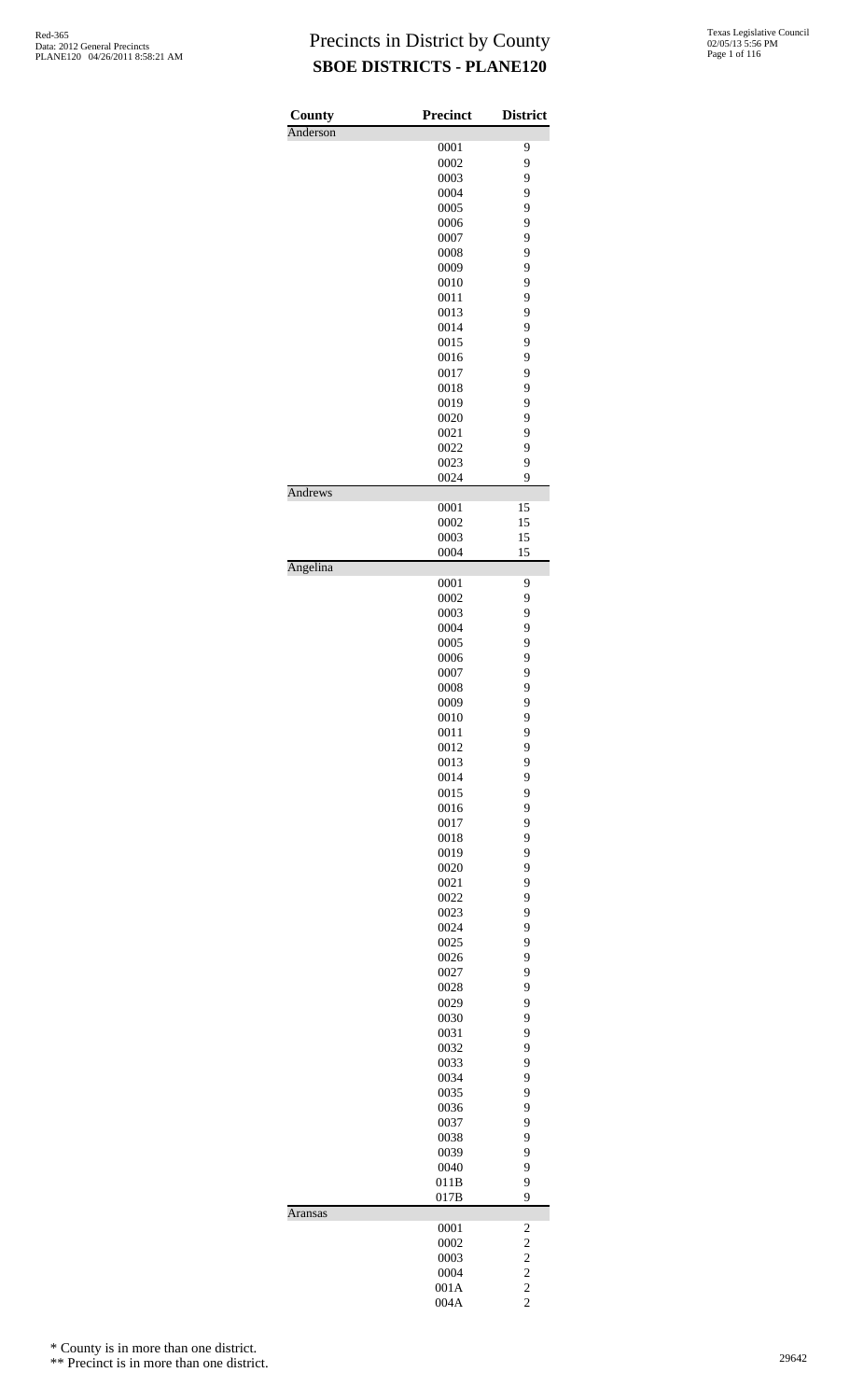| Archer        | <b>Precinct</b> | <b>District</b>   |
|---------------|-----------------|-------------------|
|               |                 |                   |
|               | 0001            | 15                |
|               | 0002            | 15                |
|               | 0003<br>0004    | 15<br>15          |
|               | 0005            | 15                |
|               | 0006            | 15                |
|               | 0007            | 15                |
|               | 0008            | 15                |
|               | 0009            | 15                |
|               | 0010            | 15                |
|               | 0011            | 15                |
| Armstrong     |                 |                   |
|               | 0101            | 15                |
|               | 0201            | 15                |
|               | 0202            | 15                |
|               | 0301            | 15                |
|               | 0303            | 15                |
|               | 0401            | 15                |
|               | 0402            | 15                |
| Atascosa      | 0404            | 15                |
|               | 0001            | 1                 |
|               | 0002            | $\mathbf{1}$      |
|               | 0003            | $\mathbf{1}$      |
|               | 0004            | $\mathbf{1}$      |
|               | 0005            | $\mathbf{1}$      |
|               | 0006            | 1                 |
|               | 0007            | $\mathbf{1}$      |
|               | 0008            | $\mathbf{1}$      |
|               | 0009            | $\mathbf{1}$      |
|               | 0010            | $\mathbf{1}$      |
|               | 0011            | 1                 |
|               | 0012            | $\mathbf{1}$      |
|               | 0013            | $\mathbf{1}$      |
|               | 0014            | $\mathbf{1}$      |
|               | 0015            | $\mathbf{1}$      |
|               | 0016            | $\mathbf{1}$      |
|               | 0017            | $\mathbf{1}$      |
|               | 0018            | $\mathbf{1}$      |
|               | 0019            | $\mathbf{1}$      |
|               | 0020            | $\mathbf{1}$      |
|               | 0021            | 1<br>$\mathbf{1}$ |
|               | 0022<br>0023    | $\mathbf{1}$      |
|               | 0024            | 1                 |
| Austin        |                 |                   |
|               | 0101            | 10                |
|               | 0102            | 10                |
|               | 0103            | 10                |
|               | 0104            | 10                |
|               | 0205            | 10                |
|               | 0206            | 10                |
|               | 0207            | 10                |
|               |                 |                   |
|               | 0208            | 10                |
|               | 0209            | 10                |
|               | 0210            | 10                |
|               | 0211            | 10                |
|               | 0312            | 10                |
|               | 0313            | 10                |
|               | 0314            | 10                |
|               | 0415            | 10                |
|               | 0416            | 10                |
|               | 0417            | 10                |
|               | 0418            | 10                |
| <b>Bailey</b> | 0001            | 15                |
|               | 0002            | 15                |
|               | 0003            | 15                |
|               | 0004            | 15                |
| Bandera       |                 |                   |
|               | 0101            | 1                 |
|               | 0102            | 1                 |
|               | 0203            | $\mathbf{1}$      |
|               | 0204            | $\mathbf{1}$      |
|               | 0305            | $\mathbf{1}$      |
|               | 0306            | 1                 |
|               | 0407<br>0408    | 1<br>$\mathbf{1}$ |

\* County is in more than one district.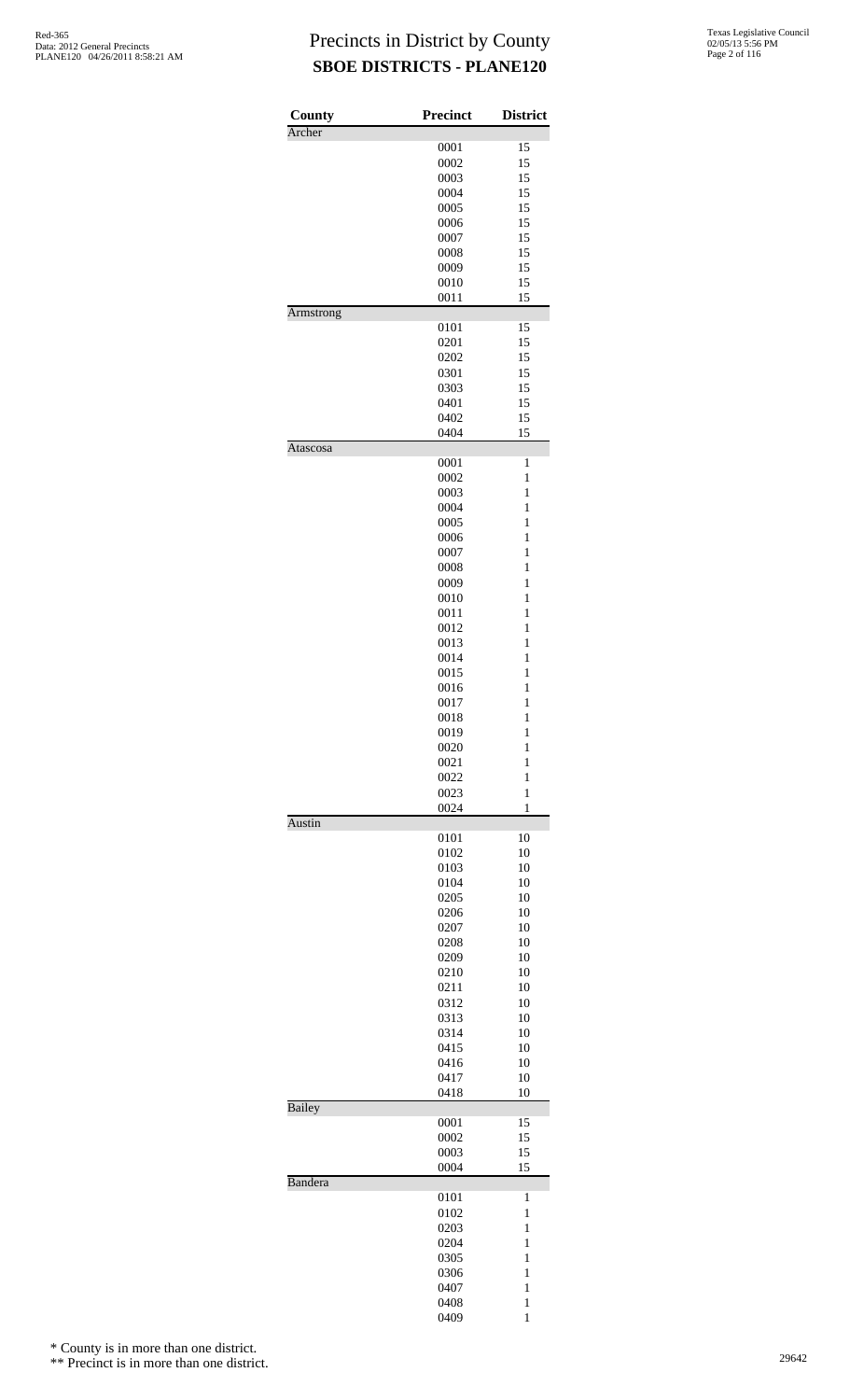| County         | Precinct     | <b>District</b> |
|----------------|--------------|-----------------|
| Bandera        |              |                 |
| <b>Bastrop</b> | 0410         | 1               |
|                | 1001         | 10              |
|                | 1002         | 10              |
|                | 1003         | 10              |
|                | 1004<br>2005 | 10<br>10        |
|                | 2006         | 10              |
|                | 2007         | 10              |
|                | 2008         | 10              |
|                | 2009<br>2010 | 10<br>10        |
|                | 2011         | 10              |
|                | 3012         | 10              |
|                | 3013         | 10              |
|                | 3014         | 10              |
|                | 3015<br>3016 | 10<br>10        |
|                | 4017         | 10              |
|                | 4018         | 10              |
|                | 4019         | 10              |
|                | 4020         | 10              |
| Baylor         | 4021         | 10              |
|                | 0001         | 15              |
|                | 0002         | 15              |
|                | 0003         | 15              |
| Bee            | 0004         | 15              |
|                | 0001         | 3               |
|                | 0002         | 3               |
|                | 0003         | 3               |
|                | 0004         | 3<br>3          |
|                | 0005<br>0006 | 3               |
|                | 0008         | 3               |
|                | 0009         | 3               |
|                | 0010         | 3               |
|                | 0011<br>0012 | 3               |
|                | 0013         | 3<br>3          |
|                | 0014         | 3               |
|                | 0016         | 3               |
|                | 0017         | 3               |
|                | 0018<br>0019 | 3<br>3          |
| Bell           |              |                 |
|                | 0101         | 10              |
|                | 0102<br>0103 | 10              |
|                | 0104         | 10<br>10        |
|                | 0105         | 10              |
|                | 0106         | 10              |
|                | 0107         | 10              |
|                | 0108<br>0109 | 10<br>10        |
|                | 0110         | 10              |
|                | 0111         | 10              |
|                | 0113         | 10              |
|                | 0201         | 10              |
|                | 0202<br>0203 | 10<br>10        |
|                | 0204         | 10              |
|                | 0205         | 10              |
|                | 0206         | 10              |
|                | 0207<br>0208 | 10<br>10        |
|                | 0209         | 10              |
|                | 0210         | 10              |
|                | 0301         | 10              |
|                | 0302         | 10              |
|                | 0303<br>0304 | 10<br>10        |
|                | 0305         | 10              |
|                | 0306         | 10              |
|                | 0307         | 10              |
|                | 0308         | 10              |
|                | 0309<br>0310 | 10<br>10        |

\* County is in more than one district.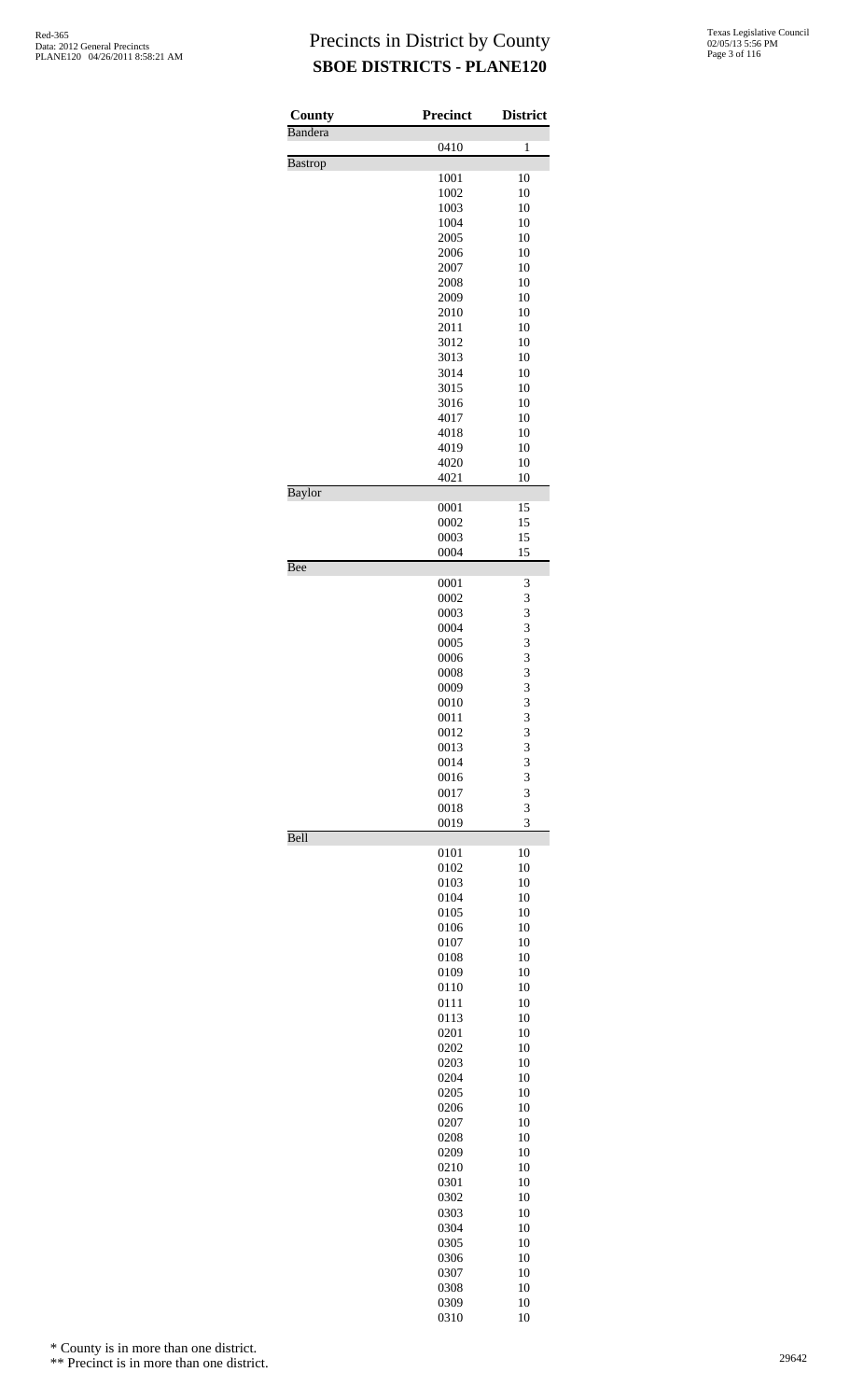| County             | <b>Precinct</b> | <b>District</b> |
|--------------------|-----------------|-----------------|
| Bell               | 0311            | 10              |
|                    | 0312            | 10              |
|                    | 0313            | 10              |
|                    | 0314            | 10              |
|                    | 0315            | 10              |
|                    | 0317            | 10              |
|                    | 0401            | 10              |
|                    | 0402            | 10              |
|                    | 0404            | 10              |
|                    | 0405            | 10              |
|                    | 0406            | 10              |
|                    | 0407<br>0408    | 10<br>10        |
|                    | 0409            | 10              |
|                    | 0410            | 10              |
|                    | 0412            | 10              |
|                    | 0413            | 10              |
| Bexar <sup>*</sup> | 1001            | 3               |
|                    | 1002            | 3               |
|                    | 1003            | 3               |
|                    | 1004            | 3               |
|                    | 1005            | 3               |
|                    | 1006            | 3               |
|                    | 1007            | 3               |
|                    | 1008            | 3<br>3          |
|                    | 1009<br>1010    | 3               |
|                    | 1011            | 3               |
|                    | 1012            | 3               |
|                    | 1013            | 3               |
|                    | 1014            | 3               |
|                    | 1015            | 3               |
|                    | 1016            | 3               |
|                    | 1017            | 3               |
|                    | 1018            | 3               |
|                    | 1019            | 3               |
|                    | 1020            | 3               |
|                    | 1021            | $\overline{3}$  |
|                    | 1022            | 3               |
|                    | 1023<br>1024    | 3<br>3          |
|                    | 1025            | 3               |
|                    | 1026            | 3               |
|                    | 1027            | 3               |
|                    | 1028            | 3               |
|                    | 1029            | 3               |
|                    | 1030            | 3               |
|                    | 1031            | 3               |
|                    | 1032            | 3               |
|                    | 1033            | 3               |
|                    | 1034            | 3               |
|                    | 1035            | 3               |
|                    | 1036            | 3               |
|                    | 1037            | 3               |
|                    | 1038            | 3               |
|                    | 1039            | 3               |
|                    | 1040<br>1041    | 3<br>3          |
|                    | 1042            | 3               |
|                    | 1043            | 3               |
|                    | 1044            | 3               |
|                    | 1045            | 3               |
|                    | 1046            | 3               |
|                    | 1047            | 3               |
|                    | 1048            | 3               |
|                    | 1049            | 3               |
|                    | 1050            | 3               |
|                    | 1051            | 3               |
|                    | 1052            | 3               |
|                    | 1053            | 3               |
|                    | 1054            | 3               |
|                    | 1055            | 3               |
|                    | 1056            | 3               |
|                    | 1057            | 3               |
|                    | 1058<br>1059    | 3<br>3          |
|                    | 1060            | 3               |
|                    | 1061            | 3               |

\* County is in more than one district.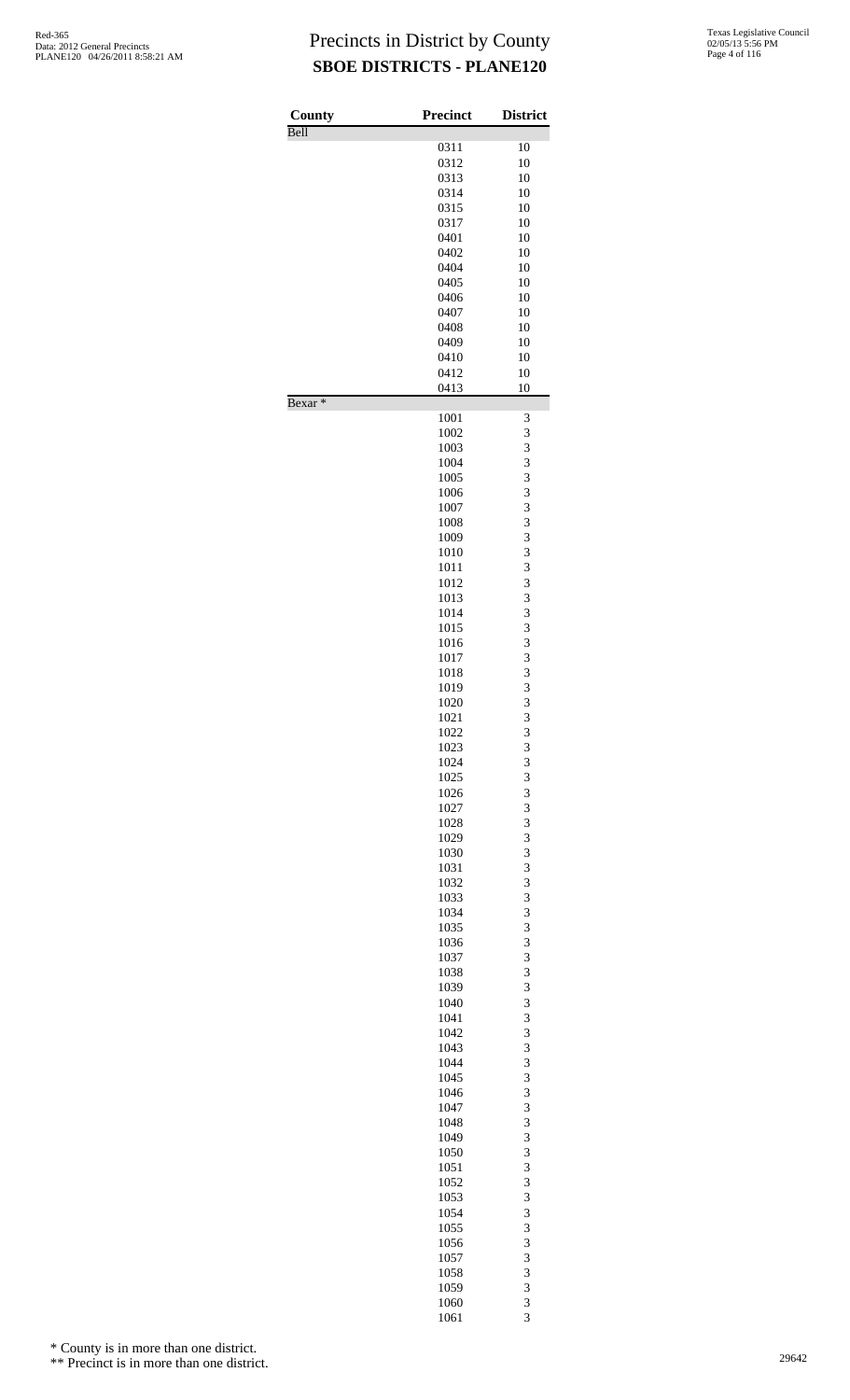| County             | <b>Precinct</b> | <b>District</b>         |
|--------------------|-----------------|-------------------------|
| Bexar <sup>*</sup> |                 |                         |
|                    | 1062            | 3                       |
|                    | 1063            | 3                       |
|                    | 1064            | 3<br>3                  |
|                    | 1065<br>1066    | 3                       |
|                    | 1067            | 3                       |
|                    | 1068            | 3                       |
|                    | 1069            | 3                       |
|                    | 1070            | 3                       |
|                    | 1071            | 3                       |
|                    | 1072<br>1073    | 3<br>3                  |
|                    | 1074            | 3                       |
|                    | 1075            | 3                       |
|                    | 1076            | 3                       |
|                    | 1077            | 3                       |
|                    | 1078            | 3                       |
|                    | 1079<br>1080    | 3<br>3                  |
|                    | 1081            | 3                       |
|                    | 1082            | 3                       |
|                    | 1083            | 3                       |
|                    | 1084            | 3                       |
|                    | 1085            | 3                       |
|                    | 1086<br>1087    | 3<br>3                  |
|                    | 1088            | 3                       |
|                    | 1089            | 3                       |
|                    | 1090            | 3                       |
|                    | 1091            | 3                       |
|                    | 1092            | 3                       |
|                    | 1093            | 3                       |
|                    | 1094<br>1095    | 3<br>3                  |
|                    | 1096            | 3                       |
|                    | 1097            | 3                       |
|                    | 1098            | 3                       |
|                    | 1099            | 3                       |
|                    | 1100            | $\overline{\mathbf{3}}$ |
|                    | 1101<br>1102    | 3<br>3                  |
|                    | 1103            | 3                       |
|                    | 1104            | 3                       |
|                    | 1105            | 3                       |
|                    | 1106            | 3                       |
|                    | 1107            | 3                       |
|                    | 1108<br>1109    | 3<br>3                  |
|                    | 1110            | 3                       |
|                    | 1111            | 3                       |
|                    | 1112            | 3                       |
|                    | 1113            | 3                       |
|                    | 1114            | 3                       |
|                    | 1115<br>1116    | 3<br>3                  |
|                    | 1117            | 3                       |
|                    | 1118            | 3                       |
|                    | 1119            | 3                       |
|                    | 1120            | 3                       |
|                    | 1121            | 3                       |
|                    | 1122<br>1123    | 3<br>3                  |
|                    | 1124            | 3                       |
|                    | 1125            | 3                       |
|                    | 2001            | 3                       |
|                    | 2002            | 3                       |
|                    | 2003            | 3                       |
|                    | 2004<br>2005    | 3<br>3                  |
|                    | 2006            | 3                       |
|                    | 2007            | 3                       |
|                    | 2008            | 3                       |
|                    | 2009            | $\overline{\mathbf{3}}$ |
|                    | 2010            | 3                       |
|                    | 2011<br>2012    | 3<br>3                  |
|                    | 2013            | 3                       |
|                    | 2014            | $\overline{\mathbf{3}}$ |
|                    | 2015            | 3                       |

\* County is in more than one district.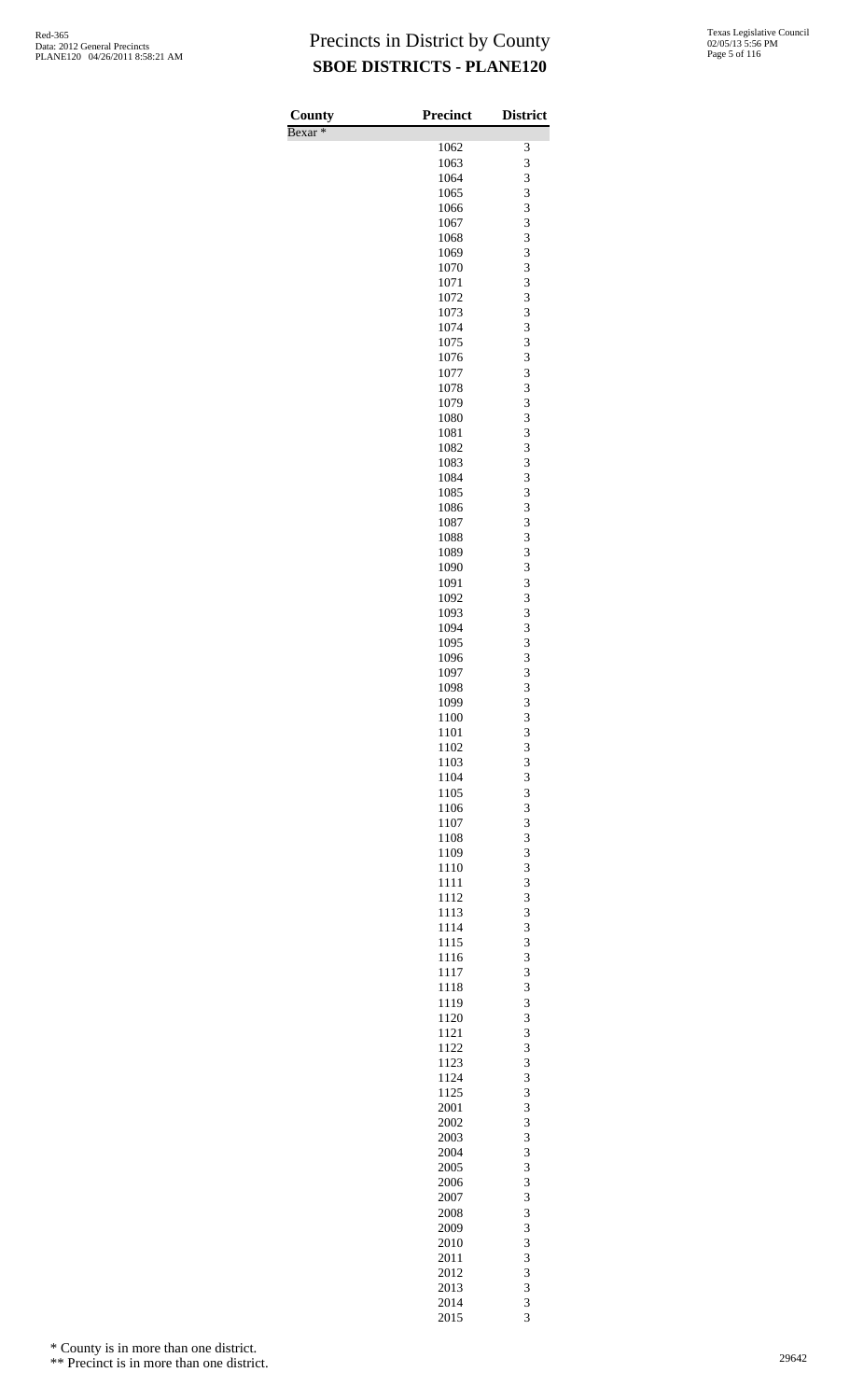| <b>County</b>      | Precinct     | <b>District</b> |
|--------------------|--------------|-----------------|
| Bexar <sup>*</sup> |              |                 |
|                    | 2016         | 3               |
|                    | 2017         | 3               |
|                    | 2018         | 3               |
|                    | 2019<br>2020 | 3<br>3          |
|                    | 2021         | 3               |
|                    | 2022         | 3               |
|                    | 2023         | 3               |
|                    | 2024         | 3               |
|                    | 2025         | 3               |
|                    | 2026         | 3               |
|                    | 2027         | 3               |
|                    | 2028<br>2029 | 3<br>3          |
|                    | 2030         | 3               |
|                    | 2031         | 3               |
|                    | 2032         | 3               |
|                    | 2033         | 3               |
|                    | 2034         | 3               |
|                    | 2035         | 3               |
|                    | 2036         | 3<br>5          |
|                    | 2037<br>2038 | 3               |
|                    | 2039         | 3               |
|                    | 2040         | 3               |
|                    | 2041         | 3               |
|                    | 2042         | 3               |
|                    | 2043         | 3               |
|                    | 2044         | 3               |
|                    | 2045<br>2046 | 3<br>3          |
|                    | 2047         | 3               |
|                    | 2048         | 3               |
|                    | 2049         | 3               |
|                    | 2050         | 3               |
|                    | 2051         | 3               |
|                    | 2052         | 3               |
|                    | 2053         | 3               |
|                    | 2054         | 3               |
|                    | 2055<br>2056 | 3<br>3          |
|                    | 2057         | 3               |
|                    | 2058         | 3               |
|                    | 2059         | 3               |
|                    | 2060         | 3               |
|                    | 2061         | 3               |
|                    | 2062         | 3               |
|                    | 2063         | 5<br>3          |
|                    | 2064<br>2065 | 3               |
|                    | 2066         | 5               |
|                    | 2067         | 3               |
|                    | 2068         | 3               |
|                    | 2069         | 3               |
|                    | 2070         | 3               |
|                    | 2071         | 3               |
|                    | 2072         | 3               |
|                    | 2073<br>2074 | 3<br>3          |
|                    | 2075         | 3               |
|                    | 2076         | 3               |
|                    | 2077         | 3               |
|                    | 2078         | 3               |
|                    | 2079         | 3               |
|                    | 2080         | 3               |
|                    | 2081         | 3               |
|                    | 2082<br>2083 | 3<br>3          |
|                    | 2084         | 5               |
|                    | 2085         | 3               |
|                    | 2086         | 3               |
|                    | 2087         | 3               |
|                    | 2088         | 3               |
|                    | 2089         | 3               |
|                    | 2090         | 3               |
|                    | 2091<br>2092 | 3<br>5          |
|                    | 2093         | 3               |
|                    | 2094         | 5               |

\* County is in more than one district.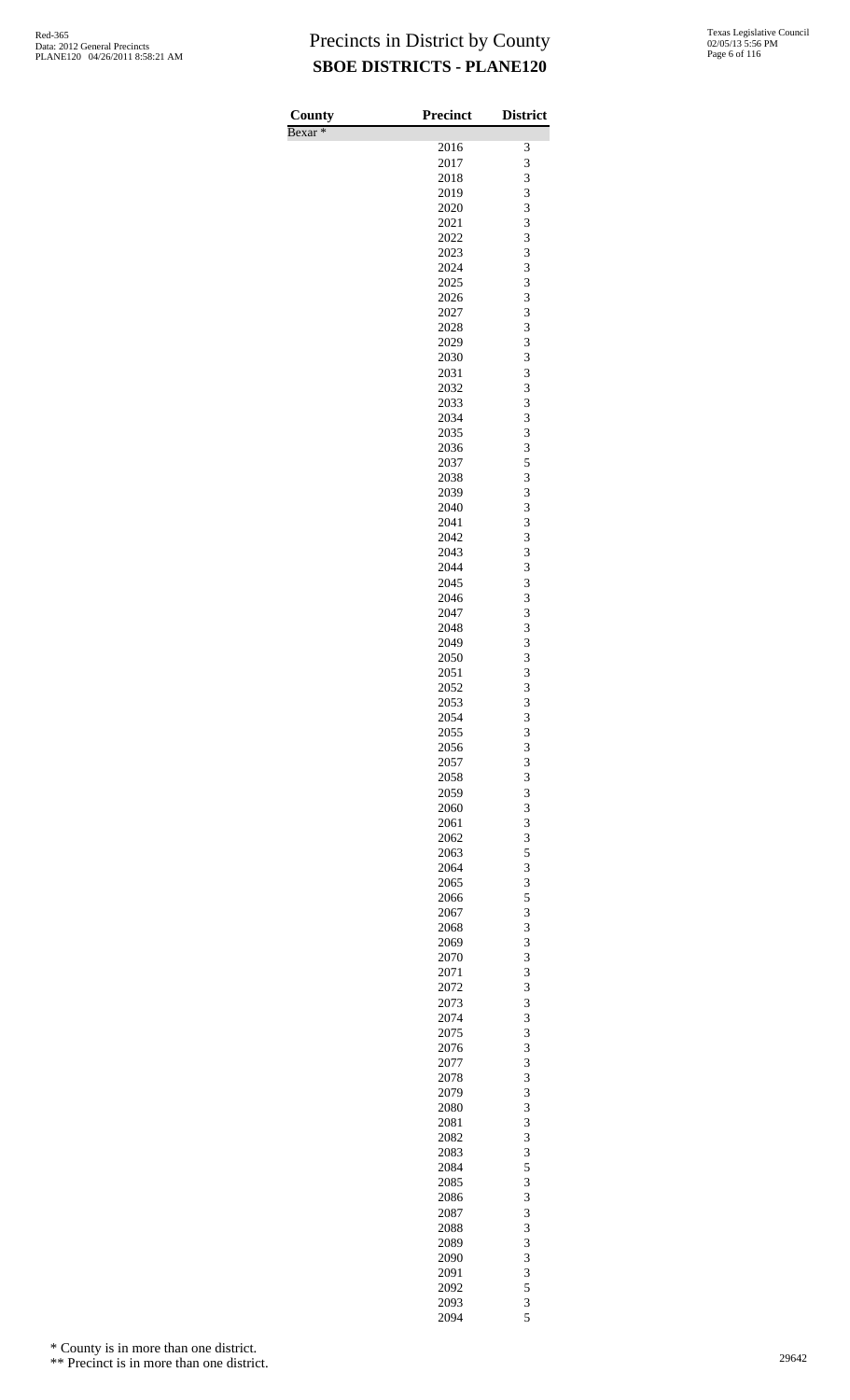Bexar \*

| County    | <b>Precinct</b> | <b>District</b>                            |
|-----------|-----------------|--------------------------------------------|
| $Bexar *$ |                 |                                            |
|           | 2095            | 5                                          |
|           | 2096            | 3                                          |
|           | 2097            | $\frac{3}{3}$                              |
|           | 2098            |                                            |
|           | 2099            | 5                                          |
|           | 2100            | 3                                          |
|           | 2101            | 5                                          |
|           | 2102<br>2103    | $\frac{3}{3}$                              |
|           | 2104            | 3                                          |
|           | 2105            | 3                                          |
|           | 2106            | 3                                          |
|           | 2107            | 3                                          |
|           | 2108            | 5                                          |
|           | 2109            | 3                                          |
|           | 2110            | 3                                          |
|           | 2111            | 3                                          |
|           | 2112            |                                            |
|           | 2113            | $\frac{3}{3}$                              |
|           | 2114            | 3                                          |
|           | 2115            | 5                                          |
|           | 2116            | 3                                          |
|           | 2117            |                                            |
|           | 2118            | $\frac{3}{3}$                              |
|           | 2119            | 3                                          |
|           | 2120            | 3                                          |
|           | 2121            | 3                                          |
|           | 2122            | 3                                          |
|           | 2123            | 5                                          |
|           | 2124            | 3                                          |
|           | 2125            | 3                                          |
|           | 2126            | 3                                          |
|           | 2127            | 3                                          |
|           | 2128            | 3                                          |
|           | 2129            | 3                                          |
|           | 2130            | 3                                          |
|           | 2131            | $\overline{3}$                             |
|           | 2132<br>2133    | $\overline{3}$<br>3                        |
|           | 2134            | 3                                          |
|           | 2135            | 3                                          |
|           | 2136            | 3                                          |
|           | 2137            |                                            |
|           | 2138            | $\frac{3}{3}$                              |
|           | 2139            | 3                                          |
|           | 2140            | 3                                          |
|           | 2141            | 3                                          |
|           | 2142            |                                            |
|           | 2143            | $\frac{3}{3}$                              |
|           | 2144            | 3                                          |
|           | 2145            | 3                                          |
|           | 2146            | 3                                          |
|           | 2147            | $\frac{3}{3}$                              |
|           | 2148            |                                            |
|           | 2149            | 3                                          |
|           | 2150            | 3                                          |
|           | 2151            | 3                                          |
|           | 2152            | $\frac{3}{3}$                              |
|           | 2153            |                                            |
|           | 2154            | 5                                          |
|           | 2155<br>2156    | 3<br>3                                     |
|           | 2157            |                                            |
|           | 2158            | $\frac{3}{3}$                              |
|           | 3001            | 5                                          |
|           | 3002            | 3                                          |
|           | 3003            | 3                                          |
|           | 3004            |                                            |
|           | 3005            |                                            |
|           | 3006            | $\begin{array}{c} 5 \\ 5 \\ 5 \end{array}$ |
|           | 3007            | $\frac{5}{5}$                              |
|           | 3008            |                                            |
|           | 3009            | $\frac{5}{3}$                              |
|           | 3010            |                                            |
|           | 3011            | $\overline{5}$                             |
|           | 3012            | $\frac{5}{3}$                              |
|           | 3013            |                                            |
|           | 3014            | $\frac{5}{3}$                              |
|           | 3015            |                                            |

\* County is in more than one district.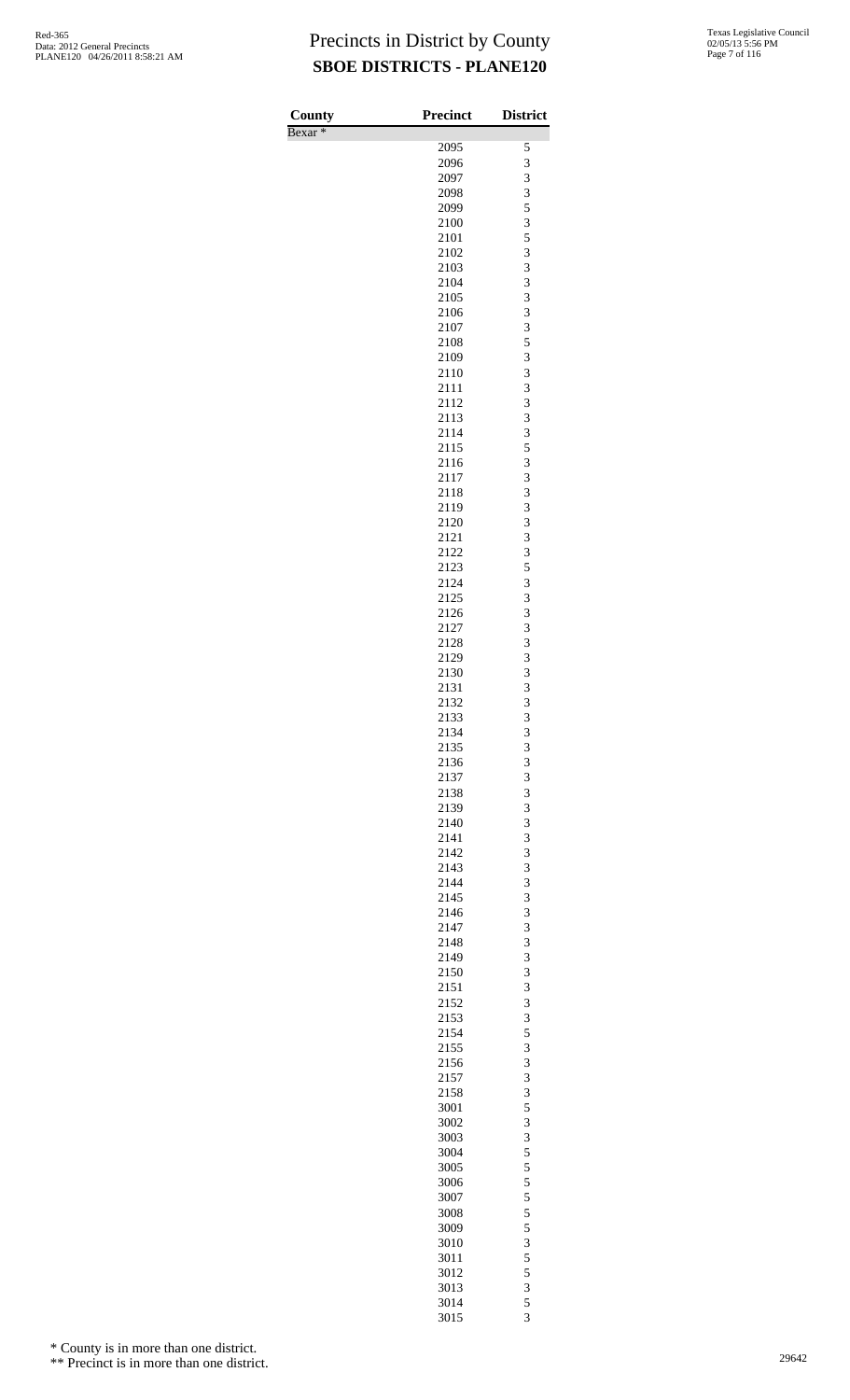| County             | <b>Precinct</b> | <b>District</b> |
|--------------------|-----------------|-----------------|
| Bexar <sup>*</sup> |                 |                 |
|                    | 3016            | 5               |
|                    | 3017            | 5               |
|                    | 3018            | $\frac{5}{3}$   |
|                    | 3019<br>3020    | 5               |
|                    | 3021            | 5               |
|                    | 3022            | 5               |
|                    | 3023            | 3               |
|                    | 3024            | 5               |
|                    | 3025            | 5               |
|                    | 3026            | 5               |
|                    | 3027            | 5               |
|                    | 3028<br>3029    | $\frac{5}{3}$   |
|                    | 3030            | 5               |
|                    | 3031            | 5               |
|                    | 3032            | 3               |
|                    | 3033            | 5               |
|                    | 3034            | 5               |
|                    | 3035            | 5               |
|                    | 3036            | 3               |
|                    | 3037<br>3038    | 5               |
|                    | 3039            | $\frac{5}{5}$   |
|                    | 3040            | 5               |
|                    | 3041            | 5               |
|                    | 3042            | 5               |
|                    | 3043            | 5               |
|                    | 3044            | 5               |
|                    | 3045            | 5<br>5          |
|                    | 3046<br>3047    | 5               |
|                    | 3048            |                 |
|                    | 3049            | $\frac{5}{5}$   |
|                    | 3050            | 5               |
|                    | 3051            | 5               |
|                    | 3052            | 5               |
|                    | 3053            | 5               |
|                    | 3054            | 5               |
|                    | 3055<br>3056    | 5<br>3          |
|                    | 3057            | 5               |
|                    | 3058            | 3               |
|                    | 3059            | 5               |
|                    | 3060            | 5               |
|                    | 3061            | 5               |
|                    | 3062            | 5               |
|                    | 3063            | 5               |
|                    | 3064<br>3065    | 5<br>3          |
|                    | 3066            | 5               |
|                    | 3067            | 5               |
|                    | 3068            | 5               |
|                    | 3069            | 5               |
|                    | 3070            | 5               |
|                    | 3071            | 3               |
|                    | 3072            | 5               |
|                    | 3073<br>3074    | 5<br>5          |
|                    | 3075            | 5               |
|                    | 3076            | 5               |
|                    | 3077            | 5               |
|                    | 3078            | 5               |
|                    | 3079            | 5               |
|                    | 3080            | 5               |
|                    | 3081            | 5               |
|                    | 3082            | 5               |
|                    | 3083<br>3084    | 5<br>5          |
|                    | 3085            | 5               |
|                    | 3086            | 5               |
|                    | 3087            | 5               |
|                    | 3088            | 5               |
|                    | 3089            | 5               |
|                    | 3090            | 5               |
|                    | 3091            | 5               |
|                    | 3092<br>3093    | 5<br>5          |
|                    | 3094            | 5               |
|                    |                 |                 |

\* County is in more than one district.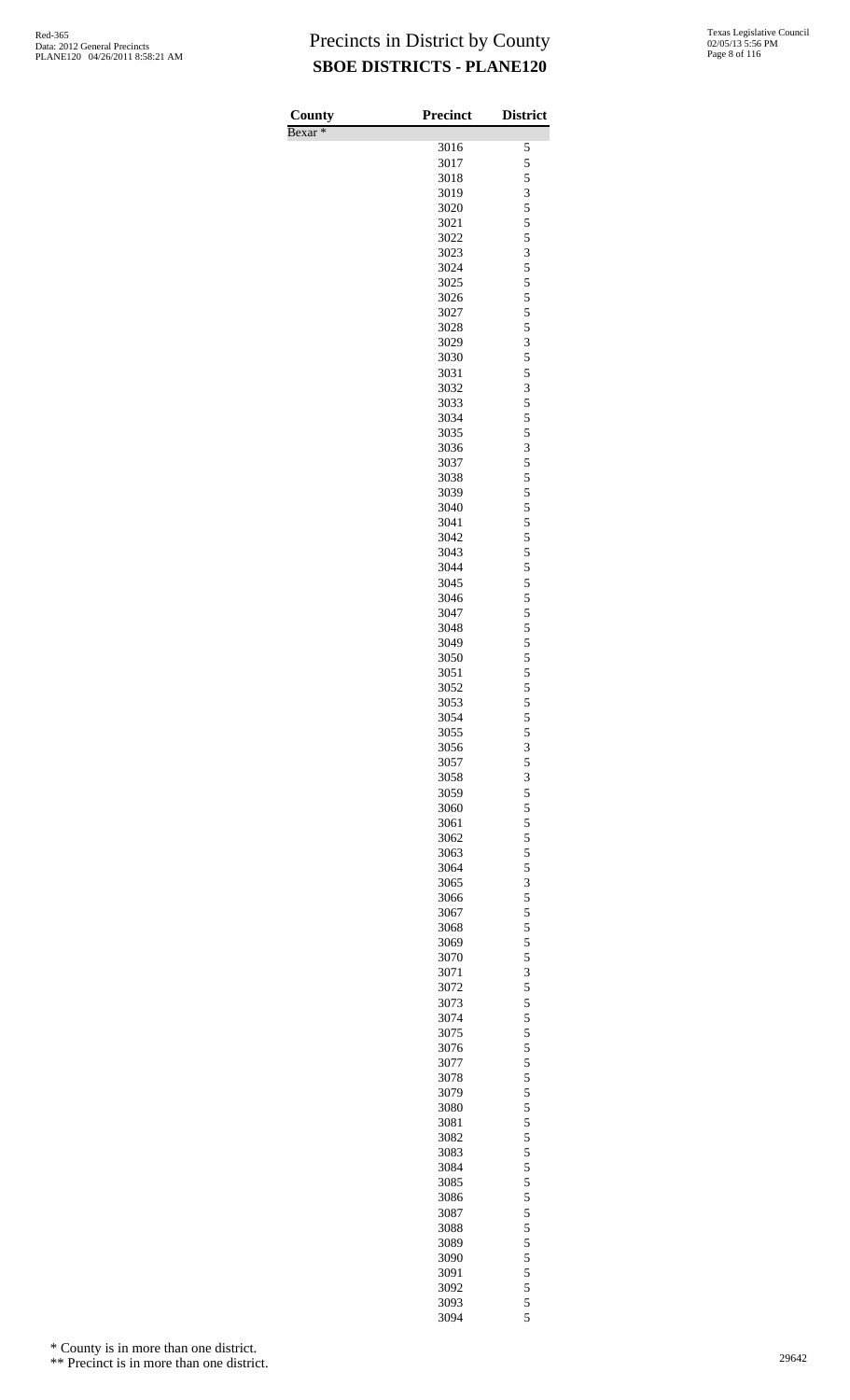Bexar \*

| County  | <b>Precinct</b> | <b>District</b>                                 |
|---------|-----------------|-------------------------------------------------|
| Bexar * |                 |                                                 |
|         | 3095            | 3                                               |
|         | 3096<br>3097    | 5                                               |
|         | 3098            | 5                                               |
|         | 3099            | $\frac{5}{5}$                                   |
|         | 3100            | 5                                               |
|         | 3101            |                                                 |
|         | 3102            | $\frac{5}{5}$ 5 5                               |
|         | 3103            |                                                 |
|         | 3104            |                                                 |
|         | 3105            | 5                                               |
|         | 3106            | 5                                               |
|         | 3107            | $\begin{array}{c} 3 \\ 5 \\ 3 \end{array}$      |
|         | 3108            |                                                 |
|         | 3109<br>3110    | 5                                               |
|         | 3111            | 5                                               |
|         | 3112            | $\overline{\mathbf{3}}$                         |
|         | 3113            | $\overline{3}$                                  |
|         | 3114            | 5                                               |
|         | 3115            | 5                                               |
|         | 3116            | 3                                               |
|         | 3117            | 5                                               |
|         | 3118            | $\frac{5}{5}$                                   |
|         | 3119            | 5                                               |
|         | 3120<br>3121    |                                                 |
|         | 3122            | 5<br>5                                          |
|         | 3123            | $\overline{3}$                                  |
|         | 3124            | 5                                               |
|         | 3125            | 5                                               |
|         | 3126            | 5                                               |
|         | 3127            | 5                                               |
|         | 3128            | $\frac{5}{3}$                                   |
|         | 3129            |                                                 |
|         | 3130            | 5                                               |
|         | 3131<br>3132    | $\frac{5}{5}$                                   |
|         | 3133            | 3                                               |
|         | 3134            | 5                                               |
|         | 3135            | 3                                               |
|         | 3136            |                                                 |
|         | 3137            | $\begin{array}{c} 5 \\ 5 \\ 3 \end{array}$      |
|         | 3138            |                                                 |
|         | 3139            |                                                 |
|         | 3140            | 3                                               |
|         | 3141            | 3                                               |
|         | 3142<br>3143    | 5                                               |
|         | 3144            | $rac{3}{5}$                                     |
|         | 3145            | 5                                               |
|         | 3146            |                                                 |
|         | 3147            | $\begin{array}{c} 3 \\ 5 \\ 5 \\ 3 \end{array}$ |
|         | 3148            |                                                 |
|         | 3149            |                                                 |
|         | 3150            | 5                                               |
|         | 3151            | $\frac{5}{3}$<br>$\frac{5}{5}$                  |
|         | 3152            |                                                 |
|         | 3153<br>3154    |                                                 |
|         | 3155            | 3                                               |
|         | 3156            |                                                 |
|         | 3157            | $\begin{array}{c} 3 \\ 5 \\ 5 \\ 3 \end{array}$ |
|         | 3158            |                                                 |
|         | 3159            |                                                 |
|         | 3160            | 5                                               |
|         | 3161            | $\frac{5}{5}$ 5 5                               |
|         | 3162            |                                                 |
|         | 3163            |                                                 |
|         | 3164<br>3165    | $\overline{5}$                                  |
|         | 3166            |                                                 |
|         | 3167            | $\frac{5}{3}$<br>$\frac{5}{5}$                  |
|         | 3168            |                                                 |
|         | 3169            |                                                 |
|         | 3170            | 5                                               |
|         | 3171            | 3                                               |
|         | 3172            | $\frac{3}{5}$                                   |
|         | 3173            |                                                 |

\* County is in more than one district.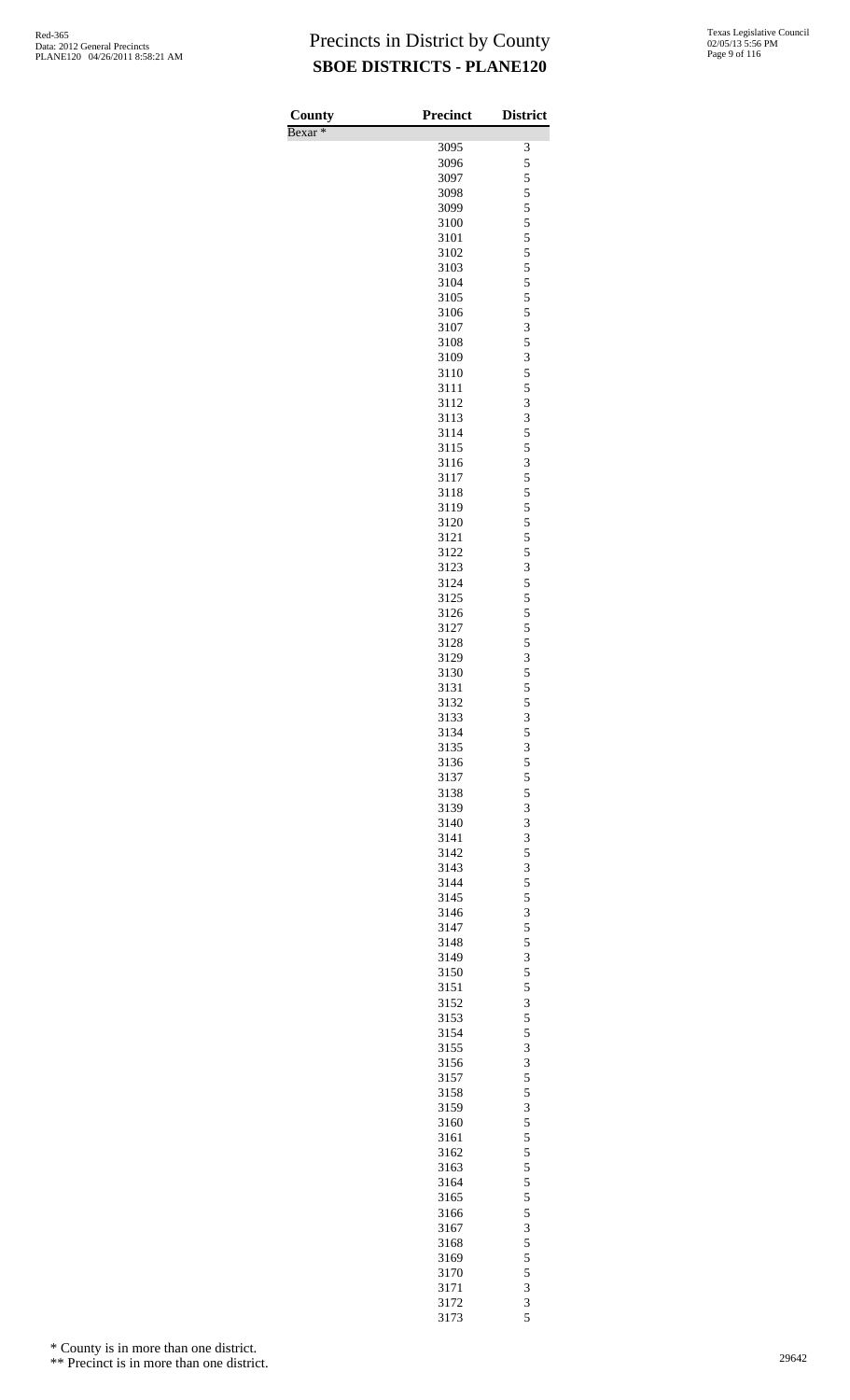| County             | Precinct     | <b>District</b> |
|--------------------|--------------|-----------------|
| Bexar <sup>*</sup> |              |                 |
|                    | 3174         | 5               |
|                    | 3175<br>3176 | 5<br>5          |
|                    | 4001         | 3               |
|                    | 4002         | 3               |
|                    | 4003         | 3               |
|                    | 4004         | 3               |
|                    | 4005         | 3               |
|                    | 4006<br>4007 | 3<br>5          |
|                    | 4008         | 5               |
|                    | 4009         | 3               |
|                    | 4010         | 3               |
|                    | 4011         | 3               |
|                    | 4012         | 3               |
|                    | 4013<br>4014 | 3<br>3          |
|                    | 4015         | 3               |
|                    | 4016         | 3               |
|                    | 4017         | 3               |
|                    | 4018         | 3               |
|                    | 4019         | 3               |
|                    | 4020<br>4021 | 3<br>3          |
|                    | 4022         | 5               |
|                    | 4023         | 3               |
|                    | 4024         | 3               |
|                    | 4025         | 3               |
|                    | 4026         | 3<br>3          |
|                    | 4027<br>4028 | 3               |
|                    | 4029         | 3               |
|                    | 4030         | 3               |
|                    | 4031         | 3               |
|                    | 4032         | 3               |
|                    | 4033<br>4034 | 3<br>3          |
|                    | 4035         | 3               |
|                    | 4036         | 3               |
|                    | 4037         | 3               |
|                    | 4038         | 5               |
|                    | 4039<br>4040 | 3<br>3          |
|                    | 4041         | 3               |
|                    | 4042         | 3               |
|                    | 4043         | 3               |
|                    | 4044         | 3               |
|                    | 4045<br>4046 | 3<br>5          |
|                    | 4047         | 3               |
|                    | 4048         | 3               |
|                    | 4049         | 3               |
|                    | 4050         | 5               |
|                    | 4051         | 5               |
|                    | 4052<br>4053 | 5<br>5          |
|                    | 4054         | 5               |
|                    | 4055         | 5               |
|                    | 4056         | 5               |
|                    | 4057         | 5               |
|                    | 4058<br>4059 | 5<br>5          |
|                    | 4060         | 3               |
|                    | 4061         | 3               |
|                    | 4062         | 3               |
|                    | 4063         | 3               |
|                    | 4064         | 3               |
|                    | 4065<br>4066 | 3<br>3          |
|                    | 4067         | 5               |
|                    | 4068         | 5               |
|                    | 4069         | 5               |
|                    | 4070         | 3               |
|                    | 4071         | 5               |
|                    | 4072<br>4073 | 5<br>5          |
|                    | 4074         | 3               |
|                    | 4075         | 3               |
|                    | 4076         | 3               |

\* County is in more than one district.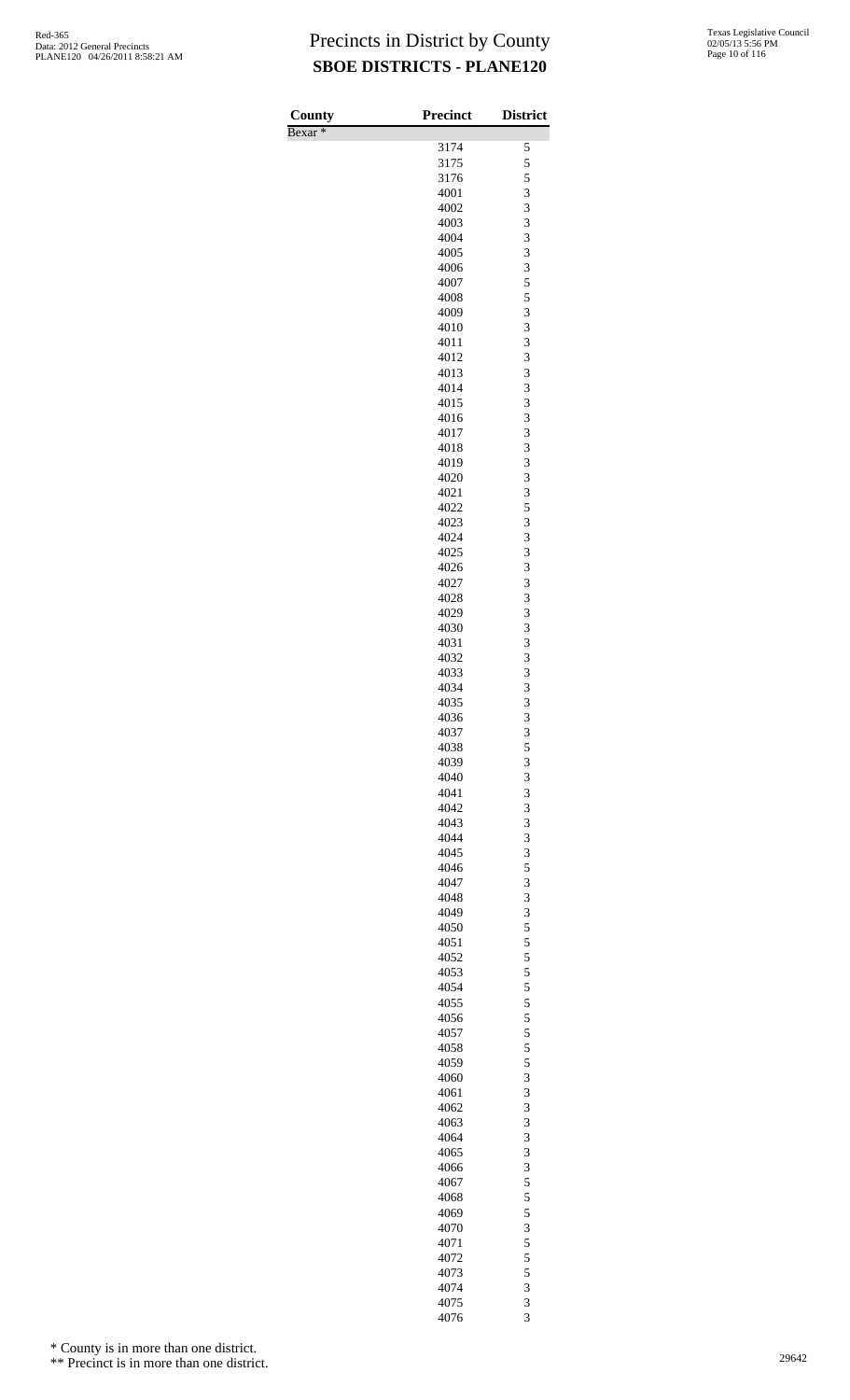| County             | <b>Precinct</b> | <b>District</b> |
|--------------------|-----------------|-----------------|
| Bexar <sup>*</sup> |                 |                 |
|                    | 4077            | 3               |
|                    | 4078            | 5               |
|                    | 4079            | 5               |
|                    | 4080            | 3<br>5          |
|                    | 4081<br>4082    | 3               |
|                    | 4083            | 3               |
|                    | 4084            | 3               |
|                    | 4085            | 5               |
|                    | 4086            | 5               |
|                    | 4087            | 5               |
|                    | 4088            | 3               |
|                    | 4089            | 5               |
|                    | 4090            | 5               |
|                    | 4091            | 5               |
|                    | 4092            | 5               |
|                    | 4093<br>4094    | 5<br>5          |
|                    | 4095            | 5               |
|                    | 4096            | 3               |
|                    | 4097            | 5               |
|                    | 4098            | 5               |
|                    | 4099            | 3               |
|                    | 4100            | 5               |
|                    | 4101            | 5               |
|                    | 4102            | 3               |
|                    | 4103            | 5               |
|                    | 4104            | 5               |
|                    | 4105            | 5               |
|                    | 4106<br>4107    | 3<br>5          |
|                    | 4108            | 5               |
|                    | 4109            | 3               |
|                    | 4110            | 3               |
|                    | 4111            | 3               |
|                    | 4112            | 5               |
|                    | 4113            | 3               |
|                    | 4114            | 3               |
|                    | 4115            | 5               |
|                    | 4116            | 5               |
|                    | 4117            | 5               |
|                    | 4118            | 5               |
|                    | 4119<br>4120    | $rac{3}{5}$     |
|                    | 4121            | 5               |
|                    | 4122            | 5               |
|                    | 4123            | 3               |
|                    | 4124            | 3               |
|                    | 4125            | 3               |
|                    | 4126            | 5               |
|                    | 4127            | 5               |
|                    | 4128            | 3               |
|                    | 4129            | $rac{3}{5}$     |
|                    | 4130            |                 |
|                    | 4131            | 5               |
|                    | 4132<br>4133    | 5<br>3          |
|                    | 4134            |                 |
|                    | 4135            | $\frac{5}{3}$   |
|                    | 4136            | 5               |
|                    | 4137            | 5               |
|                    | 4138            | 5               |
|                    | 4139            | 3               |
|                    | 4140            | 5               |
|                    | 4141            | 3               |
|                    | 4142            | 3               |
|                    | 4143            | 3               |
|                    | 4144<br>4145    | $\frac{5}{3}$   |
|                    | 4146            | 3               |
|                    | 4147            | 5               |
|                    | 4148            | 5               |
|                    | 4149            | 3               |
|                    | 4150            | 3               |
|                    | 4151            | 5               |
|                    | 4152            | 3               |
|                    | 4153            | 5               |
|                    | 4154            | 3               |
|                    | 4155            | 3               |

\* County is in more than one district.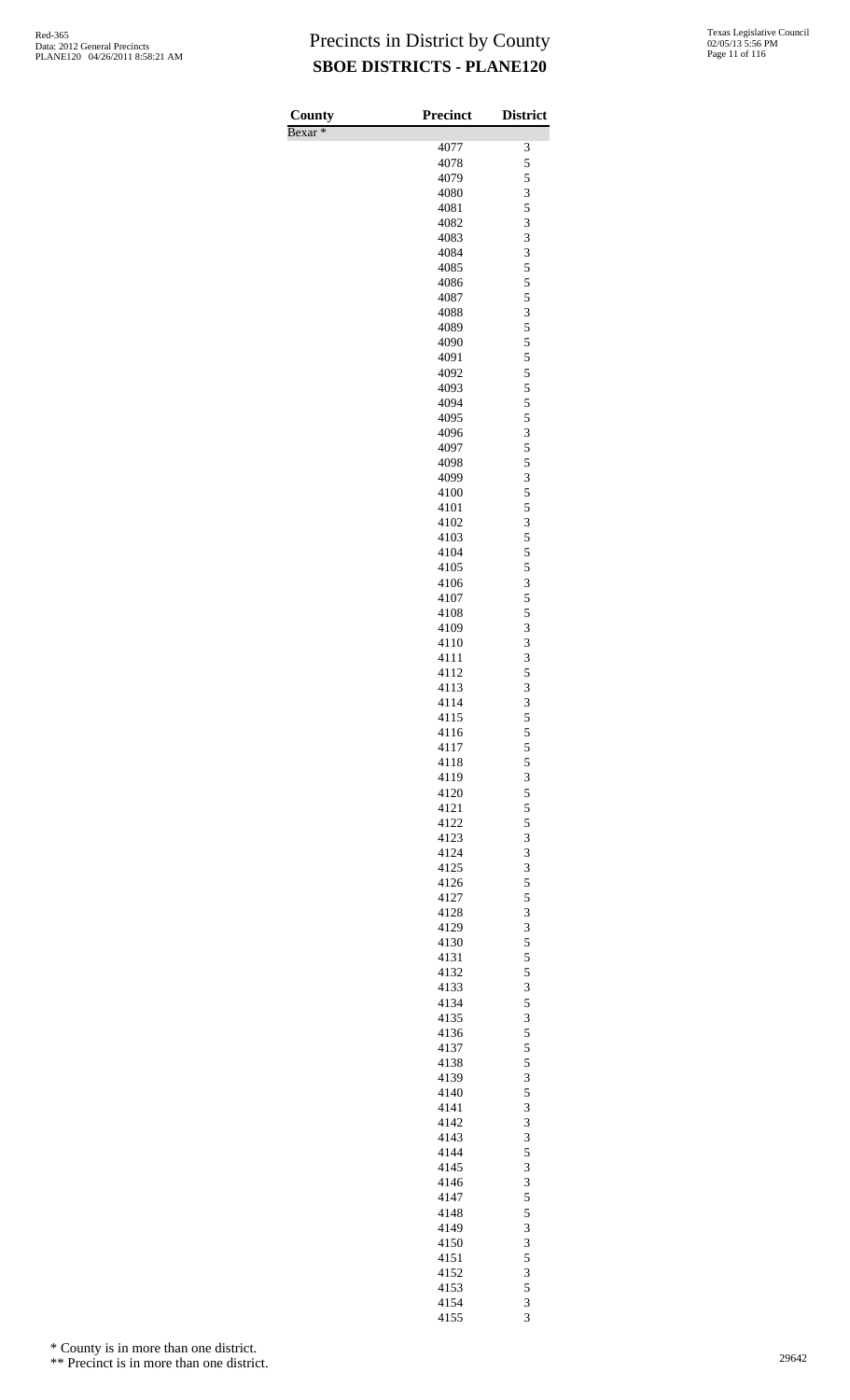| County             | <b>Precinct</b> | <b>District</b> |
|--------------------|-----------------|-----------------|
| Bexar <sup>*</sup> | 4156            | 3               |
|                    | 4157            | 3               |
|                    | 4158            | 5               |
|                    | 4159<br>4160    | 5<br>3          |
|                    | 4161            | 3               |
|                    | 4162            | 5               |
|                    | 4163            | 3               |
|                    | 4164<br>4165    | 5<br>3          |
|                    | 4166            | 3               |
|                    | 4167            | 3               |
|                    | 4168<br>4169    | 3<br>3          |
|                    | 4170            | 5               |
|                    | 4171            | 5               |
|                    | 4172            | 5               |
|                    | 4173<br>4174    | 5<br>3          |
|                    | 4175            | 5               |
|                    | 4176            | 5               |
|                    | 4177            | 3               |
|                    | 4178<br>4179    | 3<br>5          |
|                    | 4180            | 5               |
|                    | 4181            | 3               |
|                    | 4182            | 3<br>3          |
|                    | 4183<br>4184    | 3               |
|                    | 4185            | 5               |
|                    | 4186            | 3               |
|                    | 4187            | 5<br>5          |
|                    | 4188<br>4189    | 3               |
|                    | 4190            | 3               |
|                    | 4191            | 3               |
|                    | 4192<br>4193    | 3<br>3          |
|                    | 4194            | 5               |
|                    | 4195            | 3               |
|                    | 4196            | 3<br>3          |
|                    | 4197<br>4198    | 3               |
|                    | 4199            | 5               |
|                    | 4200            | 3               |
|                    | 4201<br>4202    | 5<br>3          |
| <b>Blanco</b>      |                 |                 |
|                    | 0102            | 5               |
|                    | 0201<br>0302    | 5<br>5          |
|                    | 0303            | 5               |
|                    | 0304            | 5               |
| Borden             | 0401            | 5               |
|                    | 0004            | 15              |
|                    | 001A            | 15              |
|                    | 001B            | 15              |
|                    | 002A<br>002B    | 15<br>15        |
|                    | 003A            | 15              |
|                    | 003B            | 15              |
| <b>Bosque</b>      |                 | 14              |
|                    | 0001<br>0002    | 14              |
|                    | 0003            | 14              |
|                    | 0004            | 14              |
|                    | 0005<br>0006    | 14<br>14        |
|                    | 0007            | 14              |
|                    | 0008            | 14              |
|                    | 0009            | 14              |
|                    | 0010<br>0011    | 14<br>14        |
|                    | 0012            | 14              |
|                    | 0013            | 14              |
|                    | 0014            | 14              |
|                    | 0015<br>0016    | 14<br>14        |
|                    |                 |                 |

\* County is in more than one district.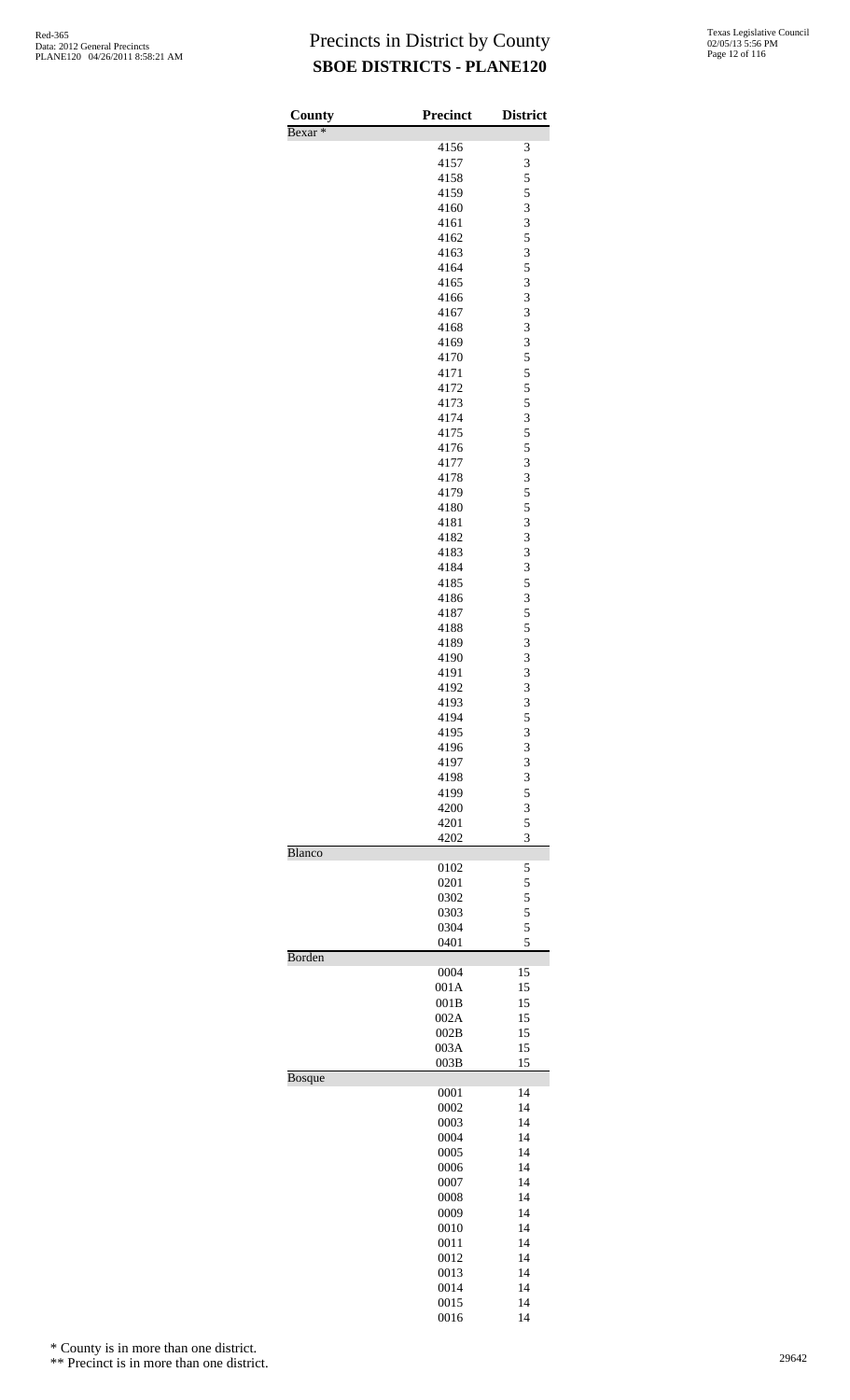| County          | <b>Precinct</b> | <b>District</b>     |
|-----------------|-----------------|---------------------|
| <b>Bowie</b>    | 0007            | 9                   |
|                 | 0009            | 9                   |
|                 | 0010            | 9                   |
|                 | 0011            | 9                   |
|                 | 0012            | 9                   |
|                 | 0013            | 9                   |
|                 | 0014<br>0015    | 9<br>9              |
|                 | 0016            | 9                   |
|                 | 0017            | 9                   |
|                 | 0018            | 9                   |
|                 | 0019            | 9                   |
|                 | 001A            | 9                   |
|                 | 001B            | 9                   |
|                 | 0020<br>0021    | 9<br>9              |
|                 | 0022            | 9                   |
|                 | 0024            | 9                   |
|                 | 0025            | 9                   |
|                 | 0027            | 9                   |
|                 | 0028            | 9                   |
|                 | 0029            | 9                   |
|                 | 002A<br>002B    | 9<br>9              |
|                 | 002C            | 9                   |
|                 | 002D            | 9                   |
|                 | 003A            | 9                   |
|                 | 003B            | 9                   |
|                 | 004A            | 9                   |
|                 | 004B            | 9                   |
|                 | 004C            | 9                   |
|                 | 004D            | 9                   |
|                 | 004E<br>005A    | 9<br>9              |
|                 | 005B            | 9                   |
|                 | 005C            | 9                   |
|                 | 006A            | 9                   |
|                 | 006B            | 9                   |
|                 | 008A            | 9                   |
|                 | 008B<br>008C    | 9<br>9              |
| <b>Brazoria</b> |                 |                     |
|                 | 0001<br>0002    | 7<br>7              |
|                 | 0003            | 7                   |
|                 | 0004            | 7                   |
|                 | 0005            | 7                   |
|                 | 0006            | 7                   |
|                 | 0007            | 7                   |
|                 | 0008            | 7                   |
|                 | 0009            | $\overline{7}$      |
|                 | 0010<br>0011    | 7<br>7              |
|                 | 0012            | 7                   |
|                 | 0013            | $\overline{7}$      |
|                 | 0014            | $\overline{7}$      |
|                 | 0015            | $\overline{7}$      |
|                 | 0016            | 7                   |
|                 | 0017            | $\overline{7}$      |
|                 | 0018            | 7                   |
|                 | 0019<br>0020    | $\overline{7}$<br>7 |
|                 | 0021            | 7                   |
|                 | 0022            | 7                   |
|                 | 0023            | $\overline{7}$      |
|                 | 0024            | $\overline{7}$      |
|                 | 0025            | $\overline{7}$      |
|                 | 0026            | 7                   |
|                 | 0027            | 7                   |
|                 | 0028<br>0029    | 7<br>$\overline{7}$ |
|                 | 0030            | 7                   |
|                 | 0031            | 7                   |
|                 | 0032            | 7                   |
|                 | 0033            | $\overline{7}$      |
|                 | 0034            | $\overline{7}$      |
|                 | 0035            | 7                   |
|                 | 0036<br>0037    | 7<br>$\overline{7}$ |
|                 |                 |                     |

\* County is in more than one district.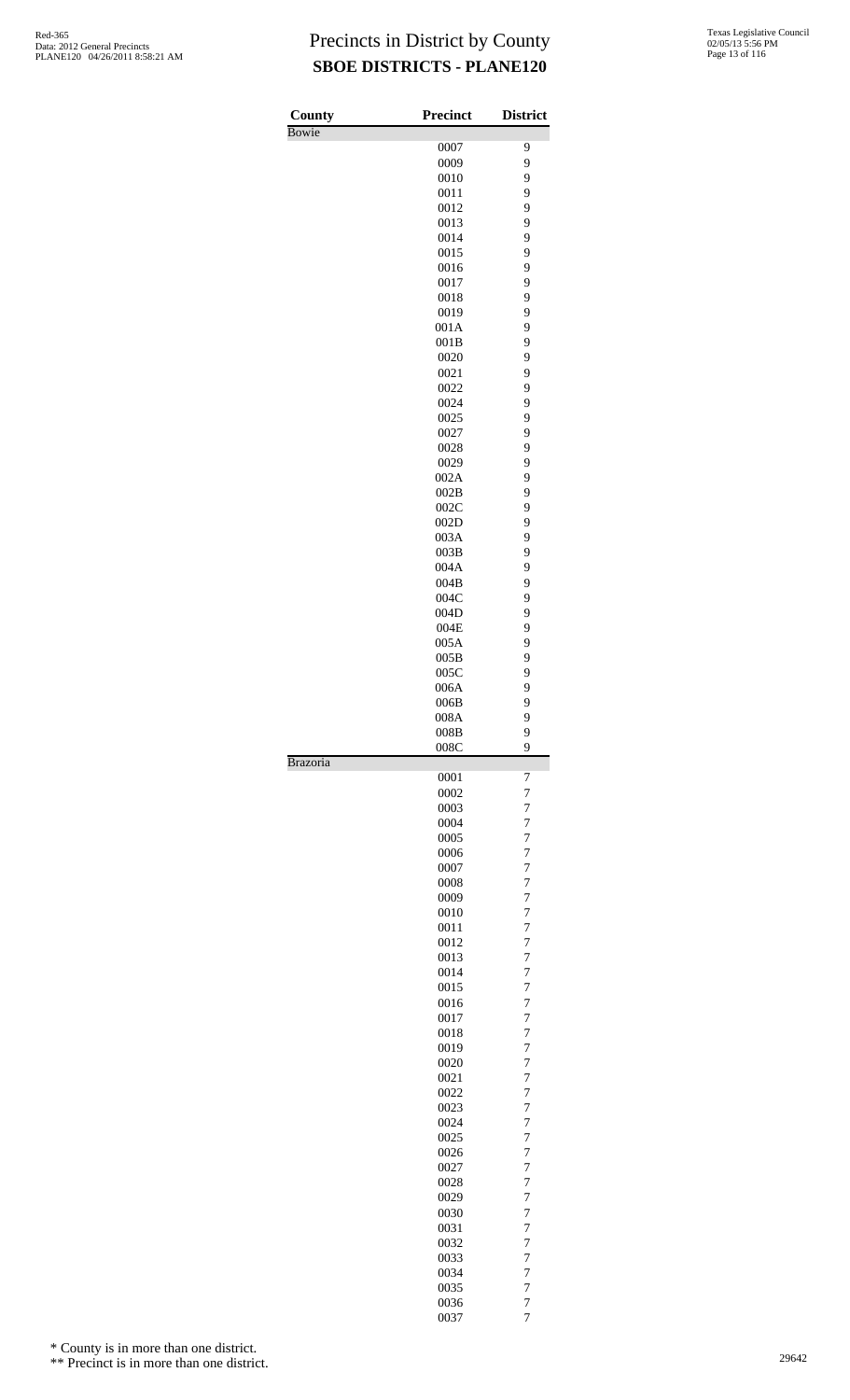| County          | <b>Precinct</b> | <b>District</b>     |
|-----------------|-----------------|---------------------|
| <b>Brazoria</b> |                 |                     |
|                 | 0038            | 7<br>$\overline{7}$ |
|                 | 0039<br>0040    | $\overline{7}$      |
|                 | 0041            | $\overline{7}$      |
|                 | 0042            | $\overline{7}$      |
|                 | 0043            | 7                   |
|                 | 0044            | $\overline{7}$      |
|                 | 0045            | $\overline{7}$      |
|                 | 0046            | $\overline{7}$      |
|                 | 0047            | $\overline{7}$      |
|                 | 0048            | 7                   |
|                 | 0049            | $\overline{7}$      |
|                 | 0050            | $\overline{7}$      |
|                 | 0051            | $\overline{7}$      |
|                 | 0052<br>0053    | $\overline{7}$<br>7 |
|                 | 0054            | $\overline{7}$      |
|                 | 0055            | $\overline{7}$      |
|                 | 0056            | $\overline{7}$      |
|                 | 0057            | $\overline{7}$      |
|                 | 0058            | 7                   |
|                 | 0059            | $\overline{7}$      |
|                 | 0060            | $\overline{7}$      |
|                 | 0061            | $\overline{7}$      |
|                 | 0062            | $\overline{7}$      |
|                 | 0063            | 7                   |
|                 | 0064            | $\overline{7}$      |
|                 | 0065<br>0066    | 7<br>7              |
| <b>Brazos</b>   |                 |                     |
|                 | 0001            | 8                   |
|                 | 0002            | 8                   |
|                 | 0003<br>0004    | 8<br>8              |
|                 | 0005            | 8                   |
|                 | 0006            | 8                   |
|                 | 0007            | 8                   |
|                 | 0008            | 8                   |
|                 | 0009            | 8                   |
|                 | 0010            | 8                   |
|                 | 0011            | 8                   |
|                 | 0012            | 8                   |
|                 | 0013<br>0014    | 8<br>8              |
|                 | 0015            | 8                   |
|                 | 0016            | 8                   |
|                 | 0017            | 8                   |
|                 | 0018            | 8                   |
|                 | 0019            | 8                   |
|                 | 0020            | 8                   |
|                 | 0021            | 8                   |
|                 | 0022            | 8                   |
|                 | 0023            | 8                   |
|                 | 0024            | 8                   |
|                 | 0025<br>0026    | 8<br>8              |
|                 | 0027            | 8                   |
|                 | 0028            | 8                   |
|                 | 0029            | 8                   |
|                 | 0030            | 8                   |
|                 | 0031            | 8                   |
|                 | 0032            | 8                   |
|                 | 0033            | 8                   |
|                 | 0034            | 8                   |
|                 | 0035            | 8<br>8              |
|                 | 0036<br>0037    | 8                   |
|                 | 0038            | 8                   |
|                 | 0039            | 8                   |
|                 | 0040            | 8                   |
|                 | 0041            | 8                   |
|                 | 0042            | 8                   |
|                 | 0043            | 8                   |
|                 | 0044            | 8                   |
|                 | 0045            | 8                   |
|                 | 0046            | 8                   |
|                 | 0047            | 8                   |

0048 8<br>0049 8

\* County is in more than one district.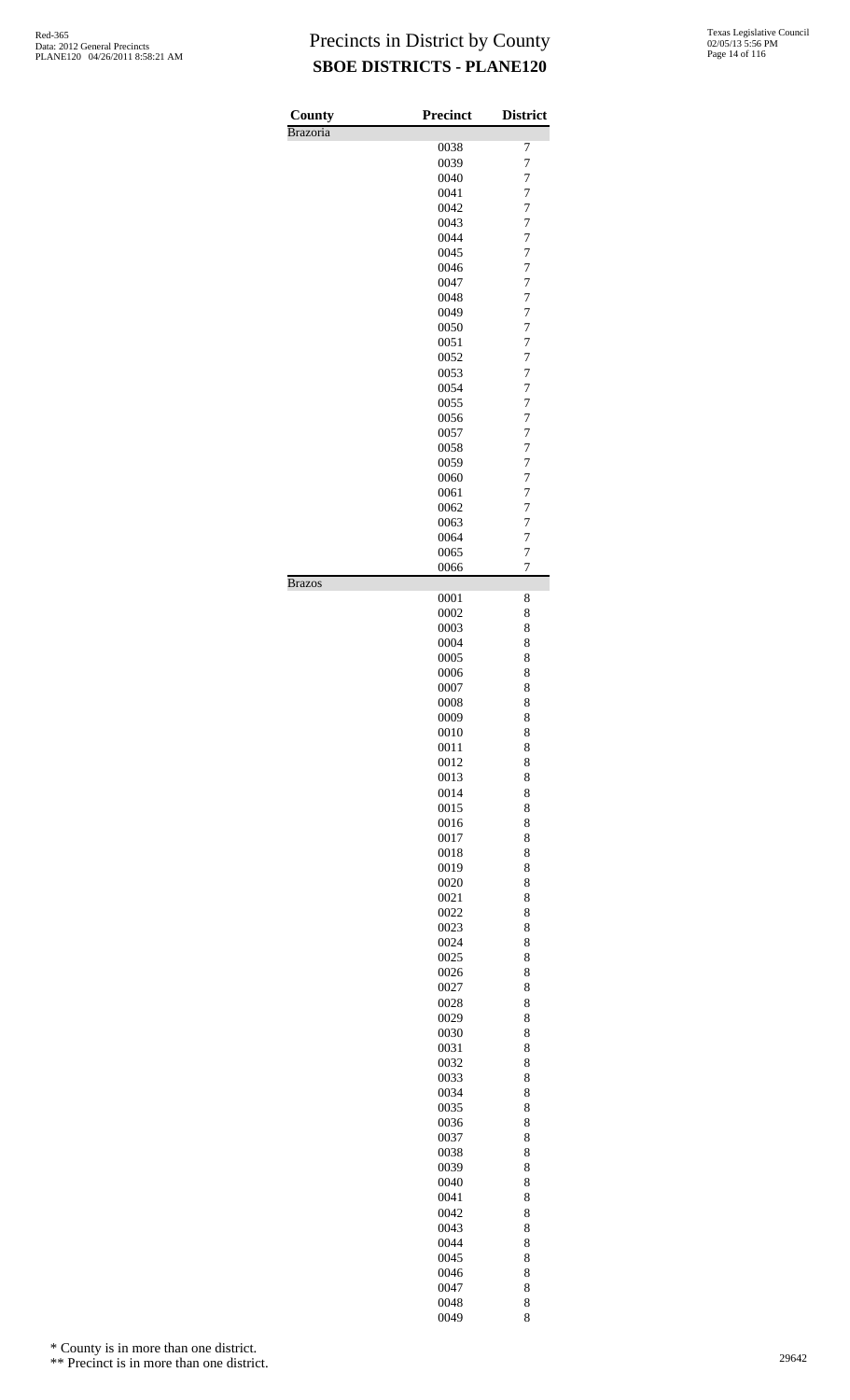| County          | <b>Precinct</b> | <b>District</b> |
|-----------------|-----------------|-----------------|
| <b>Brazos</b>   |                 |                 |
|                 | 0050<br>0051    | 8<br>8          |
|                 | 0052            | 8               |
|                 | 0053            | 8               |
|                 | 0056            | 8               |
|                 | 0057            | 8               |
|                 | 0058            | 8               |
|                 | 0059            | 8               |
|                 | 0060<br>0061    | 8<br>8          |
|                 | 0062            | 8               |
|                 | 0063            | 8               |
|                 | 0064            | 8               |
|                 | 0065            | 8               |
|                 | 0067            | 8               |
|                 | 0068            | 8               |
|                 | 0069<br>0070    | 8<br>8          |
|                 | 0071            | 8               |
|                 | 0072            | 8               |
|                 | 0074            | 8               |
|                 | 0077            | 8               |
|                 | 0078            | 8               |
|                 | 0079            | 8               |
|                 | 0080<br>0081    | 8<br>8          |
|                 | 0082            | 8               |
|                 | 0083            | 8               |
| <b>Brewster</b> |                 |                 |
|                 | 0001            | 1               |
|                 | 0002            | 1               |
|                 | 0003<br>0004    | 1<br>1          |
|                 | 0005            | $\mathbf{1}$    |
|                 | 0006            | $\mathbf{1}$    |
|                 | 0007            | $\mathbf{1}$    |
|                 | 0008            | 1               |
| <b>Briscoe</b>  | 0001            | 15              |
|                 | 0002            | 15              |
|                 | 0003            | 15              |
|                 | 0004            | 15              |
|                 | 0006            | 15              |
| <b>Brooks</b>   | 0001            | 3               |
|                 | 0002            | 3               |
|                 | 0003            | 3               |
|                 | 0004            | 3               |
|                 | 0005            | 3               |
|                 | 0006            | 3               |
|                 | 0007            | 3               |
|                 | 0008<br>0009    | 3<br>3          |
| <b>Brown</b>    |                 |                 |
|                 | 0101            | 14              |
|                 | 0105            | 14              |
|                 | 0109            | 14              |
|                 | 0113            | 14              |
|                 | 0202<br>0204    | 14<br>14        |
|                 | 0212            | 14              |
|                 | 0214            | 14              |
|                 | 0215            | 14              |
|                 | 0303            | 14              |
|                 | 0306            | 14              |
|                 | 0307            | 14              |
|                 | 0308<br>0316    | 14<br>14        |
|                 | 0318            | 14              |
|                 | 0410            | 14              |
|                 | 0411            | 14              |
|                 | 0417            | 14              |
| <b>Burleson</b> |                 |                 |
|                 | 0113<br>0114    | 10<br>10        |
|                 | 0203            | 10              |
|                 | 0204            | 10              |
|                 | 0207            | 10              |
|                 | 0211            | 10              |

\* County is in more than one district.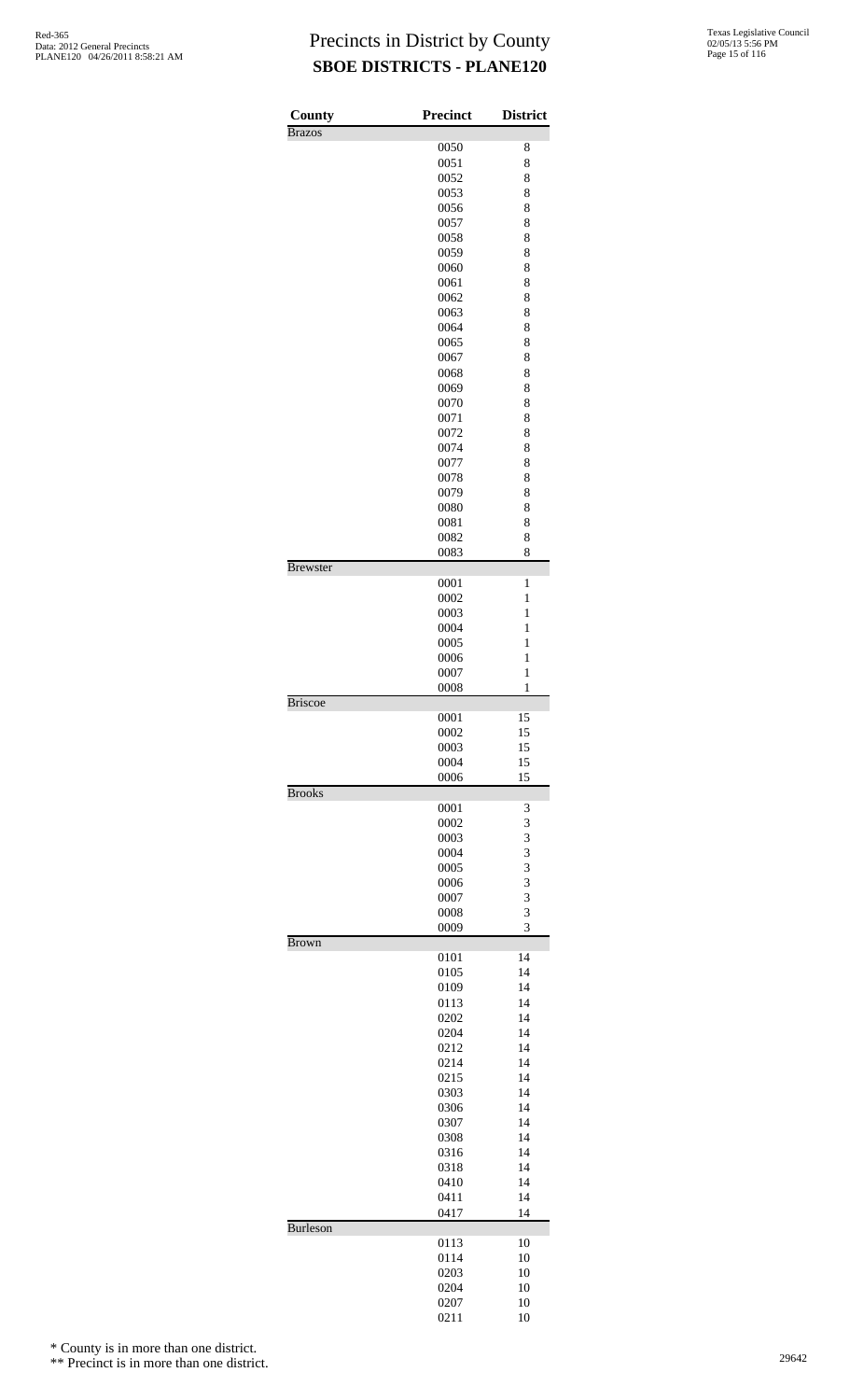| 0215<br>0301<br>0305<br>0308<br>0309<br>0406<br>0410<br>0412<br>0001<br>0002<br>0003<br>0004<br>0005<br>0006<br>0007<br>0008<br>0009<br>0010<br>0011<br>0012 | 10<br>10<br>10<br>10<br>10<br>10<br>10<br>10<br>10<br>10<br>10<br>10<br>10<br>10<br>10<br>10<br>10<br>10                                                                                                                                             |
|--------------------------------------------------------------------------------------------------------------------------------------------------------------|------------------------------------------------------------------------------------------------------------------------------------------------------------------------------------------------------------------------------------------------------|
|                                                                                                                                                              |                                                                                                                                                                                                                                                      |
|                                                                                                                                                              |                                                                                                                                                                                                                                                      |
|                                                                                                                                                              |                                                                                                                                                                                                                                                      |
|                                                                                                                                                              |                                                                                                                                                                                                                                                      |
|                                                                                                                                                              |                                                                                                                                                                                                                                                      |
|                                                                                                                                                              |                                                                                                                                                                                                                                                      |
|                                                                                                                                                              |                                                                                                                                                                                                                                                      |
|                                                                                                                                                              |                                                                                                                                                                                                                                                      |
|                                                                                                                                                              |                                                                                                                                                                                                                                                      |
|                                                                                                                                                              |                                                                                                                                                                                                                                                      |
|                                                                                                                                                              |                                                                                                                                                                                                                                                      |
|                                                                                                                                                              |                                                                                                                                                                                                                                                      |
|                                                                                                                                                              |                                                                                                                                                                                                                                                      |
|                                                                                                                                                              |                                                                                                                                                                                                                                                      |
|                                                                                                                                                              |                                                                                                                                                                                                                                                      |
|                                                                                                                                                              |                                                                                                                                                                                                                                                      |
|                                                                                                                                                              |                                                                                                                                                                                                                                                      |
|                                                                                                                                                              |                                                                                                                                                                                                                                                      |
|                                                                                                                                                              |                                                                                                                                                                                                                                                      |
|                                                                                                                                                              | 10                                                                                                                                                                                                                                                   |
|                                                                                                                                                              | 10                                                                                                                                                                                                                                                   |
| 0013                                                                                                                                                         | 10                                                                                                                                                                                                                                                   |
| 0014                                                                                                                                                         | 10                                                                                                                                                                                                                                                   |
|                                                                                                                                                              | 10                                                                                                                                                                                                                                                   |
|                                                                                                                                                              | 10                                                                                                                                                                                                                                                   |
|                                                                                                                                                              | 10                                                                                                                                                                                                                                                   |
|                                                                                                                                                              | 10                                                                                                                                                                                                                                                   |
|                                                                                                                                                              | 10                                                                                                                                                                                                                                                   |
|                                                                                                                                                              | 10                                                                                                                                                                                                                                                   |
|                                                                                                                                                              | 5                                                                                                                                                                                                                                                    |
|                                                                                                                                                              | 5                                                                                                                                                                                                                                                    |
|                                                                                                                                                              |                                                                                                                                                                                                                                                      |
|                                                                                                                                                              |                                                                                                                                                                                                                                                      |
|                                                                                                                                                              |                                                                                                                                                                                                                                                      |
|                                                                                                                                                              |                                                                                                                                                                                                                                                      |
|                                                                                                                                                              |                                                                                                                                                                                                                                                      |
|                                                                                                                                                              | 5 5 5 5 5 5 5                                                                                                                                                                                                                                        |
|                                                                                                                                                              | 5                                                                                                                                                                                                                                                    |
|                                                                                                                                                              |                                                                                                                                                                                                                                                      |
|                                                                                                                                                              | 5                                                                                                                                                                                                                                                    |
|                                                                                                                                                              | 5 5 5 5 5 5                                                                                                                                                                                                                                          |
|                                                                                                                                                              |                                                                                                                                                                                                                                                      |
|                                                                                                                                                              |                                                                                                                                                                                                                                                      |
|                                                                                                                                                              |                                                                                                                                                                                                                                                      |
|                                                                                                                                                              |                                                                                                                                                                                                                                                      |
|                                                                                                                                                              | $\frac{5}{5}$                                                                                                                                                                                                                                        |
|                                                                                                                                                              |                                                                                                                                                                                                                                                      |
|                                                                                                                                                              |                                                                                                                                                                                                                                                      |
|                                                                                                                                                              | $\begin{array}{c} 5 \\ 5 \\ 5 \end{array}$                                                                                                                                                                                                           |
|                                                                                                                                                              |                                                                                                                                                                                                                                                      |
|                                                                                                                                                              |                                                                                                                                                                                                                                                      |
|                                                                                                                                                              | 5 5 5 5 5 5                                                                                                                                                                                                                                          |
|                                                                                                                                                              |                                                                                                                                                                                                                                                      |
|                                                                                                                                                              |                                                                                                                                                                                                                                                      |
|                                                                                                                                                              |                                                                                                                                                                                                                                                      |
|                                                                                                                                                              |                                                                                                                                                                                                                                                      |
| 0302                                                                                                                                                         |                                                                                                                                                                                                                                                      |
| 0303                                                                                                                                                         |                                                                                                                                                                                                                                                      |
| 0305                                                                                                                                                         |                                                                                                                                                                                                                                                      |
| 0306                                                                                                                                                         |                                                                                                                                                                                                                                                      |
| 0307                                                                                                                                                         |                                                                                                                                                                                                                                                      |
| 0400                                                                                                                                                         |                                                                                                                                                                                                                                                      |
| 0401                                                                                                                                                         |                                                                                                                                                                                                                                                      |
| 0402                                                                                                                                                         |                                                                                                                                                                                                                                                      |
| 0404                                                                                                                                                         |                                                                                                                                                                                                                                                      |
| 0405                                                                                                                                                         | 555555555                                                                                                                                                                                                                                            |
| 0407                                                                                                                                                         |                                                                                                                                                                                                                                                      |
| 0408                                                                                                                                                         | $\frac{5}{5}$                                                                                                                                                                                                                                        |
| 0409                                                                                                                                                         |                                                                                                                                                                                                                                                      |
| 0410                                                                                                                                                         |                                                                                                                                                                                                                                                      |
| 0411<br>0412                                                                                                                                                 | $\begin{array}{c} 5 \\ 5 \\ 5 \end{array}$<br>5                                                                                                                                                                                                      |
|                                                                                                                                                              |                                                                                                                                                                                                                                                      |
| 0001                                                                                                                                                         | $\overline{\mathbf{c}}$                                                                                                                                                                                                                              |
| 0002                                                                                                                                                         | $\overline{c}$                                                                                                                                                                                                                                       |
| 0003                                                                                                                                                         | $\overline{\mathbf{c}}$                                                                                                                                                                                                                              |
| 0004                                                                                                                                                         | $\overline{\mathbf{c}}$                                                                                                                                                                                                                              |
| 0005<br>0006                                                                                                                                                 | $\overline{c}$<br>$\overline{c}$                                                                                                                                                                                                                     |
|                                                                                                                                                              | 0015<br>0016<br>0017<br>0018<br>0019<br>0020<br>0100<br>0101<br>0102<br>0103<br>0104<br>0105<br>0107<br>0108<br>0109<br>0110<br>0111<br>0112<br>0113<br>0114<br>0115<br>0116<br>0117<br>0118<br>0201<br>0202<br>0203<br>0204<br>0205<br>0206<br>0301 |

\* County is in more than one district.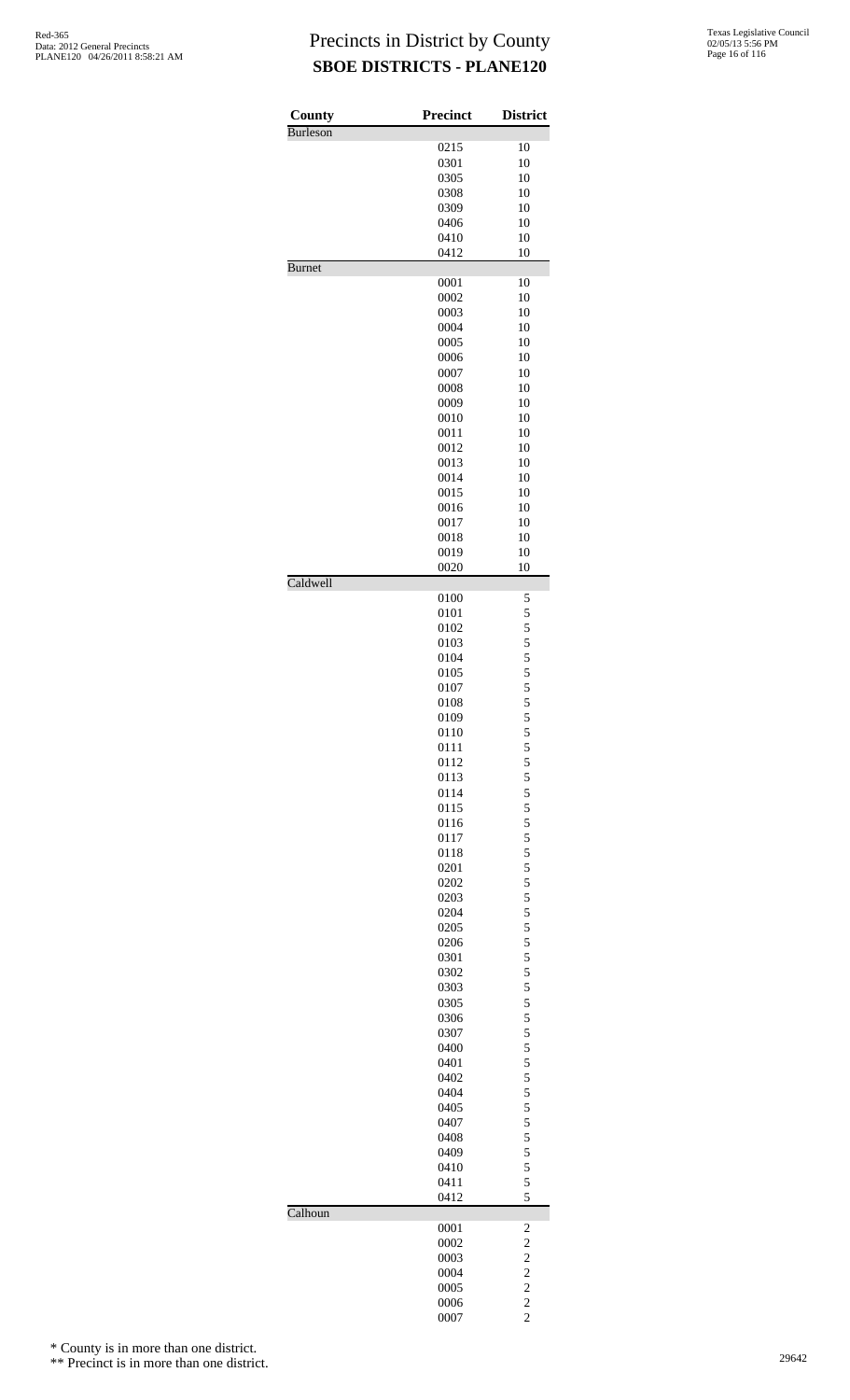| County                       | <b>Precinct</b> | <b>District</b>                  |
|------------------------------|-----------------|----------------------------------|
| Calhoun                      |                 |                                  |
|                              | 0008            | 2                                |
|                              | 0009            | $\overline{c}$                   |
|                              | 0010            | $\overline{c}$                   |
|                              | 0011            | $\overline{c}$                   |
|                              | 0012            | $\overline{c}$                   |
|                              | 0013            | $\overline{c}$                   |
|                              | 0014            | $\overline{c}$                   |
|                              | 0015            | $\overline{c}$                   |
|                              | 0016            | $\overline{c}$                   |
|                              | 0017            | $\overline{c}$                   |
|                              | 0018            | $\overline{c}$                   |
|                              | 0019            | $\overline{c}$                   |
|                              | 0020            | $\overline{c}$                   |
|                              | 0021            | $\overline{c}$                   |
|                              | 0022            | $\overline{c}$                   |
|                              | 0023            | $\overline{c}$                   |
|                              | 0024            | $\overline{c}$                   |
| Callahan                     | 0025            | $\overline{c}$                   |
|                              | 0001            |                                  |
|                              | 0002            | 15<br>15                         |
|                              | 0003            | 15                               |
|                              | 0004            | 15                               |
|                              | 0005            | 15                               |
|                              | 0006            | 15                               |
|                              | 0007            | 15                               |
| $\overline{\text{C}}$ ameron |                 |                                  |
|                              | 0001            | 2                                |
|                              | 0002            | $\overline{c}$                   |
|                              | 0003            | $\overline{c}$                   |
|                              | 0004            | $\overline{c}$                   |
|                              | 0005            | $\overline{c}$                   |
|                              | 0006            | $\overline{c}$                   |
|                              | 0007            | $\overline{c}$                   |
|                              | 0008            | $\overline{c}$                   |
|                              | 0009            | $\overline{c}$                   |
|                              | 0010            | $\overline{c}$                   |
|                              | 0011            | $\overline{c}$                   |
|                              | 0012            | $\mathfrak{D}$                   |
|                              | 0013            | $\overline{\mathbf{c}}$          |
|                              | 0014            | $\overline{c}$                   |
|                              | 0015            | $\overline{c}$                   |
|                              | 0016            | $\overline{c}$                   |
|                              | 0017            | $\overline{c}$                   |
|                              | 0018            | $\overline{c}$                   |
|                              | 0019            | $\overline{c}$                   |
|                              | 0020            | $\overline{c}$                   |
|                              | 0021            | $\overline{c}$                   |
|                              | 0022            | $\overline{c}$                   |
|                              | 0023            | $\overline{c}$                   |
|                              | 0024            | $\overline{c}$                   |
|                              | 0025<br>0026    | $\overline{c}$<br>$\overline{c}$ |
|                              | 0027            | $\overline{c}$                   |
|                              | 0028            | $\overline{c}$                   |
|                              | 0029            | $\overline{c}$                   |
|                              | 0030            | $\overline{c}$                   |
|                              | 0031            | $\overline{c}$                   |
|                              | 0032            | $\overline{c}$                   |
|                              | 0033            | $\overline{c}$                   |
|                              | 0034            | $\overline{c}$                   |
|                              | 0035            | $\overline{c}$                   |
|                              | 0036            | $\overline{c}$                   |
|                              | 0037            | $\overline{c}$                   |
|                              | 0038            | $\overline{c}$                   |
|                              | 0039            | $\overline{c}$                   |
|                              | 0040            | $\overline{c}$                   |
|                              | 0041            | $\overline{c}$                   |
|                              | 0042            | $\overline{c}$                   |
|                              | 0043            | $\overline{c}$                   |
|                              | 0044            | $\overline{c}$                   |
|                              | 0045            | $\overline{c}$                   |
|                              | 0046            | $\overline{c}$                   |
|                              | 0047            | $\overline{c}$                   |
|                              | 0048            | $\overline{c}$                   |
|                              | 0049            | $\overline{c}$                   |
|                              | 0050<br>0051    | $\overline{c}$<br>$\overline{c}$ |
|                              | 0052            | $\overline{c}$                   |
|                              |                 |                                  |

\* County is in more than one district.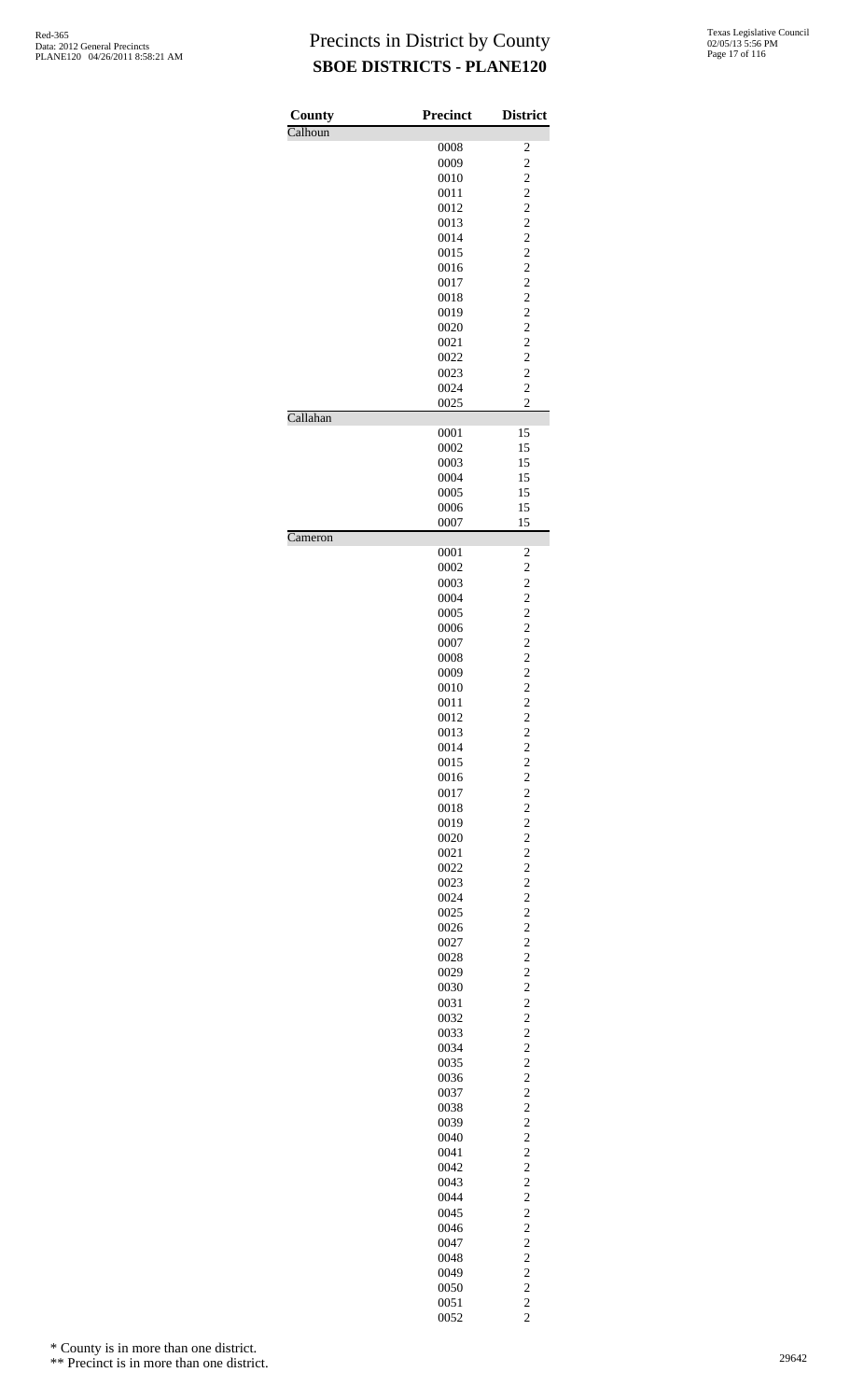| Texas Legislative Council |
|---------------------------|
| 02/05/13 5:56 PM          |
| Page 18 of 116            |

| County  | <b>Precinct</b> | <b>District</b>         |
|---------|-----------------|-------------------------|
| Cameron |                 |                         |
|         | 0053            | $\overline{\mathbf{c}}$ |
|         | 0054            | $\overline{c}$          |
|         | 0055            | $\overline{c}$          |
|         | 0056            | $\overline{c}$          |
|         | 0057            | $\overline{c}$          |
|         | 0058            | $\overline{c}$          |
|         | 0059            | $\overline{c}$          |
|         | 0060            | $\overline{c}$          |
|         | 0061            | $\overline{c}$          |
|         | 0062            | $\overline{c}$          |
|         | 0063            | $\overline{c}$          |
|         | 0064            | $\overline{c}$          |
|         | 0065            | $\overline{c}$          |
|         | 0066            | $\overline{c}$          |
|         | 0067            | $\overline{c}$          |
|         | 0068            | $\overline{c}$          |
|         |                 | $\overline{c}$          |
|         | 0069            |                         |
|         | 0070            | $\overline{c}$          |
|         | 0071            | $\overline{c}$          |
|         | 0072            | $\overline{\mathbf{c}}$ |
|         | 0073            | $\overline{c}$          |
|         | 0074            | $\overline{c}$          |
|         | 0075            | $\overline{c}$          |
|         | 0076            | $\overline{c}$          |
|         | 0077            | $\overline{c}$          |
|         | 0078            | $\overline{c}$          |
|         | 0079            | $\overline{c}$          |
|         | 0080            | $\overline{c}$          |
|         | 0081            | $\overline{c}$          |
|         | 0082            | $\overline{\mathbf{c}}$ |
|         | 0083            | $\overline{c}$          |
|         | 0084            | $\overline{c}$          |
|         | 0085            | $\overline{c}$          |
|         | 0086            | $\overline{c}$          |
|         | 0087            | $\overline{c}$          |
|         | 0095            | $\overline{c}$          |
|         |                 | $\overline{c}$          |
|         | 0096            |                         |
|         | 0097            | $\overline{c}$          |
|         | 0098            | $\overline{c}$          |
|         | 0099            | $\overline{\mathbf{c}}$ |
|         | 0100            | $\overline{\mathbf{c}}$ |
|         | 0101            | $\overline{c}$          |
|         | 0102            | $\overline{\mathbf{c}}$ |
|         | 0103            | $\overline{c}$          |
| Camp    | 0104            | $\overline{2}$          |
|         | 1001            | 9                       |
|         | 2002            | 9                       |
|         | 3003            | 9                       |
|         | 4004            | 9                       |
| Carson  |                 |                         |
|         | 0101            | 15                      |
|         | 0102            | 15                      |
|         | 0103            | 15                      |
|         | 0201            | 15                      |
|         | 0301            | 15                      |
|         | 0302            | 15                      |
|         | 0401            | 15                      |
|         | 0402            | 15                      |
| Cass    |                 |                         |
|         | 0001            | 9                       |
|         | 0002            | 9                       |
|         | 0004            | 9                       |
|         | 0005            | 9                       |
|         | 0006            | 9                       |
|         | 0007            | 9                       |
|         | 0009            | 9                       |
|         | 0011            | 9                       |
|         | 0012            | 9                       |
|         | 0014            | 9                       |
|         | 0015            | 9                       |
|         | 0016            | 9                       |
|         |                 | 9                       |
|         | 0017            | 9                       |
|         | 0018            |                         |
|         | 0019            | 9                       |
|         | 0021            | 9                       |
|         | 013T            | 9                       |
|         | 020E            | 9                       |

\* County is in more than one district.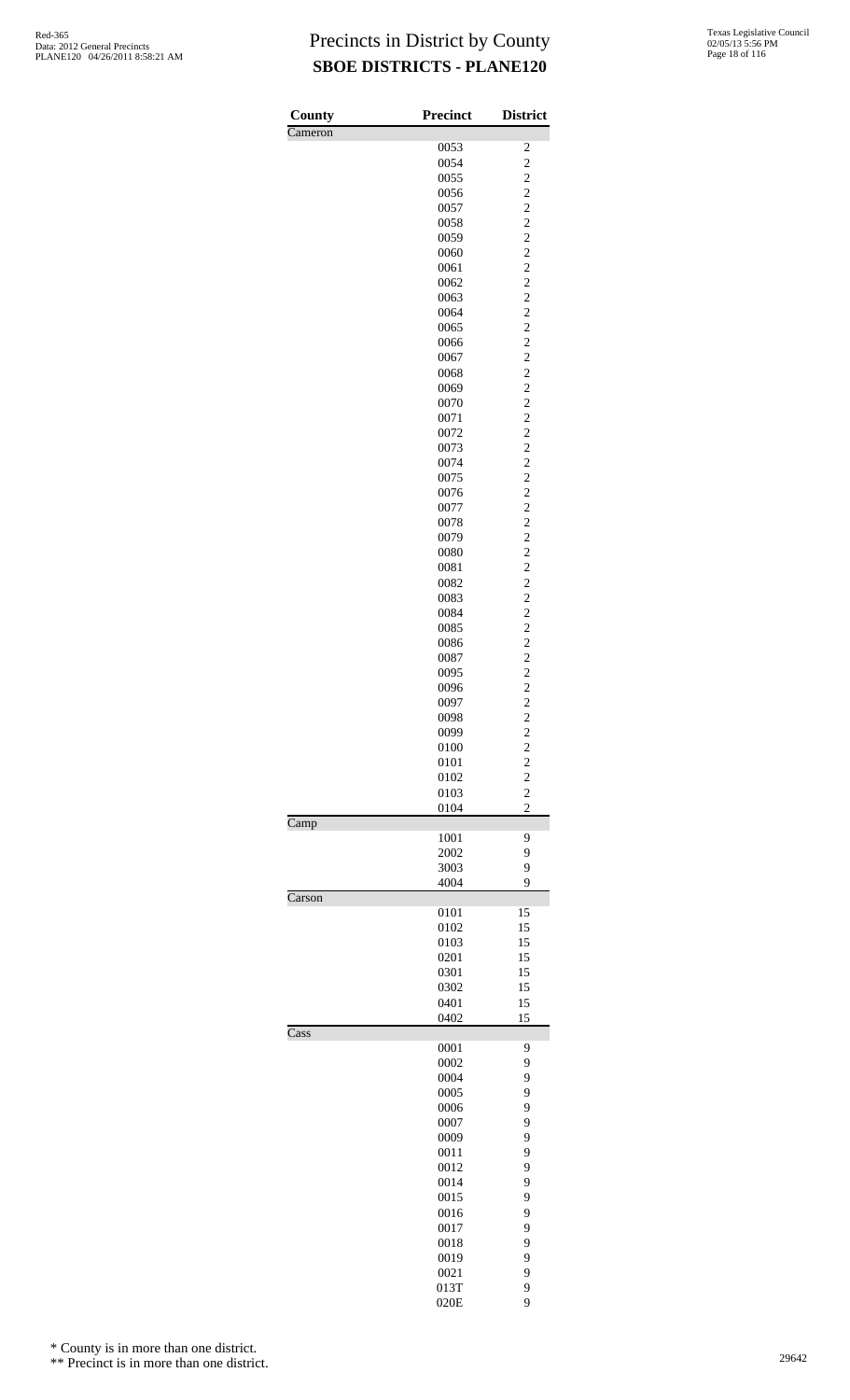| County    | <b>Precinct</b> | <b>District</b>                  |
|-----------|-----------------|----------------------------------|
| Castro    |                 |                                  |
|           | 0101            | 15                               |
|           | 0105            | 15                               |
|           | 0201            | 15<br>15                         |
|           | 0206<br>0301    | 15                               |
|           | 0307            | 15                               |
|           | 0401            | 15                               |
|           | 0408            | 15                               |
| Chambers  |                 |                                  |
|           | 0001            | 7                                |
|           | 0002            | $\overline{7}$                   |
|           | 0003            | 7                                |
|           | 0004            | $\overline{7}$                   |
|           | 0005            | 7                                |
|           | 0006            | $\overline{7}$                   |
|           | 0007            | $\overline{7}$                   |
|           | 0008            | $\overline{7}$                   |
|           | 0009            | $\overline{7}$                   |
|           | 0010            | 7                                |
|           | 0011<br>0012    | $\overline{7}$<br>$\overline{7}$ |
|           | 0013            | 7                                |
|           |                 | $\overline{7}$                   |
| Cherokee  | 0014            |                                  |
|           | 0012            | 9                                |
|           | 0013            | 9                                |
|           | 0014            | 9                                |
|           | 0015            | 9                                |
|           | 0022            | 9                                |
|           | 0023            | 9                                |
|           | 0024            | 9                                |
|           | 0025            | 9                                |
|           | 0026            | 9                                |
|           | 0027            | 9                                |
|           | 0028            | 9                                |
|           | 0032            | 9                                |
|           | 0033            | 9                                |
|           | 0034            | 9                                |
|           | 0035            | 9                                |
|           | 0036            | 9                                |
|           | 0037            | 9                                |
|           | 0038            | 9                                |
|           | 0042            | 9                                |
|           | 0043            | 9                                |
|           | 0044<br>0045    | 9<br>9                           |
|           | 0046            | 9                                |
|           | 0047            | 9                                |
|           | 0048            | 9                                |
| Childress |                 |                                  |
|           | 0101            | 15                               |
|           | 0201            | 15                               |
|           | 0301            | 15                               |
|           | 0401            | 15                               |
| Clay      |                 |                                  |
|           | 0001            | 15                               |
|           | 0006            | 15                               |
|           | 0008            | 15                               |
|           | 0009            | 15                               |
|           | 0010            | 15                               |
|           | 0011            | 15                               |
|           | 0012            | 15                               |
|           | 0013            | 15                               |
|           | 0014            | 15                               |
|           | 0015            | 15                               |
|           | 0017            | 15<br>15                         |
|           | 0020<br>0024    | 15                               |
|           | 0026            | 15                               |
|           | 0027            | 15                               |
|           | 0032            | 15                               |
| Cochran   |                 |                                  |
|           | 0101            | 15                               |
|           | 0202            | 15                               |
|           | 0303            | 15                               |
|           | 0306            | 15                               |
|           | 0404            | 15                               |
| Coke      |                 |                                  |
|           | 0001            | 15                               |

\* County is in more than one district.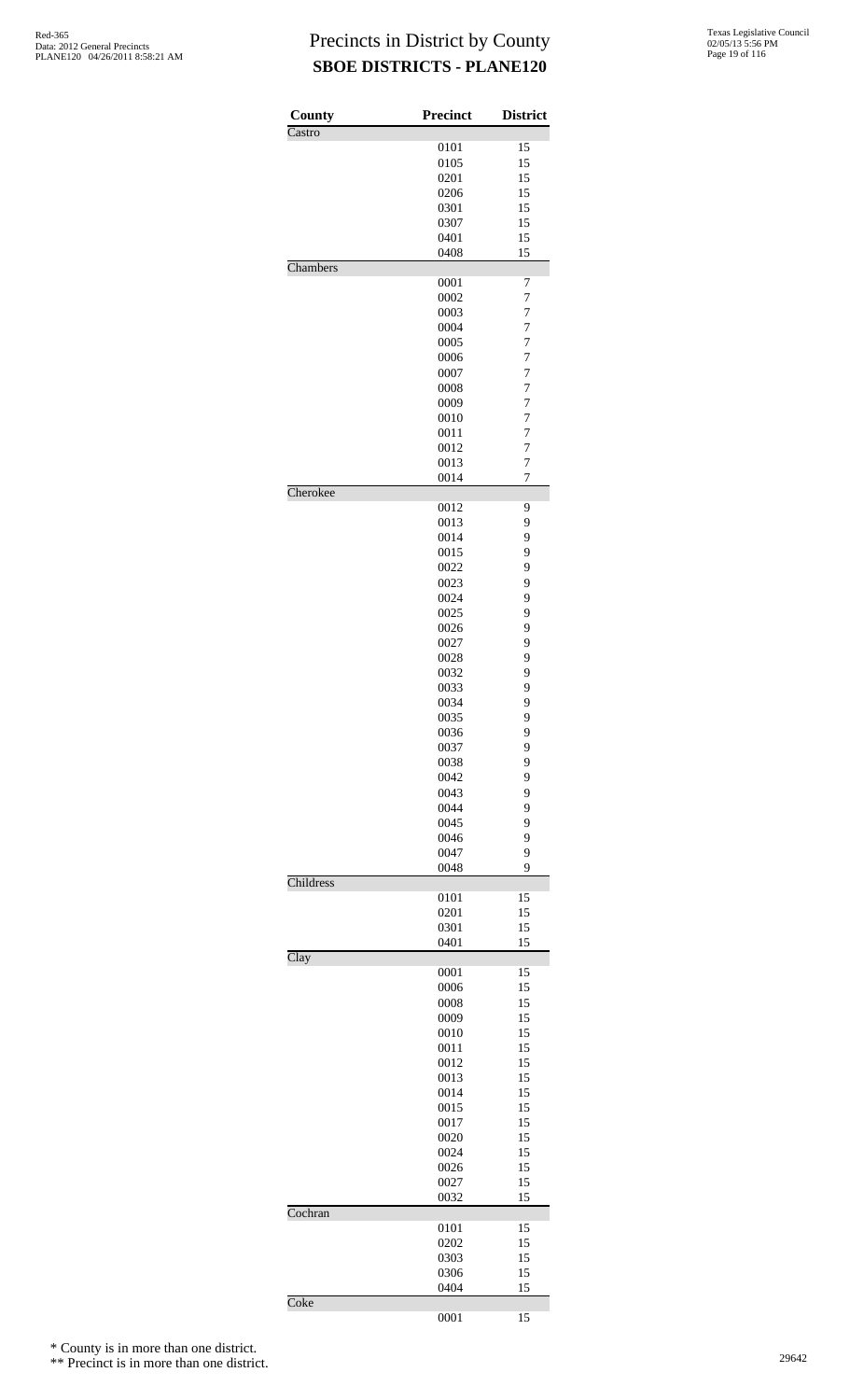| County  | <b>Precinct</b> | <b>District</b> |
|---------|-----------------|-----------------|
| Coke    |                 | 15              |
|         | 0002<br>0003    | 15              |
|         | 0004            | 15              |
| Coleman |                 |                 |
|         | 0001            | 15<br>15        |
|         | 0002<br>0003    | 15              |
|         | 0004            | 15              |
|         | 002E            | 15              |
| Collin  |                 |                 |
|         | 0001<br>0002    | 12<br>12        |
|         | 0003            | 12              |
|         | 0004            | 12              |
|         | 0005            | 12              |
|         | 0006            | 12              |
|         | 0007<br>0008    | 12<br>12        |
|         | 0009            | 12              |
|         | 0010            | 12              |
|         | 0011            | 12              |
|         | 0012            | 12              |
|         | 0013<br>0014    | 12<br>12        |
|         | 0015            | 12              |
|         | 0016            | 12              |
|         | 0017            | 12              |
|         | 0018<br>0019    | 12<br>12        |
|         | 0020            | 12              |
|         | 0021            | 12              |
|         | 0022            | 12              |
|         | 0023<br>0024    | 12<br>12        |
|         | 0025            | 12              |
|         | 0026            | 12              |
|         | 0027            | 12              |
|         | 0028            | 12              |
|         | 0029<br>0030    | 12<br>12        |
|         | 0031            | 12              |
|         | 0032            | 12              |
|         | 0033            | 12              |
|         | 0034            | 12<br>12        |
|         | 0035<br>0036    | 12              |
|         | 0037            | 12              |
|         | 0038            | 12              |
|         | 0039            | 12              |
|         | 0040<br>0041    | 12<br>12        |
|         | 0042            | 12              |
|         | 0043            | 12              |
|         | 0044            | 12              |
|         | 0045<br>0046    | 12<br>12        |
|         | 0047            | 12              |
|         | 0048            | 12              |
|         | 0049            | 12              |
|         | 0050            | 12              |
|         | 0051<br>0052    | 12<br>12        |
|         | 0053            | 12              |
|         | 0054            | 12              |
|         | 0055            | 12              |
|         | 0056<br>0057    | 12<br>12        |
|         | 0058            | 12              |
|         | 0059            | 12              |
|         | 0060            | 12              |
|         | 0061            | 12              |
|         | 0062<br>0063    | 12<br>12        |
|         | 0064            | 12              |
|         | 0065            | 12              |
|         | 0066            | 12              |
|         | 0067            | 12              |
|         | 0068<br>0069    | 12<br>12        |
|         |                 |                 |

\* County is in more than one district.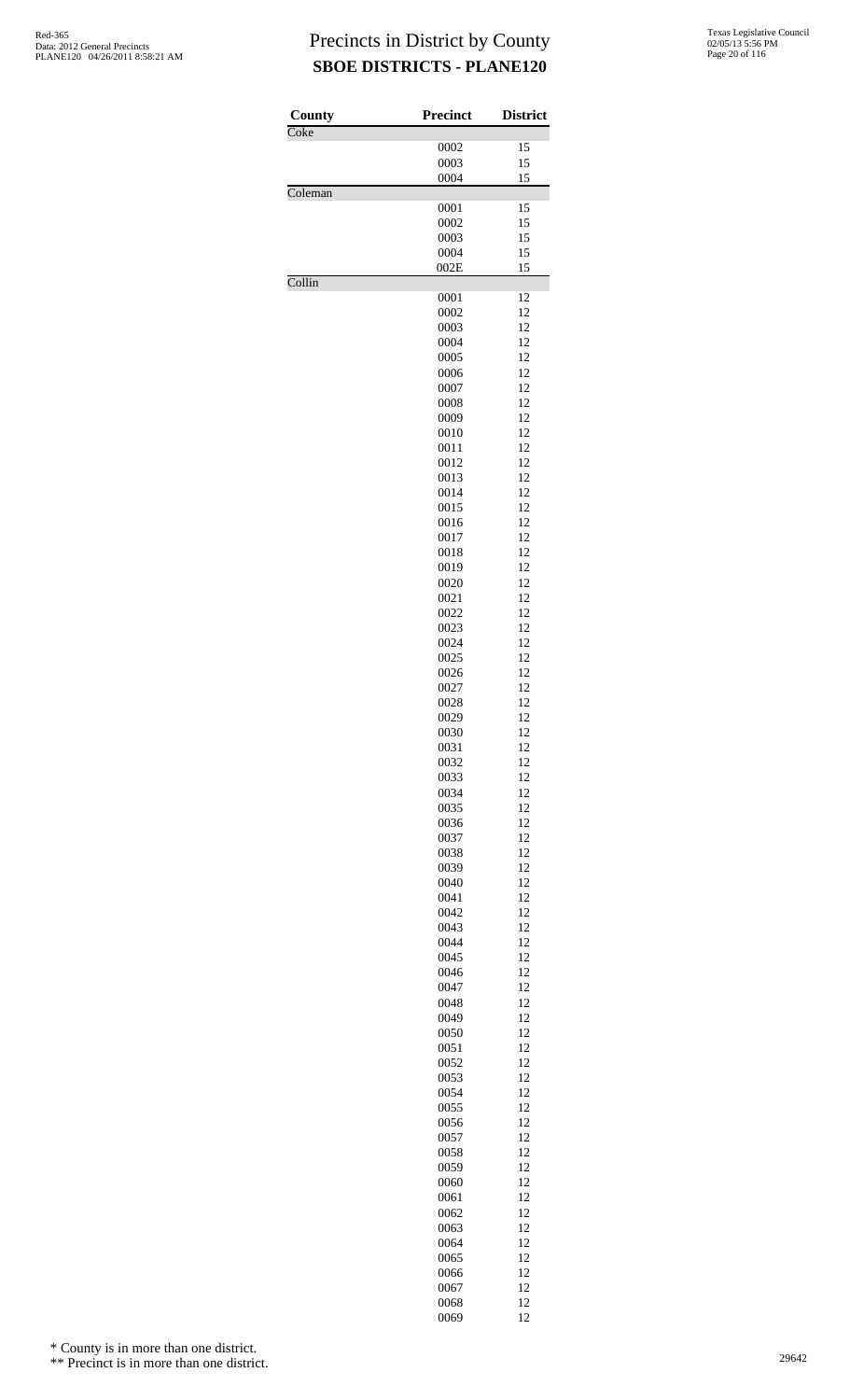| County | <b>Precinct</b> | <b>District</b> |
|--------|-----------------|-----------------|
| Collin |                 |                 |
|        | 0070            | 12              |
|        | 0071<br>0072    | 12<br>12        |
|        | 0073            | 12              |
|        | 0074            | 12              |
|        | 0075            | 12              |
|        | 0076            | 12              |
|        | 0077            | 12              |
|        | 0078            | 12<br>12        |
|        | 0079<br>0080    | 12              |
|        | 0081            | 12              |
|        | 0082            | 12              |
|        | 0083            | 12              |
|        | 0084            | 12              |
|        | 0085<br>0086    | 12<br>12        |
|        | 0087            | 12              |
|        | 0088            | 12              |
|        | 0089            | 12              |
|        | 0090            | 12              |
|        | 0091            | 12              |
|        | 0092<br>0093    | 12<br>12        |
|        | 0094            | 12              |
|        | 0095            | 12              |
|        | 0096            | 12              |
|        | 0097            | 12              |
|        | 0098            | 12              |
|        | 0099<br>0100    | 12<br>12        |
|        | 0101            | 12              |
|        | 0102            | 12              |
|        | 0103            | 12              |
|        | 0104            | 12              |
|        | 0105            | 12              |
|        | 0106<br>0107    | 12<br>12        |
|        | 0108            | 12              |
|        | 0109            | 12              |
|        | 0110            | 12              |
|        | 0111            | 12              |
|        | 0112            | 12<br>12        |
|        | 0113<br>0114    | 12              |
|        | 0115            | 12              |
|        | 0116            | 12              |
|        | 0117            | 12              |
|        | 0118            | 12              |
|        | 0119<br>0120    | 12<br>12        |
|        | 0121            | 12              |
|        | 0122            | 12              |
|        | 0123            | 12              |
|        | 0124            | 12              |
|        | 0125            | 12              |
|        | 0126            | 12              |
|        | 0127<br>0128    | 12<br>12        |
|        | 0129            | 12              |
|        | 0130            | 12              |
|        | 0131            | 12              |
|        | 0132            | 12              |
|        | 0133<br>0134    | 12<br>12        |
|        | 0135            | 12              |
|        | 0136            | 12              |
|        | 0137            | 12              |
|        | 0138            | 12              |
|        | 0139<br>0140    | 12<br>12        |
|        | 0141            | 12              |
|        | 0142            | 12              |
|        | 0143            | 12              |
|        | 0144            | 12              |
|        | 0145            | 12              |
|        | 0146            | 12              |
|        | 0147<br>0148    | 12<br>12        |

\* County is in more than one district.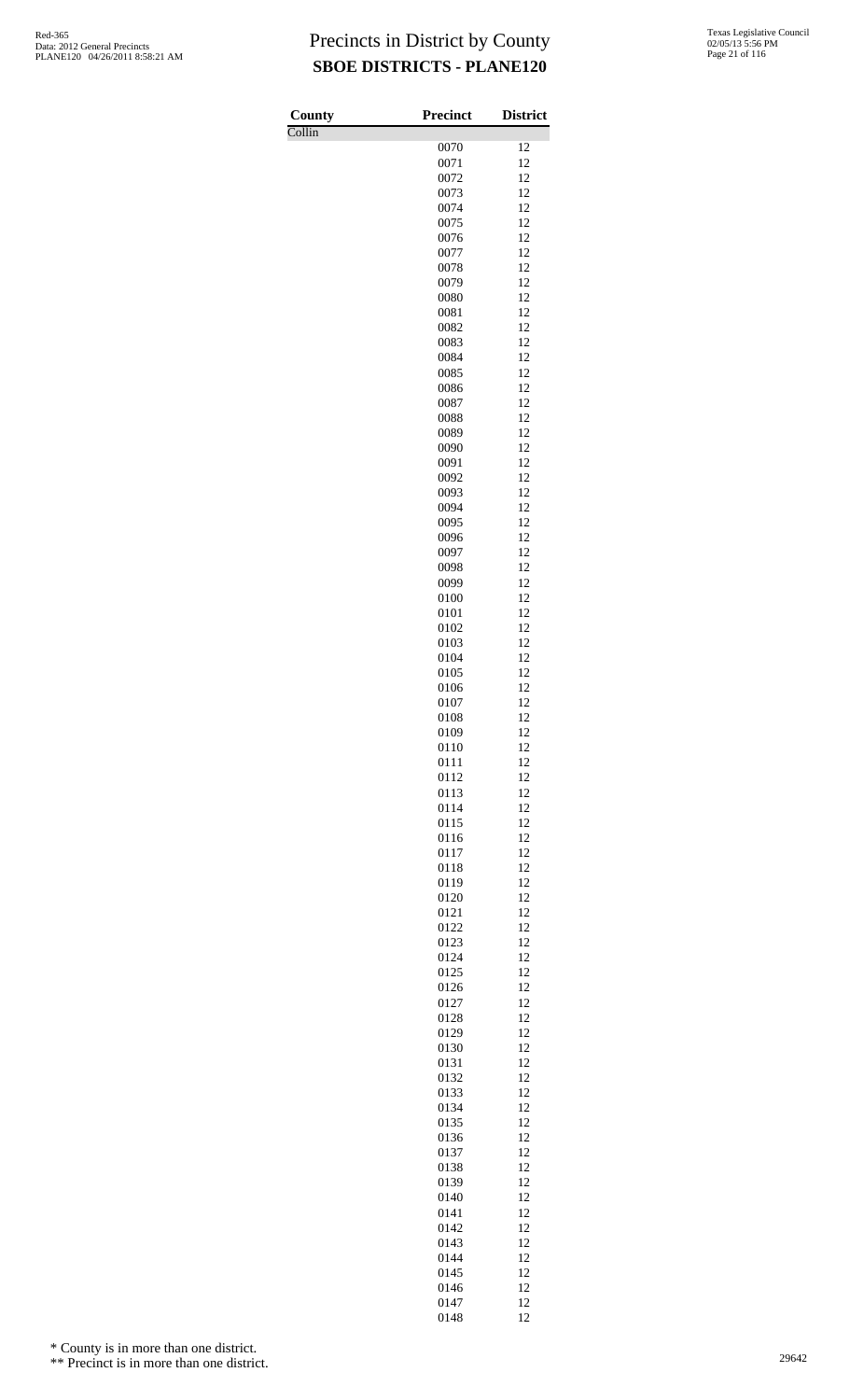| Texas Legislative Council |
|---------------------------|
| 02/05/13 5:56 PM          |
| Page 22 of 116            |

| County        | <b>Precinct</b> | <b>District</b>         |
|---------------|-----------------|-------------------------|
| Collin        | 0149            | 12                      |
|               | 0150            | 12                      |
|               | 0151            | 12                      |
|               | 0152            | 12                      |
|               | 0153            | 12                      |
|               | 0154            | 12                      |
|               | 0155            | 12                      |
|               | 0156            | 12                      |
|               | 0157            | 12                      |
|               | 0158            | 12                      |
|               | 0159            | 12                      |
|               | 0160            | 12                      |
|               | 0161            | 12                      |
|               | 0162            | 12                      |
|               | 0163            | 12                      |
|               | 0164            | 12                      |
|               | 0165            | 12                      |
|               | 0166            | 12                      |
|               | 0167            | 12                      |
|               | 0168            | 12<br>12                |
|               | 0169<br>0170    | 12                      |
|               | 0171            | 12                      |
|               | 0172            | 12                      |
|               | 0173            | 12                      |
|               | 0174            | 12                      |
|               | 0175            | 12                      |
|               | 0176            | 12                      |
|               | 0177            | 12                      |
|               | 0178            | 12                      |
|               | 0179            | 12                      |
|               | 0180            | 12                      |
|               | 0181            | 12                      |
|               | 0182            | 12                      |
|               | 0183            | 12                      |
|               | 0184            | 12                      |
|               | 0185            | 12                      |
|               | 0186            | 12                      |
|               | 0187            | 12                      |
|               | 0188            | 12                      |
|               | 0189            | 12                      |
|               | 0190<br>0191    | 12<br>12                |
|               | 0192            | 12                      |
|               | 0193            | 12                      |
|               | 0194            | 12                      |
|               | 0195            | 12                      |
|               | 0196            | 12                      |
|               | 0197            | 12                      |
|               | 0198            | 12                      |
|               | 0199            | 12                      |
|               | 0200            | 12                      |
|               | 0201            | 12                      |
|               | 0202            | 12                      |
| Collingsworth |                 |                         |
|               | 0101            | 15                      |
|               | 0201            | 15                      |
|               | 0202            | 15                      |
|               | 0301            | 15                      |
|               | 0302            | 15                      |
|               | 0401            | 15                      |
| Colorado      | 0402            | 15                      |
|               | 0101            | 2                       |
|               | 0102            | $\overline{c}$          |
|               | 0103            | $\overline{c}$          |
|               | 0201            | $\overline{\mathbf{c}}$ |
|               | 0202            | $\overline{c}$          |
|               | 0301            | $\overline{c}$          |
|               | 0302            | $\overline{c}$          |
|               | 0303            | $\overline{c}$          |
|               | 0304            | $\overline{c}$          |
|               | 0305            | $\overline{c}$          |
|               | 0401            | $\overline{c}$          |
|               | 0402            | $\overline{c}$          |
| Comal         |                 |                         |
|               | 0101            | 5                       |
|               | 0102            | 5                       |
|               | 0103            | 5                       |

\* County is in more than one district.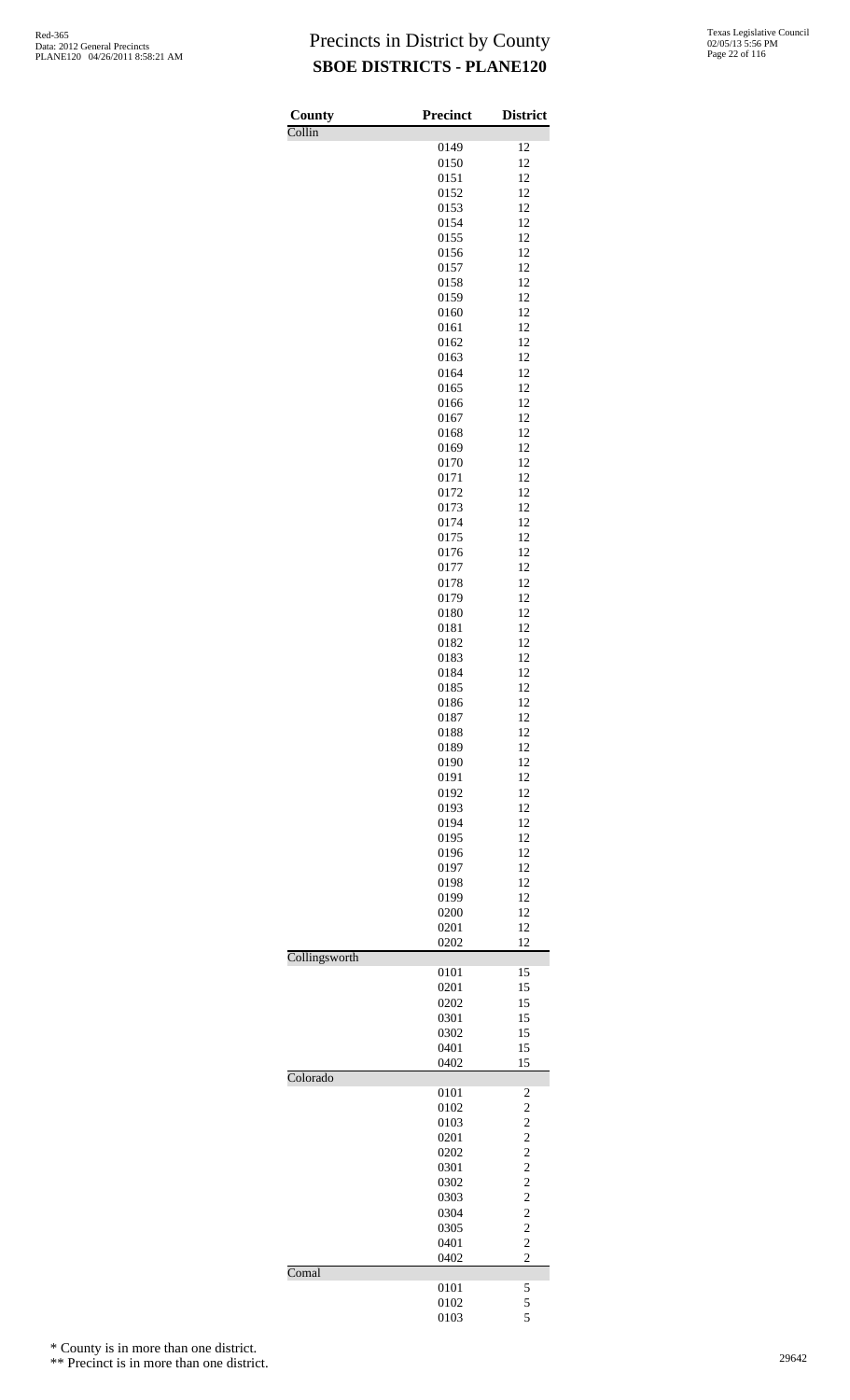| County   | <b>Precinct</b> | <b>District</b>                            |
|----------|-----------------|--------------------------------------------|
| Comal    |                 |                                            |
|          | 0104            | 5                                          |
|          | 0105            | 5                                          |
|          | 0106            | $\frac{5}{5}$                              |
|          | 0201            |                                            |
|          | 0202            | 5                                          |
|          | 0203            | $\frac{5}{5}$                              |
|          | 0204            |                                            |
|          | 0205            | $\begin{array}{c} 5 \\ 5 \\ 5 \end{array}$ |
|          | 0206            |                                            |
|          | 0301            |                                            |
|          | 0302            |                                            |
|          | 0303            | 5 5 5 5 5 5                                |
|          | 0304            |                                            |
|          | 0305            |                                            |
|          | 0401            |                                            |
|          | 0402            |                                            |
|          | 0403            | $\frac{5}{5}$                              |
|          | 0404            | 5                                          |
|          | 0405            | 5                                          |
|          | 0406            | 5                                          |
| Comanche |                 |                                            |
|          | 0001            | 14                                         |
|          | 0002            | 14                                         |
|          |                 |                                            |
|          | 0004            | 14                                         |
|          | 0005            | 14                                         |
|          | 0006            | 14                                         |
|          | 0007            | 14                                         |
|          | 0009            | 14                                         |
|          | 0010            | 14                                         |
|          | 0011            | 14                                         |
|          | 0012            | 14                                         |
|          | 0013            | 14                                         |
|          | 0014            | 14                                         |
|          | 0015            | 14                                         |
|          | 0016            | 14                                         |
| Concho   |                 |                                            |
|          | 0101            | 1                                          |
|          | 0102            | 1                                          |
|          | 0203            | $\mathbf{1}$                               |
|          | 0204            | 1                                          |
|          | 0205            | $\mathbf{1}$                               |
|          | 0306            | $\mathbf{1}$                               |
|          | 0407            | $\mathbf{1}$                               |
|          | 0408            | $\mathbf{1}$                               |
| Cooke    |                 |                                            |
|          | 0001            | 15                                         |
|          | 0002            | 15                                         |
|          | 0003            | 15                                         |
|          | 0004            | 15                                         |
|          | 0005            | 15                                         |
|          | 0006            | 15                                         |
|          | 0007            | 15                                         |
|          |                 |                                            |
|          | 0008            | 15                                         |
|          | 0009            | 15                                         |
|          | 0010            | 15                                         |
|          | 0011            | 15                                         |
|          | 0012            | 15                                         |
|          | 0014            | 15                                         |
|          | 0015            | 15                                         |
|          | 0017            | 15                                         |
|          | 0018            | 15                                         |
|          | 0019            | 15                                         |
|          | 0020            | 15                                         |
|          | 0021            | 15                                         |
|          | 0022            | 15                                         |
|          | 0024            | 15                                         |
|          | 0025            | 15                                         |
|          | 0026            | 15                                         |
|          | 0027            | 15                                         |
|          | 0028            | 15                                         |
|          | 0030            | 15                                         |
|          | 0031            | 15                                         |
|          |                 |                                            |
|          | 0033            | 15                                         |
|          | 0034            | 15                                         |
|          | 0035            | 15                                         |
|          | 0037            | 15                                         |
| Coryell  |                 |                                            |
|          | 0101<br>0102    | 14<br>14                                   |
|          |                 |                                            |

\* County is in more than one district.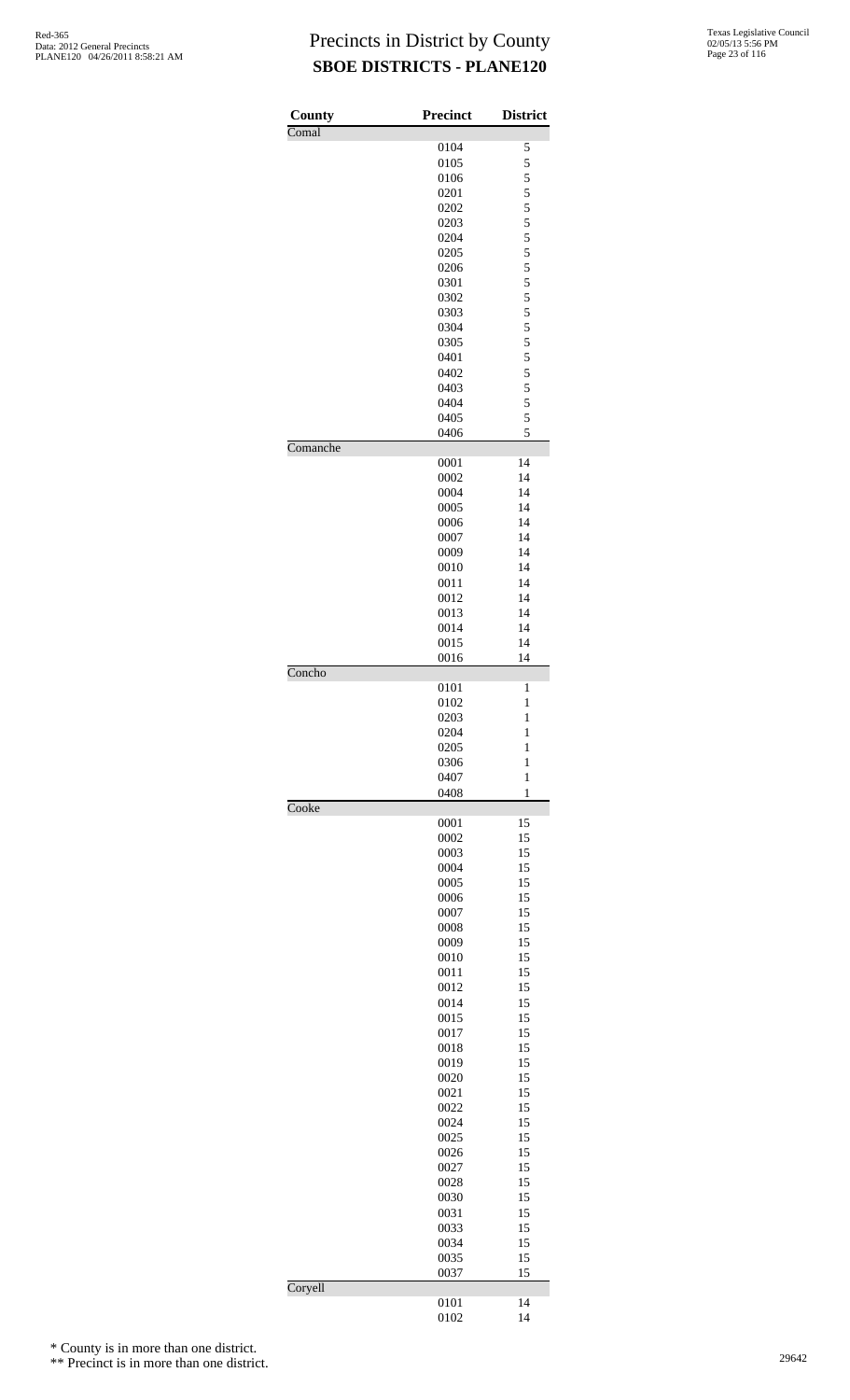| County              | Precinct     | <b>District</b>   |
|---------------------|--------------|-------------------|
| Coryell             |              |                   |
|                     | 0103         | 14                |
|                     | 0104<br>0205 | 14<br>14          |
|                     | 0206         | 14                |
|                     | 0207         | 14                |
|                     | 0308         | 14                |
|                     | 0309         | 14                |
|                     | 0310<br>0311 | 14<br>14          |
|                     | 0412         | 14                |
|                     | 0413         | 14                |
|                     | 0414         | 14                |
|                     | 0415         | 14                |
|                     | 0416         | 14                |
| Cottle              | 0101         | 15                |
|                     | 0102         | 15                |
|                     | 0201         | 15                |
|                     | 0301         | 15                |
|                     | 0401         | 15                |
| Crane               | 0001         | 1                 |
|                     | 0002         | 1                 |
|                     | 0003         | $\mathbf{1}$      |
|                     | 0004         | 1                 |
| Crockett            |              |                   |
|                     | 0001<br>0002 | 1<br>1            |
|                     | 0003         | $\mathbf{1}$      |
|                     | 0004         | 1                 |
| Crosby              |              |                   |
|                     | 0011         | 15                |
|                     | 0027<br>0039 | 15<br>15          |
|                     | 0044         | 15                |
| Culberson           |              |                   |
|                     | 0001         | 1                 |
|                     | 0002<br>0004 | 1<br>$\mathbf{1}$ |
|                     | $03 - 3$     | 1                 |
|                     | $03 - 5$     | $\mathbf{1}$      |
| Dallam              |              |                   |
|                     | 0001         | 15                |
|                     | 0002         | 15                |
|                     | 0003<br>0004 | 15<br>15          |
|                     | 0005         | 15                |
|                     | 0006         | 15                |
|                     | 0007         | 15                |
|                     | 0008         | 15                |
| Dallas <sup>*</sup> | 0009         | 15                |
|                     | 1000         | 12                |
|                     | 1001         | 12                |
|                     | 1002         | 12                |
|                     | 1003<br>1004 | 12<br>12          |
|                     | 1005         | 12                |
|                     | 1006         | 12                |
|                     | 1007         | 12                |
|                     | 1008         | 12                |
|                     | 1009         | 12                |
|                     | 1010<br>1011 | 12<br>12          |
|                     | 1012         | 12                |
|                     | 1013         | 12                |
|                     | 1014         | 13                |
|                     | 1015         | 13                |
|                     | 1016         | 12                |
|                     | 1017<br>1018 | 12<br>13          |
|                     | 1019         | 12                |
|                     | 1020         | 12                |
|                     | 1021         | 12                |
|                     | 1022         | 12                |
|                     | 1023         | 12                |
|                     | 1026         | 12                |
|                     | 1027<br>1028 | 12<br>12          |

\* County is in more than one district.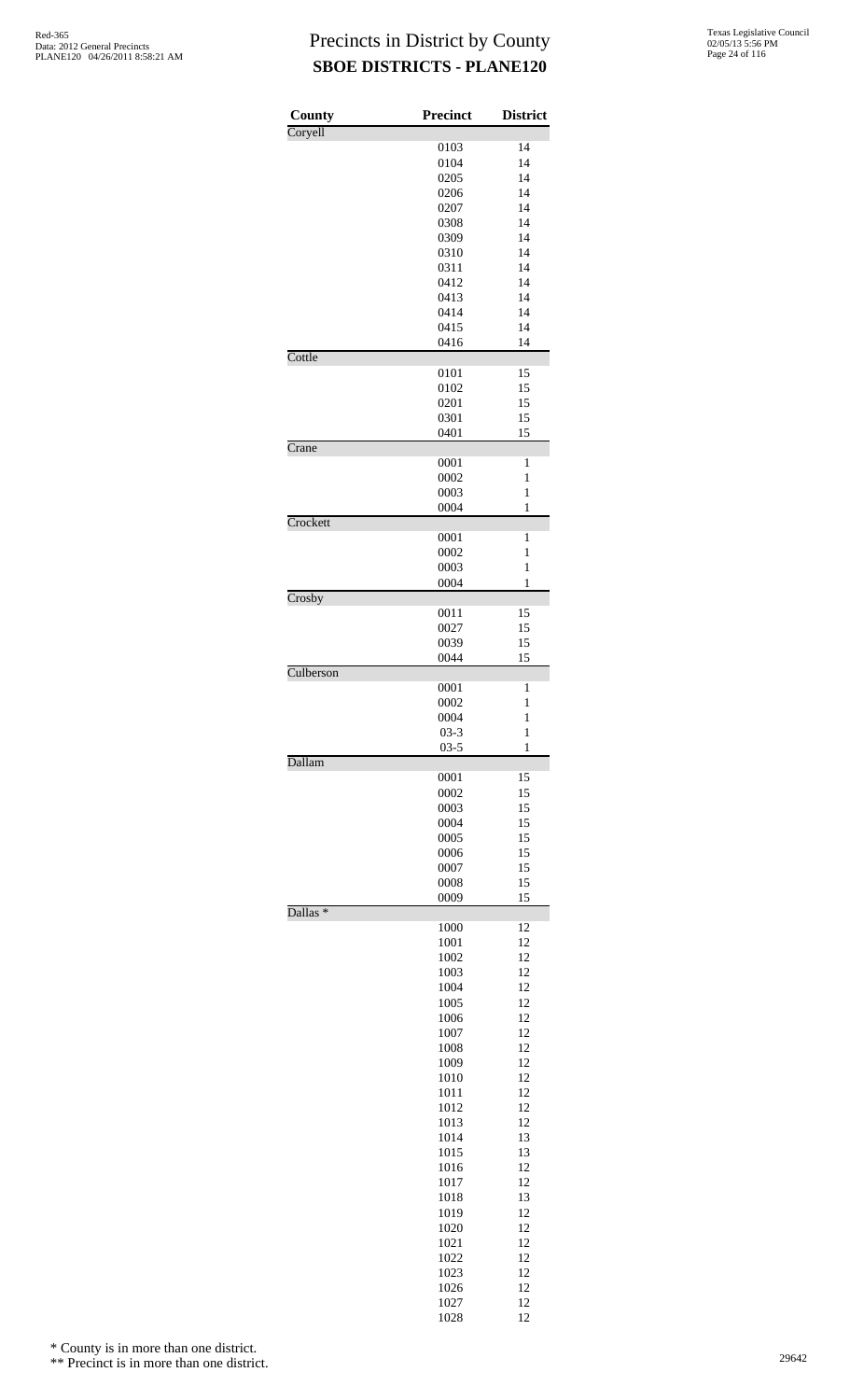Dallas \*

| County<br>$\overline{\text{Dallas}}$ $*$ | Precinct           | <b>District</b> |
|------------------------------------------|--------------------|-----------------|
|                                          | 1029               | 12              |
|                                          | 1030               | 12              |
|                                          | 1032               | 12              |
|                                          | 1033<br>1035       | 12<br>12        |
|                                          | 1036               | 12              |
|                                          | 1037               | 12              |
|                                          | 1038               | 12              |
|                                          | 1039               | 12              |
|                                          | 1040<br>1041       | 12<br>12        |
|                                          | 1042               | 12              |
|                                          | 1043               | 12              |
|                                          | 1044               | 12              |
|                                          | 1045               | 12              |
|                                          | 1046<br>1047       | 12<br>12        |
|                                          | 1048               | 12              |
|                                          | 1049               | 12              |
|                                          | 1050               | 12              |
|                                          | 1051               | 12              |
|                                          | 1052<br>1054       | 12<br>13        |
|                                          | 1055               | 13              |
|                                          | 1056               | 13              |
|                                          | 1057               | 13              |
|                                          | 1058               | 12              |
|                                          | 1059<br>1060       | 12<br>12        |
|                                          | 1061               | 12              |
|                                          | 1062               | 12              |
|                                          | 1063               | 13              |
|                                          | 1064               | 13              |
|                                          | **<br>1065<br>**   | 12<br>13        |
|                                          | 1065<br>1067       | 12              |
|                                          | 1068               | 12              |
|                                          | 1069               | 12              |
|                                          | 1070               | 13              |
|                                          | **<br>1071<br>$**$ | 12              |
|                                          | 1071<br>1073       | 13<br>13        |
|                                          | 1074               | 13              |
|                                          | 1075               | 13              |
|                                          | 1076               | 12              |
|                                          | 1077<br>1078       | 13<br>13        |
|                                          | 1079               | 13              |
|                                          | 1080               | 13              |
|                                          | 1081               | 13              |
|                                          | 1082               | 13              |
|                                          | 1083               | 13              |
|                                          | 1084<br>1085       | 13<br>13        |
|                                          | 1086               | 13              |
|                                          | **<br>1087         | 12              |
|                                          | **<br>1087         | 13              |
|                                          | 1088<br>1089       | 13<br>13        |
|                                          | 1090               | 13              |
|                                          | 1091               | 13              |
|                                          | 1092               | 13              |
|                                          | 1093               | 13              |
|                                          | 1094<br>1095       | 13<br>13        |
|                                          | 1096               | 13              |
|                                          | 1097               | 13              |
|                                          | 1098               | 13              |
|                                          | 1099               | 13              |
|                                          | 1100<br>1101       | 13<br>13        |
|                                          | 1102               | 13              |
|                                          | 1103               | 13              |
|                                          | 1104               | 13              |
|                                          | 1105               | 13              |
|                                          | 1106<br>1107       | 13<br>13        |
|                                          | 1108               | 13              |
|                                          | 1109               | 13              |

\* County is in more than one district.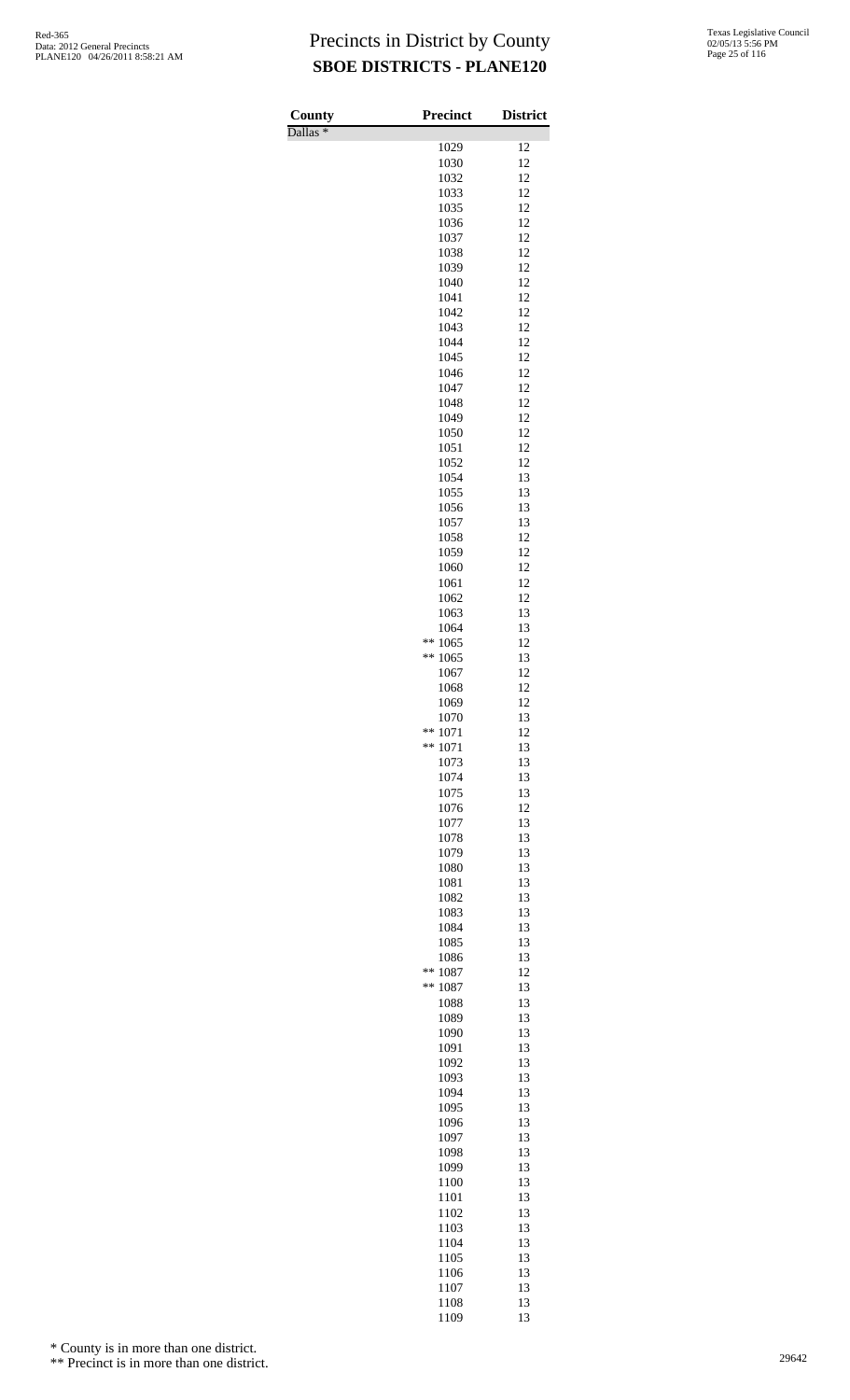| County<br>Dallas <sup>*</sup> | <b>Precinct</b>    | <b>District</b> |
|-------------------------------|--------------------|-----------------|
|                               | 1110               | 13              |
|                               | 1111               | 13              |
|                               | 1112<br>1113       | 13<br>13        |
|                               | 1114               | 13              |
|                               | 1115<br>1116       | 13<br>13        |
|                               | 1117               | 12              |
|                               | 1118               | 13              |
|                               | 1119<br>1120       | 13<br>13        |
|                               | **<br>1121         | 12              |
|                               | 1121<br>**<br>1122 | 13<br>12        |
|                               | 1124               | 13              |
|                               | 1125               | 13<br>12        |
|                               | 1126<br>1127       | 12              |
|                               | 1128               | 12              |
|                               | 1129<br>1130       | 12<br>13        |
|                               | 1131               | 13              |
|                               | 1132<br>1133       | 13<br>13        |
|                               | 1134               | 13              |
|                               | 1135               | 13<br>13        |
|                               | 1136<br>1137       | 13              |
|                               | 1138               | 13              |
|                               | 1139<br>1300       | 12<br>12        |
|                               | 1301               | 12              |
|                               | 1302<br>1303       | 12<br>13        |
|                               | 1304               | 12              |
|                               | 1305<br>1307       | 12<br>13        |
|                               | 1308               | 12              |
|                               | 1309               | 13              |
|                               | 1310<br>1311       | 12<br>12        |
|                               | 1312               | 12              |
|                               | 1313<br>1314       | 13<br>13        |
|                               | 1315               | 13              |
|                               | 1316<br>1500       | 12<br>12        |
|                               | 1501               | 12              |
|                               | 1502               | 12<br>12        |
|                               | 1503<br>1504       | 12              |
|                               | 1700               | 12              |
|                               | 1701<br>1702       | 12<br>12        |
|                               | 1703               | 12              |
|                               | 1704<br>1705       | 12<br>12        |
|                               | 1706               | 12              |
|                               | 1707               | 12<br>12        |
|                               | 1708<br>1709       | 12              |
|                               | 1710               | 12              |
|                               | 1711<br>1712       | 12<br>12        |
|                               | 1713               | 12              |
|                               | 1714<br>1715       | 12<br>12        |
|                               | 1716               | 12              |
|                               | 1717<br>1718       | 12<br>12        |
|                               | 1719               | 12              |
|                               | 1720               | 12              |
|                               | 1721<br>1722       | 12<br>12        |
|                               | 1723               | 12              |
|                               | 1724<br>1725       | 12<br>12        |
|                               | 1726               | 12              |

12

\* County is in more than one district.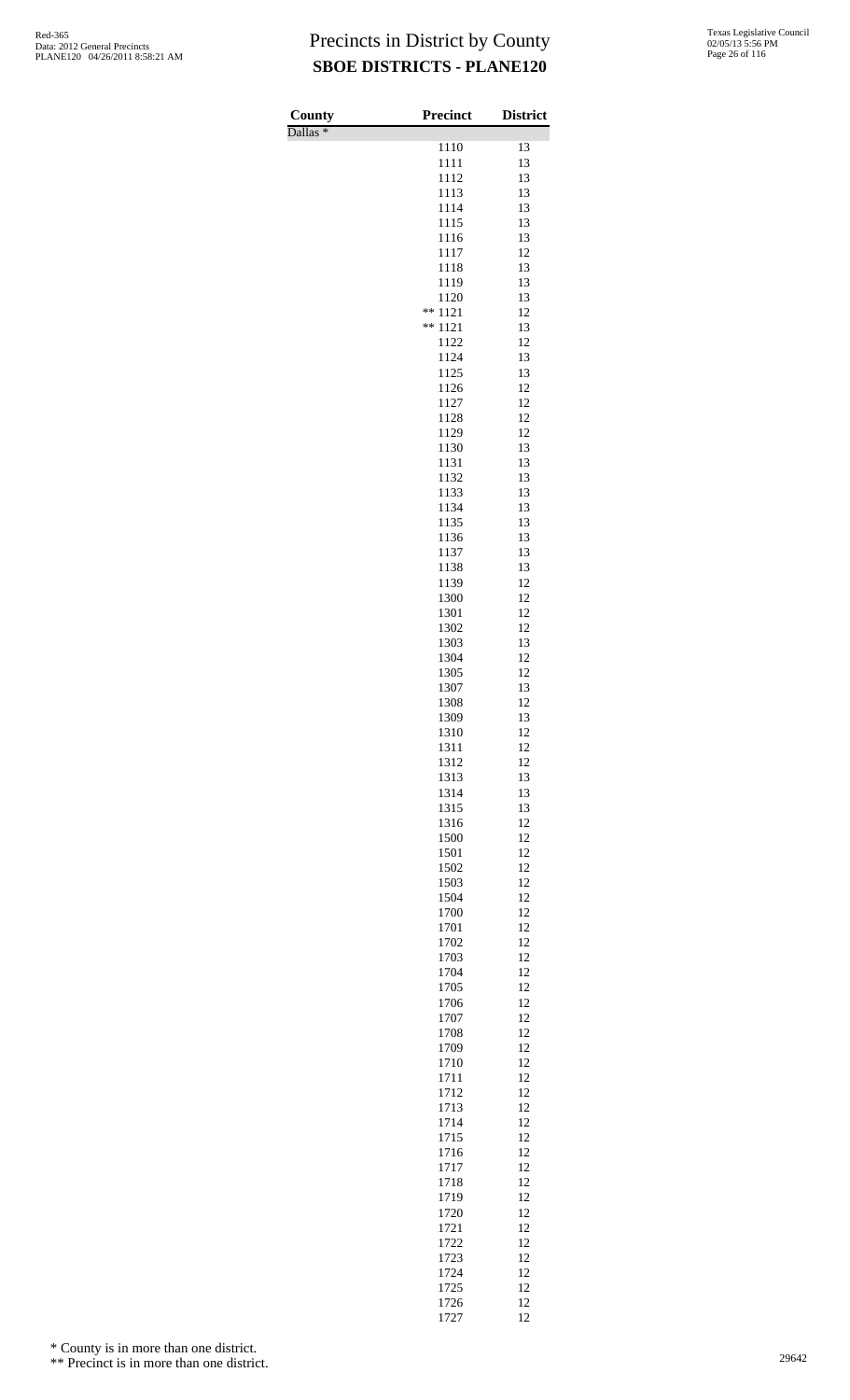Dallas \*

| County              | <b>Precinct</b> | <b>District</b> |
|---------------------|-----------------|-----------------|
| Dallas <sup>*</sup> | 1728            | 12              |
|                     | 1729            | 12              |
|                     | 2000            | 13              |
|                     | 2001            | 11              |
|                     | 2002            | 11              |
|                     | 2003<br>2004    | 11<br>11        |
|                     | 2005            | 11              |
|                     | 2006            | 11              |
|                     | 2007            | 11              |
|                     | 2008            | 12              |
|                     | 2009            | 12<br>12        |
|                     | 2010<br>2011    | 12              |
|                     | 2012            | 12              |
|                     | 2013            | 12              |
|                     | 2014            | 12              |
|                     | 2015            | 11<br>12        |
|                     | 2016<br>2017    | 12              |
|                     | 2018            | 12              |
|                     | 2019            | 12              |
|                     | 2020            | 12              |
|                     | 2021            | 12              |
|                     | 2022<br>2023    | 12<br>12        |
|                     | 2024            | 12              |
|                     | 2025            | 12              |
|                     | 2026            | 12              |
|                     | 2027            | 12              |
|                     | 2028<br>2029    | 11<br>12        |
|                     | 2030            | 12              |
|                     | 2031            | 12              |
|                     | 2032            | 12              |
|                     | 2033            | 12              |
|                     | 2034<br>2035    | 12<br>12        |
|                     | 2036            | 12              |
|                     | 2037            | 12              |
|                     | 2038            | 12              |
|                     | 2039            | 12              |
|                     | 2040<br>2041    | 12<br>11        |
|                     | 2042            | 12              |
|                     | 2043            | 12              |
|                     | 2044            | 12              |
|                     | 2045            | 12              |
|                     | 2046<br>2047    | 12<br>12        |
|                     | 2048            | 11              |
|                     | 2049            | 12              |
|                     | 2050            | 12              |
|                     | 2051            | 12              |
|                     | 2052<br>2053    | 12<br>11        |
|                     | 2054            | 11              |
|                     | 2055            | 11              |
|                     | 2056            | 12              |
|                     | 2057            | 12              |
|                     | 2058<br>2059    | 12<br>12        |
|                     | 2060            | 12              |
|                     | 2061            | 12              |
|                     | 2062            | 12              |
|                     | 2063            | 12              |
|                     | 2064<br>2065    | 12<br>12        |
|                     | 2066            | 12              |
|                     | 2067            | 12              |
|                     | 2068            | 12              |
|                     | 2069            | 12              |
|                     | 2070            | 12              |
|                     | 2071<br>2072    | 12<br>12        |
|                     | 2073            | 12              |
|                     | 2074            | 11              |
|                     | 2076            | 13              |
|                     | 2077            | 11              |

\* County is in more than one district.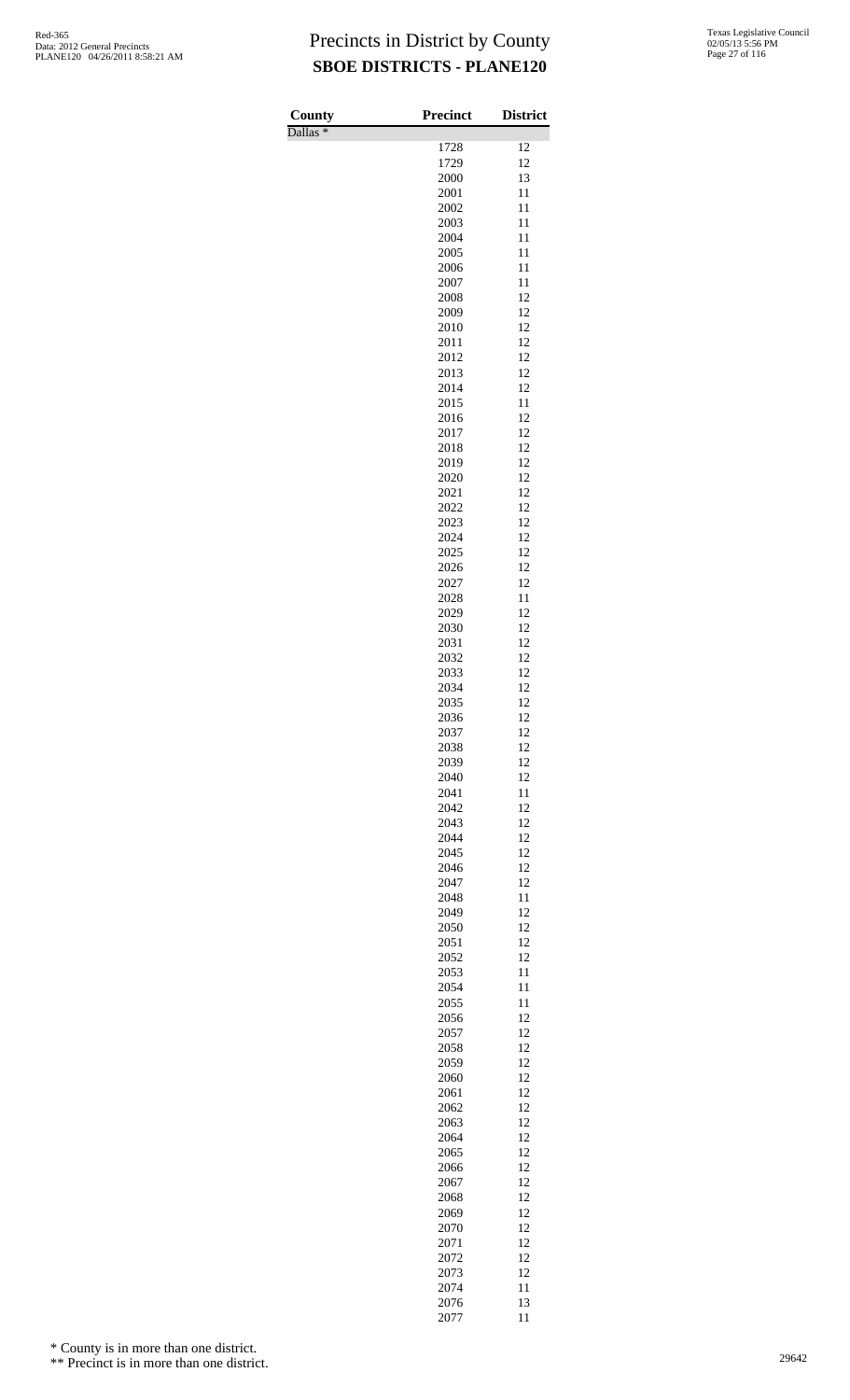Dallas \*

| County              | <b>Precinct</b> | <b>District</b> |
|---------------------|-----------------|-----------------|
| Dallas <sup>*</sup> | 2078            | 11              |
|                     | 2079            | 11              |
|                     | 2200            | 12              |
|                     | 2201            | 12              |
|                     | 2202            | 12              |
|                     | 2203            | 12              |
|                     | 2220            | 12              |
|                     | 2221            | 12              |
|                     | 2222<br>2223    | 12<br>12        |
|                     | 2224            | 12              |
|                     | 2225            | 12              |
|                     | 2226            | 12              |
|                     | 2300            | 11              |
|                     | 2301            | 11              |
|                     | 2302            | 11              |
|                     | 2303            | 11              |
|                     | 2305<br>2306    | 11<br>11        |
|                     | 2307            | 11              |
|                     | 2308            | 11              |
|                     | 2309            | 13              |
|                     | 2310            | 11              |
|                     | 2311            | 11              |
|                     | 2312            | 11              |
|                     | 2400            | 11              |
|                     | 2401<br>2402    | 11<br>11        |
|                     | 2403            | 11              |
|                     | 2404            | 11              |
|                     | 2405            | 11              |
|                     | 2406            | 11              |
|                     | 2407            | 11              |
|                     | 2408            | 11              |
|                     | 2409            | 11              |
|                     | 2410            | 11              |
|                     | 2411<br>2500    | 11<br>12        |
|                     | 2501            | 12              |
|                     | 2502            | 12              |
|                     | 2503            | 12              |
|                     | 2504            | 12              |
|                     | 2505            | 12              |
|                     | 2506            | 12              |
|                     | 2507            | 12              |
|                     | 2508            | 12              |
|                     | 2509<br>2510    | 12<br>12        |
|                     | 2511            | 12              |
|                     | 2512            | 12              |
|                     | 2513            | 12              |
|                     | 2514            | 12              |
|                     | 2601            | 11              |
|                     | 2602            | 11              |
|                     | 2603            | 11              |
|                     | 2604            | 11              |
|                     | 2605<br>2606    | 11<br>11        |
|                     | 2700            | 12              |
|                     | 2701            | 12              |
|                     | 2702            | 12              |
|                     | 2703            | 12              |
|                     | 2704            | 12              |
|                     | 2705            | 12              |
|                     | 2706            | 12              |
|                     | 2707<br>2708    | 12<br>12        |
|                     | 2709            | 12              |
|                     | 2710            | 12              |
|                     | 2711            | 12              |
|                     | 2712            | 12              |
|                     | 2713            | 12              |
|                     | 2714            | 12              |
|                     | 2715            | 12              |
|                     | 2716            | 12              |
|                     | 2717<br>2800    | 12<br>11        |
|                     | 2801            | 11              |
|                     | 2802            | 11              |

\* County is in more than one district.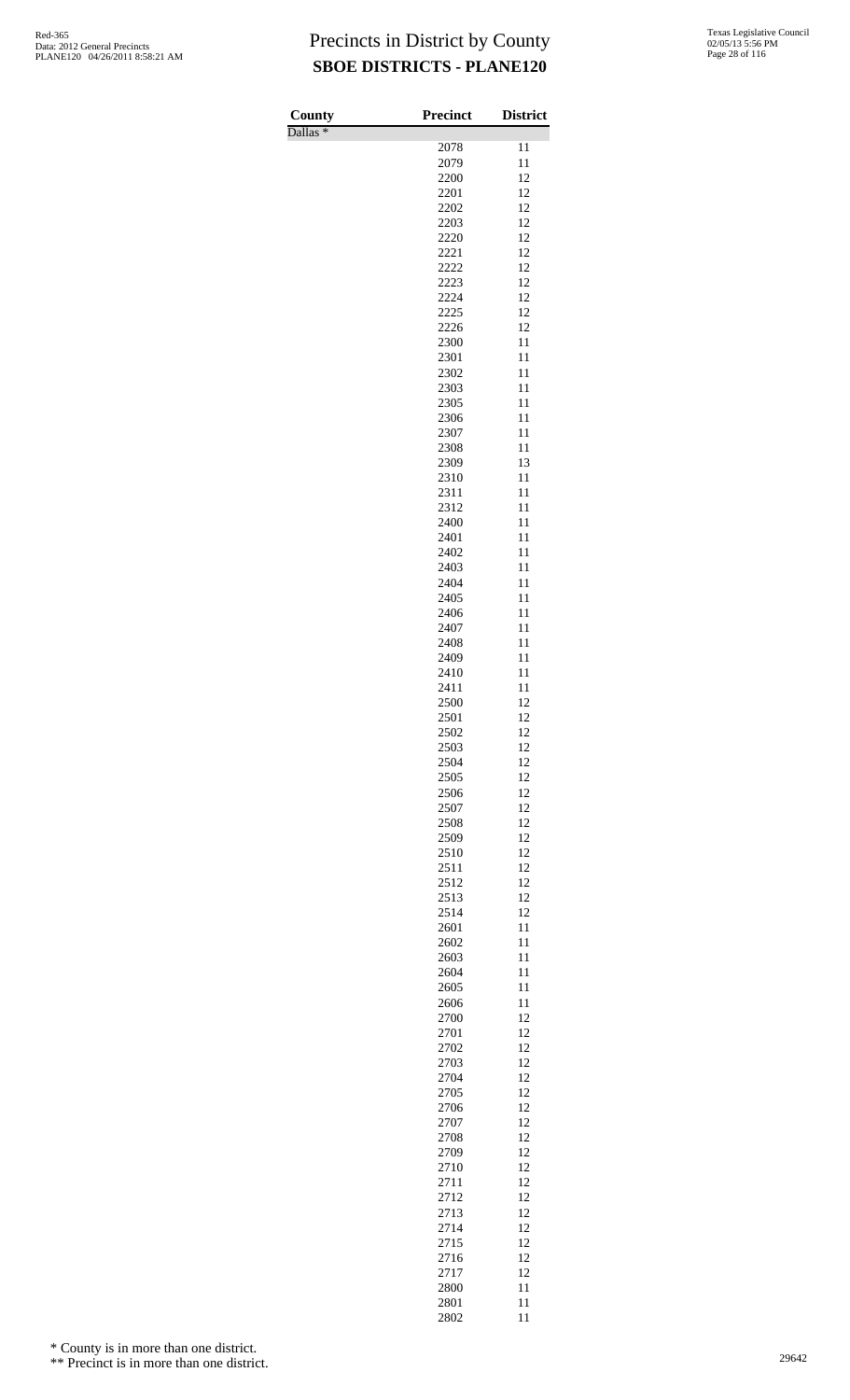Dallas \*

| County<br>$\overline{\text{Dallas}}$ * | <b>Precinct</b>         | <b>District</b> |
|----------------------------------------|-------------------------|-----------------|
|                                        | 2803                    | 11              |
|                                        | 2804                    | 11              |
|                                        | 2805                    | 11              |
|                                        | 2806                    | 11              |
|                                        | 2807<br>2808            | 11<br>11        |
|                                        | 2809                    | 11              |
|                                        | 2810                    | 11              |
|                                        | 2900                    | 11              |
|                                        | 2901                    | 11              |
|                                        | 2902                    | 11              |
|                                        | 2903<br>2904            | 11<br>11        |
|                                        | 2905                    | 11              |
|                                        | 2910                    | 11              |
|                                        | 2911                    | 11              |
|                                        | 2920                    | 12              |
|                                        | 2921                    | 12              |
|                                        | 2922<br>2923            | 12<br>12        |
|                                        | 2924                    | 12              |
|                                        | 2925                    | 12              |
|                                        | 2926                    | 12              |
|                                        | 2927                    | 12              |
|                                        | 2928                    | 12              |
|                                        | 2929<br>2940            | 12<br>12        |
|                                        | 2941                    | 12              |
|                                        | 2942                    | 12              |
|                                        | 3000                    | 12              |
|                                        | 3001                    | 13              |
|                                        | 3002                    | 13              |
|                                        | 3003                    | 13<br>13        |
|                                        | 3004<br>3005            | 13              |
|                                        | 3006                    | 12              |
|                                        | 3007                    | 12              |
|                                        | ** 3008                 | 12              |
|                                        | ** 3008                 | 13              |
|                                        | 3009<br>3010            | 12<br>12        |
|                                        | 3011                    | 12              |
|                                        | 3012                    | 13              |
|                                        | 3013                    | 12              |
|                                        | 3014                    | 12              |
|                                        | 3015                    | 12              |
|                                        | **<br>3016<br>$** 3016$ | 12<br>13        |
|                                        | 3017                    | 13              |
|                                        | 3018                    | 13              |
|                                        | 3019                    | 13              |
|                                        | 3020                    | 13              |
|                                        | 3021                    | 13              |
|                                        | 3022<br>3023            | 13<br>13        |
|                                        | 3024                    | 13              |
|                                        | 3025                    | 13              |
|                                        | 3026                    | 13              |
|                                        | 3027                    | 13              |
|                                        | 3028                    | 13              |
|                                        | 3029                    | 13              |
|                                        | 3030<br>3031            | 13<br>12        |
|                                        | 3032                    | 13              |
|                                        | 3033                    | 13              |
|                                        | 3034                    | 13              |
|                                        | 3035                    | 13              |
|                                        | 3036                    | 13<br>13        |
|                                        | 3037<br>3038            | 13              |
|                                        | 3039                    | 13              |
|                                        | 3040                    | 13              |
|                                        | 3041                    | 13              |
|                                        | 3042                    | 13              |
|                                        | 3043                    | 13              |
|                                        | 3044<br>3045            | 13<br>13        |
|                                        | 3046                    | 13              |
|                                        | 3047                    | 13              |

\* County is in more than one district.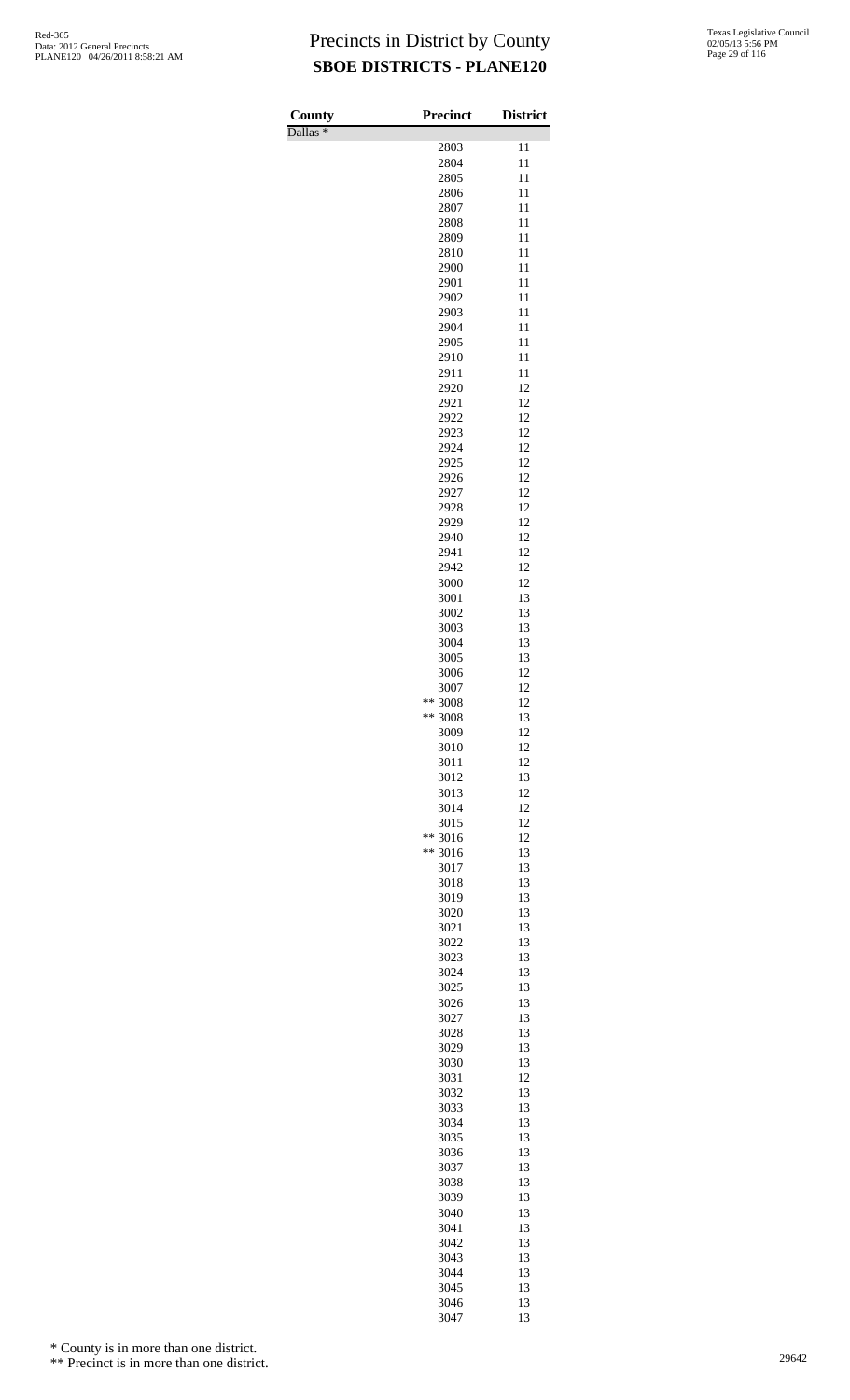Dallas \*

| County<br>Dallas <sup>*</sup> | <b>Precinct</b> | <b>District</b> |
|-------------------------------|-----------------|-----------------|
|                               | 3048            | 13              |
|                               | 3049            | 13              |
|                               | 3050            | 13              |
|                               | 3051            | 13              |
|                               | 3052            | 13              |
|                               | 3053<br>3054    | 13<br>13        |
|                               | 3055            | 13              |
|                               | 3056            | 13              |
|                               | 3057            | 13              |
|                               | 3058            | 13              |
|                               | 3059<br>3060    | 13<br>13        |
|                               | 3061            | 13              |
|                               | 3062            | 13              |
|                               | 3063            | 13              |
|                               | 3064            | 13              |
|                               | 3065<br>3066    | 13<br>13        |
|                               | 3067            | 13              |
|                               | 3068            | 13              |
|                               | 3069            | 13              |
|                               | 3070            | 13              |
|                               | 3071<br>3072    | 13<br>13        |
|                               | 3074            | 13              |
|                               | 3075            | 13              |
|                               | 3076            | 13              |
|                               | 3077            | 13              |
|                               | 3078<br>3079    | 13<br>12        |
|                               | 3080            | 12              |
|                               | 3081            | 12              |
|                               | 3082            | 13              |
|                               | 3083            | 13              |
|                               | 3084<br>3086    | 13<br>12        |
|                               | 3087            | 13              |
|                               | 3088            | 13              |
|                               | 3089            | 13              |
|                               | 3090            | 12              |
|                               | 3091<br>3092    | 13<br>13        |
|                               | 3093            | 13              |
|                               | 3094            | 13              |
|                               | 3100            | 13              |
|                               | 3101            | 13              |
|                               | 3102<br>3103    | 13<br>13        |
|                               | 3104            | 13              |
|                               | 3105            | 13              |
|                               | 3106            | 13              |
|                               | 3107            | 13<br>13        |
|                               | 3108<br>3109    | 13              |
|                               | 3110            | 13              |
|                               | 3111            | 13              |
|                               | 3112            | 13              |
|                               | 3200            | 13              |
|                               | 3201<br>3202    | 13<br>13        |
|                               | 3203            | 13              |
|                               | 3204            | 13              |
|                               | 3205            | 13              |
|                               | 3206<br>3207    | 13<br>13        |
|                               | 3208            | 13              |
|                               | 3209            | 13              |
|                               | 3210            | 13              |
|                               | 3211            | 13              |
|                               | 3300            | 12              |
|                               | 3301<br>3302    | 12<br>12        |
|                               | 3303            | 12              |
|                               | 3304            | 12              |
|                               | 3305            | 12              |
|                               | 3306            | 12              |
|                               | 3307<br>3308    | 12<br>12        |

\* County is in more than one district.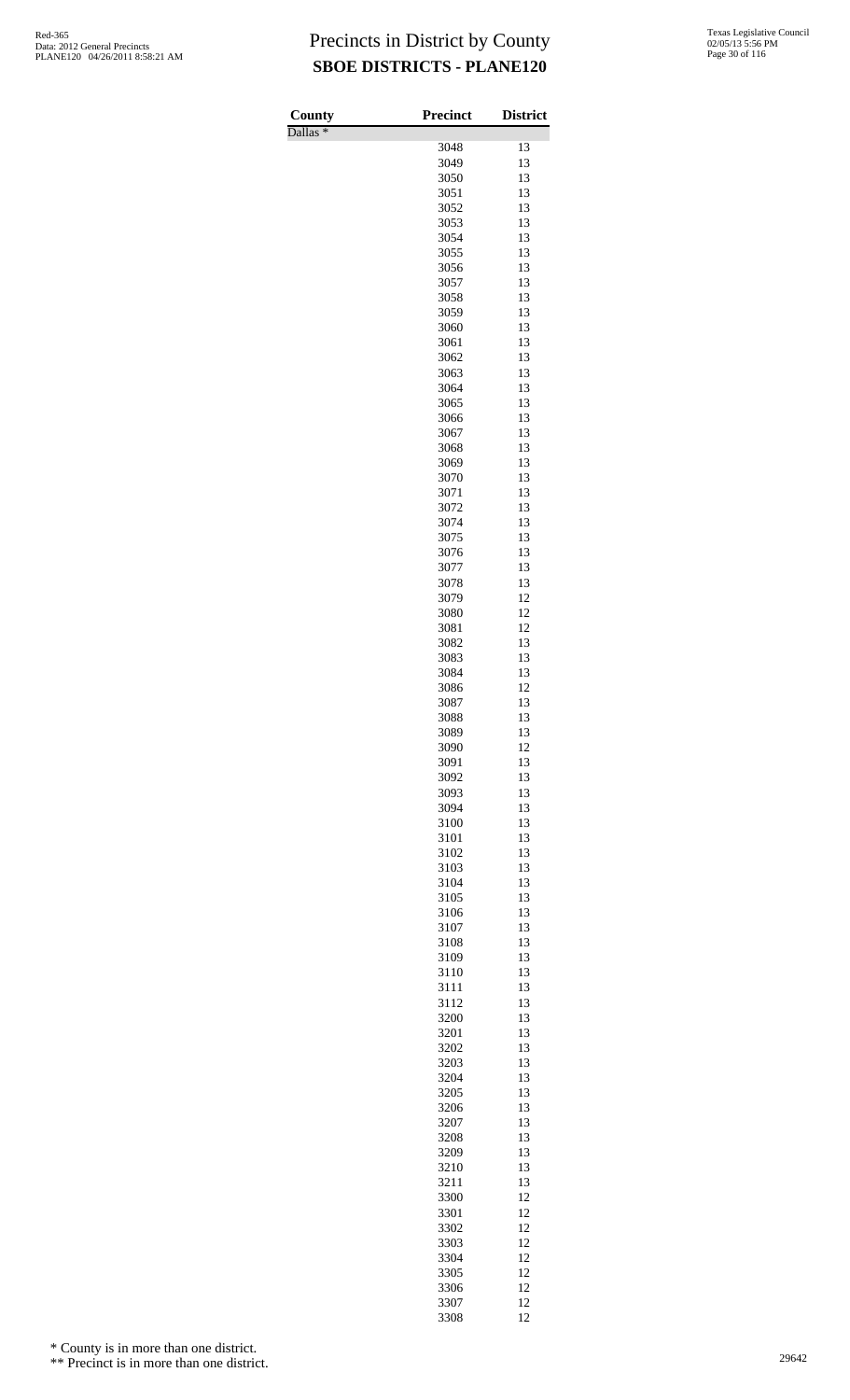Dallas \*

| County<br>Dallas <sup>*</sup> | <b>Precinct</b> | <b>District</b> |
|-------------------------------|-----------------|-----------------|
|                               | 3309            | 12              |
|                               | 3310            | 12              |
|                               | 3311            | 12              |
|                               | 3312            | 12              |
|                               | 3313            | 12              |
|                               | 3314            | 12              |
|                               | 3315<br>3316    | 12<br>12        |
|                               | 3317            | 12              |
|                               | 3318            | 12              |
|                               | 3400            | 12              |
|                               | 3401            | 13              |
|                               | 3402            | 13              |
|                               | ** 3404         | 12              |
|                               | ** 3404         | 13<br>12        |
|                               | 3405<br>3406    | 12              |
|                               | 3407            | 13              |
|                               | 3408            | 13              |
|                               | 3409            | 13              |
|                               | 3410            | 13              |
|                               | 3411            | 13              |
|                               | 3500            | 12              |
|                               | 3501<br>3600    | 12<br>13        |
|                               | 3601            | 13              |
|                               | 3602            | 13              |
|                               | 3603            | 13              |
|                               | 3604            | 13              |
|                               | 3605            | 13              |
|                               | 3606            | 13              |
|                               | 3607            | 13              |
|                               | 3608            | 13              |
|                               | 3609<br>3610    | 13<br>13        |
|                               | 3611            | 13              |
|                               | 3612            | 13              |
|                               | 3613            | 13              |
|                               | 3614            | 13              |
|                               | 3615            | 13              |
|                               | 3616            | 13              |
|                               | 3617            | 13              |
|                               | 3618<br>3619    | 13<br>13        |
|                               | 3620            | 13              |
|                               | 3700            | 12              |
|                               | 3701            | 12              |
|                               | 3702            | 12              |
|                               | 3703            | 12              |
|                               | 3800            | 13              |
|                               | 3801            | 13              |
|                               | 3802            | 13<br>13        |
|                               | 3803<br>3805    | 13              |
|                               | 3806            | 13              |
|                               | 3807            | 13              |
|                               | 3808            | 13              |
|                               | 3809            | 13              |
|                               | 3900            | 13              |
|                               | 3920            | 12              |
|                               | 3921<br>3922    | 12<br>12        |
|                               | 3940            | 13              |
|                               | 3950            | 13              |
|                               | 4000            | 13              |
|                               | 4001            | 13              |
|                               | 4002            | 13              |
|                               | ** $4003$       | 11              |
|                               | ** $4003$       | 13              |
|                               | 4004            | 13<br>11        |
|                               | 4005<br>** 4006 | 11              |
|                               | ** 4006         | 13              |
|                               | 4007            | 12              |
|                               | 4008            | 13              |
|                               | ** 4009         | 12              |
|                               | ** 4009         | 13              |
|                               | 4010            | 13              |
|                               | 4011            | 13              |

\* County is in more than one district.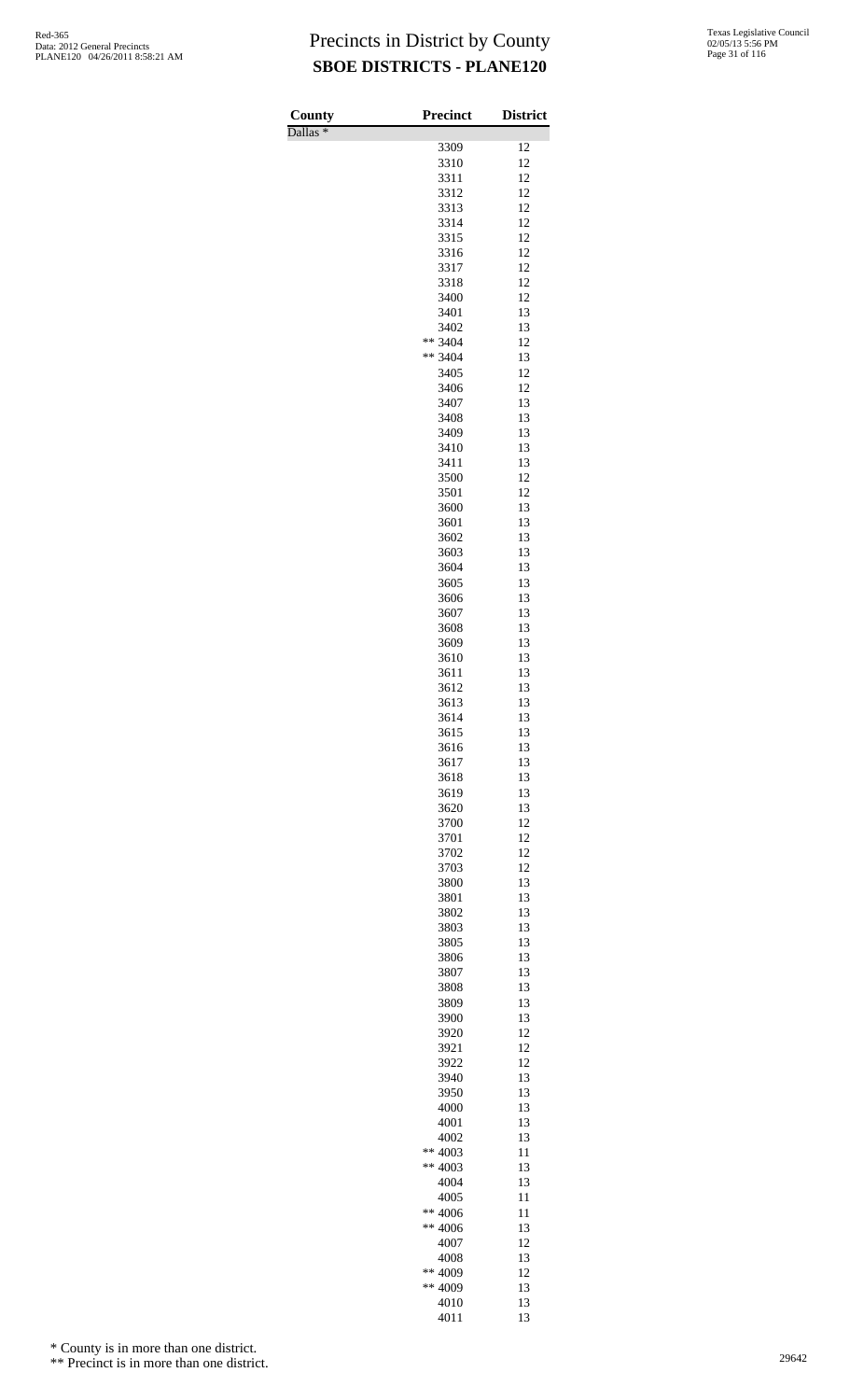Dallas \*

| County<br>$\overline{\text{Dallas}}$ * | <b>Precinct</b> | <b>District</b> |
|----------------------------------------|-----------------|-----------------|
|                                        | 4012            | 13              |
|                                        | 4013            | 12              |
|                                        | 4014            | 12              |
|                                        | 4015            | 13              |
|                                        | 4016            | 13              |
|                                        | 4017            | 12              |
|                                        | 4018            | 12<br>13        |
|                                        | 4019<br>4020    | 13              |
|                                        | 4021            | 13              |
|                                        | 4022            | 13              |
|                                        | 4023            | 13              |
|                                        | 4024            | 13              |
|                                        | 4025            | 13              |
|                                        | 4026            | 13              |
|                                        | 4027<br>4028    | 13<br>13        |
|                                        | 4029            | 13              |
|                                        | 4030            | 13              |
|                                        | 4031            | 13              |
|                                        | 4032            | 13              |
|                                        | 4033            | 13              |
|                                        | 4035            | 13              |
|                                        | 4036            | 13<br>13        |
|                                        | 4037<br>4038    | 13              |
|                                        | 4039            | 13              |
|                                        | 4040            | 13              |
|                                        | 4041            | 13              |
|                                        | 4043            | 13              |
|                                        | 4044            | 13              |
|                                        | 4046            | 13              |
|                                        | 4047<br>4048    | 13<br>13        |
|                                        | 4049            | 13              |
|                                        | 4050            | 13              |
|                                        | 4051            | 13              |
|                                        | 4052            | 13              |
|                                        | 4053            | 13              |
|                                        | 4054            | 13              |
|                                        | 4055            | 13              |
|                                        | 4056<br>4057    | 13<br>13        |
|                                        | 4058            | 13              |
|                                        | 4059            | 13              |
|                                        | 4060            | 13              |
|                                        | 4061            | 13              |
|                                        | 4062            | 13              |
|                                        | 4063            | 13              |
|                                        | 4065<br>4066    | 13<br>13        |
|                                        | 4067            | 13              |
|                                        | 4068            | 13              |
|                                        | 4069            | 13              |
|                                        | 4070            | 13              |
|                                        | 4071            | 13              |
|                                        | 4072            | 13              |
|                                        | 4073<br>4074    | 13<br>13        |
|                                        | 4075            | 13              |
|                                        | 4076            | 13              |
|                                        | 4077            | 13              |
|                                        | 4078            | 13              |
|                                        | 4079            | 13              |
|                                        | 4080            | 13              |
|                                        | 4081            | 13              |
|                                        | 4082<br>4083    | 13<br>13        |
|                                        | 4084            | 13              |
|                                        | 4085            | 13              |
|                                        | 4086            | 13              |
|                                        | 4087            | 13              |
|                                        | 4088            | 13              |
|                                        | 4090            | 13              |
|                                        | 4091            | 13<br>12        |
|                                        | 4092<br>4093    | 13              |
|                                        | 4094            | 11              |
|                                        | 4095            | 11              |

\* County is in more than one district.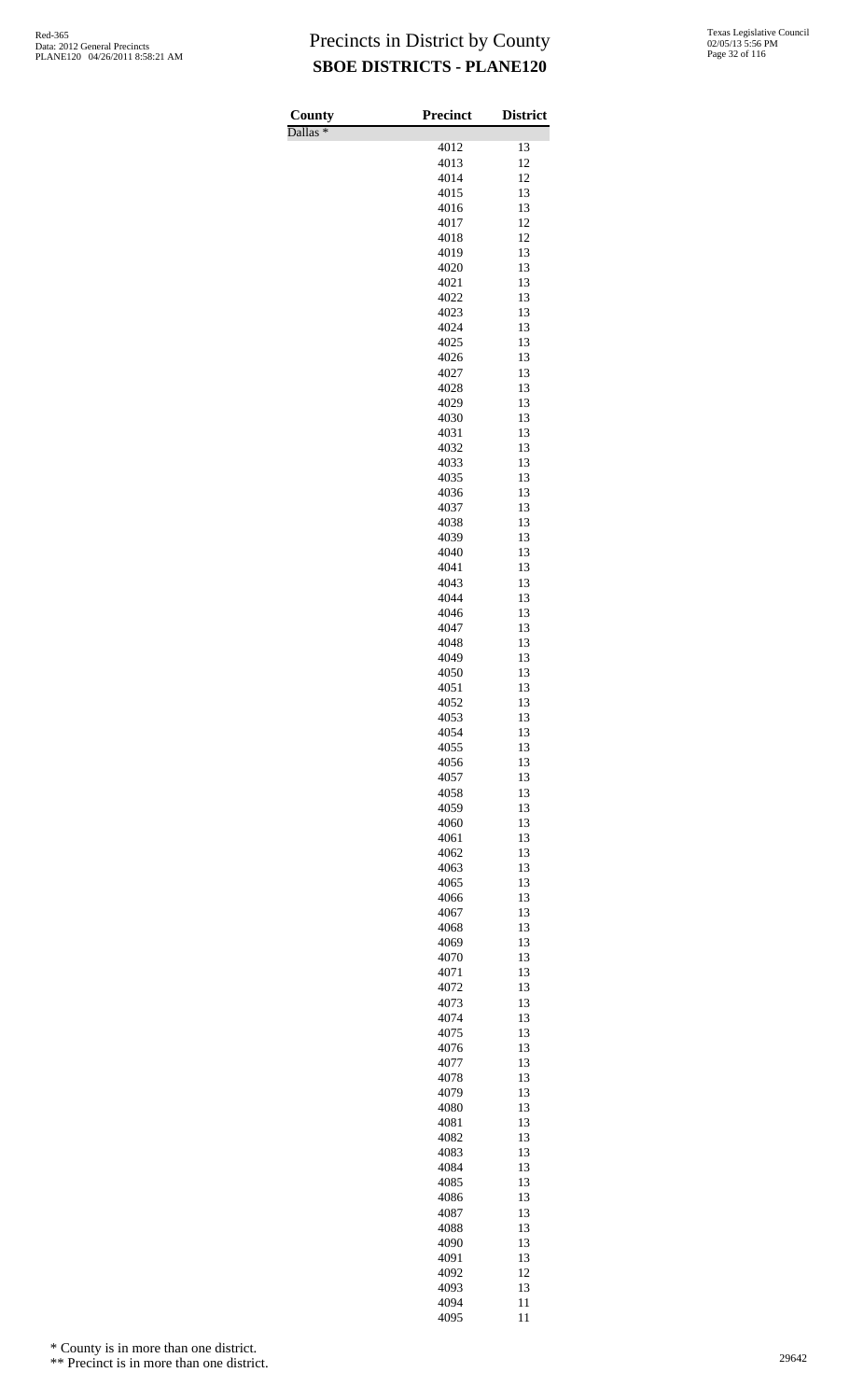Dallas \*

| County     | <b>Precinct</b> | <b>District</b> |
|------------|-----------------|-----------------|
| Dallas $*$ | 4096            | 11              |
|            | ** 4097         | 12              |
|            | ** 4097         | 13              |
|            | 4098<br>4099    | 13<br>12        |
|            | 4100            | 13              |
|            | 4101            | 13              |
|            | 4102<br>4103    | 13<br>13        |
|            | 4104            | 13              |
|            | 4105            | 13              |
|            | 4106<br>4107    | 13<br>13        |
|            | 4108            | 13              |
|            | 4109            | 13              |
|            | 4110<br>4111    | 13<br>13        |
|            | 4112            | 13              |
|            | 4113            | 13              |
|            | 4114<br>4115    | 13<br>13        |
|            | 4116            | 13              |
|            | 4117            | 13              |
|            | 4118<br>4119    | 13<br>13        |
|            | 4120            | 13              |
|            | 4300            | 13              |
|            | 4500<br>4501    | 13<br>13        |
|            | 4502            | 13              |
|            | 4503            | 13              |
|            | 4504<br>4505    | 13<br>13        |
|            | 4506            | 13              |
|            | 4507            | 13              |
|            | 4508<br>4509    | 13<br>13        |
|            | 4510            | 13              |
|            | 4511            | 13              |
|            | 4512<br>4513    | 13<br>13        |
|            | 4514            | 13              |
|            | 4515            | 13              |
|            | 4516<br>4517    | 13<br>13        |
|            | 4518            | 13              |
|            | 4519            | 13              |
|            | 4520<br>4521    | 13<br>13        |
|            | 4522            | 13              |
|            | 4523            | 13              |
|            | 4525<br>4527    | 13<br>13        |
|            | 4528            | 13              |
|            | 4529            | 13              |
|            | 4530<br>4531    | 13<br>13        |
|            | 4532            | 13              |
|            | 4533            | 13              |
|            | 4534<br>4535    | 13<br>13        |
|            | 4536            | 13              |
|            | 4537            | 13              |
|            | 4538<br>4600    | 13<br>13        |
|            | 4601            | 13              |
|            | 4602            | 13              |
|            | 4603<br>4604    | 13<br>13        |
|            | 4605            | 13              |
|            | 4606            | 13              |
|            | 4607<br>** 4608 | 13<br>11        |
|            | ** 4608         | 13              |
|            | 4609            | 13              |
|            | 4610<br>4611    | 13<br>13        |
|            | 4612            | 13              |
|            | 4613            | 13              |

\* County is in more than one district.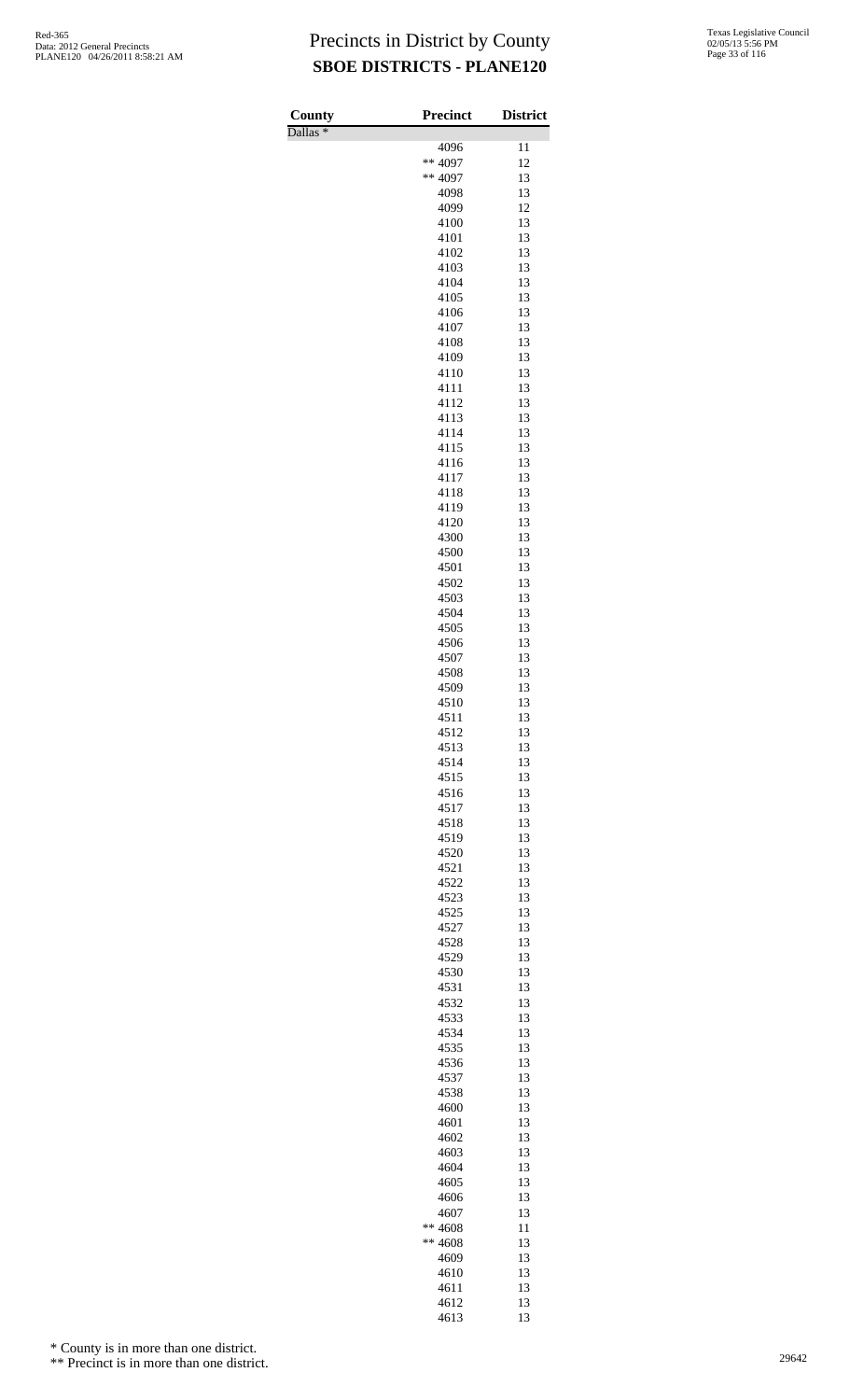| Texas Legislative Council |
|---------------------------|
| 02/05/13 5:56 PM          |
| Page 34 of 116            |

| County              | Precinct     | <b>District</b>                  |
|---------------------|--------------|----------------------------------|
| Dallas <sup>*</sup> |              |                                  |
|                     | 4614<br>4615 | 11<br>13                         |
|                     | 4616         | 13                               |
|                     | 4617         | 13                               |
|                     | 4618         | 11                               |
|                     | 4619         | 11                               |
|                     | 4620<br>4621 | 11<br>11                         |
|                     | 4622         | 11                               |
|                     | 4623         | 11                               |
|                     | 4624         | 11                               |
|                     | 4625         | 11                               |
|                     | 4626<br>4627 | 11<br>11                         |
|                     | 4628         | 11                               |
|                     | 4629         | 11                               |
|                     | 4630         | 11                               |
|                     | 4631         | 11                               |
|                     | 4632         | 11                               |
|                     | 4633<br>4634 | 11<br>11                         |
|                     | 4635         | 11                               |
|                     | 4636         | 11                               |
|                     | ** 4637      | 11                               |
|                     | ** 4637      | 13                               |
|                     | 4639<br>4640 | 11<br>11                         |
|                     | 4641         | 11                               |
|                     | 4642         | 11                               |
|                     | 4644         | 11                               |
|                     | 4645         | 11                               |
|                     | 4646<br>4647 | 13<br>11                         |
|                     | 4648         | 11                               |
|                     | 4649         | 13                               |
|                     | 4650         | 13                               |
|                     | 4651         | 13                               |
|                     | 4652<br>4653 | 13<br>13                         |
|                     | 4654         | 13                               |
|                     | 4655         | 13                               |
|                     | 4656         | 13                               |
|                     | 4657<br>4658 | 13<br>11                         |
|                     | 4659         | 11                               |
|                     | 4660         | 11                               |
|                     | 4661         | 11                               |
|                     | 4662         | 13                               |
| Dawson              | 4663         | 13                               |
|                     | 0001         | 15                               |
|                     | 0002         | 15                               |
|                     | 0003         | 15                               |
|                     | 0004         | 15<br>15                         |
|                     | 0005<br>0011 | 15                               |
|                     | 0012         | 15                               |
|                     | 0013         | 15                               |
|                     | 0017         | 15                               |
| De Witt             | 0101         | 2                                |
|                     | 0102         | $\overline{c}$                   |
|                     | 0201         | $\overline{c}$                   |
|                     | 0202         | $\overline{c}$                   |
|                     | 0203         | $\overline{c}$                   |
|                     | 0301<br>0302 | $\overline{c}$<br>$\overline{c}$ |
|                     | 0303         | $\overline{c}$                   |
|                     | 0401         | $\overline{c}$                   |
|                     | 0402         | $\overline{c}$                   |
| Deaf Smith          |              |                                  |
|                     | 0001<br>0002 | 15<br>15                         |
|                     | 0003         | 15                               |
|                     | 0004         | 15                               |
| Delta               |              |                                  |
|                     | 0001         | 9                                |
|                     | 0002<br>0003 | 9<br>9                           |
|                     |              |                                  |

\* County is in more than one district.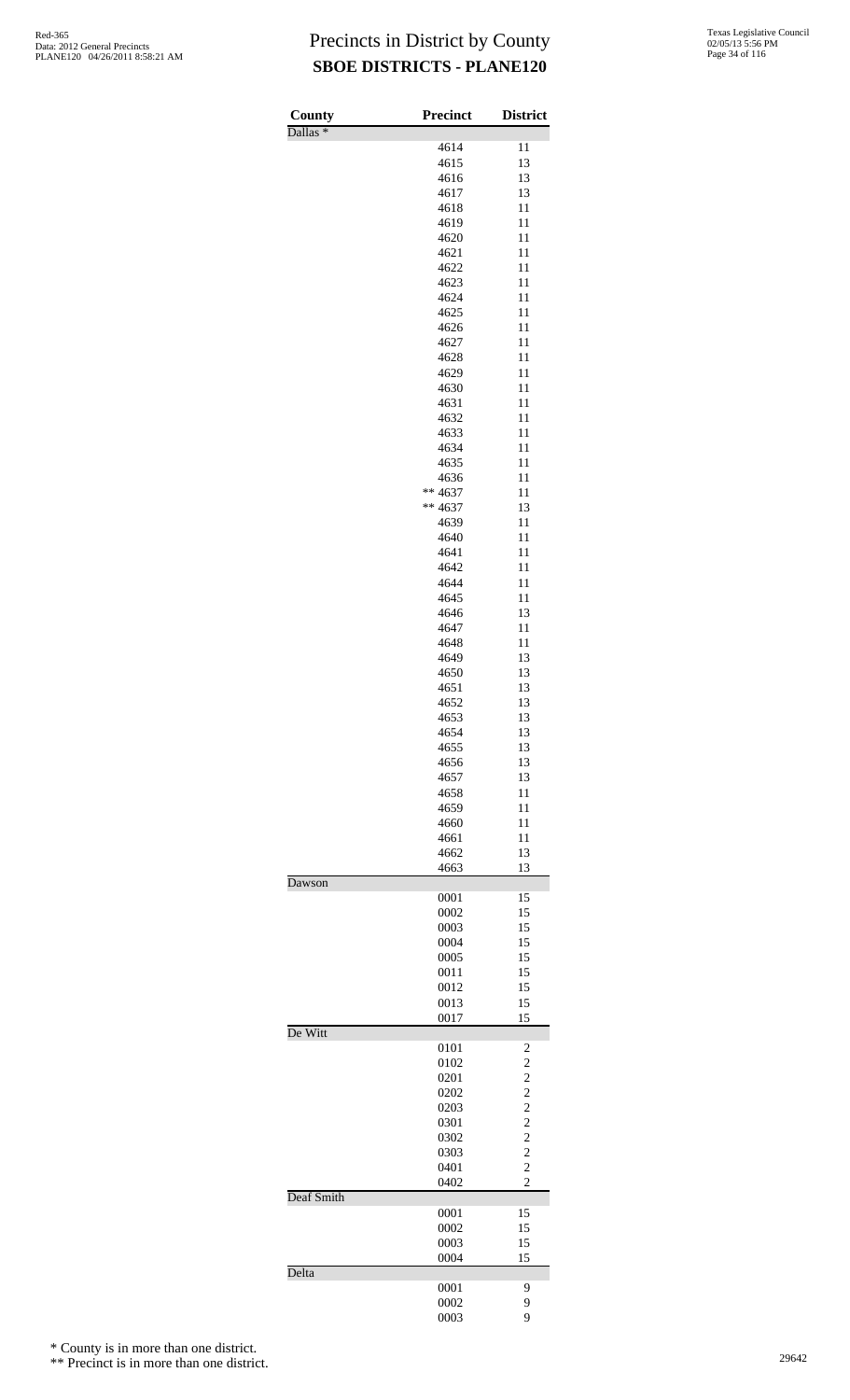| County<br>Delta | <b>Precinct</b> | <b>District</b> |
|-----------------|-----------------|-----------------|
|                 | 0004            | 9               |
|                 | 0005            | 9               |
|                 | 0007            | 9               |
|                 | 0009<br>0010    | 9<br>9          |
| Denton          |                 |                 |
|                 | 1000<br>1001    | 14<br>14        |
|                 | 1002            | 14              |
|                 | 1003            | 14              |
|                 | 1004            | 14              |
|                 | 1005            | 14              |
|                 | 1006<br>1007    | 14<br>14        |
|                 | 1008            | 14              |
|                 | 1009            | 14              |
|                 | 1010            | 14              |
|                 | 1011<br>1012    | 14<br>14        |
|                 | 1013            | 14              |
|                 | 1014            | 14              |
|                 | 1015            | 14              |
|                 | 1016            | 14              |
|                 | 1017<br>1018    | 14<br>14        |
|                 | 1019            | 14              |
|                 | 1020            | 14              |
|                 | 1021            | 14              |
|                 | 1022<br>1023    | 14<br>14        |
|                 | 1024            | 14              |
|                 | 1025            | 14              |
|                 | 1026            | 14              |
|                 | 1027            | 14              |
|                 | 1028<br>1029    | 14<br>14        |
|                 | 1030            | 14              |
|                 | 1031            | 14              |
|                 | 1032            | 14              |
|                 | 1033            | 14<br>14        |
|                 | 1034<br>1035    | 14              |
|                 | 1036            | 14              |
|                 | 2000            | 14              |
|                 | 2001            | 14              |
|                 | 2002<br>2003    | 14<br>14        |
|                 | 2004            | 14              |
|                 | 2005            | 14              |
|                 | 2006            | 14              |
|                 | 2007            | 14              |
|                 | 2008<br>2009    | 14<br>14        |
|                 | 2010            | 14              |
|                 | 2011            | 14              |
|                 | 2012            | 14              |
|                 | 2013<br>2014    | 14<br>14        |
|                 | 2015            | 14              |
|                 | 2016            | 14              |
|                 | 2017            | 14              |
|                 | 2018<br>2019    | 14<br>14        |
|                 | 2020            | 14              |
|                 | 2021            | 14              |
|                 | 2022            | 14              |
|                 | 2023            | 14              |
|                 | 2024<br>2025    | 14<br>14        |
|                 | 2026            | 14              |
|                 | 2027            | 14              |
|                 | 2028            | 14              |
|                 | 2029            | 14              |
|                 | 2030<br>2031    | 14<br>14        |
|                 | 2032            | 14              |
|                 | 2096            | 14              |
|                 | 2097            | 14              |

2097 14<br>2098 14

\* County is in more than one district.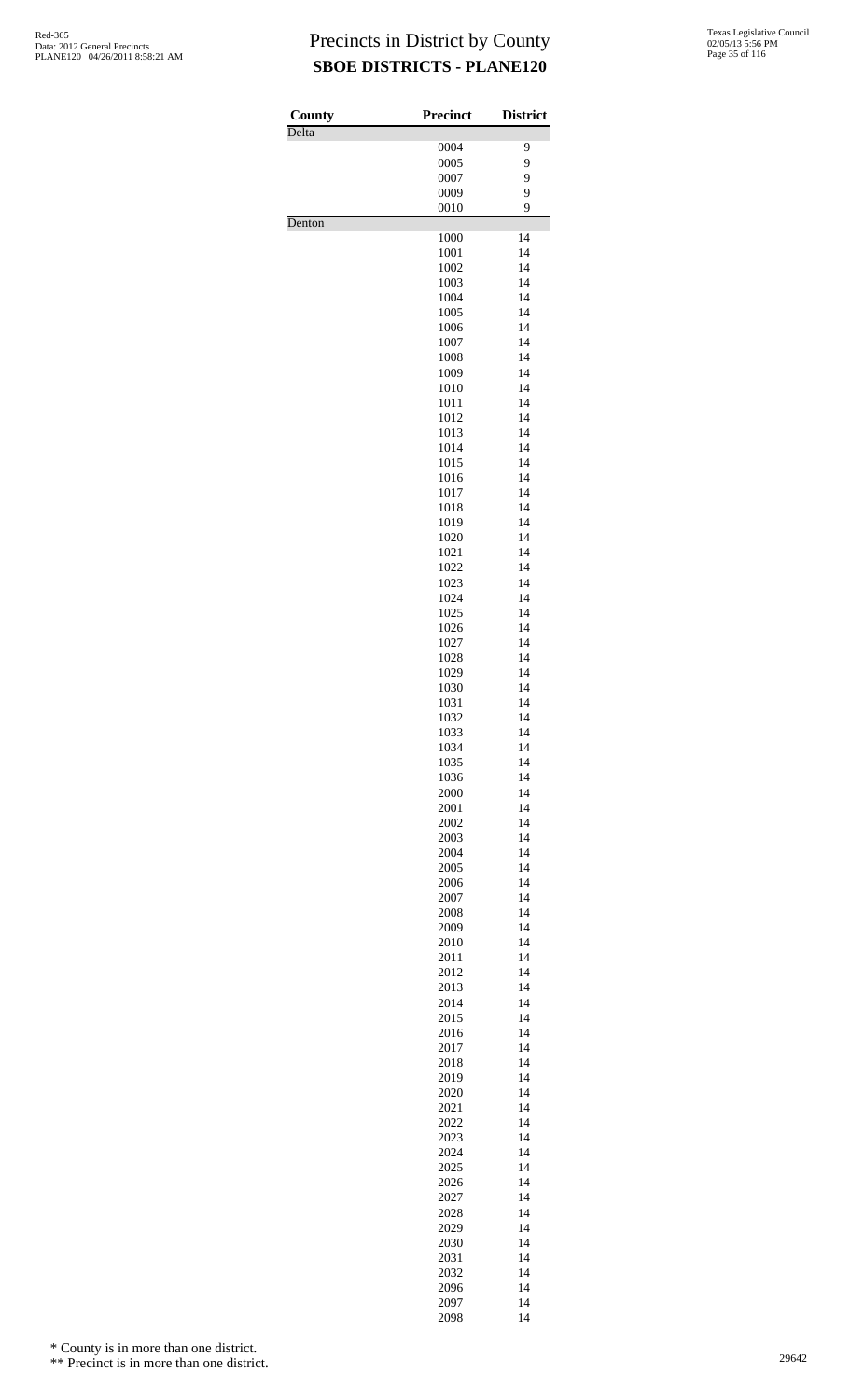| County  | Precinct     | <b>District</b> |
|---------|--------------|-----------------|
| Denton  |              |                 |
|         | 2099<br>3000 | 14<br>14        |
|         | 3001         | 14              |
|         | 3002         | 14              |
|         | 3003         | 14              |
|         | 3004         | 14              |
|         | 3005         | 14              |
|         | 3006<br>3007 | 14<br>14        |
|         | 3008         | 14              |
|         | 3009         | 14              |
|         | 3010         | 14              |
|         | 3011         | 14<br>14        |
|         | 3012<br>3013 | 14              |
|         | 3014         | 14              |
|         | 3015         | 14              |
|         | 3016         | 14              |
|         | 3017<br>3018 | 14<br>14        |
|         | 3019         | 14              |
|         | 3020         | 14              |
|         | 3021         | 14              |
|         | 3022         | 14              |
|         | 3023<br>3024 | 14<br>14        |
|         | 3025         | 14              |
|         | 3026         | 14              |
|         | 3027         | 14              |
|         | 3028         | 14              |
|         | 3029<br>3030 | 14<br>14        |
|         | 3031         | 14              |
|         | 3098         | 14              |
|         | 3099         | 14              |
|         | 4000         | 14              |
|         | 4001         | 14              |
|         | 4002<br>4003 | 14<br>14        |
|         | 4004         | 14              |
|         | 4005         | 14              |
|         | 4006         | 14              |
|         | 4007<br>4008 | 14<br>14        |
|         | 4009         | 14              |
|         | 4010         | 14              |
|         | 4011         | 14              |
|         | 4012         | 14              |
|         | 4013<br>4014 | 14<br>14        |
|         | 4015         | 14              |
|         | 4016         | 14              |
|         | 4017         | 14              |
|         | 4018         | 14              |
|         | 4019<br>4020 | 14<br>14        |
|         | 4021         | 14              |
|         | 4022         | 14              |
|         | 4023         | 14              |
|         | 4024         | 14              |
|         | 4025<br>4026 | 14<br>14        |
|         | 4027         | 14              |
|         | 4028         | 14              |
|         | 4029         | 14              |
|         | 4030         | 14              |
|         | 4031<br>4032 | 14<br>14        |
|         | 4033         | 14              |
|         | 4034         | 14              |
|         | 4035         | 14              |
|         | 4036         | 14              |
| Dickens | 0001         | 15              |
|         | 0002         | 15              |
|         | 0003         | 15              |
|         | 0004         | 15              |
|         | 0005<br>0006 | 15<br>15        |
|         |              |                 |

\* County is in more than one district.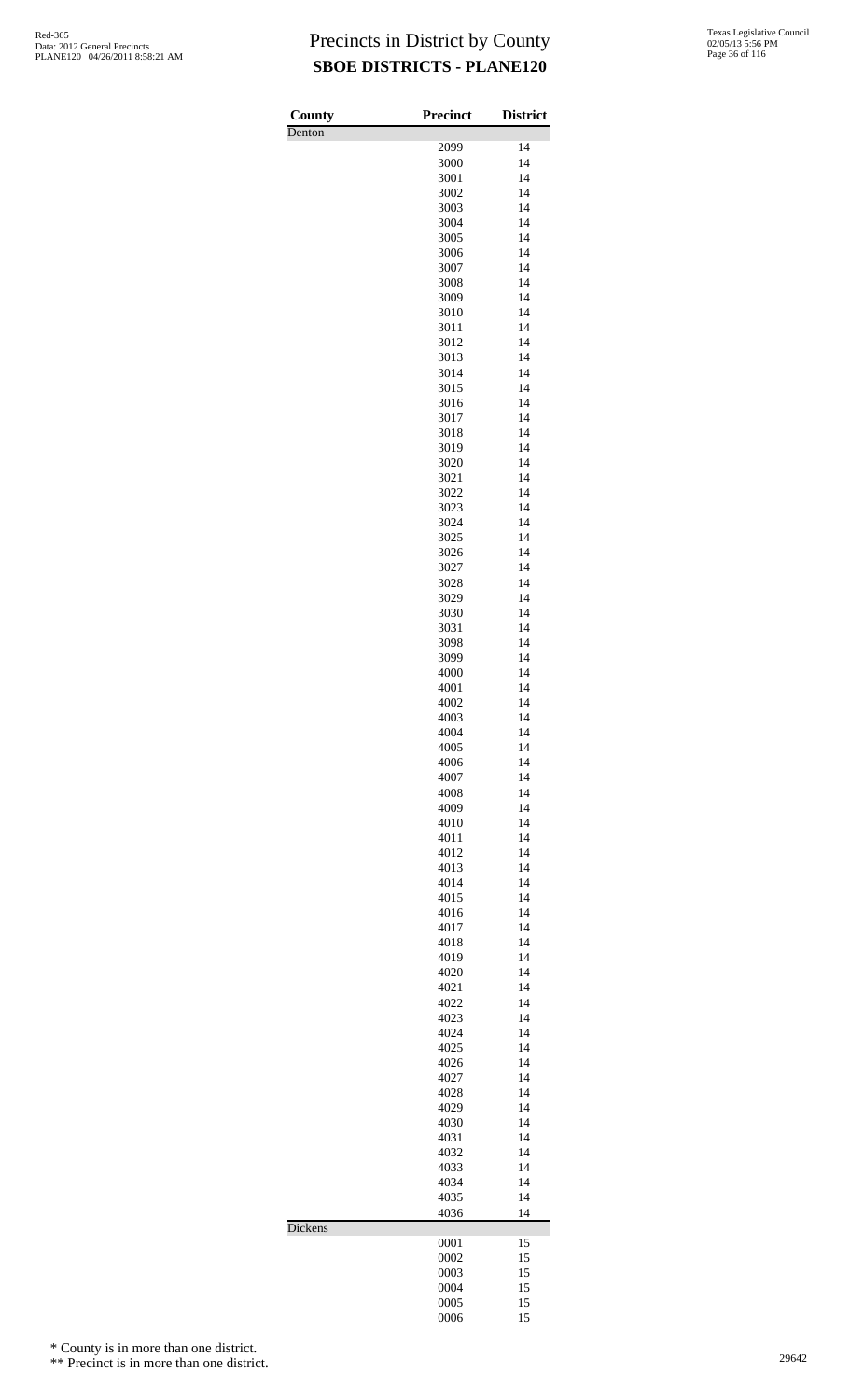| County   | Precinct     | <b>District</b>              |
|----------|--------------|------------------------------|
| Dimmit   |              |                              |
|          | 0001         | 1                            |
|          | 0002         | 1<br>$\mathbf{1}$            |
|          | 0003<br>0004 | $\mathbf{1}$                 |
|          | 0005         | 1                            |
|          | 0006         | $\mathbf{1}$                 |
|          | 0007         | 1                            |
| Donley   |              |                              |
|          | 0101         | 15                           |
|          | 0102         | 15                           |
|          | 0201         | 15<br>15                     |
|          | 0301<br>0303 | 15                           |
|          | 0401         | 15                           |
| Duval    |              |                              |
|          | 0001         | 3                            |
|          | 0002         | 3                            |
|          | 0003         | 3                            |
|          | 0004         | 3                            |
|          | 0005<br>0006 | 3<br>3                       |
|          | 0007         | 3                            |
|          | 0008         | 3                            |
|          | 0009         | 3                            |
| Eastland |              |                              |
|          | 0001         | 14                           |
|          | 0002         | 14                           |
|          | 0003         | 14                           |
|          | 0004         | 14                           |
|          | 0005<br>0006 | 14<br>14                     |
|          | 0007         | 14                           |
|          | 0008         | 14                           |
|          | 0009         | 14                           |
| Ector    |              |                              |
|          | 0101         | 1                            |
|          | 0102         | 1                            |
|          | 0103         | $\mathbf{1}$<br>$\mathbf{1}$ |
|          | 0104<br>0106 | 1                            |
|          | 0107         | $\mathbf{1}$                 |
|          | 0108         | $\mathbf{1}$                 |
|          | 0109         | $\mathbf{1}$                 |
|          | 0110         | $\mathbf{1}$                 |
|          | 0111         | 1                            |
|          | 0201         | $\mathbf{1}$                 |
|          | 0202         | 1                            |
|          | 0203         | $\mathbf{1}$<br>$\mathbf{1}$ |
|          | 0204<br>0205 | $\mathbf{1}$                 |
|          | 0206         | $\mathbf{1}$                 |
|          | 0207         | 1                            |
|          | 0208         | $\mathbf{1}$                 |
|          | 0209         | $\mathbf{1}$                 |
|          | 0301         | 1                            |
|          | 0302         | $\mathbf{1}$                 |
|          | 0303         | 1                            |
|          | 0304<br>0305 | $\mathbf{1}$<br>$\mathbf{1}$ |
|          | 0306         | $\mathbf{1}$                 |
|          | 0307         | $\mathbf{1}$                 |
|          | 0308         | 1                            |
|          | 0309         | $\mathbf{1}$                 |
|          | 0311         | $\mathbf{1}$                 |
|          | 0312         | 1                            |
|          | 0401         | $\mathbf{1}$                 |
|          | 0402         | $\mathbf{1}$                 |
|          | 0403<br>0404 | $\mathbf{1}$<br>$\mathbf{1}$ |
|          | 0405         | $\mathbf{1}$                 |
|          | 0406         | $\mathbf{1}$                 |
|          | 0407         | $\mathbf{1}$                 |
|          | 0408         | $\mathbf{1}$                 |
|          | 0409         | $\mathbf{1}$                 |
|          | 0412         | $\mathbf{1}$                 |
| Edwards  |              |                              |
|          | 0001<br>0002 | 1<br>$\mathbf{1}$            |
|          | 0003         | $\mathbf{1}$                 |
|          |              |                              |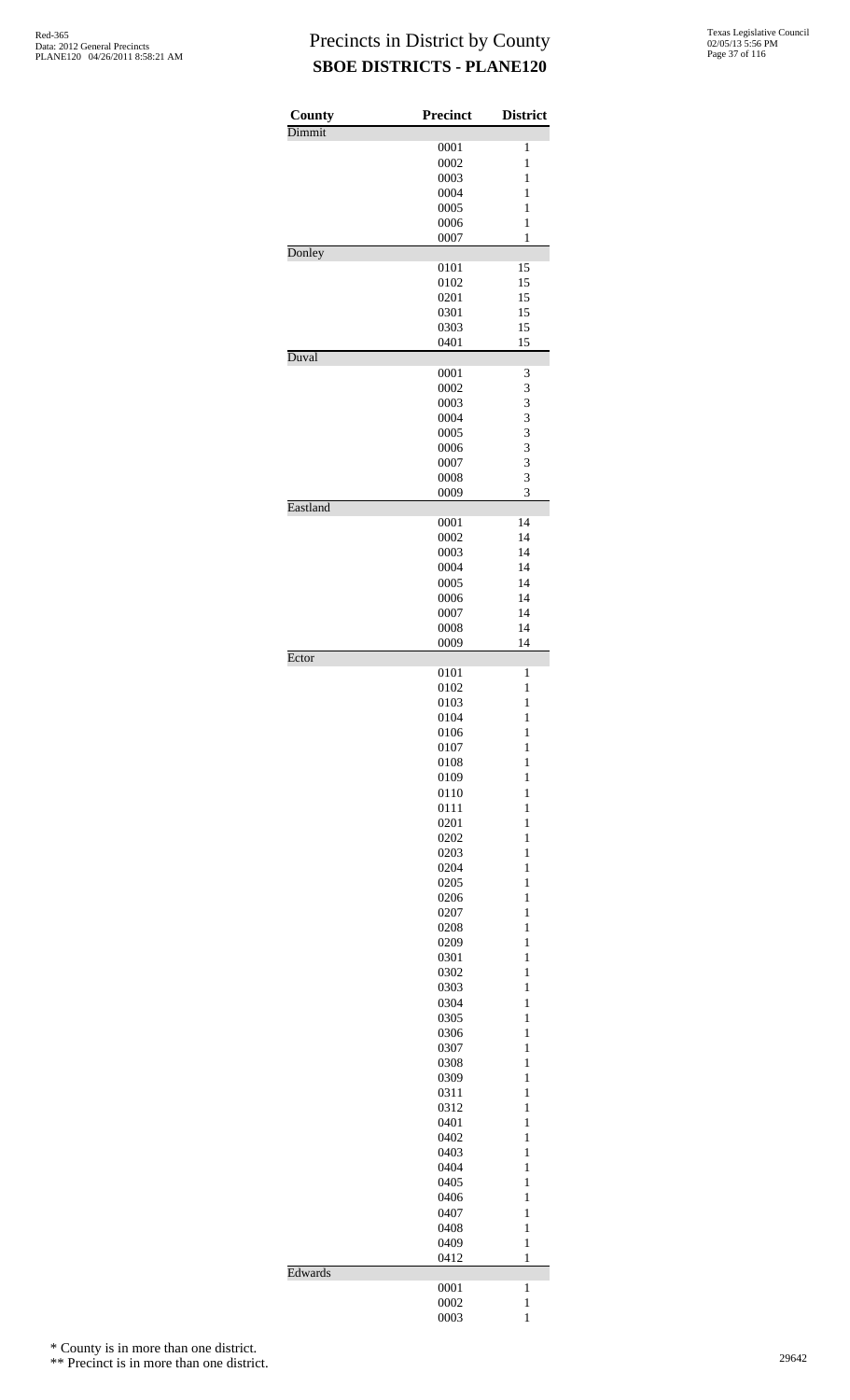| County  | Precinct     | <b>District</b>              |
|---------|--------------|------------------------------|
| Edwards | 0004         | $\mathbf{1}$                 |
| El Paso |              |                              |
|         | 0001         | $\mathbf{1}$                 |
|         | 0002<br>0003 | $\mathbf{1}$<br>$\mathbf{1}$ |
|         | 0004         | $\mathbf{1}$                 |
|         | 0005         | $\mathbf{1}$                 |
|         | 0006         | $\mathbf{1}$                 |
|         | 0007<br>0008 | $\mathbf{1}$<br>$\mathbf{1}$ |
|         | 0009         | $\mathbf{1}$                 |
|         | 0010         | $\mathbf{1}$                 |
|         | 0011         | $\mathbf{1}$                 |
|         | 0012<br>0013 | $\mathbf{1}$<br>$\mathbf{1}$ |
|         | 0014         | $\mathbf{1}$                 |
|         | 0015         | $\mathbf{1}$                 |
|         | 0016         | $\mathbf{1}$                 |
|         | 0017         | $\mathbf{1}$                 |
|         | 0018<br>0019 | $\mathbf{1}$<br>$\mathbf{1}$ |
|         | 0020         | $\mathbf{1}$                 |
|         | 0021         | $\mathbf{1}$                 |
|         | 0022         | $\mathbf{1}$                 |
|         | 0023         | $\mathbf{1}$                 |
|         | 0024<br>0025 | $\mathbf{1}$<br>$\mathbf{1}$ |
|         | 0026         | $\mathbf{1}$                 |
|         | 0027         | $\mathbf{1}$                 |
|         | 0028         | $\mathbf{1}$                 |
|         | 0029<br>0030 | $\,1$<br>$\mathbf{1}$        |
|         | 0031         | $\mathbf{1}$                 |
|         | 0032         | $\mathbf{1}$                 |
|         | 0033         | $\mathbf{1}$                 |
|         | 0034<br>0035 | $\mathbf{1}$<br>$\mathbf{1}$ |
|         | 0036         | $\mathbf{1}$                 |
|         | 0037         | $\mathbf{1}$                 |
|         | 0038         | $\mathbf{1}$                 |
|         | 0039         | $\mathbf{1}$                 |
|         | 0040<br>0041 | $\mathbf{1}$<br>$\mathbf{1}$ |
|         | 0042         | $\mathbf{1}$                 |
|         | 0043         | $\mathbf{1}$                 |
|         | 0044         | $\mathbf{1}$                 |
|         | 0045<br>0046 | $\mathbf{1}$<br>$\mathbf{1}$ |
|         | 0047         | $\mathbf{1}$                 |
|         | 0048         | $\mathbf{1}$                 |
|         | 0049         | $\mathbf{1}$                 |
|         | 0050<br>0051 | $\mathbf{1}$<br>$\mathbf{1}$ |
|         | 0052         | $\mathbf{1}$                 |
|         | 0053         | $\mathbf{1}$                 |
|         | 0054         | $\mathbf{1}$                 |
|         | 0055         | $\mathbf{1}$                 |
|         | 0056<br>0057 | $\mathbf{1}$<br>$\mathbf{1}$ |
|         | 0058         | $\mathbf{1}$                 |
|         | 0059         | $\mathbf{1}$                 |
|         | 0060         | $\mathbf{1}$                 |
|         | 0061<br>0062 | $\mathbf{1}$<br>$\mathbf{1}$ |
|         | 0063         | $\mathbf{1}$                 |
|         | 0064         | $\mathbf{1}$                 |
|         | 0065         | $\mathbf{1}$                 |
|         | 0066         | $\mathbf{1}$<br>$\mathbf{1}$ |
|         | 0067<br>0068 | $\mathbf{1}$                 |
|         | 0069         | $\mathbf{1}$                 |
|         | 0070         | $\mathbf{1}$                 |
|         | 0071         | $\mathbf{1}$                 |
|         | 0072<br>0073 | $\mathbf{1}$<br>$\mathbf{1}$ |
|         | 0074         | $\mathbf{1}$                 |
|         | 0075         | $\mathbf{1}$                 |
|         | 0076         | $\mathbf{1}$                 |
|         | 0077         | $\mathbf{1}$                 |

\* County is in more than one district.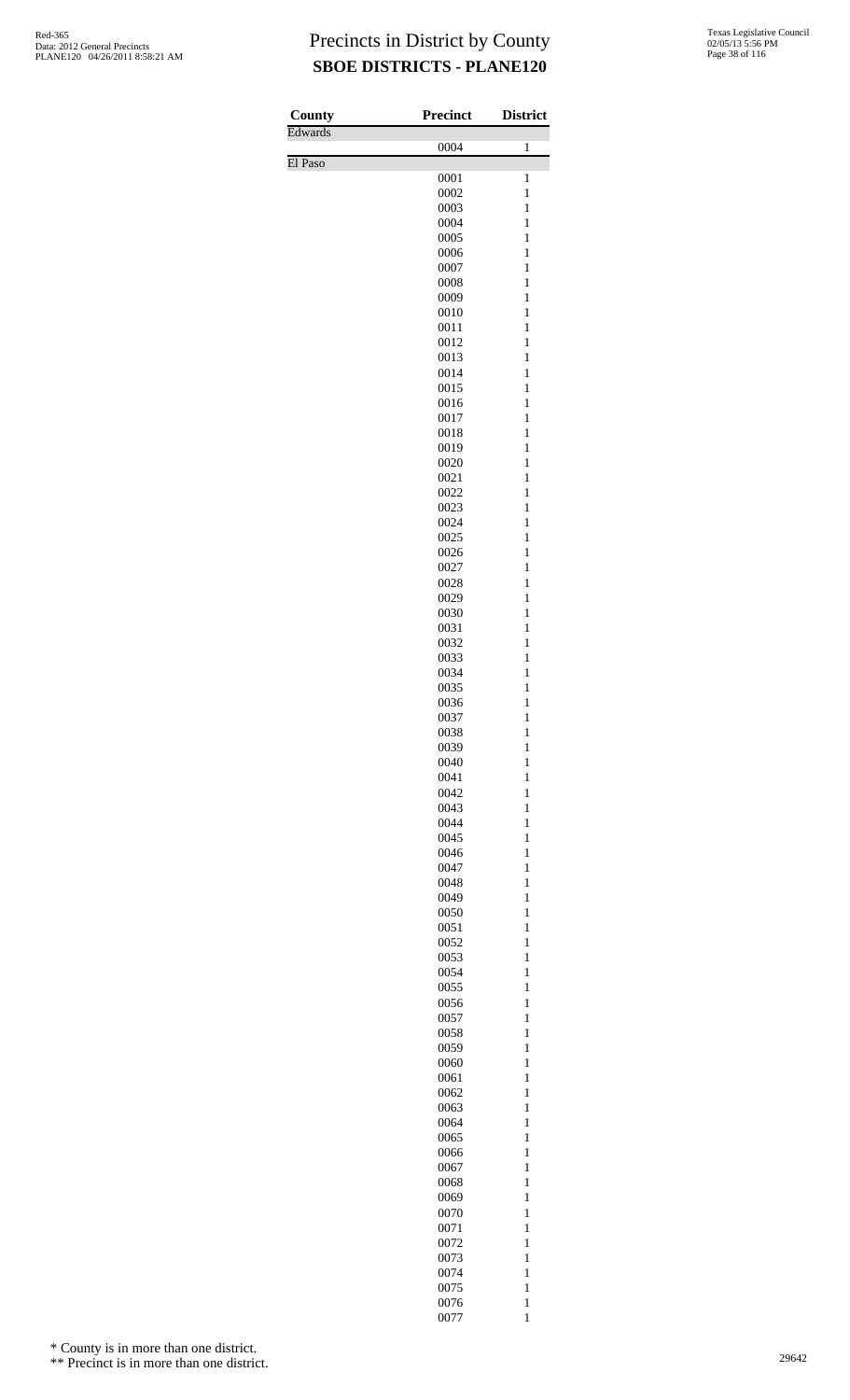| County  | <b>Precinct</b> | <b>District</b>              |
|---------|-----------------|------------------------------|
| El Paso |                 |                              |
|         | 0078<br>0079    | 1<br>$\mathbf{1}$            |
|         | 0080            | $\mathbf{1}$                 |
|         | 0081            | $\mathbf{1}$                 |
|         | 0082            | $\mathbf{1}$                 |
|         | 0083            | 1                            |
|         | 0084            | $\mathbf{1}$                 |
|         | 0085<br>0086    | $\mathbf{1}$<br>$\mathbf{1}$ |
|         | 0087            | $\mathbf{1}$                 |
|         | 0088            | 1                            |
|         | 0089            | $\mathbf{1}$                 |
|         | 0090            | $\mathbf{1}$                 |
|         | 0091            | $\mathbf{1}$                 |
|         | 0092<br>0093    | $\mathbf{1}$<br>1            |
|         | 0094            | $\mathbf{1}$                 |
|         | 0095            | $\mathbf{1}$                 |
|         | 0096            | $\mathbf{1}$                 |
|         | 0097            | $\mathbf{1}$                 |
|         | 0098            | 1                            |
|         | 0099<br>0100    | $\mathbf{1}$<br>$\mathbf{1}$ |
|         | 0101            | $\mathbf{1}$                 |
|         | 0102            | $\mathbf{1}$                 |
|         | 0103            | 1                            |
|         | 0104            | $\mathbf{1}$                 |
|         | 0105            | $\mathbf{1}$                 |
|         | 0106<br>0107    | $\mathbf{1}$<br>$\mathbf{1}$ |
|         | 0108            | 1                            |
|         | 0109            | $\mathbf{1}$                 |
|         | 0110            | $\mathbf{1}$                 |
|         | 0111            | $\mathbf{1}$                 |
|         | 0112            | $\mathbf{1}$<br>$\mathbf{1}$ |
|         | 0113<br>0114    | $\mathbf{1}$                 |
|         | 0115            | $\mathbf{1}$                 |
|         | 0116            | $\mathbf{1}$                 |
|         | 0117            | $\mathbf{1}$                 |
|         | 0118            | $\mathbf{1}$                 |
|         | 0119<br>0120    | $\mathbf{1}$<br>$\mathbf{1}$ |
|         | 0121            | $\mathbf{1}$                 |
|         | 0122            | $\mathbf{1}$                 |
|         | 0123            | $\mathbf{1}$                 |
|         | 0124            | $\mathbf{1}$                 |
|         | 0125            | $\mathbf{1}$<br>$\mathbf{1}$ |
|         | 0126<br>0127    | $\mathbf{1}$                 |
|         | 0128            | $\mathbf{1}$                 |
|         | 0129            | $\mathbf{1}$                 |
|         | 0130            | $\mathbf{1}$                 |
|         | 0131            | $\mathbf{1}$                 |
|         | 0132<br>0133    | $\mathbf{1}$<br>$\mathbf{1}$ |
|         | 0134            | $\mathbf{1}$                 |
|         | 0135            | $\mathbf{1}$                 |
|         | 0136            | $\mathbf{1}$                 |
|         | 0137            | $\mathbf{1}$                 |
|         | 0138            | $\mathbf{1}$                 |
|         | 0139<br>0140    | $\mathbf{1}$<br>$\mathbf{1}$ |
|         | 0141            | $\mathbf{1}$                 |
|         | 0142            | $\mathbf{1}$                 |
|         | 0143            | $\mathbf{1}$                 |
|         | 0144            | $\mathbf{1}$                 |
|         | 0145<br>0146    | $\mathbf{1}$<br>$\mathbf{1}$ |
|         | 0147            | $\mathbf{1}$                 |
|         | 0148            | $\mathbf{1}$                 |
|         | 0149            | $\mathbf{1}$                 |
|         | 0150            | $\mathbf{1}$                 |
|         | 0151<br>0152    | $\mathbf{1}$<br>$\mathbf{1}$ |
|         | 0153            | $\mathbf{1}$                 |
|         | 0154            | $\mathbf{1}$                 |
|         | 0155            | $\mathbf 1$                  |

1

\* County is in more than one district.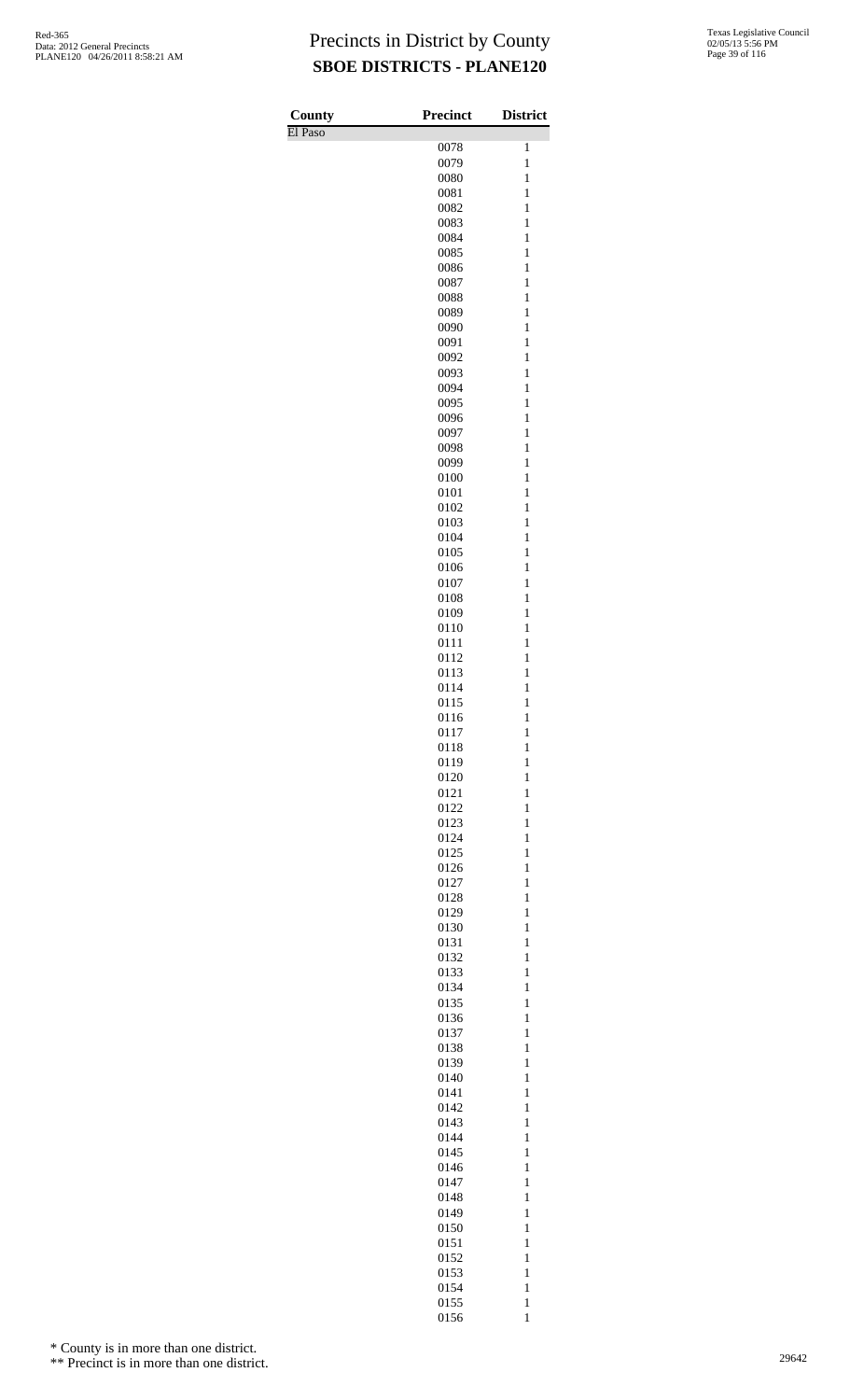| County       | <b>Precinct</b> | <b>District</b>              |
|--------------|-----------------|------------------------------|
| El Paso      | 0157            | 1                            |
|              | 0158            | $\mathbf{1}$                 |
|              | 0159            | $\mathbf{1}$                 |
|              | 0160            | $\mathbf{1}$                 |
|              | 0161            | 1                            |
|              | 0162<br>0163    | 1<br>1                       |
|              | 0164            | $\mathbf{1}$                 |
|              | 0165            | $\mathbf{1}$                 |
|              | 0166            | $\mathbf{1}$                 |
|              | 0167            | 1                            |
|              | 0168            | 1                            |
|              | 0169<br>0170    | $\mathbf{1}$<br>$\mathbf{1}$ |
|              | 0171            | 1                            |
|              | 0172            | 1                            |
|              | 0173            | 1                            |
|              | 0174            | $\mathbf{1}$                 |
|              | 0175            | $\mathbf{1}$                 |
|              | 0176<br>0177    | $\mathbf{1}$<br>1            |
|              | 0178            | 1                            |
|              | 0179            | $\mathbf{1}$                 |
|              | 0180            | $\mathbf{1}$                 |
|              | 0181            | 1                            |
|              | 0182            | 1                            |
|              | 0183<br>0184    | 1<br>$\mathbf{1}$            |
|              | 0185            | $\mathbf{1}$                 |
|              | 0186            | $\mathbf{1}$                 |
|              | 0187            | 1                            |
|              | 0188            | 1                            |
|              | 0189            | $\mathbf{1}$                 |
|              | 0190<br>0191    | $\mathbf{1}$<br>1            |
| <b>Ellis</b> |                 |                              |
|              | 0101            | 14                           |
|              | 0102            | 14                           |
|              | 0103<br>0104    | 14<br>14                     |
|              | 0105            | 14                           |
|              | 0106            | 14                           |
|              | 0107            | 14                           |
|              | 0108            | 14                           |
|              | 0109<br>0110    | 14<br>14                     |
|              | 0111            | 14                           |
|              | 0112            | 14                           |
|              | 0113            | 14                           |
|              | 0114            | 14                           |
|              | 0115            | 14                           |
|              | 0116<br>0117    | 14<br>14                     |
|              |                 |                              |
|              |                 | 14                           |
|              | 0118<br>0119    | 14                           |
|              | 0120            | 14                           |
|              | 0121            | 14                           |
|              | 0122            | 14                           |
|              | 0123            | 14                           |
|              | 0124<br>0125    | 14<br>14                     |
|              | 0126            | 14                           |
|              | 0127            | 14                           |
|              | 0128            | 14                           |
|              | 0129            | 14                           |
|              | 0130            | 14                           |
|              | 0131<br>0132    | 14<br>14                     |
|              | 0133            | 14                           |
|              | 0134            | 14                           |
|              | 0135            | 14                           |
|              | 0136            | 14                           |
|              | 0137            | 14                           |
|              | 0138<br>0139    | 14<br>14                     |
|              | 0140            | 14                           |
|              | 0141<br>0142    | 14<br>14                     |

\* County is in more than one district.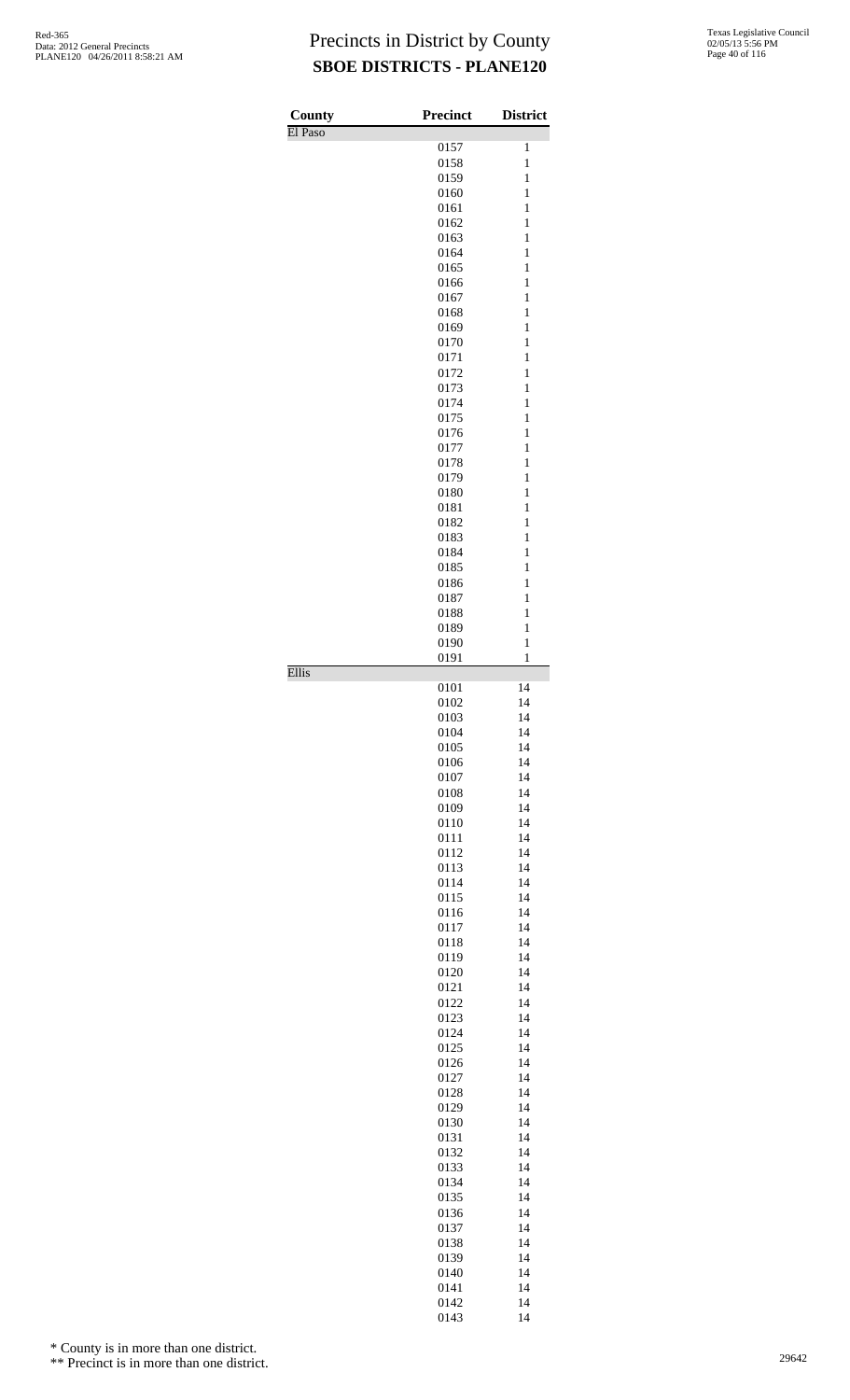| County  | <b>Precinct</b> | <b>District</b> |
|---------|-----------------|-----------------|
| Ellis   | 0144            | 14              |
|         | 0145            | 14              |
|         | 0146            | 14              |
|         | 0147            | 14              |
|         | 0148<br>0149    | 14<br>14        |
| Erath   |                 |                 |
|         | 0010            | 14              |
|         | 0011            | 14              |
|         | 0012<br>0018    | 14<br>14        |
|         | 0019            | 14              |
|         | 0020            | 14              |
|         | 0021            | 14              |
|         | 0023            | 14              |
|         | 0024<br>0025    | 14<br>14        |
|         | 0030            | 14              |
|         | 0031            | 14              |
|         | 0032            | 14              |
|         | 0033            | 14              |
|         | 0034<br>0035    | 14<br>14        |
|         | 0041            | 14              |
|         | 0044            | 14              |
|         | 0045            | 14              |
|         | 0046            | 14              |
| Falls   | 0047            | 14              |
|         | 0101            | 10              |
|         | 0104            | 10              |
|         | 0105            | 10              |
|         | 0201<br>0203    | 10<br>10        |
|         | 0204            | 10              |
|         | 0301            | 10              |
|         | 0302            | 10              |
|         | 0303<br>0304    | 10              |
|         | 0403            | 10<br>10        |
|         | 0404            | 10              |
|         | 0405            | 10              |
| Fannin  | 0001            | 9               |
|         | 0002            | 9               |
|         | 0003            | 9               |
|         | 0004            | 9               |
|         | 0005<br>0006    | 9<br>9          |
|         | 0007            | 9               |
|         | 0009            | 9               |
|         | 0010            | 9               |
|         | 0011            | 9               |
|         | 0012<br>0013    | 9<br>9          |
|         | 0015            | 9               |
|         | 0016            | 9               |
|         | 0018            | 9               |
|         | 0019            | 9               |
| Fayette | 0002            | 10              |
|         | 0003            | 10              |
|         | 0004            | 10              |
|         | 0005<br>0006    | 10<br>10        |
|         | 0007            | 10              |
|         | 0008            | 10              |
|         | 0009            | 10              |
|         | 0010            | 10              |
|         | 0011<br>0012    | 10<br>10        |
|         | 0013            | 10              |
|         | 0014            | 10              |
|         | 0015            | 10              |
|         | 0016            | 10              |
|         | 0017<br>001E    | 10<br>10        |
|         | 001N            | 10              |
|         | 001W            | 10              |

\* County is in more than one district.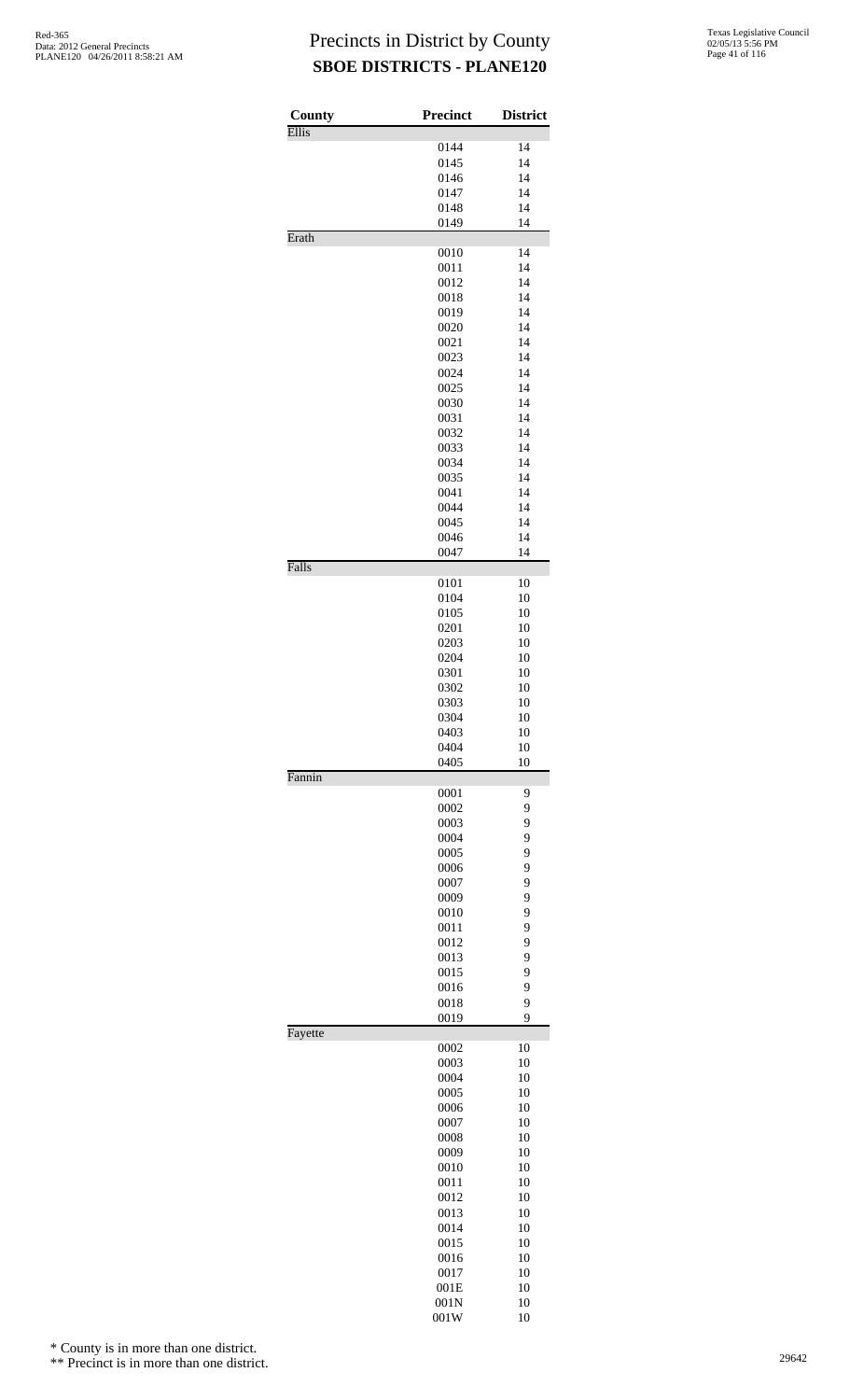| County                 | <b>Precinct</b> | <b>District</b>                  |
|------------------------|-----------------|----------------------------------|
| Fayette                |                 |                                  |
|                        | 0020<br>0021    | 10<br>10                         |
|                        | 0022            | 10                               |
|                        | 0023            | 10                               |
|                        | 0024            | 10                               |
|                        | 0025            | 10                               |
|                        | 0026            | 10                               |
| Fisher                 |                 |                                  |
|                        | 0001            | 15                               |
|                        | 0002            | 15                               |
|                        | 0004            | 15                               |
|                        | 0006            | 15                               |
|                        | 0010<br>0012    | 15<br>15                         |
|                        | 0013            | 15                               |
|                        | 0017            | 15                               |
|                        | 0018            | 15                               |
|                        | 0022            | 15                               |
| Floyd                  |                 |                                  |
|                        | 0001            | 15                               |
|                        | 0009            | 15                               |
|                        | 0018            | 15                               |
|                        | 0023<br>0024    | 15                               |
|                        | 024B            | 15<br>15                         |
| Foard                  |                 |                                  |
|                        | 0101            | 15                               |
|                        | 0201            | 15                               |
|                        | 0301            | 15                               |
|                        | 0401            | 15                               |
| Fort Bend <sup>*</sup> |                 |                                  |
|                        | 1001            | 7<br>7                           |
|                        | 1002<br>1003    | $\overline{\mathcal{L}}$         |
|                        | 1007            | 7                                |
|                        | 1008            | $\overline{7}$                   |
|                        | 1010            | $\overline{7}$                   |
|                        | 1012            | 7                                |
|                        | 1013            | $\overline{7}$                   |
|                        | 1015            | $\overline{7}$                   |
|                        | 1018            | $\overline{7}$                   |
|                        | 1021            | $\overline{7}$                   |
|                        | 1024            | $\overline{7}$                   |
|                        | 1025            | $\overline{7}$                   |
|                        | 1037            | $\overline{7}$                   |
|                        | 1040            | $\overline{7}$                   |
|                        | 1048<br>1054    | $\overline{7}$<br>$\overline{7}$ |
|                        | 1058            | $\overline{7}$                   |
|                        | 1067            | $\overline{7}$                   |
|                        | 1068            | $\overline{7}$                   |
|                        | 1072            | $\overline{7}$                   |
|                        | 1073            | $\overline{7}$                   |
|                        | 1074            | $\overline{7}$                   |
|                        | 1076            | $\overline{7}$                   |
|                        | 1085            | $\overline{7}$                   |
|                        | 1087            | $\overline{7}$                   |
|                        | 1094            | $\overline{4}$                   |
|                        | 1097            | $\overline{7}$                   |
|                        | 1103            | $\overline{7}$                   |
|                        | 1109            | $\overline{7}$                   |
|                        | 1114<br>1118    | $\overline{4}$<br>$\overline{7}$ |
|                        | 1120            | $\overline{7}$                   |
|                        | 1128            | $\overline{7}$                   |
|                        | 1134            | $\overline{4}$                   |
|                        | 2016            | $\overline{7}$                   |
|                        | 2017            | $\overline{4}$                   |
|                        | 2022            | $\overline{7}$                   |
|                        | 2023            | $\overline{4}$                   |
|                        | 2031            | $\overline{4}$                   |
|                        | 2033            | $\overline{\mathcal{L}}$         |
|                        | 2034            | $\overline{4}$                   |
|                        | 2036            | $\overline{4}$                   |
|                        | 2043            | $\overline{7}$                   |
|                        | 2050            | $\overline{4}$                   |
|                        | 2051            | $\overline{4}$                   |
|                        | 2052<br>2055    | $\overline{4}$<br>$\overline{4}$ |
|                        |                 |                                  |

\* County is in more than one district.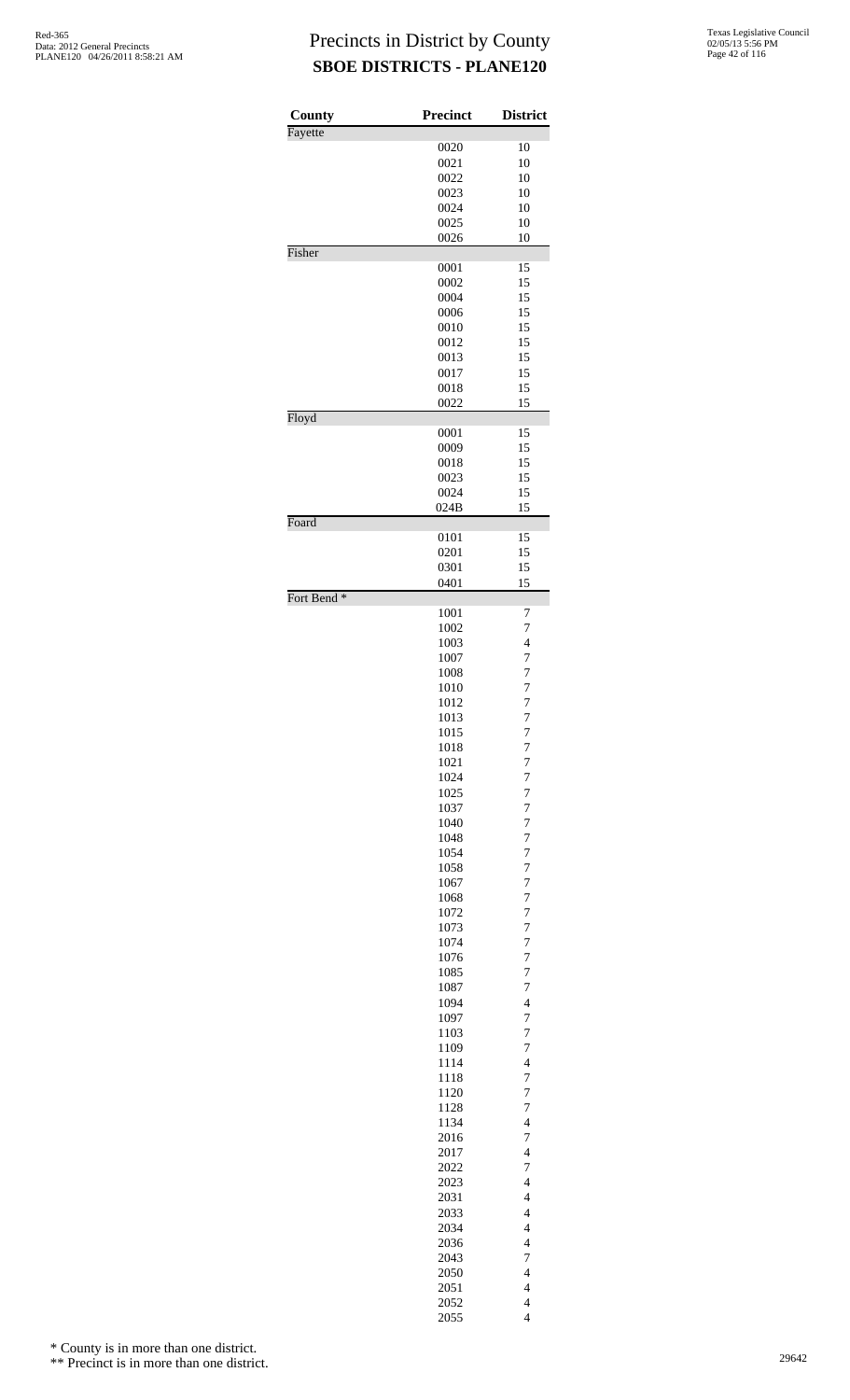| County                 | <b>Precinct</b>   | <b>District</b>                            |
|------------------------|-------------------|--------------------------------------------|
| Fort Bend <sup>*</sup> | 2056              | 4                                          |
|                        | 2059              | $\overline{\mathcal{L}}$                   |
|                        | 2060              | 7                                          |
|                        | 2061              | $\overline{7}$                             |
|                        | 2066<br>2070      | 7<br>$\overline{\mathcal{L}}$              |
|                        | 2075              | $\overline{4}$                             |
|                        | 2077              | $\overline{\mathcal{L}}$                   |
|                        | 2078              | $\overline{7}$                             |
|                        | 2081              | $\overline{4}$                             |
|                        | 2088<br>2089      | $\overline{4}$<br>$\overline{\mathcal{L}}$ |
|                        | 2090              | $\overline{\mathcal{L}}$                   |
|                        | 2091              | $\overline{4}$                             |
|                        | 2092              | $\overline{7}$                             |
|                        | 2093<br>2096      | $\overline{7}$<br>$\overline{7}$           |
|                        | 2099              | $\overline{7}$                             |
|                        | 2100              | $\overline{7}$                             |
|                        | 2101              | 7                                          |
|                        | 2106              | 7                                          |
|                        | 2108<br>$** 2112$ | $\overline{\mathcal{L}}$<br>$\overline{4}$ |
|                        | $** 2112$         | $\overline{7}$                             |
|                        | 2115              | $\overline{4}$                             |
|                        | 2116              | $\overline{\mathcal{L}}$                   |
|                        | 2123              | $\overline{4}$                             |
|                        | 2136<br>2137      | $\overline{\mathcal{L}}$<br>$\overline{7}$ |
|                        | 2138              | $\overline{4}$                             |
|                        | 2139              | 7                                          |
|                        | 3004              | $\overline{7}$                             |
|                        | 3005<br>3006      | 7<br>$\overline{7}$                        |
|                        | 3009              | $\overline{7}$                             |
|                        | 3014              | $\overline{7}$                             |
|                        | 3019              | $\overline{7}$                             |
|                        | 3032              | $\overline{7}$                             |
|                        | 3038<br>3041      | 7<br>7                                     |
|                        | 3053              | 7                                          |
|                        | 3057              | $\overline{7}$                             |
|                        | 3063              | $\overline{7}$                             |
|                        | 3069              | $\overline{7}$                             |
|                        | 3083<br>3095      | $\overline{7}$<br>7                        |
|                        | 3098              | $\overline{7}$                             |
|                        | 3104              | 7                                          |
|                        | 3113              | $\overline{7}$                             |
|                        | 3122<br>3130      | $\overline{7}$<br>$\overline{7}$           |
|                        | 3132              | $\overline{7}$                             |
|                        | 3133              | $\overline{7}$                             |
|                        | 3142              | $\overline{7}$                             |
|                        | 3143              | $\overline{7}$                             |
|                        | 3144<br>4011      | 7<br>$\overline{7}$                        |
|                        | 4020              | 7                                          |
|                        | 4026              | $\overline{7}$                             |
|                        | 4027              | $\overline{7}$                             |
|                        | 4028<br>4029      | $\overline{7}$<br>$\overline{7}$           |
|                        | 4030              | $\overline{7}$                             |
|                        | 4035              | $\overline{7}$                             |
|                        | 4039              | $\overline{7}$                             |
|                        | 4042              | 7                                          |
|                        | 4044<br>4045      | $\overline{7}$<br>7                        |
|                        | 4046              | $\overline{7}$                             |
|                        | 4047              | $\overline{7}$                             |
|                        | 4049              | 7                                          |
|                        | 4062<br>4064      | $\overline{7}$<br>7                        |
|                        | 4065              | $\overline{7}$                             |
|                        | 4071              | $\overline{7}$                             |
|                        | 4079              | 7                                          |
|                        | 4080              | $\overline{7}$                             |
|                        | 4082<br>4084      | $\overline{7}$<br>$\overline{7}$           |
|                        |                   |                                            |

\* County is in more than one district.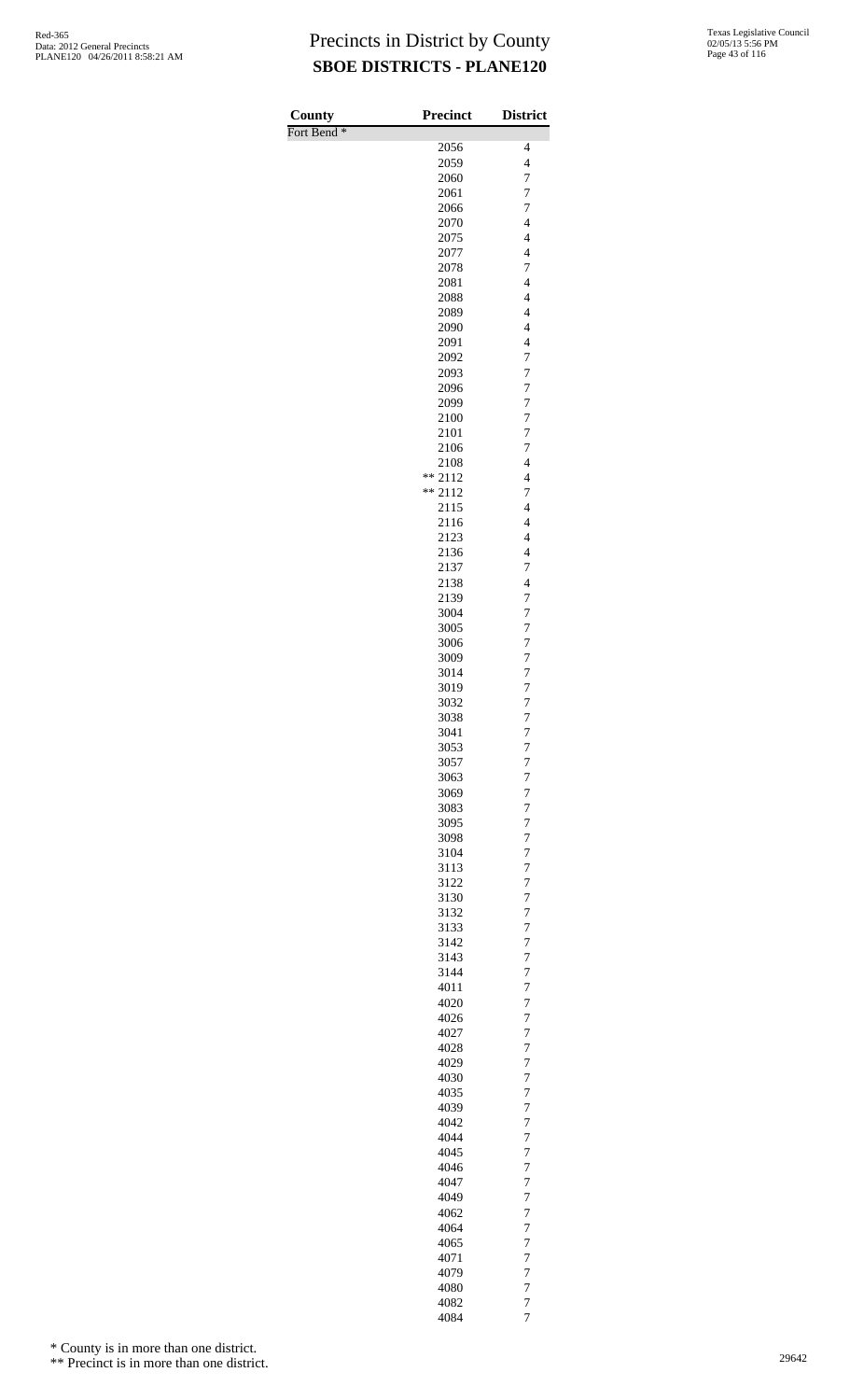| County                 | <b>Precinct</b> | <b>District</b>                  |
|------------------------|-----------------|----------------------------------|
| Fort Bend <sup>*</sup> |                 |                                  |
|                        | 4086<br>4102    | 7<br>$\overline{7}$              |
|                        | 4105            | $\overline{7}$                   |
|                        | 4107            | $\overline{7}$                   |
|                        | 4110            | $\overline{7}$                   |
|                        | 4111            | $\overline{7}$                   |
|                        | 4117            | $\overline{7}$                   |
|                        | 4119<br>4121    | $\overline{7}$<br>$\overline{7}$ |
|                        | 4124            | $\overline{7}$                   |
|                        | 4125            | $\overline{7}$                   |
|                        | 4126            | $\overline{7}$                   |
|                        | 4127            | $\overline{7}$                   |
|                        | 4129<br>4131    | $\overline{7}$<br>$\overline{7}$ |
|                        | 4135            | 7                                |
|                        | 4140            | $\overline{7}$                   |
| Franklin               |                 |                                  |
|                        | 0101<br>0102    | 9<br>9                           |
|                        | 0201            | 9                                |
|                        | 0202            | 9                                |
|                        | 0301            | 9                                |
|                        | 0302            | 9                                |
|                        | 0401<br>0402    | 9<br>9                           |
| Freestone              |                 |                                  |
|                        | 0001            | 10                               |
|                        | 0002            | 10                               |
|                        | 0003            | 10                               |
|                        | 0004<br>0005    | 10<br>10                         |
|                        | 0006            | 10                               |
|                        | 0007            | 10                               |
|                        | 0008            | 10                               |
|                        | 0009            | 10                               |
|                        | 0010            | 10                               |
|                        | 0011<br>0012    | 10<br>10                         |
|                        | 0013            | 10                               |
|                        | 0014            | 10                               |
| Frio                   | 0015            | 10                               |
|                        | 0001            | 1                                |
|                        | 0002            | $\mathbf{1}$                     |
|                        | 0003            | $\mathbf{1}$                     |
|                        | 0004            | 1                                |
|                        | 0005<br>0006    | 1<br>$\mathbf{1}$                |
|                        | 0008            | $\mathbf{1}$                     |
|                        | 0009            | 1                                |
|                        | 0010            | 1                                |
| Gaines                 | 0002            | 15                               |
|                        | 0003            | 15                               |
|                        | 0004            | 15                               |
|                        | 0005            | 15                               |
|                        | 0006            | 15                               |
|                        | 0007<br>0008    | 15<br>15                         |
|                        | 0009            | 15                               |
| Galveston              |                 |                                  |
|                        | 0101<br>0102    | 7<br>7                           |
|                        | 0103            | $\overline{7}$                   |
|                        | 0104            | 7                                |
|                        | 0105            | $\overline{7}$                   |
|                        | 0106            | 7                                |
|                        | 0107<br>0108    | $\overline{7}$<br>$\overline{7}$ |
|                        | 0115            | 7                                |
|                        | 0118            | $\overline{7}$                   |
|                        | 0146            | 7                                |
|                        | 0148            | $\overline{7}$                   |
|                        | 0149<br>0150    | $\overline{7}$<br>$\overline{7}$ |
|                        | 0151            | $\overline{7}$                   |
|                        | 0159            | 7                                |
|                        | 0165            | $\overline{7}$                   |

\* County is in more than one district.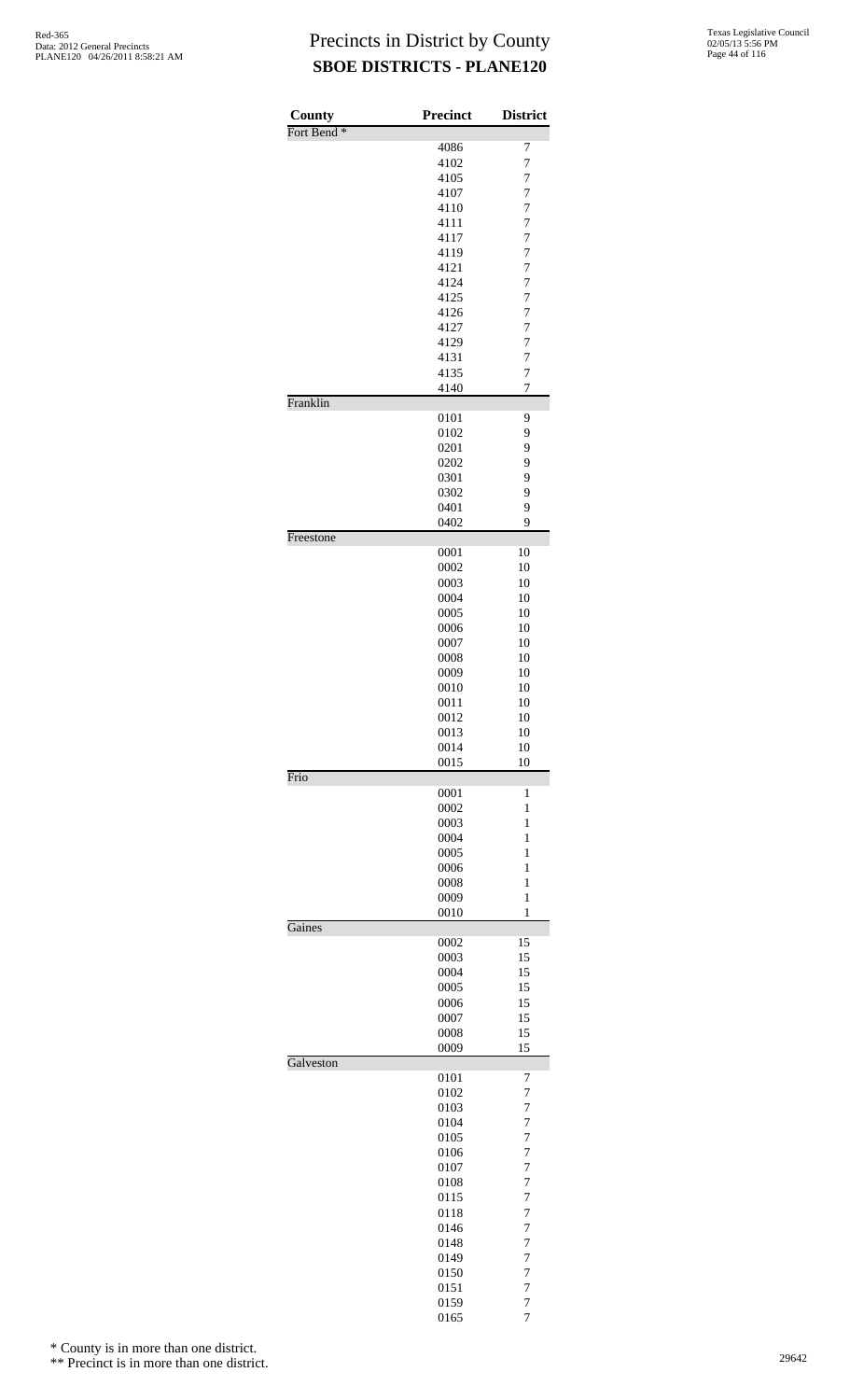| County    | <b>Precinct</b> | <b>District</b>                  |
|-----------|-----------------|----------------------------------|
| Galveston |                 |                                  |
|           | 0168<br>0172    | 7<br>7                           |
|           | 0173            | 7                                |
|           | 0194            | $\overline{7}$                   |
|           | 0195            | 7                                |
|           | 0196            | $\overline{7}$                   |
|           | 0197<br>0199    | $\overline{7}$<br>$\overline{7}$ |
|           | 0216            | $\overline{7}$                   |
|           | 0217            | 7                                |
|           | 0219            | 7                                |
|           | 0220<br>0221    | $\overline{7}$<br>$\overline{7}$ |
|           | 0222            | $\overline{7}$                   |
|           | 0223            | 7                                |
|           | 0224            | $\overline{7}$                   |
|           | 0225            | $\overline{7}$                   |
|           | 0226<br>0228    | $\overline{7}$<br>$\overline{7}$ |
|           | 0232            | 7                                |
|           | 0258            | 7                                |
|           | 0263            | $\overline{7}$                   |
|           | 0274<br>0275    | $\overline{7}$<br>$\overline{7}$ |
|           | 0276            | 7                                |
|           | 0277            | $\overline{7}$                   |
|           | 0278            | $\overline{7}$                   |
|           | 0279            | $\overline{7}$                   |
|           | 0280<br>0281    | $\overline{7}$<br>7              |
|           | 0286            | 7                                |
|           | 0301            | $\overline{7}$                   |
|           | 0302            | $\overline{7}$                   |
|           | 0309            | $\overline{7}$                   |
|           | 0310<br>0311    | 7<br>$\overline{7}$              |
|           | 0312            | $\overline{7}$                   |
|           | 0313            | 7                                |
|           | 0314            | 7                                |
|           | 0329<br>0330    | 7<br>$\overline{7}$              |
|           | 0331            | $\overline{7}$                   |
|           | 0333            | $\overline{7}$                   |
|           | 0334            | $\overline{7}$                   |
|           | 0335            | 7                                |
|           | 0336<br>0337    | 7<br>$\overline{7}$              |
|           | 0338            | $\overline{7}$                   |
|           | 0339            | $\overline{7}$                   |
|           | 0340            | 7                                |
|           | 0341<br>0342    | $\overline{7}$<br>$\overline{7}$ |
|           | 0343            | $\overline{7}$                   |
|           | 0344            | $\overline{7}$                   |
|           | 0345            | 7                                |
|           | 0347            | 7                                |
|           | 0369<br>0389    | $\overline{7}$<br>$\overline{7}$ |
|           | 0398            | $\overline{7}$                   |
|           | 0401            | 7                                |
|           | 0402            | $\overline{7}$                   |
|           | 0452<br>0453    | $\overline{7}$<br>$\overline{7}$ |
|           | 0454            | $\overline{7}$                   |
|           | 0455            | 7                                |
|           | 0456            | 7                                |
|           | 0457            | $\overline{7}$                   |
|           | 0460<br>0461    | $\overline{7}$<br>$\overline{7}$ |
|           | 0462            | 7                                |
|           | 0464            | $\overline{7}$                   |
|           | 0466            | $\overline{7}$                   |
|           | 0467<br>0470    | $\overline{7}$<br>$\overline{7}$ |
|           | 0471            | 7                                |
|           | 0482            | 7                                |
|           | 0483            | $\overline{7}$                   |
|           | 0484            | $\overline{7}$                   |
|           | 0485            | $\overline{7}$                   |

\* County is in more than one district.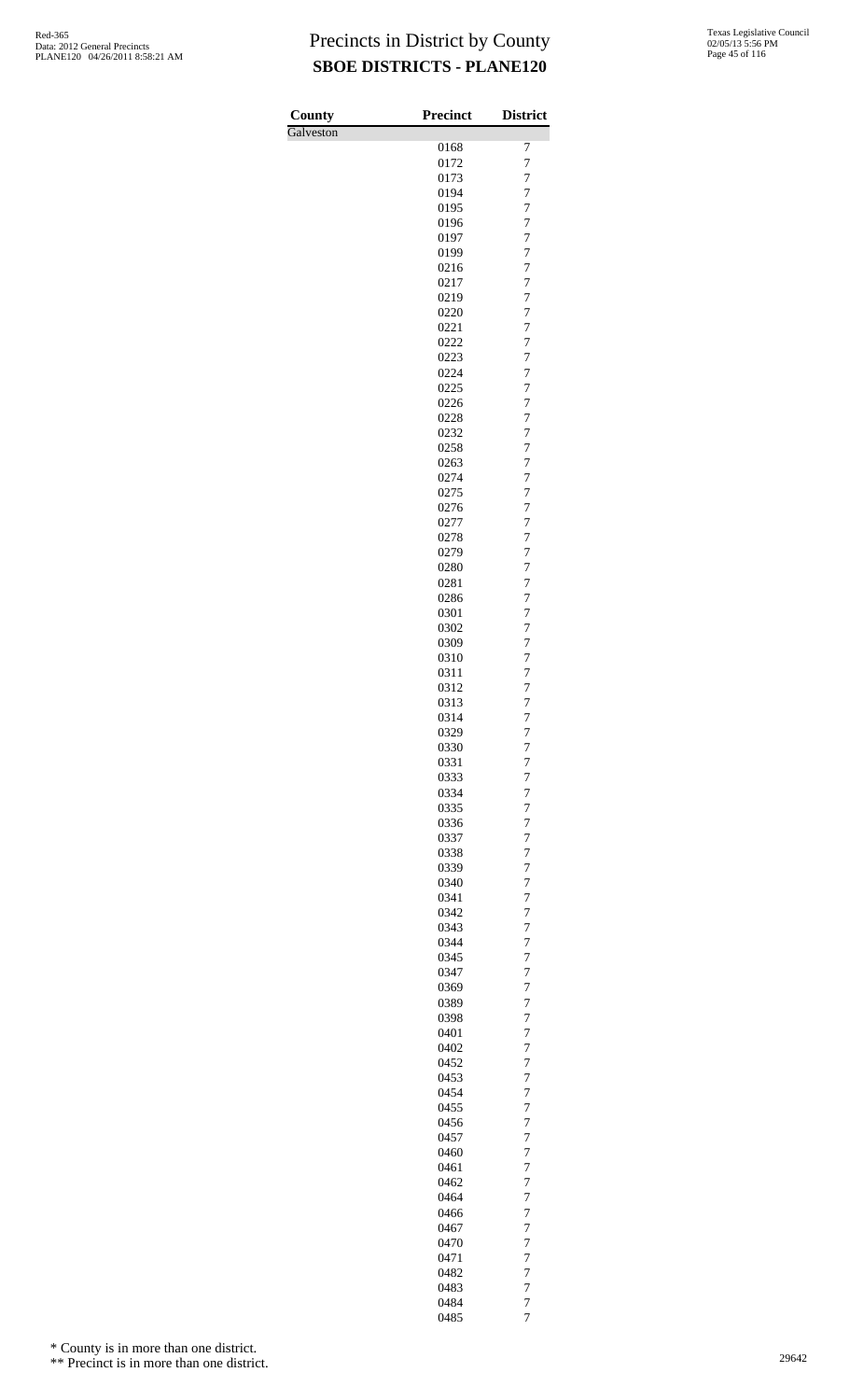| County<br>Galveston | <b>Precinct</b> | <b>District</b>                  |
|---------------------|-----------------|----------------------------------|
|                     | 0487            | 7                                |
|                     | 0488            | $\overline{7}$                   |
|                     | 0490            | 7                                |
|                     | 0491            | $\overline{7}$                   |
|                     | 0492            | $\overline{7}$                   |
|                     | 0493            | $\overline{7}$                   |
|                     | 1051            | $\overline{7}$                   |
|                     | 1061<br>1152    | $\overline{7}$<br>$\overline{7}$ |
|                     | 1183            | $\overline{7}$                   |
|                     | 1483            | $\overline{7}$                   |
|                     | 1493            | $\overline{7}$                   |
|                     | 1963            | 7                                |
|                     | 1993            | $\overline{7}$                   |
|                     | 201A            | $\overline{7}$                   |
|                     | 201B            | $\overline{7}$                   |
|                     | 2163            | $\overline{7}$                   |
|                     | 2173<br>2223    | $\overline{7}$<br>$\overline{7}$ |
|                     | 2233            | $\overline{7}$                   |
|                     | 225A            | $\overline{7}$                   |
|                     | 2263            | $\overline{7}$                   |
|                     | 226A            | $\overline{7}$                   |
|                     | 227A            | $\overline{7}$                   |
|                     | 227B            | $\overline{7}$                   |
|                     | 2323            | $\overline{7}$                   |
|                     | 3142            | $\overline{7}$                   |
|                     | 329A<br>3332    | $\overline{7}$<br>$\overline{7}$ |
|                     | 3342            | $\overline{7}$                   |
|                     | 334A            | $\overline{7}$                   |
|                     | 3371            | $\overline{7}$                   |
|                     | 3382            | $\overline{7}$                   |
|                     | 3393            | $\overline{7}$                   |
|                     | 339A            | $\overline{7}$                   |
|                     | 3404            | $\overline{7}$                   |
|                     | 3411            | $\overline{7}$                   |
|                     | 3414<br>3421    | 7<br>7                           |
|                     | 3443            | 7                                |
|                     | 3451            | 7                                |
|                     | 3471            | $\overline{7}$                   |
|                     | 3893            | 7                                |
|                     | 3981            | $\overline{7}$                   |
|                     | 3984            | $\overline{7}$                   |
|                     | 4533            | $\overline{7}$<br>$\overline{7}$ |
|                     | 4713<br>4934    | 7                                |
| Garza               |                 |                                  |
|                     | 0001            | 15                               |
|                     | 0002            | 15                               |
|                     | 0003            | 15                               |
|                     | 0004            | 15                               |
|                     | 0005            | 15                               |
| Gillespie           | 0006            | 15                               |
|                     | 0001            | 5                                |
|                     | 0002            | 5                                |
|                     | 0003            | 5                                |
|                     | 0004            | 5                                |
|                     | 0005            | 5                                |
|                     | 0006            | 5                                |
|                     | 0007            | 5                                |
|                     | 0008<br>0009    | 5<br>5                           |
|                     | 0010            | 5                                |
|                     | 0012            | 5                                |
|                     | 0013            | 5                                |
|                     | 0015            | 5                                |
| Glasscock           |                 |                                  |
|                     | 0001            | 1                                |
|                     | 0002            | $\mathbf{1}$                     |
|                     | 0003            | $\mathbf{1}$<br>$\mathbf{1}$     |
| Goliad              | 0004            |                                  |
|                     | 0011            | 2                                |
|                     | 0012            | $\overline{\mathbf{c}}$          |
|                     | 0021            | $\frac{2}{2}$                    |
|                     | 0022            |                                  |

\* County is in more than one district.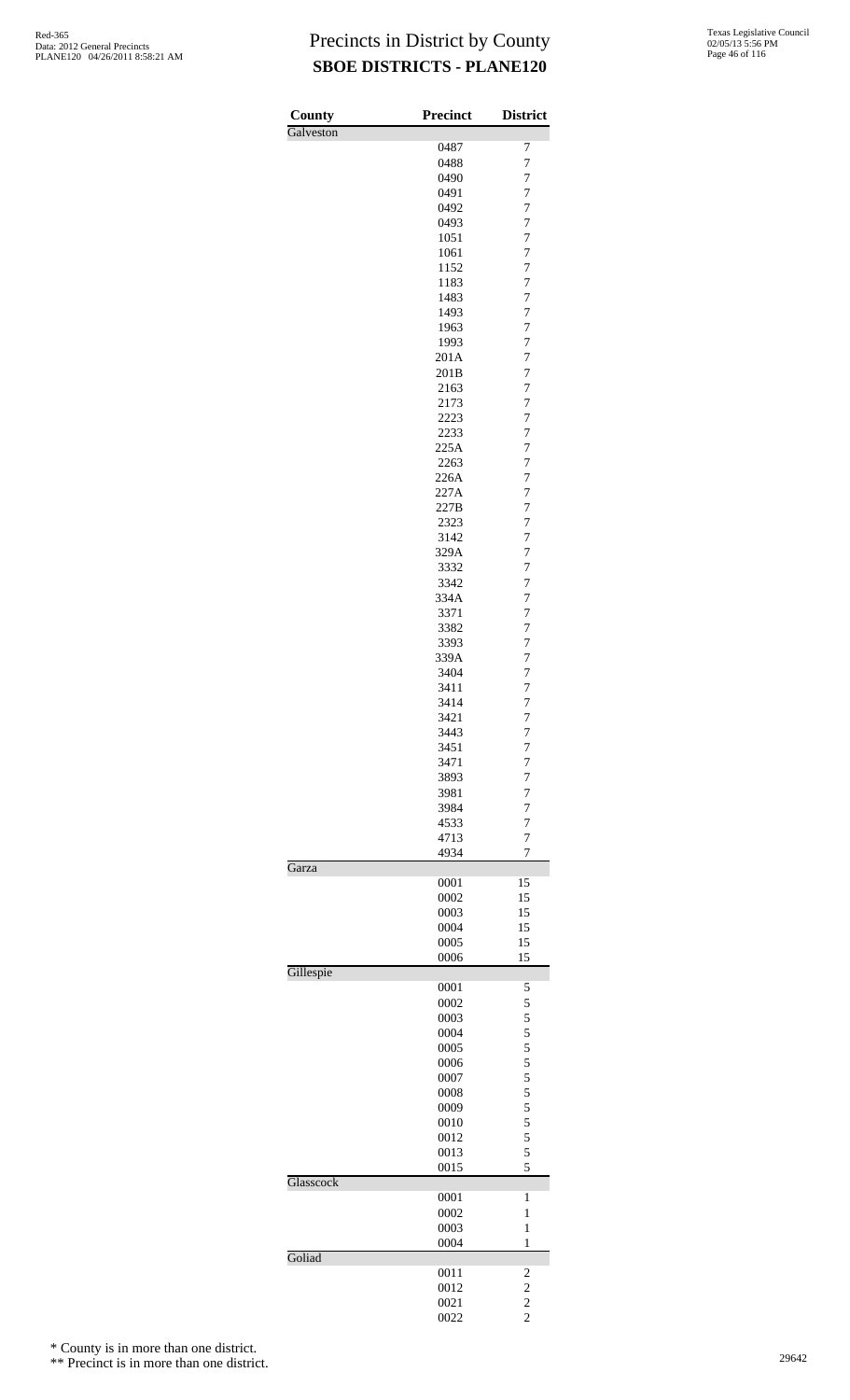| County   | Precinct     | <b>District</b>         |
|----------|--------------|-------------------------|
| Goliad   | 0031         | $\overline{\mathbf{c}}$ |
|          | 0032         | $\overline{c}$          |
|          | 0041         |                         |
|          | 0042         | $\frac{2}{2}$           |
|          | 0043         | $\overline{c}$          |
| Gonzales |              |                         |
|          | 0001         | 3                       |
|          | 0002         | 3                       |
|          | 0003         | 3                       |
|          | 0005<br>0007 | 3<br>3                  |
|          | 0008         | 3                       |
|          | 0009         | 3                       |
|          | 0010         | 3                       |
|          | 0011         | 3                       |
|          | 0012         | 3                       |
|          | 0013         | 3                       |
|          | 0014         | 3                       |
|          | 0015         | 3                       |
|          | 04/6         | 3                       |
| Gray     | 0001         | 15                      |
|          | 0002         | 15                      |
|          | 0003         | 15                      |
|          | 0004         | 15                      |
|          | 0005         | 15                      |
|          | 0006         | 15                      |
|          | 0007         | 15                      |
| Grayson  |              |                         |
|          | 0101<br>0102 | 9<br>9                  |
|          | 0103         | 9                       |
|          | 0104         | 9                       |
|          | 0105         | 9                       |
|          | 0106         | 9                       |
|          | 0107         | 9                       |
|          | 0108         | 9                       |
|          | 0201         | 9                       |
|          | 0202         | 9                       |
|          | 0203         | 9                       |
|          | 0204         | 9                       |
|          | 0205         | 9                       |
|          | 0206         | 9<br>9                  |
|          | 0207<br>0208 | 9                       |
|          | 0209         | 9                       |
|          | 0210         | 9                       |
|          | 0301         | 9                       |
|          | 0302         | 9                       |
|          | 0303         | 9                       |
|          | 0304         | 9                       |
|          | 0305         | 9                       |
|          | 0306         | 9                       |
|          | 0307         | 9                       |
|          | 0308         | 9                       |
|          | 0309         | 9                       |
|          | 0401         | 9                       |
|          | 0402<br>0403 | 9<br>9                  |
|          | 0404         | 9                       |
|          | 0405         | 9                       |
|          | 0406         | 9                       |
|          | 0407         | 9                       |
|          | 0408         | 9                       |
|          | 0409         | 9                       |
| Gregg    |              |                         |
|          | 0001         | 9                       |
|          | 0002<br>0003 | 9<br>9                  |
|          | 0004         | 9                       |
|          | 0005         | 9                       |
|          | 0006         | 9                       |
|          | 0007         | 9                       |
|          | 0008         | 9                       |
|          | 0009         | 9                       |
|          | 0010         | 9                       |
|          | 0011         | 9                       |
|          | 0012         | 9                       |
|          | 0013         | 9                       |

\* County is in more than one district.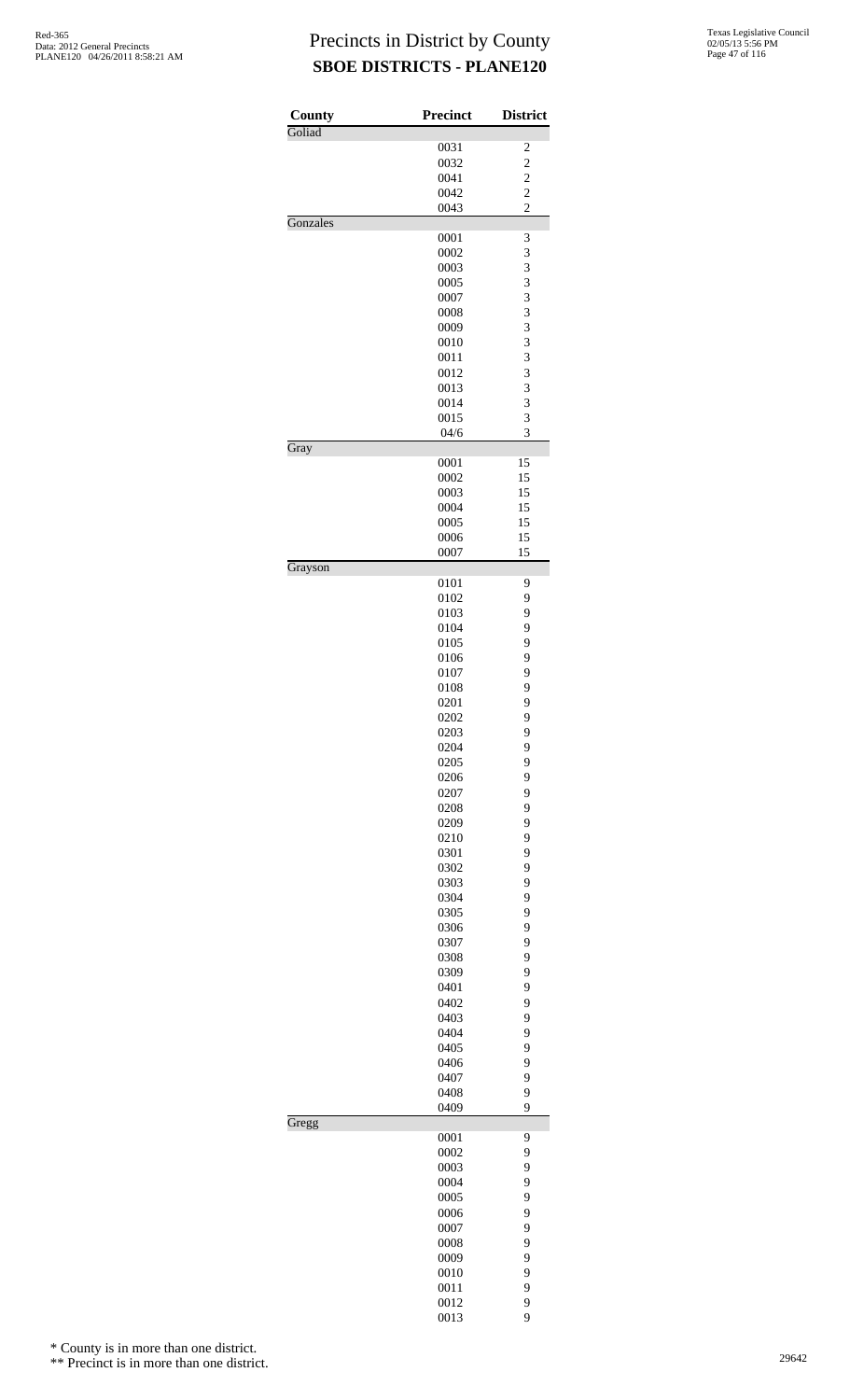| County    | <b>Precinct</b> | <b>District</b> |
|-----------|-----------------|-----------------|
| Gregg     |                 |                 |
|           | 0014            | 9               |
|           | 0015            | 9               |
|           | 0016<br>0017    | 9<br>9          |
|           | 0018            | 9               |
|           | 0019            | 9               |
|           | 0020            | 9               |
|           | 0021            | 9               |
| Grimes    |                 |                 |
|           | 0001            | 8               |
|           | 0002            | 8               |
|           | 0003            | 8               |
|           | 0004            | 8               |
|           | 0005            | 8               |
|           | 0006            | 8               |
|           | 0007            | 8               |
|           | 0008            | 8               |
|           | 0009            | 8               |
|           | 0010            | 8               |
|           | 0011            | 8               |
|           | 0012<br>0014    | 8<br>8          |
|           | 0015            | 8               |
| Guadalupe |                 |                 |
|           | 0101            | 5               |
|           | 0102            | 5               |
|           | 0103            | 5               |
|           | 0104            | 5               |
|           | 0105            | 5               |
|           | 0106            | 5               |
|           | 0107            | 5               |
|           | 0108            | 5               |
|           | 0109<br>0110    | 5<br>5          |
|           | 0111            | 5               |
|           | 0112            | 5               |
|           | 0113            | 5               |
|           | 0114            | 5               |
|           | 0115            | 5               |
|           | 0116            | 5               |
|           | 0117            | 5               |
|           | 0118            | 5               |
|           | 0119            |                 |
|           | 0120            | $\frac{5}{5}$   |
|           | 0121            | 5               |
|           | 0122            | 5               |
|           | 0123            | 5               |
|           | 0124            | 5               |
|           | 0125            | 5               |
|           | 0126            | 5               |
|           | 0127            | $\frac{5}{5}$   |
|           | 0201            |                 |
|           | 0202            | $\frac{5}{5}$   |
|           | 0203<br>0204    | 5               |
|           | 0205            | 5               |
|           | 0206            | 5               |
|           | 0207            | 5               |
|           | 0208            | 5               |
|           | 0209            | 5               |
|           | 0210            |                 |
|           | 0211            | $\frac{5}{5}$   |
|           | 0212            |                 |
|           | 0213            | $\frac{5}{5}$   |
|           | 0214            | 5               |
|           | 0215            | 5               |
|           | 0216            | 5               |
|           | 0217            |                 |
|           | 0218            | $\frac{5}{5}$   |
|           | 0219            | 5               |
|           | 0220            | 5               |
|           | 0221            | 5               |
|           | 0222            | $\frac{5}{5}$   |
|           | 0223            |                 |
|           | 0224            | 5               |
|           | 0225            | 5               |
|           | 0226            | $\frac{5}{5}$   |
|           | 0301            |                 |

5

\* County is in more than one district.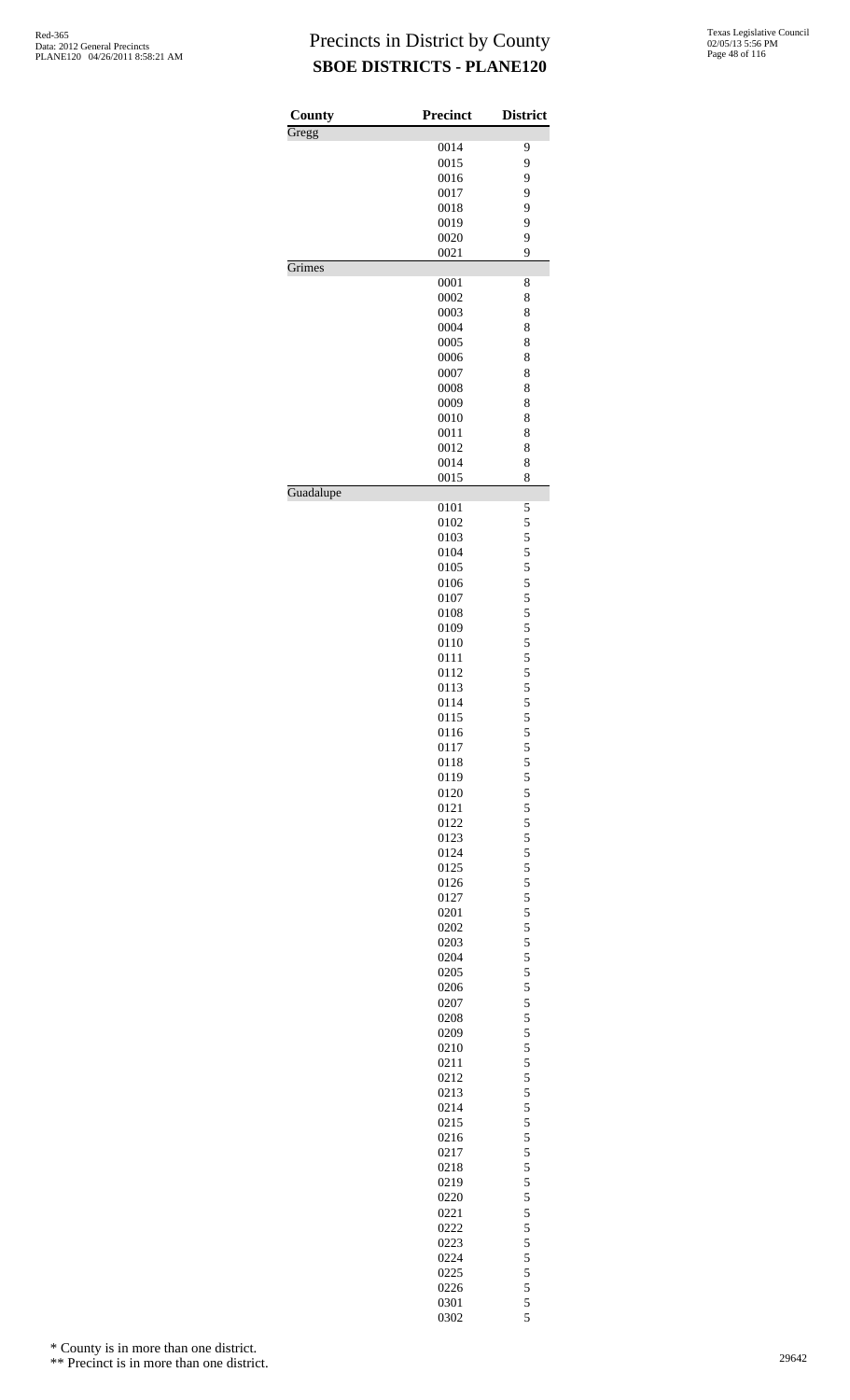| County    | <b>Precinct</b> | <b>District</b> |
|-----------|-----------------|-----------------|
| Guadalupe | 0303            | 5               |
|           | 0304            | 5               |
|           | 0305            | 5               |
|           | 0306            | 5               |
|           | 0401            | 5               |
|           | 0402            | 5               |
|           | 0403            | 5               |
|           | 0404<br>0405    | 5<br>5          |
|           | 0406            | 5               |
|           | 0407            | 5               |
|           | 0408            | 5               |
|           | 0409            | 5               |
| Hale      | 0410            | 5               |
|           | 0101            | 15              |
|           | 0102            | 15              |
|           | 0103            | 15              |
|           | 0104            | 15              |
|           | 0105<br>0110    | 15<br>15        |
|           | 0111            | 15              |
|           | 0112            | 15              |
|           | 0202            | 15              |
|           | 0203            | 15              |
|           | 0204            | 15              |
|           | 0205            | 15              |
|           | 0206            | 15              |
|           | 0213<br>0214    | 15<br>15        |
|           | 0215            | 15              |
|           | 0216            | 15              |
|           | 0304            | 15              |
|           | 0305            | 15              |
|           | 0306            | 15              |
|           | 0307            | 15              |
|           | 0308            | 15              |
|           | 0316            | 15              |
|           | 0317<br>0318    | 15<br>15        |
|           | 0406            | 15              |
|           | 0407            | 15              |
|           | 0408            | 15              |
|           | 0409            | 15              |
|           | 0419            | 15              |
|           | 0420            | 15              |
| Hall      | 0421            | 15              |
|           | 0101            | 15              |
|           | 0201            | 15              |
|           | 0202            | 15              |
|           | 0301<br>0302    | 15<br>15        |
|           | 0401            | 15              |
|           | 0402            | 15              |
| Hamilton  | 0001            | 14              |
|           | 0004            | 14              |
|           | 0005            | 14              |
|           | 0007            | 14              |
|           | 0009            | 14              |
|           | 0012            | 14              |
|           | 0014            | 14<br>14        |
|           | 0015<br>0017    | 14              |
|           | 0022            | 14              |
|           | 0023            | 14              |
| Hansford  | 0001            | 15              |
|           | 0002            | 15              |
|           | 0003            | 15              |
|           | 0004            | 15              |
|           | 0005            | 15              |
|           | 0006            | 15              |
|           | 0007<br>0009    | 15<br>15        |
| Hardeman  |                 |                 |
|           | 0001<br>0002    | 15<br>15        |
|           |                 |                 |

\* County is in more than one district.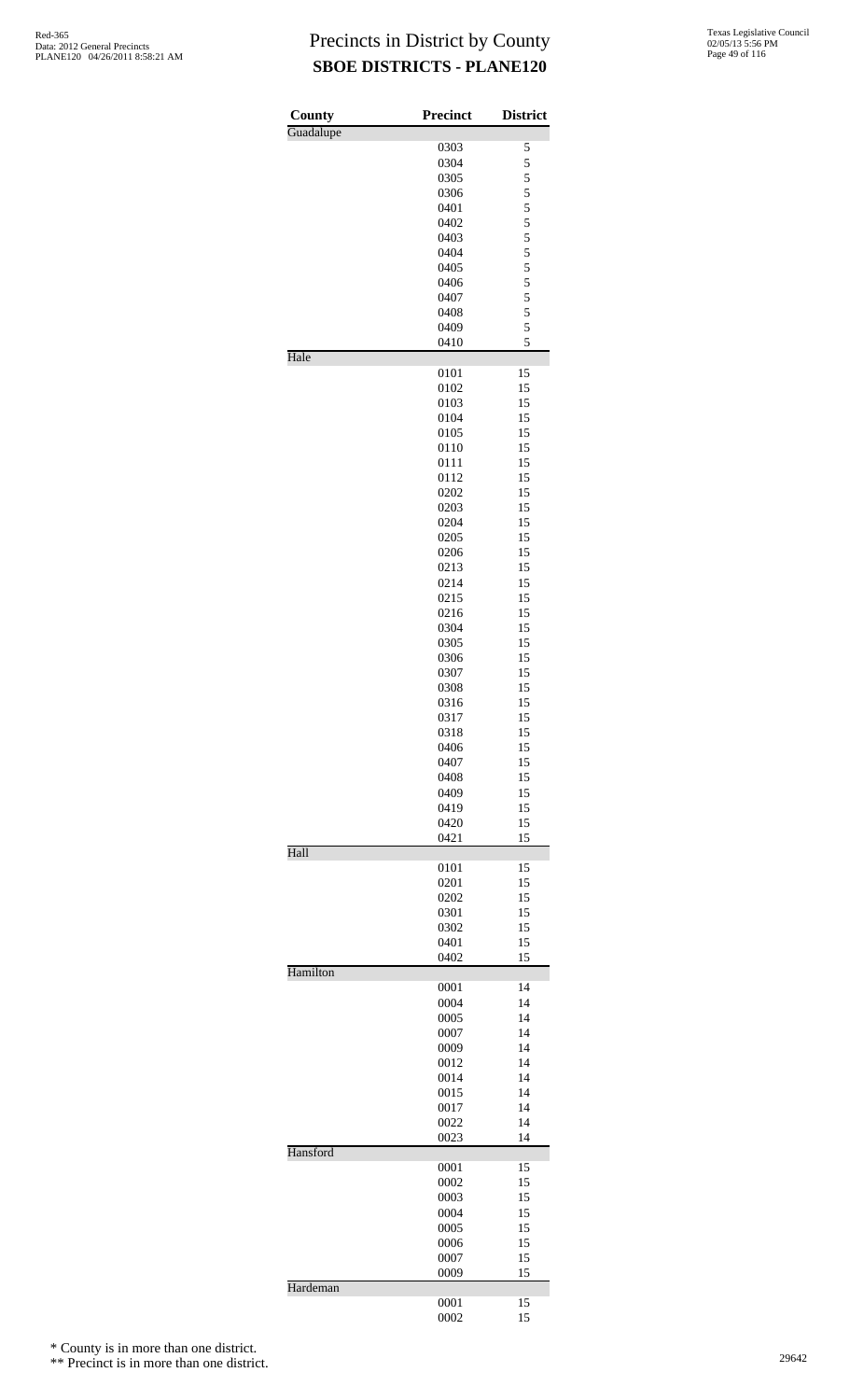| County              | <b>Precinct</b> | <b>District</b>                                     |
|---------------------|-----------------|-----------------------------------------------------|
| Hardeman            |                 |                                                     |
|                     | 0003            | 15                                                  |
|                     | 0004            | 15                                                  |
| Hardin              |                 |                                                     |
|                     | 0001            | 7                                                   |
|                     | 0002            | 7                                                   |
|                     | 0003<br>0004    | $\overline{7}$<br>7                                 |
|                     | 0005            | $\overline{7}$                                      |
|                     | 0006            | $\overline{7}$                                      |
|                     | 0007            | 7                                                   |
|                     | 0008            | $\overline{7}$                                      |
|                     | 0009            | $\overline{7}$                                      |
|                     | 0010            | $\overline{7}$                                      |
|                     | 0011            | $\overline{7}$                                      |
|                     | 0012            | 7                                                   |
|                     | 0013            | $\overline{7}$                                      |
|                     | 0014            | 7                                                   |
|                     | 0015            | $\overline{7}$                                      |
|                     | 0016            | $\overline{7}$                                      |
|                     | 0017            | $\overline{7}$                                      |
|                     | 0018            | $\overline{7}$                                      |
| Harris <sup>*</sup> | 0019            | 7                                                   |
|                     | 0001            | 6                                                   |
|                     | 0002            | 6                                                   |
|                     | 0003            | 6                                                   |
|                     | 0004            | 6                                                   |
|                     | 0005            | 6                                                   |
|                     | 0006            | 8                                                   |
|                     | 0007            | $\overline{4}$                                      |
|                     | 0008            | 6                                                   |
|                     | 0009            | $\overline{4}$                                      |
|                     | 0010            | $\overline{4}$                                      |
|                     | 0011            | $\overline{4}$                                      |
|                     | 0012            | 8                                                   |
|                     | 0013            | 8                                                   |
|                     | 0014            | 6                                                   |
|                     | 0015<br>0016    | 6<br>4                                              |
|                     | 0017            | 4                                                   |
|                     | 0018            | 6                                                   |
|                     | 0019            | $\overline{4}$                                      |
|                     | 0020            | $\overline{\mathbf{4}}$                             |
|                     | 0021            | $\overline{\mathcal{L}}$                            |
|                     | 0022            | $\overline{\mathcal{L}}$                            |
|                     | 0023            | $\overline{4}$                                      |
|                     | 0024            | $\overline{4}$                                      |
|                     | 0025            | $\overline{\mathbf{4}}$                             |
|                     | 0026            | $\overline{\mathcal{L}}$                            |
|                     | 0027            | $\overline{4}$                                      |
|                     | 0028            | 8                                                   |
|                     | 0029            | $\overline{4}$                                      |
|                     | 0030            | $\overline{\mathbf{4}}$                             |
|                     | 0031            | $\overline{\mathcal{L}}$                            |
|                     | 0032            | 6                                                   |
|                     | 0033            | 6                                                   |
|                     | 0034            | 6                                                   |
|                     | 0035            | $\overline{\mathbf{4}}$<br>$\overline{\mathcal{L}}$ |
|                     | 0036            |                                                     |
|                     | 0037            | 6                                                   |
|                     | 0038<br>0039    | 6<br>6                                              |
|                     | 0040            | 6                                                   |
|                     | 0041            | 8                                                   |
|                     | 0042            | $\overline{\mathcal{L}}$                            |
|                     | 0043            | 6                                                   |
|                     | 0044            | 6                                                   |
|                     | 0045            | $\overline{\mathbf{4}}$                             |
|                     | 0046            | 6                                                   |
|                     | 0047            | $\overline{4}$                                      |
|                     | 0048            | $\overline{4}$                                      |
|                     | 0049            | 8                                                   |
|                     | 0050            | 6                                                   |
|                     | 0051            | 8                                                   |
|                     | 0052            | 6                                                   |
|                     | 0053            | 6                                                   |
|                     | 0054            | 6                                                   |
|                     | 0055            | 6                                                   |
|                     | 0056            | 6                                                   |

\* County is in more than one district.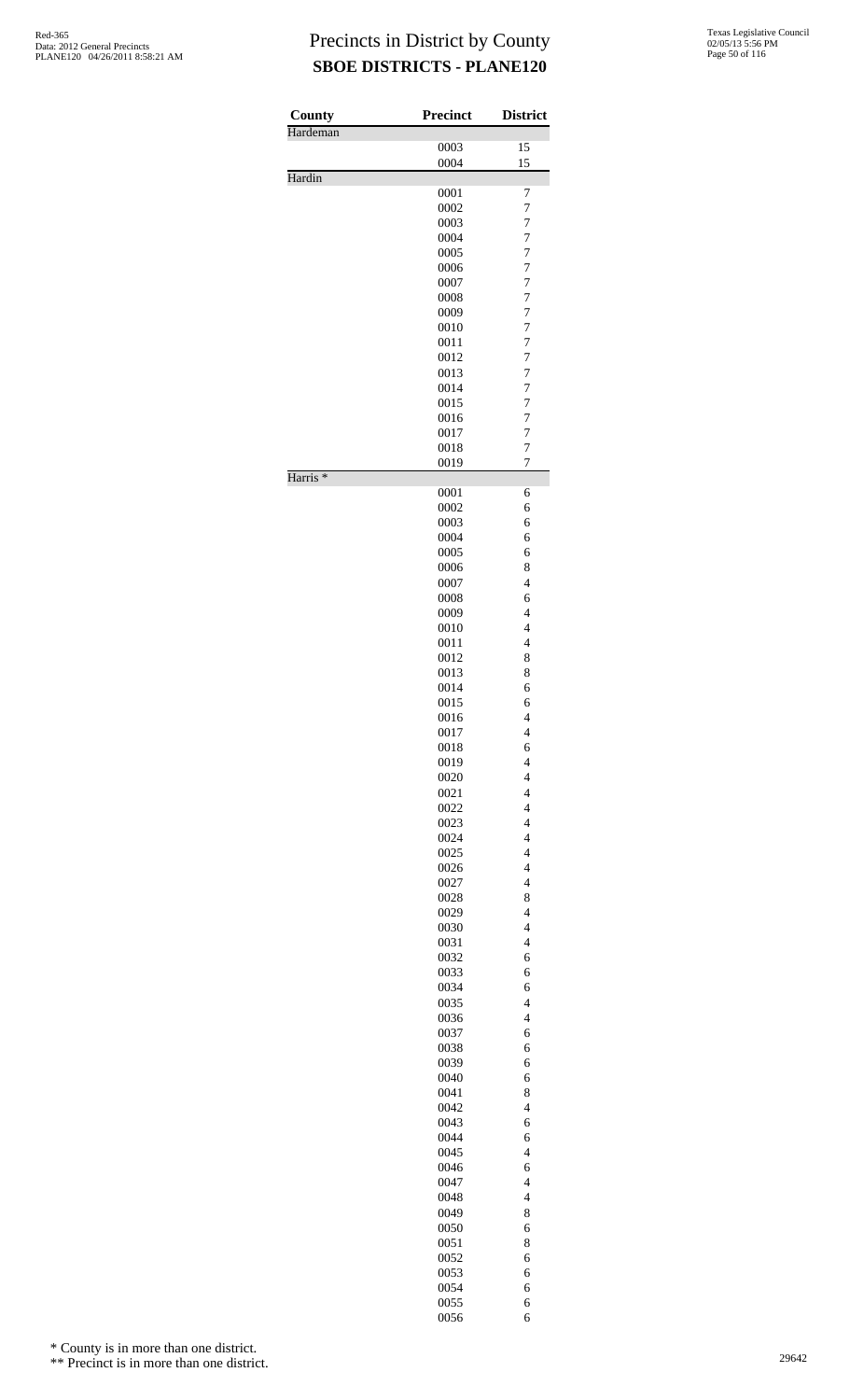| County              | Precinct     | <b>District</b>                            |
|---------------------|--------------|--------------------------------------------|
| Harris <sup>*</sup> |              |                                            |
|                     | 0057         | 6                                          |
|                     | 0058<br>0059 | 6<br>6                                     |
|                     | 0060         | 6                                          |
|                     | 0061         | $\overline{4}$                             |
|                     | 0062         | $\overline{\mathcal{L}}$                   |
|                     | 0063         | 8                                          |
|                     | 0064         | $\overline{\mathcal{L}}$                   |
|                     | 0065         | $\overline{4}$<br>$\overline{4}$           |
|                     | 0066<br>0067 | $\overline{\mathcal{L}}$                   |
|                     | 0068         | $\overline{\mathcal{L}}$                   |
|                     | 0069         | $\overline{4}$                             |
|                     | 0070         | 6                                          |
|                     | 0071         | 6                                          |
|                     | 0072         | $\overline{4}$                             |
|                     | 0073<br>0074 | $\overline{\mathcal{L}}$<br>6              |
|                     | 0075         | 6                                          |
|                     | 0076         | 8                                          |
|                     | 0077         | $\overline{4}$                             |
|                     | 0078         | $\overline{\mathcal{L}}$                   |
|                     | 0079         | $\overline{\mathcal{L}}$                   |
|                     | 0080<br>0081 | $\overline{\mathcal{L}}$<br>$\overline{4}$ |
|                     | 0082         | 6                                          |
|                     | 0083         | $\overline{4}$                             |
|                     | 0084         | 8                                          |
|                     | 0085         | $\overline{\mathcal{L}}$                   |
|                     | 0086         | 6                                          |
|                     | 0087<br>0088 | 6<br>8                                     |
|                     | 0089         | 6                                          |
|                     | 0090         | 8                                          |
|                     | 0091         | 8                                          |
|                     | 0092         | 8                                          |
|                     | 0093         | $\overline{\mathcal{L}}$                   |
|                     | 0094         | $\overline{\mathcal{L}}$                   |
|                     | 0095<br>0096 | 6<br>6                                     |
|                     | 0097         | 8                                          |
|                     | 0098         | 8                                          |
|                     | 0099         | 8                                          |
|                     | 0100         | 8                                          |
|                     | 0101         | $\overline{\mathcal{L}}$                   |
|                     | 0102<br>0103 | 8<br>8                                     |
|                     | 0104         | $\overline{4}$                             |
|                     | 0105         | $\overline{\mathcal{L}}$                   |
|                     | 0106         | $\overline{\mathcal{L}}$                   |
|                     | 0107         | $\overline{4}$                             |
|                     | 0108         | 8                                          |
|                     | 0109<br>0110 | $\overline{4}$<br>8                        |
|                     | 0111         | 6                                          |
|                     | 0112         | 6                                          |
|                     | 0113         | 6                                          |
|                     | 0114         | 6                                          |
|                     | 0115         | $\overline{\mathcal{L}}$                   |
|                     | 0116<br>0117 | 6<br>6                                     |
|                     | 0118         | 6                                          |
|                     | 0119         | 8                                          |
|                     | 0120         | 6                                          |
|                     | 0121         | 8                                          |
|                     | 0122         | $\overline{\mathcal{L}}$                   |
|                     | 0123<br>0124 | 6<br>6                                     |
|                     | 0125         | 6                                          |
|                     | 0126         | 6                                          |
|                     | 0127         | 6                                          |
|                     | 0128         | 6                                          |
|                     | 0129         | 6                                          |
|                     | 0130         | 6                                          |
|                     | 0131<br>0132 | $\overline{\mathcal{L}}$<br>$\overline{4}$ |
|                     | 0133         | 6                                          |
|                     | 0134         | $\overline{4}$                             |
|                     | 0135         | 6                                          |

\* County is in more than one district.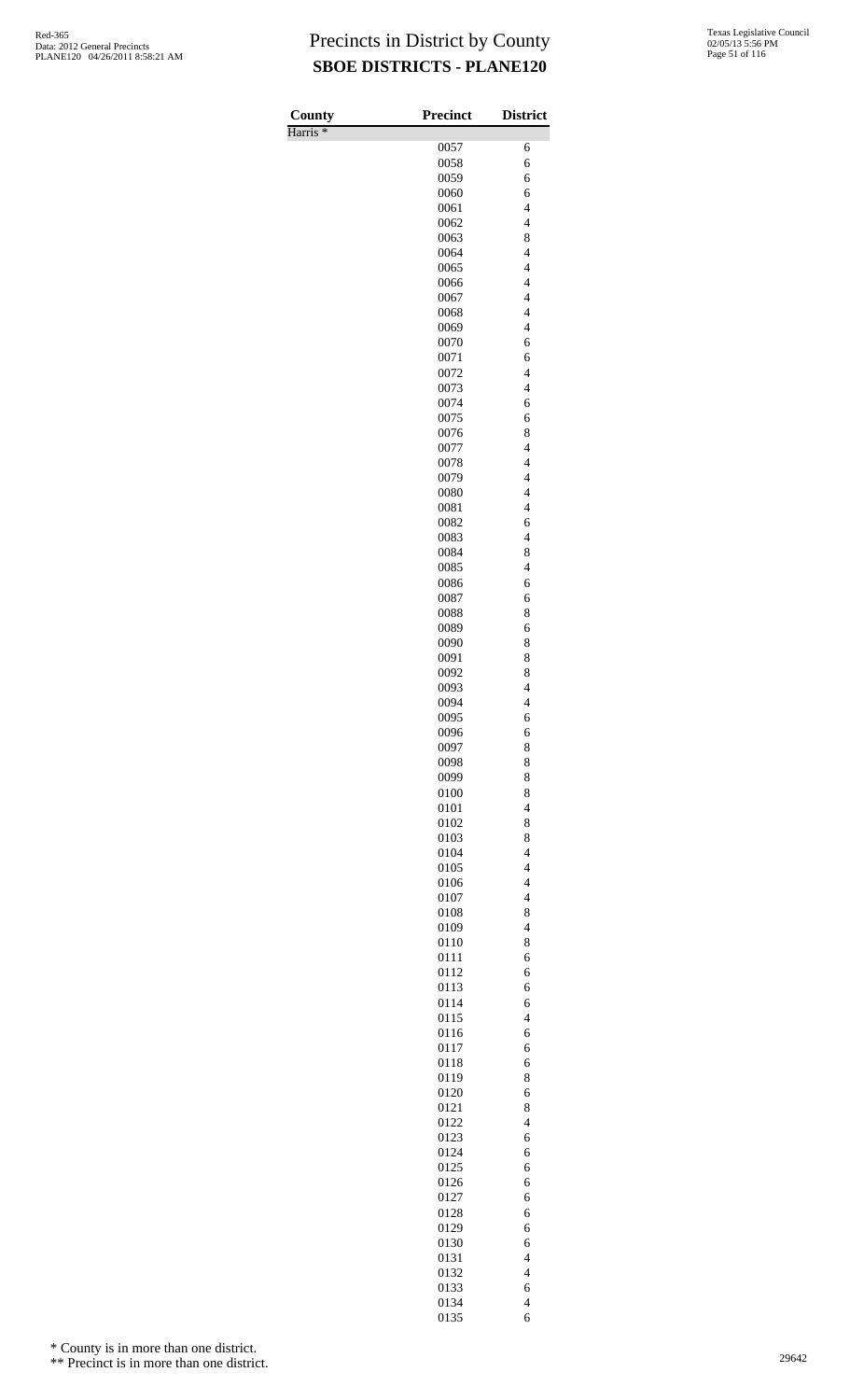| County              | Precinct     | <b>District</b>                                      |
|---------------------|--------------|------------------------------------------------------|
| Harris <sup>*</sup> |              |                                                      |
|                     | 0136<br>0137 | 4<br>6                                               |
|                     | 0138         | $\overline{\mathcal{L}}$                             |
|                     | 0139         | 6                                                    |
|                     | 0140         | $\overline{4}$                                       |
|                     | 0141         | 8                                                    |
|                     | 0142         | $\overline{\mathcal{L}}$                             |
|                     | 0143<br>0144 | 8<br>$\overline{\mathcal{L}}$                        |
|                     | 0145         | $\overline{4}$                                       |
|                     | 0146         | $\overline{4}$                                       |
|                     | 0147         | $\overline{\mathcal{L}}$                             |
|                     | 0148         | 6                                                    |
|                     | 0149         | 8                                                    |
|                     | 0150<br>0151 | $\overline{4}$<br>$\overline{\mathcal{L}}$           |
|                     | 0152         | $\overline{\mathcal{L}}$                             |
|                     | 0153         | $\overline{4}$                                       |
|                     | 0154         | $\overline{\mathcal{L}}$                             |
|                     | 0155         | 6                                                    |
|                     | 0156         | $\overline{4}$                                       |
|                     | 0157<br>0158 | $\overline{\mathcal{L}}$<br>$\overline{\mathcal{L}}$ |
|                     | 0159         | $\overline{\mathcal{L}}$                             |
|                     | 0160         | $\overline{4}$                                       |
|                     | 0161         | $\overline{\mathcal{L}}$                             |
|                     | 0162         | $\overline{\mathcal{L}}$                             |
|                     | 0163         | $\overline{4}$                                       |
|                     | 0164<br>0165 | $\overline{\mathcal{L}}$<br>6                        |
|                     | 0166         | 6                                                    |
|                     | 0167         | $\overline{4}$                                       |
|                     | 0168         | $\overline{\mathcal{L}}$                             |
|                     | 0169         | $\overline{\mathcal{L}}$                             |
|                     | 0170         | 8                                                    |
|                     | 0171<br>0172 | $\overline{4}$<br>$\overline{\mathcal{L}}$           |
|                     | 0173         | 6                                                    |
|                     | 0174         | 8                                                    |
|                     | 0175         | 6                                                    |
|                     | 0176         | 6                                                    |
|                     | 0177         | 6                                                    |
|                     | 0178<br>0179 | 6<br>6                                               |
|                     | 0180         | $\overline{\mathcal{L}}$                             |
|                     | 0181         | $\overline{\mathcal{L}}$                             |
|                     | 0182         | 6                                                    |
|                     | 0183         | 6                                                    |
|                     | 0184         | $\overline{\mathcal{L}}$<br>$\overline{4}$           |
|                     | 0185<br>0186 | $\overline{\mathbf{4}}$                              |
|                     | 0187         | $\overline{\mathbf{4}}$                              |
|                     | 0188         | $\overline{4}$                                       |
|                     | 0189         | $\overline{\mathcal{L}}$                             |
|                     | 0190         | $\overline{4}$                                       |
|                     | 0191         | $\overline{4}$<br>$\overline{\mathbf{4}}$            |
|                     | 0192<br>0193 | $\overline{\mathcal{L}}$                             |
|                     | 0194         | $\overline{\mathcal{L}}$                             |
|                     | 0195         | $\overline{4}$                                       |
|                     | 0196         | $\overline{\mathbf{4}}$                              |
|                     | 0197         | $\overline{\mathbf{4}}$                              |
|                     | 0198<br>0199 | $\overline{\mathcal{L}}$<br>8                        |
|                     | 0200         | 6                                                    |
|                     | 0201         | $\overline{\mathcal{L}}$                             |
|                     | 0202         | $\overline{\mathcal{L}}$                             |
|                     | 0203         | $\overline{\mathcal{L}}$                             |
|                     | 0204         | 6                                                    |
|                     | 0205<br>0206 | $\overline{\mathcal{L}}$<br>6                        |
|                     | 0207         | $\overline{\mathcal{L}}$                             |
|                     | 0208         | $\overline{\mathcal{L}}$                             |
|                     | 0209         | 6                                                    |
|                     | 0210         | $\overline{\mathcal{L}}$                             |
|                     | 0211         | $\overline{\mathcal{L}}$                             |
|                     | 0212<br>0213 | $\overline{\mathbf{4}}$<br>6                         |
|                     | 0214         | 6                                                    |

\* County is in more than one district.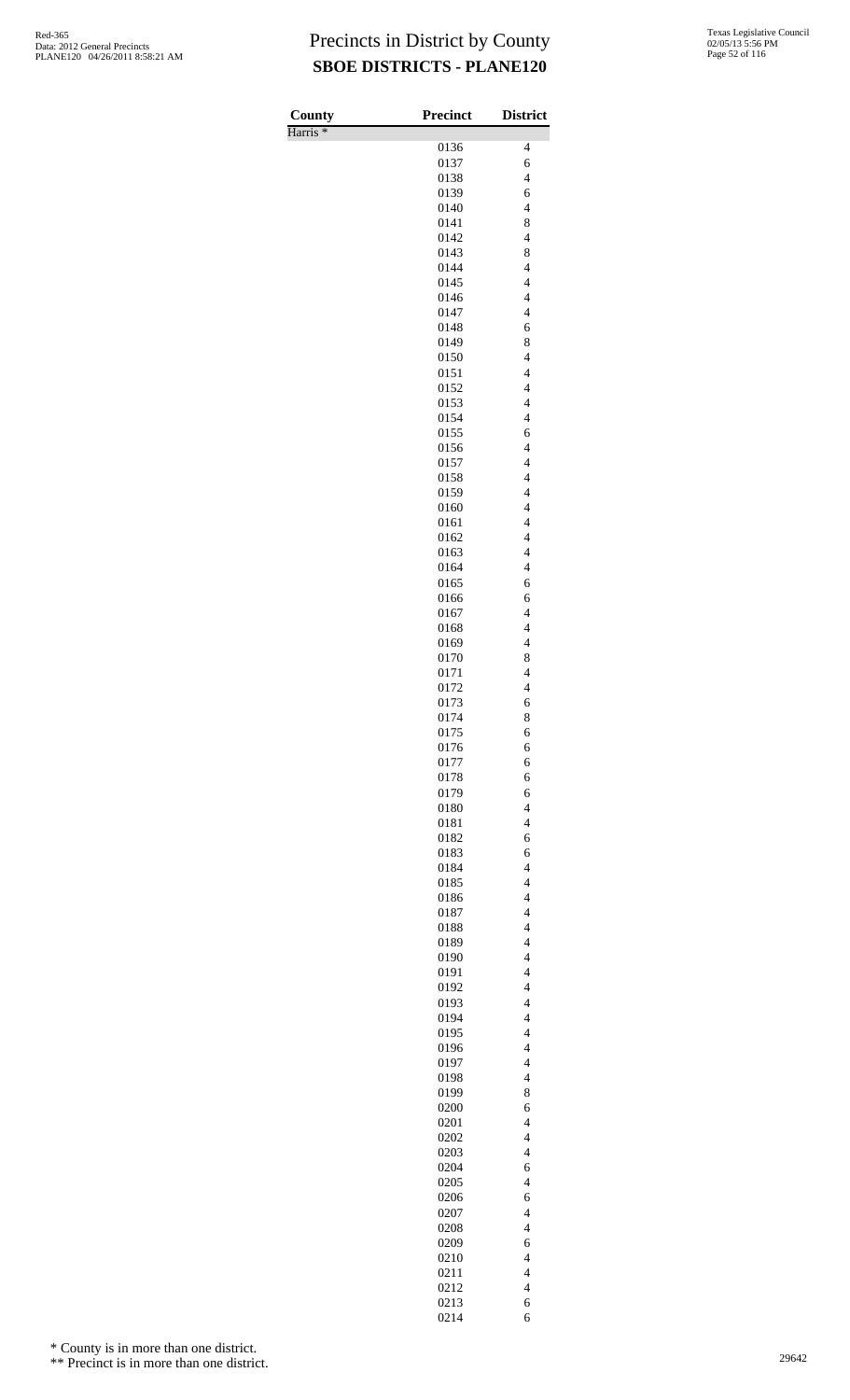| County              | Precinct     | <b>District</b>                                    |
|---------------------|--------------|----------------------------------------------------|
| Harris <sup>*</sup> |              |                                                    |
|                     | 0215         | 6<br>$\overline{\mathbf{4}}$                       |
|                     | 0216<br>0217 | 6                                                  |
|                     | 0218         | $\overline{4}$                                     |
|                     | 0219         | $\overline{4}$                                     |
|                     | 0220         | 8                                                  |
|                     | 0221         | $\overline{\mathbf{4}}$                            |
|                     | 0222<br>0223 | 6<br>$\overline{4}$                                |
|                     | 0224         | 6                                                  |
|                     | 0225         | 6                                                  |
|                     | 0226         | $\overline{\mathbf{4}}$                            |
|                     | 0227         | 6                                                  |
|                     | 0228         | $\overline{4}$<br>$\overline{\mathbf{4}}$          |
|                     | 0229<br>0230 | $\overline{\mathbf{4}}$                            |
|                     | 0231         | $\overline{\mathbf{4}}$                            |
|                     | 0232         | 6                                                  |
|                     | 0233         | 6                                                  |
|                     | 0234         | 6<br>$\overline{\mathbf{4}}$                       |
|                     | 0235<br>0236 | $\overline{\mathbf{4}}$                            |
|                     | 0237         | $\overline{\mathbf{4}}$                            |
|                     | 0238         | $\overline{4}$                                     |
|                     | 0239         | $\overline{\mathbf{4}}$                            |
|                     | 0240<br>0241 | $\overline{\mathbf{4}}$<br>$\overline{\mathbf{4}}$ |
|                     | 0242         | 8                                                  |
|                     | 0243         | $\overline{4}$                                     |
|                     | 0244         | 6                                                  |
|                     | 0245         | 6                                                  |
|                     | 0246<br>0247 | 6<br>$\overline{\mathcal{L}}$                      |
|                     | 0248         | 8                                                  |
|                     | 0249         | 8                                                  |
|                     | 0250         | 8                                                  |
|                     | 0251<br>0252 | 8<br>$\overline{\mathcal{L}}$                      |
|                     | 0253         | 4                                                  |
|                     | 0254         | $\overline{\mathcal{L}}$                           |
|                     | 0255         | $\overline{\mathbf{4}}$                            |
|                     | 0256         | 6<br>$\overline{4}$                                |
|                     | 0257<br>0258 | 6                                                  |
|                     | 0259         | $\overline{4}$                                     |
|                     | 0260         | 6                                                  |
|                     | 0261         | $\overline{\mathbf{4}}$                            |
|                     | 0262<br>0263 | 6<br>6                                             |
|                     | 0264         | 6                                                  |
|                     | 0265         | 6                                                  |
|                     | 0266         | $\overline{\mathbf{4}}$                            |
|                     | 0267         | $\overline{4}$                                     |
|                     | 0268<br>0269 | 6<br>6                                             |
|                     | 0270         | $\overline{\mathbf{4}}$                            |
|                     | 0271         | $\overline{\mathbf{4}}$                            |
|                     | 0272         | 6                                                  |
|                     | 0273<br>0274 | 6<br>6                                             |
|                     | 0275         | $\overline{\mathbf{4}}$                            |
|                     | 0276         | $\overline{\mathbf{4}}$                            |
|                     | 0277         | $\overline{\mathcal{L}}$                           |
|                     | 0278<br>0279 | $\overline{4}$<br>8                                |
|                     | 0280         | $\overline{\mathbf{4}}$                            |
|                     | 0281         | 6                                                  |
|                     | 0282         | 6                                                  |
|                     | 0283         | 6                                                  |
|                     | 0284<br>0285 | 6<br>$\overline{\mathbf{4}}$                       |
|                     | 0286         | $\overline{\mathbf{4}}$                            |
|                     | 0287         | $\overline{\mathbf{4}}$                            |
|                     | 0288         | $\overline{4}$                                     |
|                     | 0289         | $\overline{4}$<br>8                                |
|                     | 0290<br>0291 | $\overline{\mathbf{4}}$                            |
|                     | 0292         | $\overline{\mathbf{4}}$                            |
|                     | 0293         | $\overline{\mathbf{4}}$                            |

\* County is in more than one district.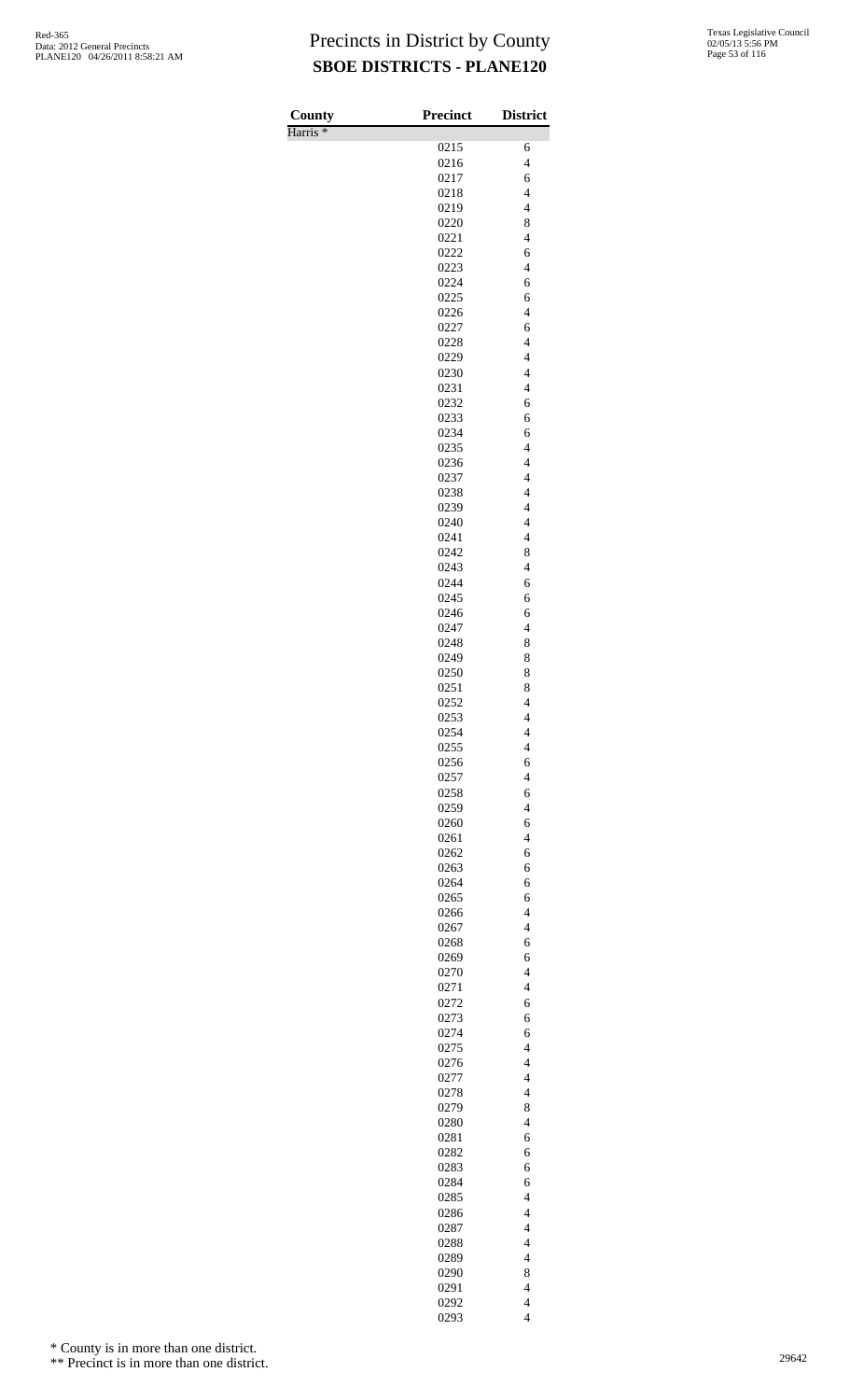| County              | <b>Precinct</b> | <b>District</b>                                      |
|---------------------|-----------------|------------------------------------------------------|
| Harris <sup>*</sup> | 0294            | $\overline{4}$                                       |
|                     | 0295            | $\overline{4}$                                       |
|                     | 0296            | 6                                                    |
|                     | 0297            | 6                                                    |
|                     | 0298            | 6                                                    |
|                     | 0299<br>0300    | 6<br>6                                               |
|                     | 0301            | $\overline{4}$                                       |
|                     | 0302            | 8                                                    |
|                     | 0303            | 6                                                    |
|                     | 0304            | 6                                                    |
|                     | 0305<br>0306    | 8<br>8                                               |
|                     | 0307            | 8                                                    |
|                     | 0308            | $\overline{\mathcal{L}}$                             |
|                     | 0309            | 6                                                    |
|                     | 0310<br>0311    | 6<br>6                                               |
|                     | 0312            | 6                                                    |
|                     | 0313            | $\overline{4}$                                       |
|                     | 0314            | 6                                                    |
|                     | 0315            | 6                                                    |
|                     | 0316<br>0317    | 6<br>6                                               |
|                     | 0318            | $\overline{\mathcal{L}}$                             |
|                     | 0319            | $\overline{\mathcal{L}}$                             |
|                     | 0320            | $\overline{\mathcal{L}}$                             |
|                     | 0321            | $\overline{4}$                                       |
|                     | 0322<br>0323    | $\overline{4}$<br>$\overline{4}$                     |
|                     | 0324            | $\overline{\mathcal{L}}$                             |
|                     | 0325            | $\overline{\mathcal{L}}$                             |
|                     | 0326            | 4                                                    |
|                     | 0327            | $\overline{4}$                                       |
|                     | 0328<br>0329    | $\overline{\mathcal{L}}$<br>$\overline{\mathcal{L}}$ |
|                     | 0330            | 6                                                    |
|                     | 0331            | $\overline{4}$                                       |
|                     | 0332            | 6                                                    |
|                     | 0333            | 8                                                    |
|                     | 0334<br>0335    | $\overline{4}$<br>6                                  |
|                     | 0336            | $\overline{4}$                                       |
|                     | 0337            | $\overline{4}$                                       |
|                     | 0338            | 6                                                    |
|                     | 0339            | $\overline{\mathcal{L}}$                             |
|                     | 0340<br>0341    | 8<br>$\overline{4}$                                  |
|                     | 0342            | $\overline{4}$                                       |
|                     | 0343            | $\overline{4}$                                       |
|                     | 0344            | $\overline{4}$                                       |
|                     | 0345            | 6                                                    |
|                     | 0346<br>0347    | 8<br>8                                               |
|                     | 0348            | 8                                                    |
|                     | 0349            | 8                                                    |
|                     | 0350            | 6                                                    |
|                     | 0351            | 8                                                    |
|                     | 0352<br>0353    | 8<br>$\overline{4}$                                  |
|                     | 0354            | $\overline{4}$                                       |
|                     | 0355            | $\overline{4}$                                       |
|                     | 0356            | 6                                                    |
|                     | 0357<br>0358    | 8<br>$\overline{4}$                                  |
|                     | 0359            | $\overline{4}$                                       |
|                     | 0360            | 6                                                    |
|                     | 0361            | 6                                                    |
|                     | 0362            | 6                                                    |
|                     | 0363            | $\overline{4}$                                       |
|                     | 0364<br>0365    | 6<br>$\overline{4}$                                  |
|                     | 0366            | $\overline{\mathcal{L}}$                             |
|                     | 0367            | $\overline{4}$                                       |
|                     | 0368            | $\overline{4}$                                       |
|                     | 0369            | $\overline{4}$                                       |
|                     | 0370<br>0371    | 6<br>$\overline{\mathcal{L}}$                        |
|                     | 0372            | $\overline{4}$                                       |

\* County is in more than one district.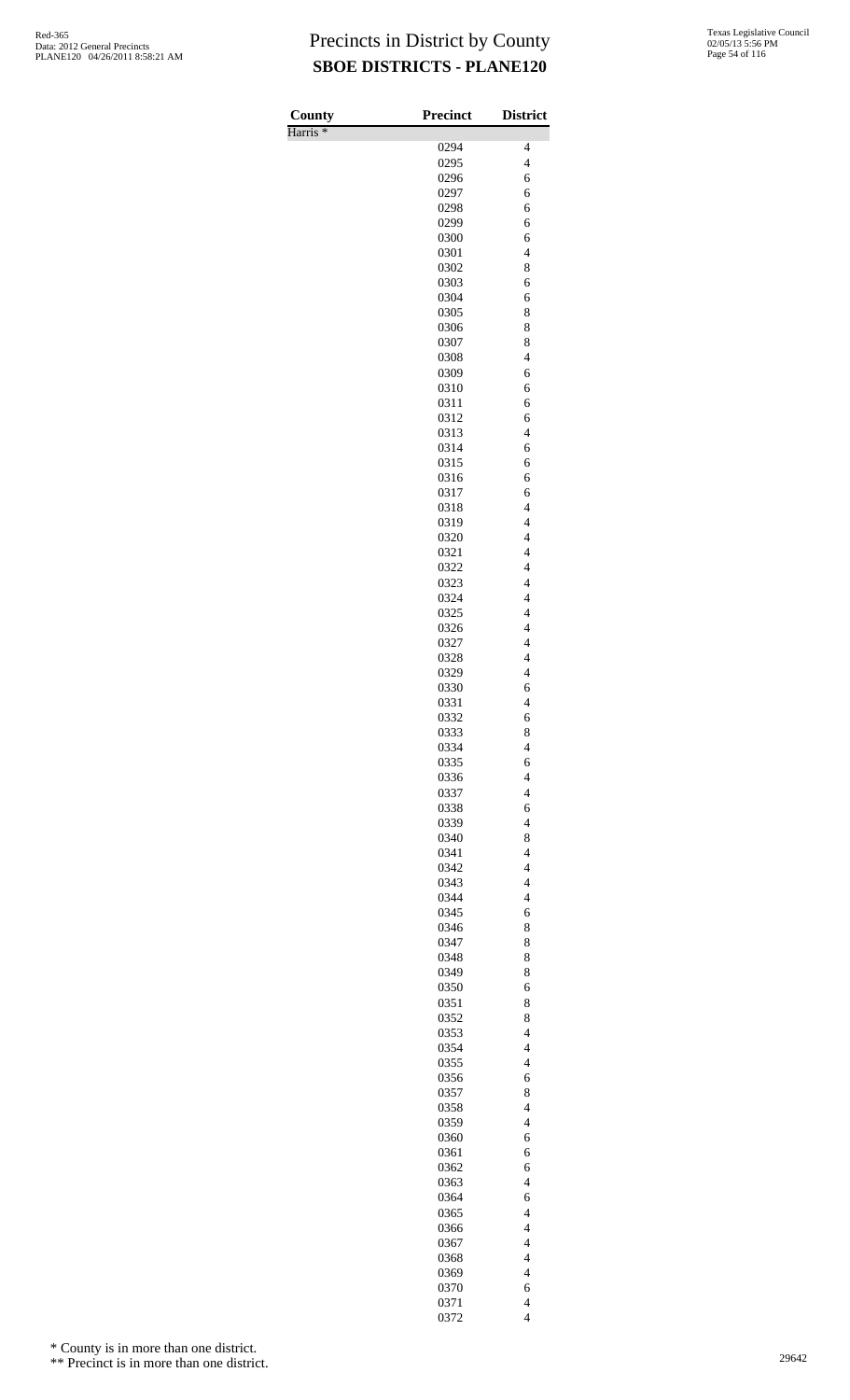| County              | <b>Precinct</b> | <b>District</b>                            |
|---------------------|-----------------|--------------------------------------------|
| Harris <sup>*</sup> |                 | 4                                          |
|                     | 0373<br>0374    | $\overline{4}$                             |
|                     | 0375            | $\overline{\mathcal{L}}$                   |
|                     | 0376            | $\overline{4}$                             |
|                     | 0377            | 8                                          |
|                     | 0378            | 8                                          |
|                     | 0379<br>0380    | $\overline{4}$<br>8                        |
|                     | 0381            | $\overline{\mathcal{L}}$                   |
|                     | 0382            | 8                                          |
|                     | 0383            | 6                                          |
|                     | 0384            | $\overline{4}$                             |
|                     | 0385            | 6<br>8                                     |
|                     | 0386<br>0387    | 8                                          |
|                     | 0388            | 8                                          |
|                     | 0389            | $\overline{4}$                             |
|                     | 0390            | $\overline{\mathcal{L}}$                   |
|                     | 0391            | 8                                          |
|                     | 0392<br>0393    | $\overline{4}$<br>8                        |
|                     | 0394            | $\overline{4}$                             |
|                     | 0395            | 6                                          |
|                     | 0396            | $\overline{4}$                             |
|                     | 0397            | $\overline{4}$                             |
|                     | 0398            | 6                                          |
|                     | 0399<br>0400    | 8<br>6                                     |
|                     | 0401            | $\overline{4}$                             |
|                     | 0402            | $\overline{4}$                             |
|                     | 0403            | 6                                          |
|                     | 0404            | 8<br>$\overline{\mathcal{L}}$              |
|                     | 0405<br>0406    | $\overline{4}$                             |
|                     | 0407            | 6                                          |
|                     | 0408            | $\overline{4}$                             |
|                     | 0409            | $\overline{4}$                             |
|                     | 0410            | $\overline{\mathcal{L}}$<br>$\overline{4}$ |
|                     | 0411<br>0412    | 4                                          |
|                     | 0413            | $\overline{\mathcal{L}}$                   |
|                     | 0414            | 8                                          |
|                     | 0415            | 8                                          |
|                     | 0416            | 8<br>$\overline{\mathcal{L}}$              |
|                     | 0417<br>0418    | $\overline{\mathcal{L}}$                   |
|                     | 0419            | 8                                          |
|                     | 0420            | 8                                          |
|                     | 0421            | 6                                          |
|                     | 0422            | $\overline{\mathcal{L}}$                   |
|                     | 0423<br>0424    | $\overline{\mathcal{L}}$<br>6              |
|                     | 0425            | 6                                          |
|                     | 0426            | 6                                          |
|                     | 0427            | 6                                          |
|                     | 0428            | 6                                          |
|                     | 0429<br>0430    | $\overline{\mathcal{L}}$<br>6              |
|                     | 0431            | 6                                          |
|                     | 0432            | 6                                          |
|                     | 0433            | 6                                          |
|                     | 0434            | 6                                          |
|                     | 0435<br>0436    | 6<br>6                                     |
|                     | 0437            | 6                                          |
|                     | 0438            | 6                                          |
|                     | 0439            | 6                                          |
|                     | 0440<br>0441    | 6<br>6                                     |
|                     | 0442            | 6                                          |
|                     | 0443            | 6                                          |
|                     | 0444            | 6                                          |
|                     | 0445            | 6                                          |
|                     | 0446<br>0447    | 6<br>6                                     |
|                     | 0448            | $\overline{\mathcal{L}}$                   |
|                     | 0449            | $\overline{\mathcal{L}}$                   |
|                     | 0450            | $\overline{\mathbf{4}}$                    |
|                     | 0451            | 6                                          |

\* County is in more than one district.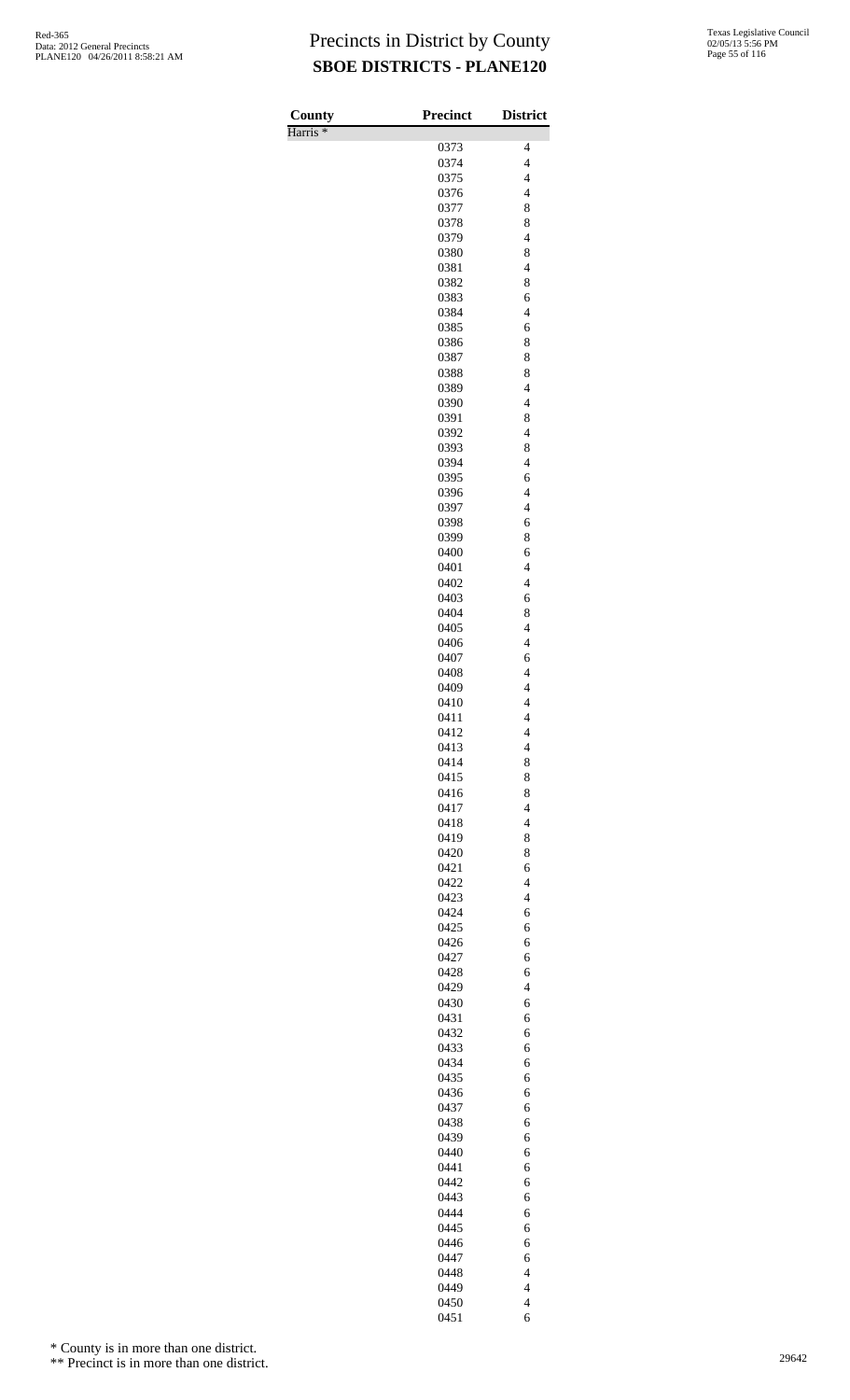Harris \*

| County              | <b>Precinct</b> | <b>District</b>                            |
|---------------------|-----------------|--------------------------------------------|
| Harris <sup>*</sup> |                 |                                            |
|                     | 0452            | 6                                          |
|                     | 0453            | $\overline{\mathbf{4}}$                    |
|                     | 0454<br>0455    | $\overline{\mathcal{L}}$<br>$\overline{4}$ |
|                     | 0456            | 8                                          |
|                     | 0457            | $\overline{\mathbf{4}}$                    |
|                     | 0458            | $\overline{\mathbf{4}}$                    |
|                     | 0459            | 8                                          |
|                     | 0460            | $\overline{4}$                             |
|                     | 0461            | 6                                          |
|                     | 0462            | $\overline{\mathbf{4}}$                    |
|                     | 0463            | 6                                          |
|                     | 0464<br>0465    | 6                                          |
|                     | 0466            | 6<br>6                                     |
|                     | 0467            | $\overline{\mathbf{4}}$                    |
|                     | 0468            | $\overline{\mathbf{4}}$                    |
|                     | 0469            | 8                                          |
|                     | 0470            | 8                                          |
|                     | 0471            | 8                                          |
|                     | 0472            | 6                                          |
|                     | 0473            | 8                                          |
|                     | 0474<br>0475    | 8<br>$\overline{4}$                        |
|                     | 0476            | 8                                          |
|                     | 0477            | 6                                          |
|                     | 0478            | 6                                          |
|                     | 0479            | 6                                          |
|                     | 0480            | 6                                          |
|                     | 0481            | 6                                          |
|                     | 0482            | 6                                          |
|                     | 0483            | 6                                          |
|                     | 0484<br>0485    | 6                                          |
|                     | 0486            | 6<br>6                                     |
|                     | 0487            | 6                                          |
|                     | 0488            | 6                                          |
|                     | 0489            | $\overline{\mathcal{L}}$                   |
|                     | 0490            | 4                                          |
|                     | 0491            | 6                                          |
|                     | 0492            | 6                                          |
|                     | 0493            | 6                                          |
|                     | 0494<br>0495    | $\overline{4}$<br>6                        |
|                     | 0496            | 6                                          |
|                     | 0497            | $\overline{\mathcal{L}}$                   |
|                     | 0498            | 6                                          |
|                     | 0499            | 6                                          |
|                     | 0500            | 6                                          |
|                     | 0501            | 6                                          |
|                     | 0502            | 8                                          |
|                     | 0503<br>0504    | 6<br>6                                     |
|                     | 0505            | $\overline{4}$                             |
|                     | 0506            | $\overline{4}$                             |
|                     | 0507            | 6                                          |
|                     | 0508            | 6                                          |
|                     | 0509            | 6                                          |
|                     | 0510            | 6                                          |
|                     | 0511            | $\overline{4}$                             |
|                     | 0512<br>0513    | 6<br>6                                     |
|                     | 0514            | 6                                          |
|                     | 0515            | 6                                          |
|                     | 0516            | 6                                          |
|                     | 0517            | 6                                          |
|                     | 0518            | 6                                          |
|                     | 0519            | 6                                          |
|                     | 0520            | $\overline{4}$                             |
|                     | 0521            | 8                                          |
|                     | 0522<br>0523    | 6<br>6                                     |
|                     | 0524            | 6                                          |
|                     | 0525            | $\overline{4}$                             |
|                     | 0526            | $\overline{4}$                             |
|                     | 0527            | $\overline{\mathcal{L}}$                   |
|                     | 0528            | $\overline{\mathcal{L}}$                   |
|                     | 0529            | 6                                          |
|                     | 0530            | $\overline{4}$                             |

\* County is in more than one district.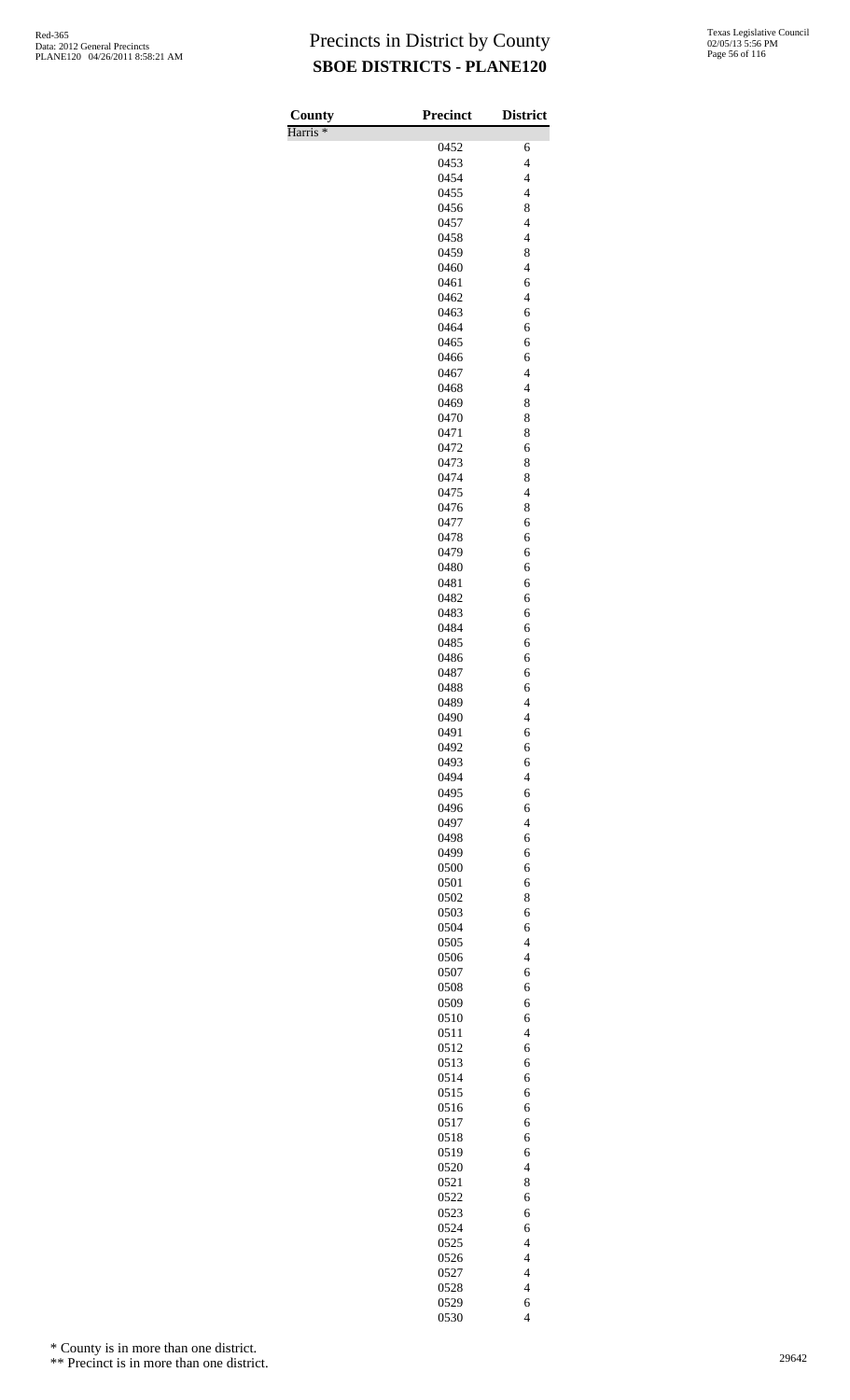| County              | Precinct     | <b>District</b>                                     |
|---------------------|--------------|-----------------------------------------------------|
| Harris <sup>*</sup> |              |                                                     |
|                     | 0531         | 8                                                   |
|                     | 0532         | 8                                                   |
|                     | 0533         | 8                                                   |
|                     | 0534<br>0535 | 8<br>$\overline{\mathcal{L}}$                       |
|                     | 0536         | $\overline{\mathcal{L}}$                            |
|                     | 0537         | 8                                                   |
|                     | 0538         | $\overline{\mathcal{L}}$                            |
|                     | 0539         | 6                                                   |
|                     | 0540         | $\overline{4}$                                      |
|                     | 0541         | $\overline{\mathbf{4}}$                             |
|                     | 0542<br>0543 | $\overline{\mathbf{4}}$<br>$\overline{\mathcal{L}}$ |
|                     | 0544         | $\overline{\mathcal{L}}$                            |
|                     | 0545         | 8                                                   |
|                     | 0546         | 6                                                   |
|                     | 0547         | 6                                                   |
|                     | 0548         | 6                                                   |
|                     | 0549         | $\overline{4}$<br>$\overline{4}$                    |
|                     | 0550<br>0551 | 6                                                   |
|                     | 0552         | 6                                                   |
|                     | 0553         | 6                                                   |
|                     | 0554         | $\overline{4}$                                      |
|                     | 0555         | $\overline{4}$                                      |
|                     | 0556         | $\overline{\mathcal{L}}$                            |
|                     | 0557         | 6                                                   |
|                     | 0558<br>0559 | 6<br>6                                              |
|                     | 0560         | $\overline{4}$                                      |
|                     | 0561         | 8                                                   |
|                     | 0562         | $\overline{4}$                                      |
|                     | 0563         | 8                                                   |
|                     | 0564         | $\overline{4}$                                      |
|                     | 0565         | 6<br>6                                              |
|                     | 0566<br>0567 | 6                                                   |
|                     | 0568         | 8                                                   |
|                     | 0569         | 6                                                   |
|                     | 0570         | 6                                                   |
|                     | 0571         | $\overline{\mathbf{4}}$                             |
|                     | 0572         | 6                                                   |
|                     | 0573<br>0574 | $\overline{\mathbf{4}}$<br>$\overline{\mathbf{4}}$  |
|                     | 0575         | 6                                                   |
|                     | 0576         | $\overline{4}$                                      |
|                     | 0577         | 6                                                   |
|                     | 0578         | $\overline{\mathbf{4}}$                             |
|                     | 0579         | $\overline{\mathbf{4}}$                             |
|                     | 0580<br>0581 | $\overline{\mathcal{L}}$<br>$\overline{\mathbf{4}}$ |
|                     | 0582         | $\overline{\mathbf{4}}$                             |
|                     | 0583         | $\overline{\mathbf{4}}$                             |
|                     | 0584         | $\overline{\mathbf{4}}$                             |
|                     | 0585         | $\overline{\mathcal{L}}$                            |
|                     | 0586         | 8                                                   |
|                     | 0587         | $\overline{\mathbf{4}}$                             |
|                     | 0588<br>0589 | 8<br>8                                              |
|                     | 0590         | 8                                                   |
|                     | 0591         | $\overline{\mathbf{4}}$                             |
|                     | 0592         | 6                                                   |
|                     | 0593         | 6                                                   |
|                     | 0594         | $\overline{\mathcal{L}}$                            |
|                     | 0595         | $\overline{\mathcal{L}}$                            |
|                     | 0596<br>0597 | 8<br>6                                              |
|                     | 0598         | 8                                                   |
|                     | 0599         | $\overline{4}$                                      |
|                     | 0600         | 6                                                   |
|                     | 0601         | 6                                                   |
|                     | 0602         | 6                                                   |
|                     | 0603         | 8                                                   |
|                     | 0604<br>0605 | 8<br>$\overline{\mathbf{4}}$                        |
|                     | 0606         | $\overline{\mathbf{4}}$                             |
|                     | 0607         | $\overline{\mathbf{4}}$                             |
|                     | 0608         | $\overline{\mathbf{4}}$                             |

6

\* County is in more than one district.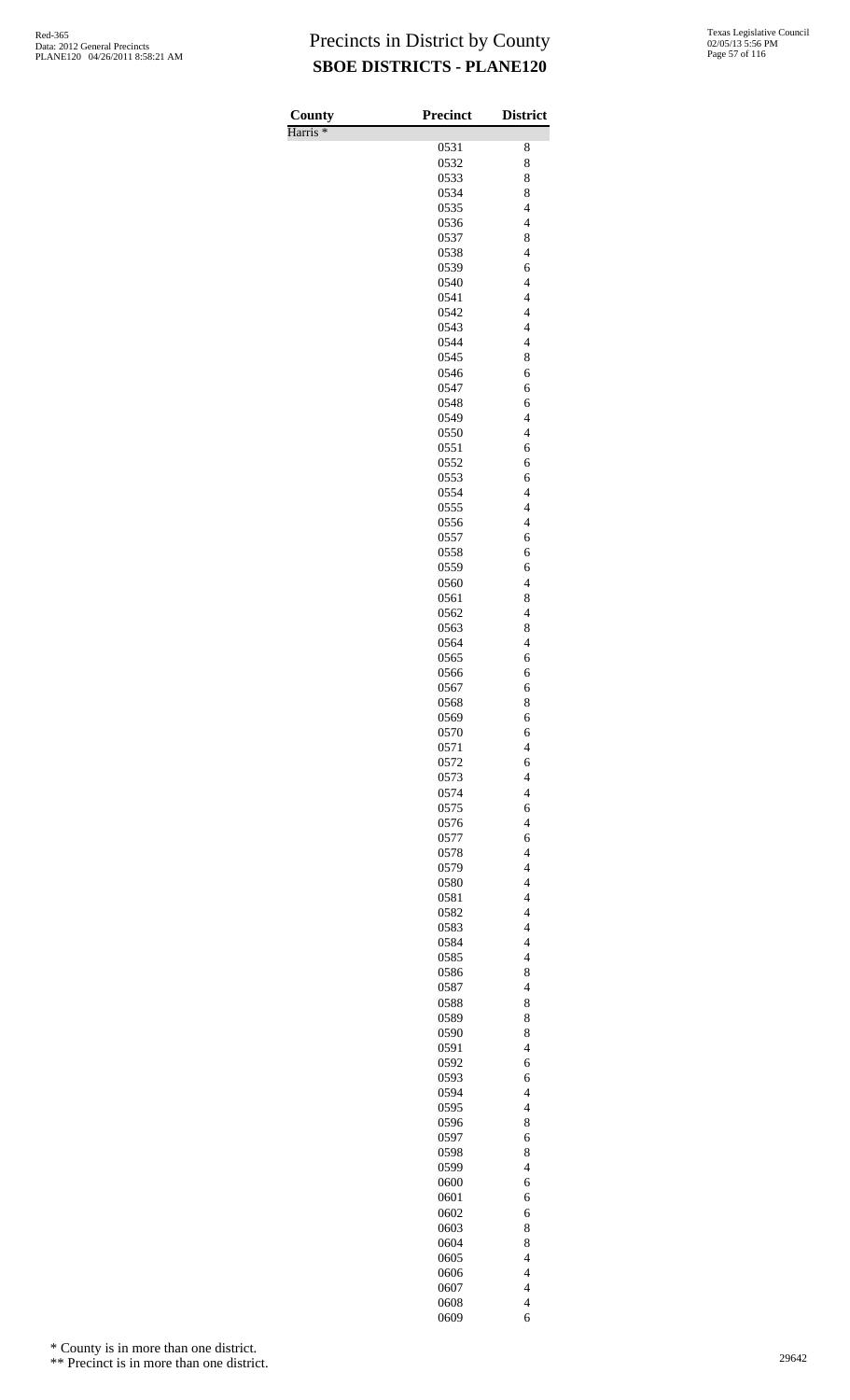| County              | <b>Precinct</b> | <b>District</b>               |
|---------------------|-----------------|-------------------------------|
| Harris <sup>*</sup> |                 |                               |
|                     | 0610            | 6                             |
|                     | 0611            | $\overline{4}$                |
|                     | 0612            | 8<br>$\overline{4}$           |
|                     | 0613<br>0614    | 6                             |
|                     | 0615            | 6                             |
|                     | 0616            | 6                             |
|                     | 0617            | 8                             |
|                     | 0618            | 8                             |
|                     | 0619            | 6                             |
|                     | 0620            | 6                             |
|                     | 0621            | 6                             |
|                     | 0622            | 6                             |
|                     | 0623<br>0624    | 6<br>6                        |
|                     | 0625            | 6                             |
|                     | 0626            | 6                             |
|                     | 0627            | $\overline{4}$                |
|                     | 0628            | 6                             |
|                     | 0629            | $\overline{4}$                |
|                     | 0630            | $\overline{4}$                |
|                     | 0631            | 6                             |
|                     | 0632            | $\overline{4}$                |
|                     | 0633            | 6                             |
|                     | 0634<br>0635    | 8<br>8                        |
|                     | 0636            | 8                             |
|                     | 0637            | $\overline{4}$                |
|                     | 0638            | $\overline{4}$                |
|                     | 0639            | 8                             |
|                     | 0640            | 6                             |
|                     | 0641            | 6                             |
|                     | 0642            | 6                             |
|                     | 0643<br>0644    | 6<br>6                        |
|                     | 0645            | 6                             |
|                     | 0646            | 6                             |
|                     | 0647            | 6                             |
|                     | 0648            | 6                             |
|                     | 0649            | $\overline{4}$                |
|                     | 0650            | 6                             |
|                     | 0651<br>0652    | 6<br>$\overline{\mathcal{L}}$ |
|                     | 0653            | $\overline{\mathcal{L}}$      |
|                     | 0654            | 8                             |
|                     | 0655            | 8                             |
|                     | 0656            | $\overline{4}$                |
|                     | 0657            | $\overline{\mathcal{L}}$      |
|                     | 0658            | 8                             |
|                     | 0659            | 8                             |
|                     | 0660<br>0661    | $\overline{4}$<br>6           |
|                     | 0662            | 8                             |
|                     | 0663            | $\overline{\mathcal{L}}$      |
|                     | 0664            | $\overline{\mathcal{L}}$      |
|                     | 0665            | 8                             |
|                     | 0666            | $\overline{4}$                |
|                     | 0667            | 6                             |
|                     | 0668            | 6                             |
|                     | 0669<br>0670    | 6<br>8                        |
|                     | 0671            | 6                             |
|                     | 0672            | 6                             |
|                     | 0673            | 8                             |
|                     | 0674            | 8                             |
|                     | 0675            | $\overline{4}$                |
|                     | 0676            | $\overline{4}$                |
|                     | 0677            | $\overline{\mathcal{L}}$      |
|                     | 0678<br>0679    | 6<br>8                        |
|                     | 0680            | $\overline{4}$                |
|                     | 0681            | 6                             |
|                     | 0682            | 8                             |
|                     | 0683            | $\overline{\mathcal{L}}$      |
|                     | 0684            | 6                             |
|                     | 0685            | 6                             |
|                     |                 |                               |
|                     | 0686<br>0687    | 6<br>6                        |

\* County is in more than one district.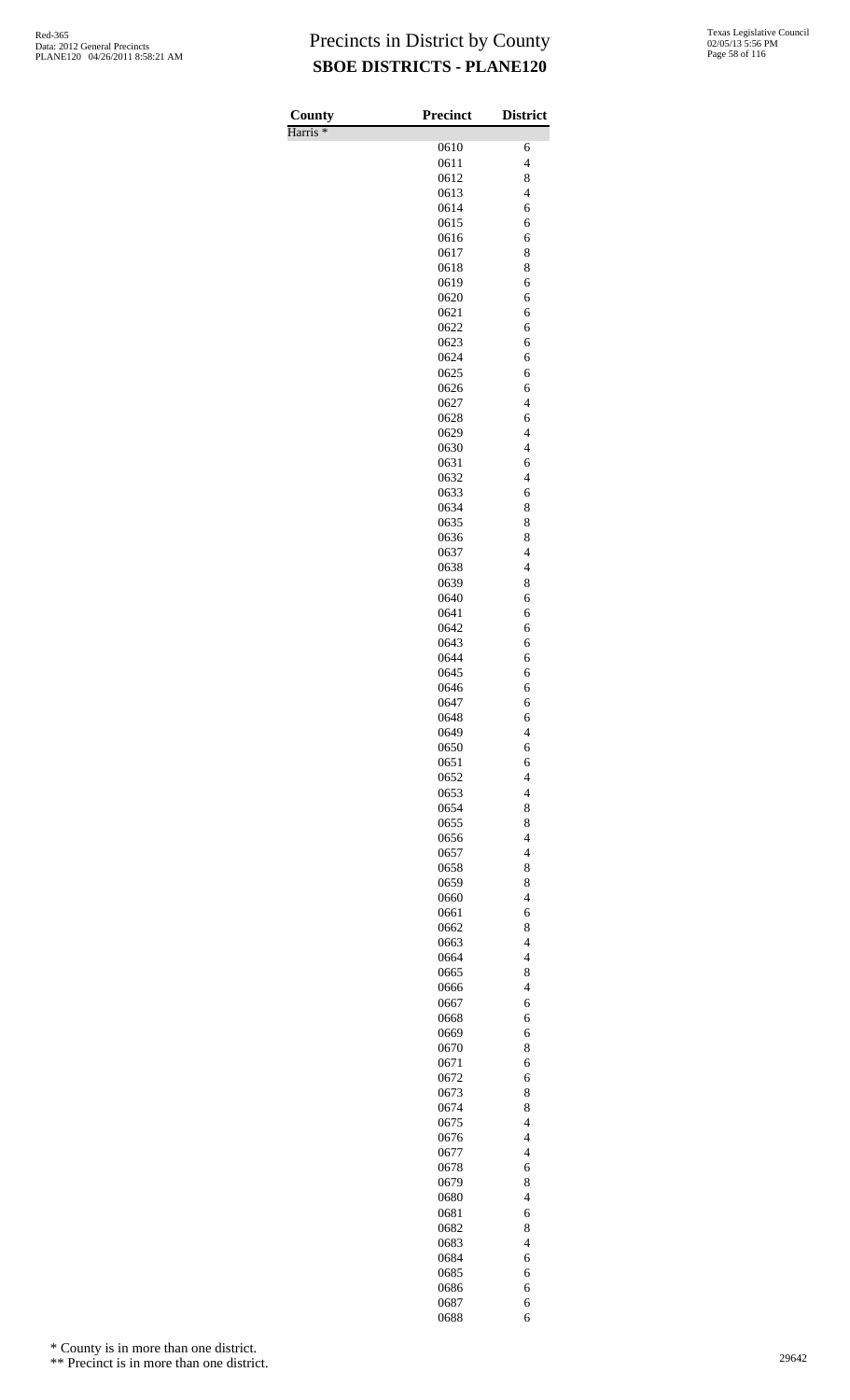Harris \*

| County              | <b>Precinct</b> | <b>District</b>               |
|---------------------|-----------------|-------------------------------|
| Harris <sup>*</sup> | 0689            | 6                             |
|                     | 0690            | 6                             |
|                     | 0691            | 6                             |
|                     | 0692            | 8                             |
|                     | 0693            | $\overline{4}$                |
|                     | 0694            | 6<br>8                        |
|                     | 0695<br>0696    | 8                             |
|                     | 0697            | $\overline{4}$                |
|                     | 0698            | $\overline{4}$                |
|                     | 0699            | 8                             |
|                     | 0700            | 8                             |
|                     | 0701<br>0702    | 6<br>$\overline{4}$           |
|                     | 0703            | 8                             |
|                     | 0704            | 8                             |
|                     | 0705            | $\overline{4}$                |
|                     | 0706            | 6<br>6                        |
|                     | 0707<br>0708    | $\overline{4}$                |
|                     | 0709            | 6                             |
|                     | 0710            | 6                             |
|                     | 0711            | 6                             |
|                     | 0712            | 8                             |
|                     | 0713<br>0714    | 6<br>$\overline{4}$           |
|                     | 0715            | 8                             |
|                     | 0716            | 8                             |
|                     | 0717            | $\overline{4}$                |
|                     | 0718            | 8<br>$\overline{4}$           |
|                     | 0719<br>0720    | 8                             |
|                     | 0721            | 8                             |
|                     | 0722            | 4                             |
|                     | 0723            | $\overline{4}$                |
|                     | 0724<br>0725    | 8<br>$\overline{\mathcal{L}}$ |
|                     | 0726            | 6                             |
|                     | 0727            | 6                             |
|                     | 0728            | 8                             |
|                     | 0729            | $\overline{4}$                |
|                     | 0730<br>0731    | 6<br>6                        |
|                     | 0732            | 8                             |
|                     | 0733            | $\overline{\mathcal{L}}$      |
|                     | 0734            | 6                             |
|                     | 0735<br>0736    | 6<br>$\overline{4}$           |
|                     | 0737            | $\overline{\mathcal{L}}$      |
|                     | 0738            | $\overline{4}$                |
|                     | 0739            | 8                             |
|                     | 0740            | 8                             |
|                     | 0741<br>0742    | 6<br>$\overline{\mathcal{L}}$ |
|                     | 0743            | $\overline{\mathcal{L}}$      |
|                     | 0744            | 8                             |
|                     | 0745            | 8                             |
|                     | 0746<br>0747    | 8<br>8                        |
|                     | 0748            | 8                             |
|                     | 0749            | $\overline{4}$                |
|                     | 0750            | 8                             |
|                     | 0751            | 6                             |
|                     | 0752<br>0753    | 8<br>6                        |
|                     | 0754            | $\overline{4}$                |
|                     | 0755            | $\overline{4}$                |
|                     | 0756            | $\overline{4}$                |
|                     | 0757<br>0758    | $\overline{4}$<br>8           |
|                     | 0759            | 6                             |
|                     | 0760            | 8                             |
|                     | 0761            | 6                             |
|                     | 0762            | $\overline{\mathcal{L}}$      |
|                     | 0763<br>0764    | $\overline{4}$<br>8           |
|                     | 0765            | 6                             |
|                     | 0766            | $\overline{4}$                |
|                     | 0767            | $\overline{4}$                |

\* County is in more than one district.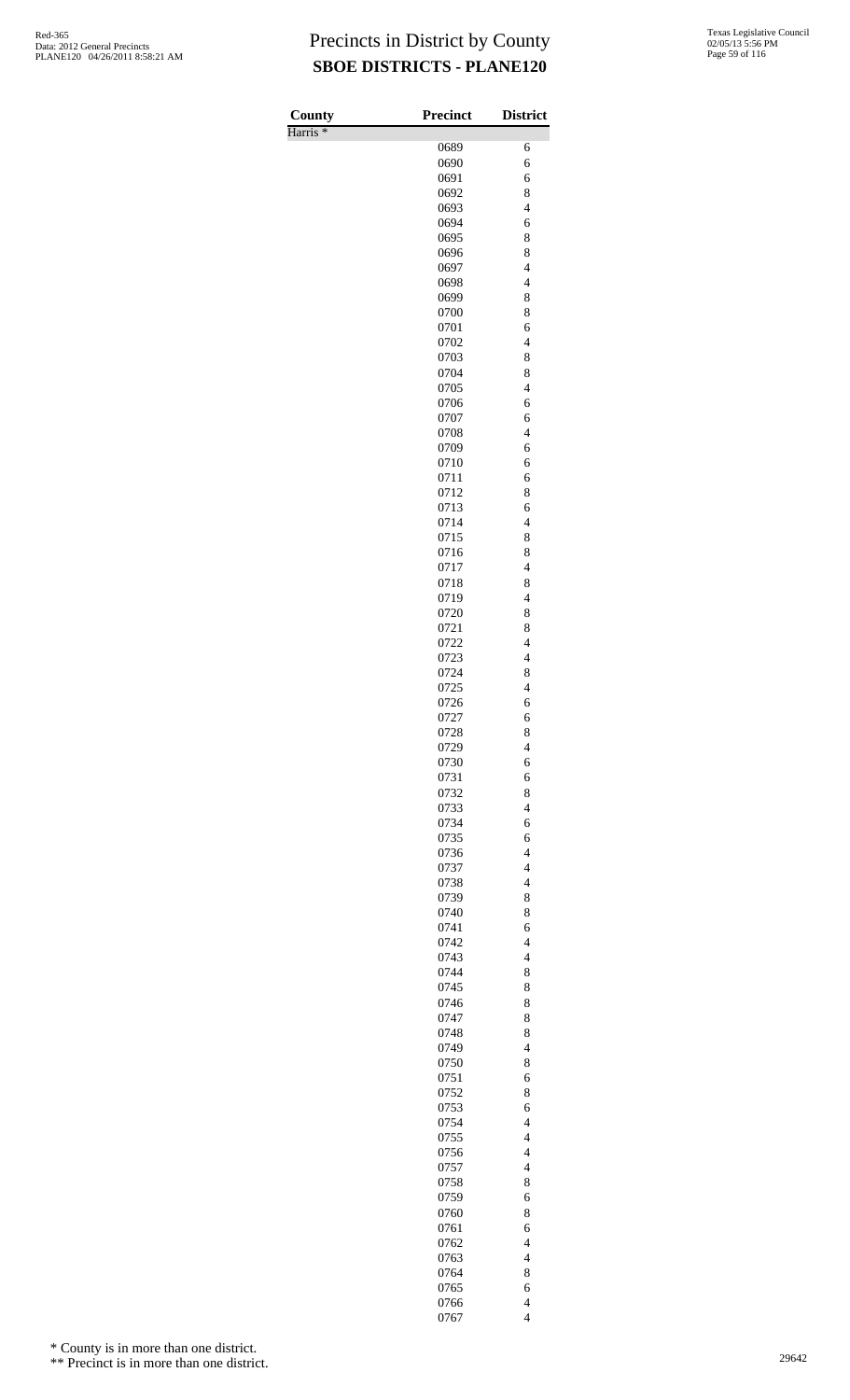| County              | <b>Precinct</b> | <b>District</b>                            |
|---------------------|-----------------|--------------------------------------------|
| Harris <sup>*</sup> | 0768            | 6                                          |
|                     | 0769            | $\overline{\mathcal{L}}$                   |
|                     | 0770            | $\overline{4}$                             |
|                     | 0771            | 6                                          |
|                     | 0772            | 6                                          |
|                     | 0773            | 6                                          |
|                     | 0774            | $\overline{\mathcal{L}}$                   |
|                     | 0775            | $\overline{4}$                             |
|                     | 0776<br>0777    | 8<br>$\overline{4}$                        |
|                     | 0778            | $\overline{4}$                             |
|                     | 0779            | $\overline{\mathcal{L}}$                   |
|                     | 0780            | $\overline{4}$                             |
|                     | 0781            | 6                                          |
|                     | 0782            | 8                                          |
|                     | 0783            | 6                                          |
|                     | 0784            | $\overline{\mathcal{L}}$                   |
|                     | 0785            | $\overline{4}$<br>$\overline{\mathcal{L}}$ |
|                     | 0786<br>0787    | $\overline{4}$                             |
|                     | 0788            | 6                                          |
|                     | 0789            | 6                                          |
|                     | 0790            | 8                                          |
|                     | 0791            | 8                                          |
|                     | 0792            | $\overline{\mathcal{L}}$                   |
|                     | 0793            | 8                                          |
|                     | 0794            | $\overline{\mathcal{L}}$                   |
|                     | 0795<br>0796    | $\overline{4}$<br>8                        |
|                     | 0797            | $\overline{4}$                             |
|                     | 0798            | $\overline{4}$                             |
|                     | 0799            | $\overline{4}$                             |
|                     | 0800            | 6                                          |
|                     | 0801            | $\overline{4}$                             |
|                     | 0802            | 6                                          |
|                     | 0803            | 6                                          |
|                     | 0804<br>0805    | 6<br>6                                     |
|                     | 0806            | $\overline{\mathcal{L}}$                   |
|                     | 0807            | 6                                          |
|                     | 0808            | $\overline{4}$                             |
|                     | 0809            | 6                                          |
|                     | 0810            | $\overline{4}$                             |
|                     | 0811            | $\overline{\mathcal{L}}$                   |
|                     | 0812            | $\overline{\mathcal{L}}$                   |
|                     | 0813<br>0814    | 8<br>6                                     |
|                     | 0815            | $\overline{\mathcal{L}}$                   |
|                     | 0816            | $\overline{4}$                             |
|                     | 0817            | $\overline{4}$                             |
|                     | 0818            | $\overline{4}$                             |
|                     | 0819            | 6                                          |
|                     | 0820            | $\overline{\mathcal{L}}$                   |
|                     | 0821            | $\overline{4}$                             |
|                     | 0822<br>0823    | $\overline{4}$<br>6                        |
|                     | 0824            | $\overline{4}$                             |
|                     | 0825            | $\overline{4}$                             |
|                     | 0826            | 6                                          |
|                     | 0827            | $\overline{4}$                             |
|                     | 0828            | 6                                          |
|                     | 0829            | $\overline{4}$                             |
|                     | 0830            | $\overline{\mathcal{L}}$                   |
|                     | 0831<br>0832    | $\overline{4}$<br>$\overline{4}$           |
|                     | 0833            | $\overline{4}$                             |
|                     | 0834            | 8                                          |
|                     | 0835            | 6                                          |
|                     | 0836            | 6                                          |
|                     | 0837            | 6                                          |
|                     | 0838            | $\overline{4}$                             |
|                     | 0839            | 6                                          |
|                     | 0840<br>0841    | $\overline{\mathcal{L}}$<br>$\overline{4}$ |
|                     | 0842            | $\overline{4}$                             |
|                     | 0843            | $\overline{4}$                             |
|                     | 0844            | $\overline{\mathbf{4}}$                    |
|                     | 0845            | 8                                          |
|                     | 0846            | $\overline{4}$                             |

\* County is in more than one district.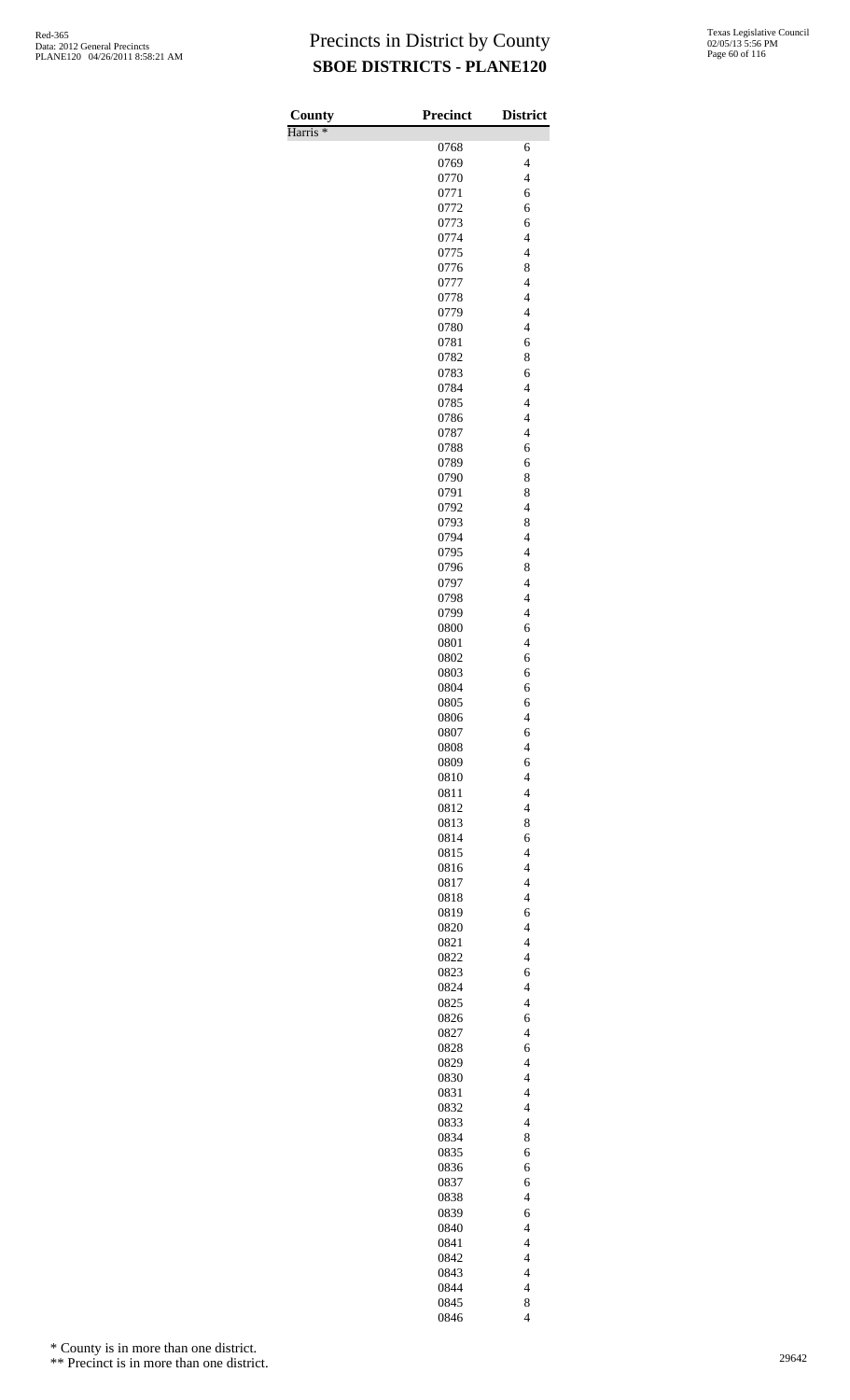| County              | <b>Precinct</b> | <b>District</b>                                      |
|---------------------|-----------------|------------------------------------------------------|
| Harris <sup>*</sup> |                 |                                                      |
|                     | 0847            | 4                                                    |
|                     | 0848<br>0849    | $\overline{4}$<br>$\overline{\mathcal{L}}$           |
|                     | 0850            | $\overline{4}$                                       |
|                     | 0851            | 6                                                    |
|                     | 0852            | $\overline{4}$                                       |
|                     | 0853            | 6                                                    |
|                     | 0854            | $\overline{\mathcal{L}}$                             |
|                     | 0855<br>0856    | $\overline{4}$<br>$\overline{4}$                     |
|                     | 0857            | $\overline{4}$                                       |
|                     | 0858            | $\overline{\mathcal{L}}$                             |
|                     | 0859            | $\overline{\mathcal{L}}$                             |
|                     | 0860            | $\overline{4}$                                       |
|                     | 0861            | $\overline{4}$<br>$\overline{4}$                     |
|                     | 0862<br>0863    | $\overline{\mathcal{L}}$                             |
|                     | 0864            | $\overline{\mathcal{L}}$                             |
|                     | 0865            | $\overline{4}$                                       |
|                     | 0866            | $\overline{4}$                                       |
|                     | 0867            | $\overline{4}$                                       |
|                     | 0868            | $\overline{\mathcal{L}}$<br>$\overline{\mathcal{L}}$ |
|                     | 0869<br>0870    | 6                                                    |
|                     | 0871            | $\overline{4}$                                       |
|                     | 0872            | 8                                                    |
|                     | 0873            | $\overline{\mathcal{L}}$                             |
|                     | 0874            | 6                                                    |
|                     | 0875<br>0876    | 8<br>6                                               |
|                     | 0877            | 8                                                    |
|                     | 0878            | 6                                                    |
|                     | 0879            | 8                                                    |
|                     | 0880            | 6                                                    |
|                     | 0881            | 8                                                    |
|                     | 0882<br>0883    | 6<br>$\overline{4}$                                  |
|                     | 0884            | $\overline{\mathcal{L}}$                             |
|                     | 0885            | 8                                                    |
|                     | 0886            | 6                                                    |
|                     | 0887            | 6                                                    |
|                     | 0888            | 8                                                    |
|                     | 0889<br>0890    | $\overline{4}$<br>$\overline{\mathcal{L}}$           |
|                     | 0891            | 6                                                    |
|                     | 0892            | $\overline{\mathcal{L}}$                             |
|                     | 0893            | $\overline{\mathcal{L}}$                             |
|                     | 0894            | 6                                                    |
|                     | 0895            | 6                                                    |
|                     | 0896<br>0897    | 6<br>8                                               |
|                     | 0898            | 8                                                    |
|                     | 0899            | 6                                                    |
|                     | 0900            | $\overline{\mathcal{L}}$                             |
|                     | 0901            | 8                                                    |
|                     | 0902            | 6                                                    |
|                     | 0903<br>0904    | 6<br>6                                               |
|                     | 0905            | $\overline{\mathcal{L}}$                             |
|                     | 0906            | 6                                                    |
|                     | 0907            | 8                                                    |
|                     | 0908            | $\overline{\mathcal{L}}$                             |
|                     | 0909<br>0910    | $\overline{4}$<br>$\overline{\mathcal{L}}$           |
|                     | 0911            | 8                                                    |
|                     | 0912            | 8                                                    |
|                     | 0913            | 8                                                    |
|                     | 0914            | 6                                                    |
|                     | 0915            | 6                                                    |
|                     | 0916<br>0917    | 6<br>6                                               |
|                     | 0918            | 6                                                    |
|                     | 0919            | 8                                                    |
|                     | 0920            | 8                                                    |
|                     | 0921            | 8                                                    |
|                     | 0922            | $\overline{\mathcal{L}}$                             |
|                     | 0923<br>0924    | 8<br>$\overline{4}$                                  |
|                     | 0925            | 8                                                    |

\* County is in more than one district.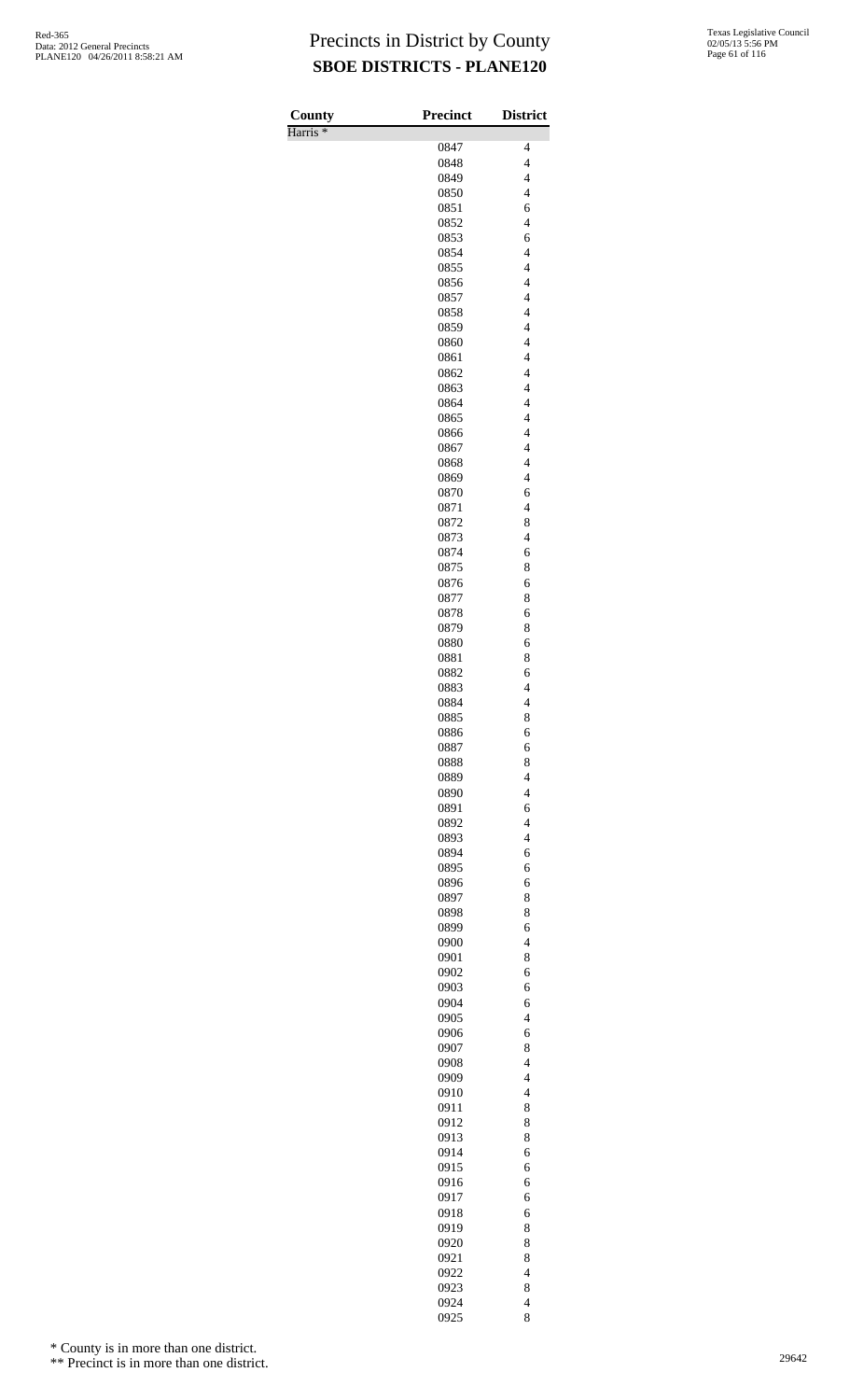Harris \*

| County<br>Harris <sup>*</sup> | <b>Precinct</b>    | <b>District</b>                            |
|-------------------------------|--------------------|--------------------------------------------|
|                               | 0926               | 6                                          |
|                               | 0927               | $\overline{4}$                             |
|                               | 0928               | $\overline{4}$                             |
|                               | 0929               | $\overline{4}$                             |
|                               | 0930<br>0931       | $\overline{4}$<br>6                        |
|                               | 0932               | 6                                          |
|                               | 0933               | 6                                          |
|                               | 0934               | 6                                          |
|                               | 0935               | $\overline{4}$                             |
|                               | 0936               | $\overline{\mathcal{L}}$                   |
|                               | 0937<br>0938       | $\overline{4}$<br>6                        |
|                               | 0939               | 6                                          |
|                               | 0940               | $\overline{4}$                             |
|                               | 0941               | 6                                          |
|                               | 0942               | 6                                          |
|                               | 0943<br>0944       | 6<br>6                                     |
|                               | 0945               | $\overline{4}$                             |
|                               | 0946               | $\overline{\mathcal{L}}$                   |
|                               | 0947               | $\overline{4}$                             |
|                               | 0948               | $\overline{4}$                             |
|                               | 0949               | $\overline{4}$                             |
|                               | ** 0950<br>** 0950 | $\overline{\mathcal{L}}$<br>8              |
|                               | 0951               | 8                                          |
|                               | 0952               | 6                                          |
|                               | 0953               | $\overline{4}$                             |
|                               | 0954               | $\overline{4}$                             |
|                               | 0955               | 6                                          |
|                               | 0956<br>0957       | 6<br>$\overline{4}$                        |
|                               | 0958               | $\overline{4}$                             |
|                               | 0959               | $\overline{4}$                             |
|                               | 0960               | $\overline{4}$                             |
|                               | 0961               | $\overline{4}$                             |
|                               | 0962<br>0963       | $\overline{4}$<br>$\overline{\mathcal{L}}$ |
|                               | 0964               | 8                                          |
|                               | 0965               | 8                                          |
|                               | 0966               | 6                                          |
|                               | 0967<br>0968       | 8<br>8                                     |
|                               | 0969               | $\overline{\mathcal{L}}$                   |
|                               | 0970               | $\overline{4}$                             |
|                               | 0971               | 6                                          |
|                               | 0972               | 6                                          |
|                               | 0973<br>0974       | $\overline{4}$<br>$\overline{4}$           |
|                               | 0975               | $\overline{\mathcal{L}}$                   |
|                               | 0976               | $\overline{\mathcal{L}}$                   |
|                               | 0977               | $\overline{\mathcal{L}}$                   |
|                               | 0978               | $\overline{4}$                             |
|                               | 0979<br>0980       | 6<br>6                                     |
|                               | 0981               | 6                                          |
|                               | 0982               | 6                                          |
|                               | 0983               | 6                                          |
|                               | 0984               | 6                                          |
|                               | 0985               | $\overline{4}$<br>$\overline{\mathcal{L}}$ |
|                               | 0986<br>0987       | $\overline{\mathcal{L}}$                   |
|                               | 0988               | 8                                          |
|                               | 0989               | $\overline{4}$                             |
|                               | 0990               | 6                                          |
|                               | 0991<br>0992       | 6<br>8                                     |
|                               | 0993               | 6                                          |
|                               | 0994               | $\overline{\mathcal{L}}$                   |
|                               | 0995               | $\overline{4}$                             |
|                               | 0996               | 8                                          |
|                               | 0997               | $\overline{\mathcal{L}}$                   |
|                               | 0998<br>0999       | 6<br>6                                     |
|                               | 1000               | $\overline{4}$                             |
|                               | 1001               | 6                                          |
|                               | 1002               | 6                                          |
|                               | 1003               | 6                                          |

\* County is in more than one district.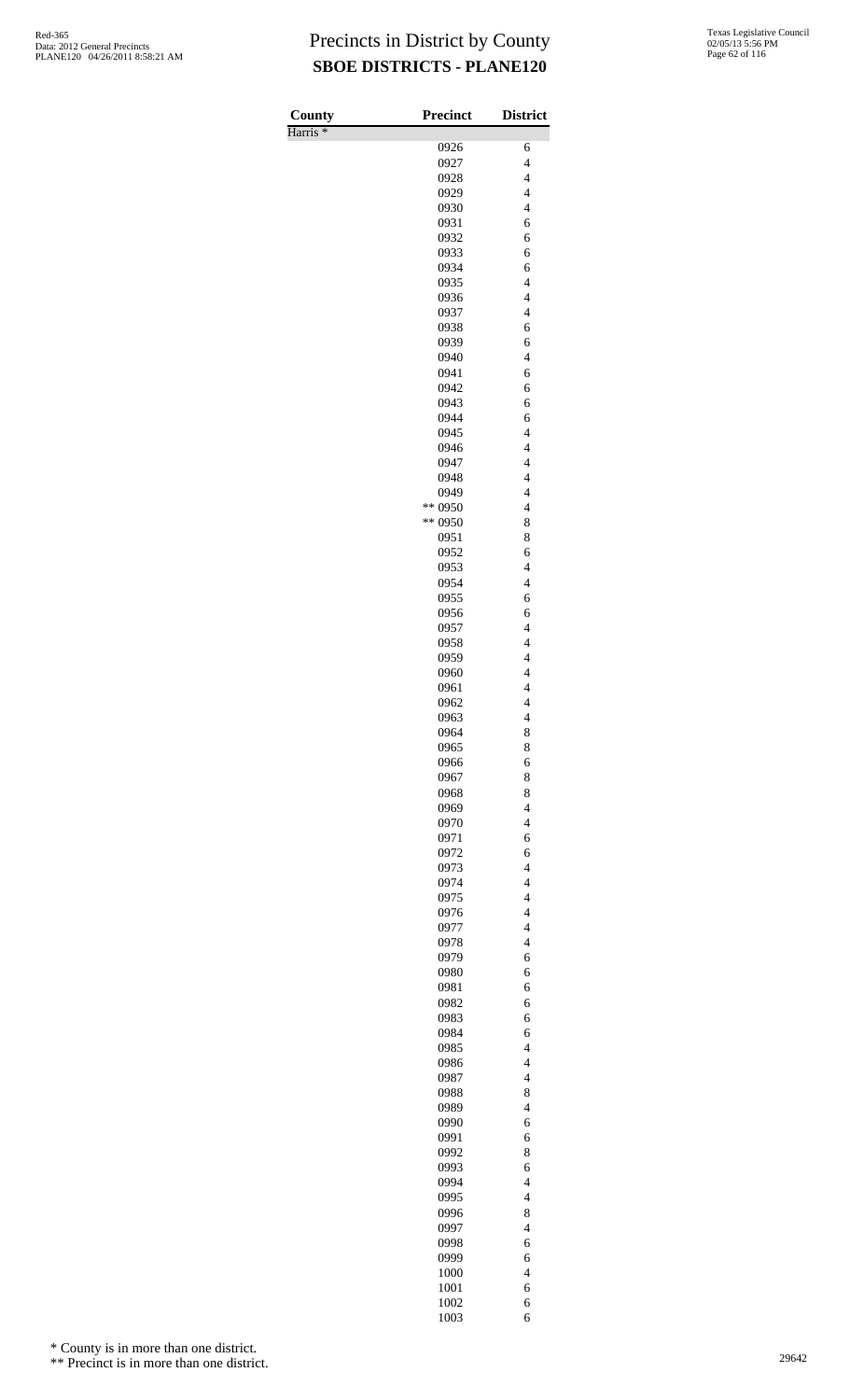| County              | <b>Precinct</b> | <b>District</b>                                      |
|---------------------|-----------------|------------------------------------------------------|
| Harris <sup>*</sup> | 1004            | $\overline{\mathcal{L}}$                             |
|                     | 1005            | 8                                                    |
|                     | **<br>1006      | 6                                                    |
|                     | **<br>1006      | 8                                                    |
|                     | 1007<br>1008    | $\overline{\mathcal{L}}$<br>8                        |
|                     | 1009            | 8                                                    |
|                     | 1010            | $\overline{\mathcal{L}}$                             |
|                     | 1011            | 6                                                    |
|                     | 1012<br>1013    | $\overline{4}$<br>$\overline{\mathcal{L}}$           |
|                     | 1014            | 6                                                    |
|                     | 1015            | 6                                                    |
|                     | 1016            | 8                                                    |
|                     | 1017            | 8                                                    |
|                     | 1018<br>1019    | 8<br>$\overline{4}$                                  |
|                     | 1020            | $\overline{4}$                                       |
|                     | 1021            | 6                                                    |
|                     | 1022            | 6                                                    |
|                     | 1023<br>1024    | 6<br>$\overline{4}$                                  |
|                     | 1025            | 6                                                    |
|                     | 1026            | 6                                                    |
|                     | 1027            | $\overline{4}$                                       |
|                     | 1028<br>1029    | 6                                                    |
|                     | 1030            | 6<br>6                                               |
|                     | 1031            | 8                                                    |
|                     | 1032            | 8                                                    |
|                     | 1033            | 6                                                    |
|                     | 1034<br>1035    | 8<br>$\overline{\mathcal{L}}$                        |
|                     | 1036            | 6                                                    |
|                     | 1037            | 8                                                    |
|                     | 1038            | $\overline{4}$                                       |
|                     | 1039<br>1040    | $\overline{4}$<br>8                                  |
|                     | 1041            | $\overline{\mathcal{L}}$                             |
|                     | 1042            | 4                                                    |
|                     | 1043            | $\overline{\mathcal{L}}$                             |
|                     | 1044            | $\overline{4}$                                       |
|                     | 1045<br>1046    | $\overline{4}$<br>$\overline{\mathcal{L}}$           |
|                     | 1047            | 8                                                    |
|                     | 1048            | $\overline{\mathcal{L}}$                             |
|                     | 1049            | $\overline{4}$                                       |
|                     | 1050<br>1051    | $\overline{4}$<br>6                                  |
|                     | 1052            | $\overline{\mathcal{L}}$                             |
|                     | 1053            | $\overline{\mathcal{L}}$                             |
|                     | 1054            | 6                                                    |
|                     | 1055            | $\overline{4}$                                       |
|                     | 1056<br>1057    | $\overline{\mathcal{L}}$<br>$\overline{\mathcal{L}}$ |
|                     | 1058            | $\overline{\mathcal{L}}$                             |
|                     | 1059            | $\overline{4}$                                       |
|                     | 1060            | 8                                                    |
|                     | 1061<br>1062    | 8<br>8                                               |
|                     | 1063            | $\overline{4}$                                       |
|                     | 1064            | 6                                                    |
| Harrison            |                 |                                                      |
|                     | 0001<br>0002    | 9<br>9                                               |
|                     | 0003            | 9                                                    |
|                     | 0004            | 9                                                    |
|                     | 0005            | 9                                                    |
|                     | 0006<br>0007    | 9<br>9                                               |
|                     | 0008            | 9                                                    |
|                     | 0009            | 9                                                    |
|                     | 0010            | 9                                                    |
|                     | 0011<br>0012    | 9<br>9                                               |
|                     | 0013            | 9                                                    |
|                     | 0014            | 9                                                    |
|                     | 0015            | 9                                                    |
|                     | 0016            | 9                                                    |

\* County is in more than one district.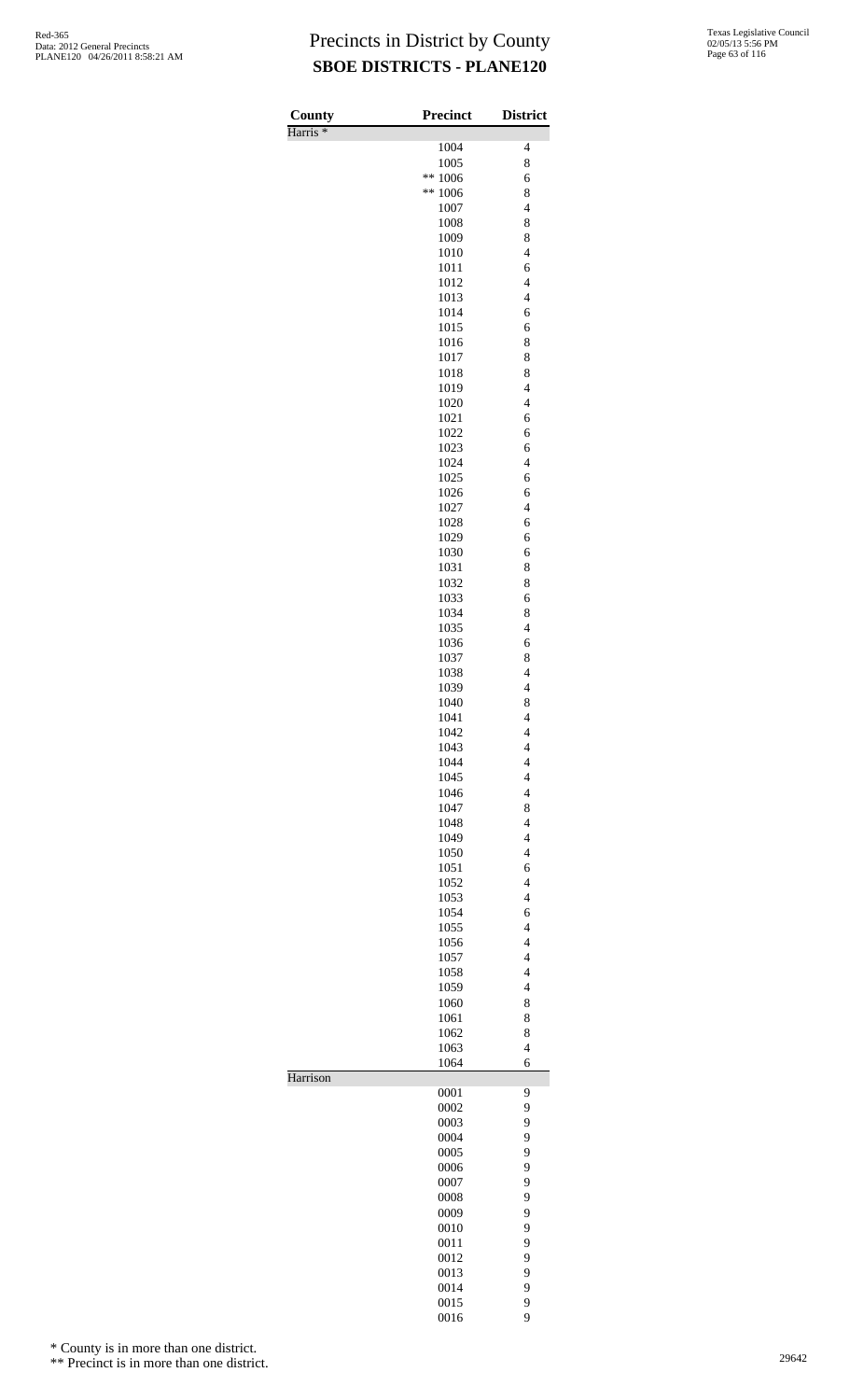| County   | <b>Precinct</b> | <b>District</b> |
|----------|-----------------|-----------------|
| Harrison |                 |                 |
|          | 0017            | 9               |
|          | 0018<br>0019    | 9<br>9          |
|          | 0020            | 9               |
|          | 0021            | 9               |
|          | 0022            | 9               |
|          | 0023            | 9               |
|          | 0024            | 9               |
|          | 0025            | 9               |
| Hartley  | 0026            | 9               |
|          | 0101            | 15              |
|          | 0102            | 15              |
|          | 0201            | 15              |
|          | 0202            | 15              |
|          | 0301            | 15              |
|          | 0401            | 15              |
| Haskell  | 0001            | 15              |
|          | 0002            | 15              |
|          | 0003            | 15              |
|          | 0004            | 15              |
|          | 0005            | 15              |
|          | 0006            | 15              |
|          | 0007            | 15              |
|          | 0008            | 15              |
|          | 0009<br>0010    | 15<br>15        |
| Hays     |                 |                 |
|          | 0110<br>0111    | 5<br>5          |
|          | 0112            | 5               |
|          | 0113            |                 |
|          | 0120            | 5 5 5 5 5 5     |
|          | 0125            |                 |
|          | 0127            |                 |
|          | 0129            |                 |
|          | 0221            | 5               |
|          | 0223<br>0224    | 5<br>5          |
|          | 0225            | 5               |
|          | 0226            | 5               |
|          | 0228            | $\frac{5}{5}$   |
|          | 0229            |                 |
|          | 0230            | 5               |
|          | 0232            | 5               |
|          | 0234<br>0236    | 5               |
|          | 0238            | $\frac{5}{5}$   |
|          | 0301            | 5               |
|          | 0315            | 5               |
|          | 0316            | 5               |
|          | 0317            | $\frac{5}{5}$   |
|          | 0318            |                 |
|          | 0330            | 5               |
|          | 0332<br>0333    | 5<br>5          |
|          | 0334            |                 |
|          | 0335            | $\frac{5}{5}$   |
|          | 0336            | 5               |
|          | 0337            | 5               |
|          | 0339            | 5               |
|          | 0413            | $\frac{5}{5}$   |
|          | 0414<br>0415    | 5               |
|          | 0416            | 5               |
|          | 0417            | 5               |
|          | 0418            |                 |
|          | 0419            | $\frac{5}{5}$   |
|          | 0420            | 5               |
|          | 0421            | 5               |
|          | 0440            | 5               |
|          | 0441            | 5               |
|          | 0442<br>0443    | 5               |
|          | 0444            | 5<br>5          |
|          | 0447            | 5               |
|          | 0449            | 5               |

\* County is in more than one district.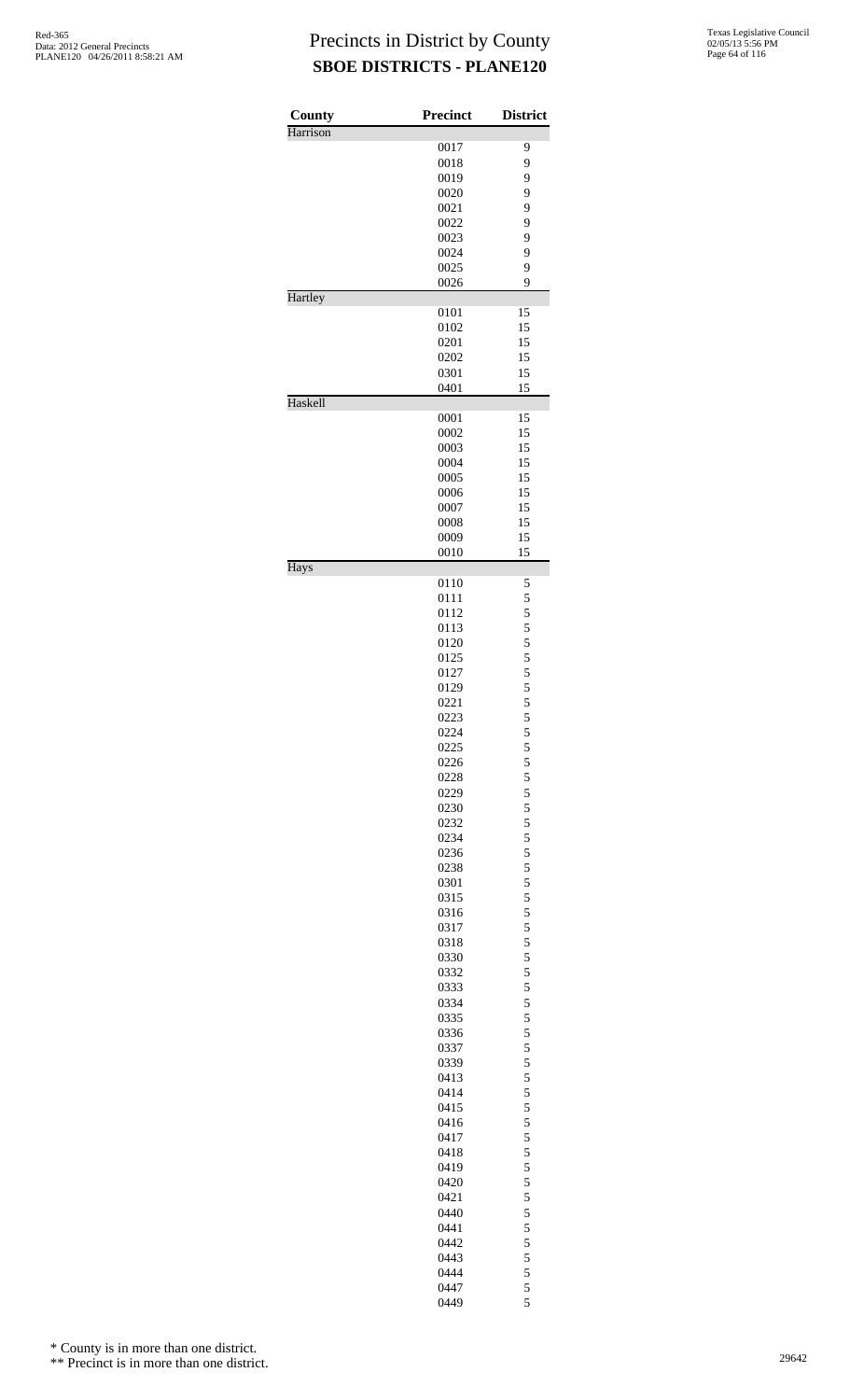| County               | <b>Precinct</b> | <b>District</b>              |
|----------------------|-----------------|------------------------------|
| Hemphill             |                 |                              |
|                      | 0101            | 15                           |
|                      | 0201            | 15                           |
|                      | 0202            | 15                           |
|                      | 0301            | 15                           |
|                      | 0302<br>0303    | 15<br>15                     |
|                      | 0401            | 15                           |
|                      | 0402            | 15                           |
| Henderson            |                 |                              |
|                      | 0002            | 9                            |
|                      | 0003            | 9                            |
|                      | 0004<br>001A    | 9<br>9                       |
|                      | 001M            | 9                            |
|                      | 001T            | 9                            |
|                      | 002E            | 9                            |
|                      | 003B            | 9                            |
|                      | 003C            | 9                            |
|                      | 003M            | 9                            |
|                      | 003N<br>004A    | 9<br>9                       |
|                      | 004W            | 9                            |
|                      | 01CR            | 9                            |
|                      | 01MN            | 9                            |
|                      | $01$ TC         | 9                            |
|                      | 03WS            | 9                            |
|                      | 04BV            | 9                            |
|                      | 04CC            | 9                            |
|                      | 04MS            | 9<br>9                       |
|                      | 04PF<br>04SE    | 9                            |
|                      | 2GBN            | 9                            |
|                      | 2GBS            | 9                            |
|                      | 2PSN            | 9                            |
|                      | 2PSS            | 9                            |
|                      | 4NYL            | 9                            |
| Hidalgo <sup>*</sup> | 0001            |                              |
|                      | 0002            | 2<br>$\overline{\mathbf{c}}$ |
|                      | 0003            | $\overline{\mathbf{c}}$      |
|                      | 0004            |                              |
|                      | 0005            | $\frac{2}{2}$                |
|                      | 0006            | $\frac{2}{2}$                |
|                      | 0007            |                              |
|                      | 0008<br>0009    | $\overline{c}$               |
|                      | 0010            | $\frac{2}{2}$                |
|                      | 0011            | 3                            |
|                      | 0012            | $\overline{c}$               |
|                      | 0013            | 3                            |
|                      | 0014            | 3                            |
|                      | 0015            | $\overline{c}$               |
|                      | 0016            | $\frac{2}{2}$                |
|                      | 0017            | $\overline{c}$               |
|                      | 0018<br>0019    | 3                            |
|                      | 0020            | $\overline{c}$               |
|                      | 0021            | $\overline{\mathbf{c}}$      |
|                      | 0022            | $\overline{c}$               |
|                      | 0023            | $\overline{c}$               |
|                      | 0024            | 3                            |
|                      | 0025            | $\overline{c}$               |
|                      | 0026            | $\frac{2}{2}$                |
|                      | 0027<br>0028    | $\overline{c}$               |
|                      | 0029            | 3                            |
|                      | 0030            | 3                            |
|                      | 0031            | 3                            |
|                      | 0032            | $\overline{c}$               |
|                      | 0033            | $\overline{c}$               |
|                      | 0034            | $\frac{2}{2}$                |
|                      | 0035            |                              |
|                      | 0036<br>0037    | $\frac{2}{2}$                |
|                      | 0038            | $\overline{c}$               |
|                      | 0039            |                              |
|                      | 0040            | $\frac{2}{2}$                |
|                      | 0041            | $\frac{2}{2}$                |
|                      | 0042            |                              |

\* County is in more than one district.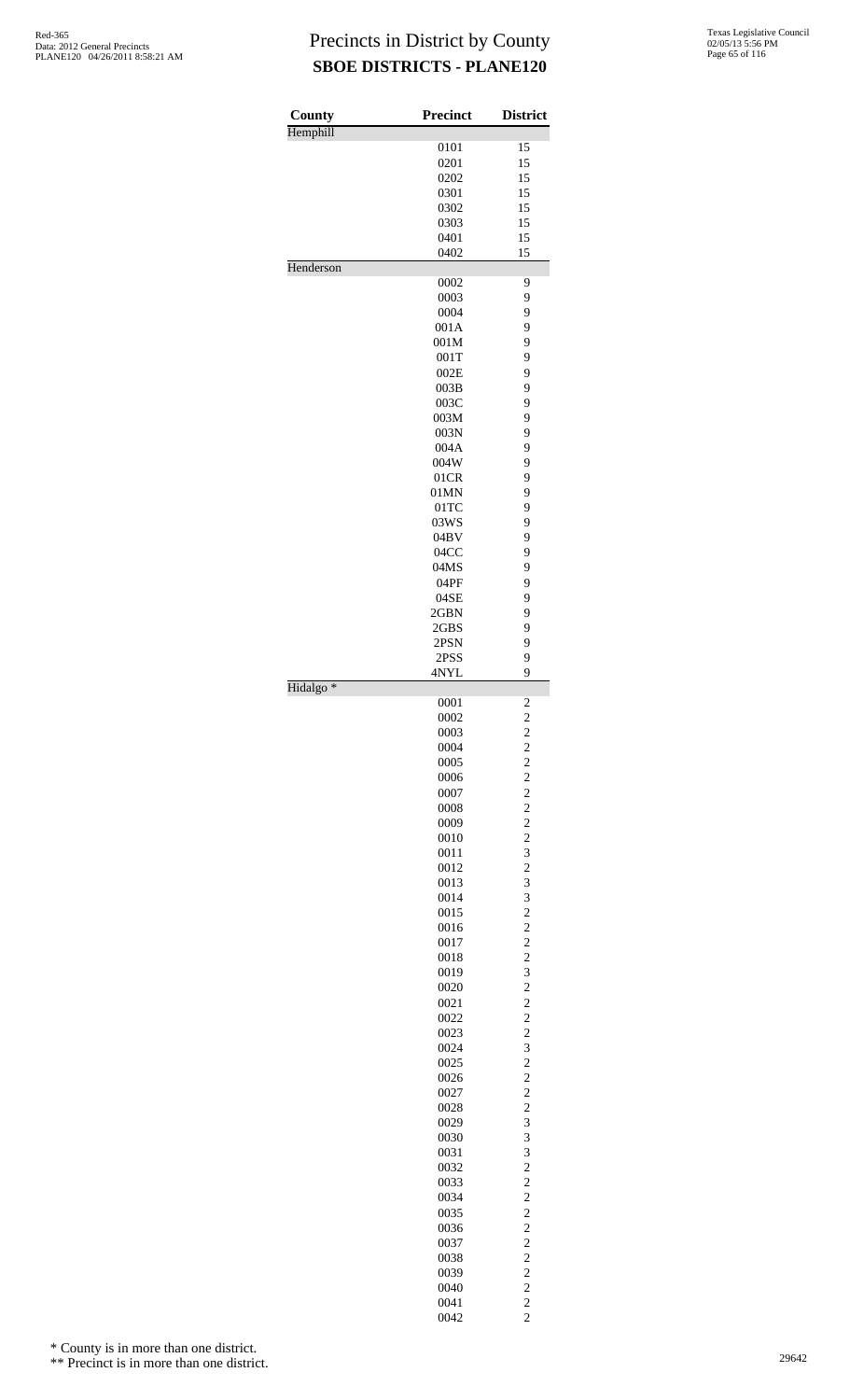| County               | <b>Precinct</b> | <b>District</b>                            |
|----------------------|-----------------|--------------------------------------------|
| Hidalgo <sup>*</sup> |                 |                                            |
|                      | 0043<br>0044    | $\overline{\mathbf{c}}$<br>$\overline{c}$  |
|                      | 0045            | $\overline{c}$                             |
|                      | 0046            | $\overline{\mathbf{c}}$                    |
|                      | 0047            | $\overline{c}$                             |
|                      | 0048            | $\overline{c}$                             |
|                      | 0049<br>0050    | $\overline{\mathbf{c}}$<br>3               |
|                      | 0051            | 3                                          |
|                      | 0052            | 3                                          |
|                      | 0053            | 3                                          |
|                      | 0054            | 3                                          |
|                      | 0055<br>0056    | $\overline{c}$<br>$\overline{\mathbf{c}}$  |
|                      | 0057            | $\overline{c}$                             |
|                      | 0058            | $\overline{c}$                             |
|                      | 0059            | $\overline{c}$                             |
|                      | 0060            | $\overline{c}$                             |
|                      | 0061<br>0062    | $\overline{\mathbf{c}}$<br>$\overline{c}$  |
|                      | 0063            | $\overline{c}$                             |
|                      | 0064            | 3                                          |
|                      | 0065            | $\overline{c}$                             |
|                      | 0066            | $\overline{\mathbf{c}}$                    |
|                      | 0067<br>0068    | $\overline{c}$<br>3                        |
|                      | 0069            | 3                                          |
|                      | 0070            | $\overline{c}$                             |
|                      | 0071            | $\overline{\mathbf{c}}$                    |
|                      | 0072<br>0073    | 3<br>3                                     |
|                      | 0074            | 3                                          |
|                      | 0075            | 3                                          |
|                      | 0076            |                                            |
|                      | 0077            |                                            |
|                      | 0078            | $\begin{array}{c} 3 \\ 2 \\ 3 \end{array}$ |
|                      | 0079<br>0080    | 3                                          |
|                      | 0081            | $\overline{c}$                             |
|                      | 0082            | $\overline{\mathbf{c}}$                    |
|                      | 0083            |                                            |
|                      | 0084<br>0085    | $\begin{array}{c} 2 \\ 2 \\ 2 \end{array}$ |
|                      | 0086            |                                            |
|                      | 0087            | $\frac{2}{2}$                              |
|                      | 0088            | 3                                          |
|                      | 0089            | 3                                          |
|                      | 0090<br>0091    | $\overline{\mathbf{c}}$                    |
|                      | 0092            | $\frac{2}{2}$                              |
|                      | 0093            | 3                                          |
|                      | 0094            | $\frac{2}{2}$                              |
|                      | 0095            |                                            |
|                      | 0096<br>0097    | $\frac{3}{2}$                              |
|                      | 0098            |                                            |
|                      | 0099            | $\frac{2}{3}$                              |
|                      | 0100            | 3                                          |
|                      | 0101            | $\overline{\mathbf{c}}$                    |
|                      | 0102<br>0103    | $\overline{c}$<br>$\overline{\mathbf{c}}$  |
|                      | 0104            |                                            |
|                      | 0105            | $\frac{2}{3}$                              |
|                      | 0106            | 3                                          |
|                      | 0107            | 3                                          |
|                      | 0108<br>0109    | 3<br>3                                     |
|                      | 0110            | $\overline{c}$                             |
|                      | 0111            | $\overline{\mathbf{c}}$                    |
|                      | 0112            | $\overline{c}$                             |
|                      | 0113            | $\overline{\mathbf{c}}$                    |
|                      | 0114<br>0115    | $\frac{2}{2}$                              |
|                      | 0116            |                                            |
|                      | 0117            | $\frac{2}{2}$                              |
|                      | 0118            |                                            |
|                      | 0119            | $\begin{array}{c} 2 \\ 2 \\ 2 \end{array}$ |
|                      | 0120<br>0121    | $\overline{c}$                             |
|                      |                 |                                            |

\* County is in more than one district.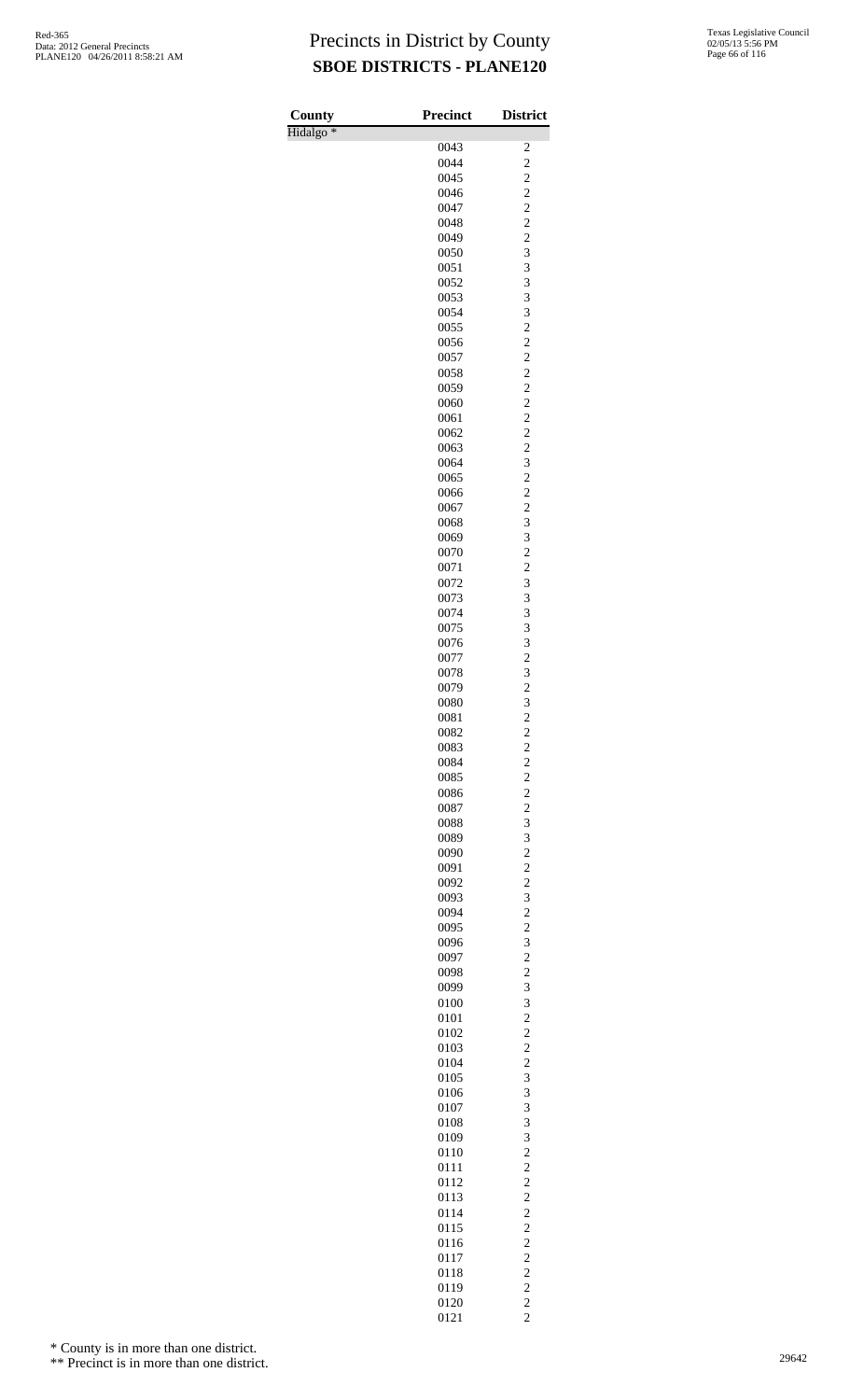| County               | <b>Precinct</b> | <b>District</b>                                    |
|----------------------|-----------------|----------------------------------------------------|
| Hidalgo <sup>*</sup> |                 |                                                    |
|                      | 0122            | 2                                                  |
|                      | 0123<br>0124    | $\overline{c}$<br>$\overline{\mathbf{c}}$          |
|                      | 0125            | 3                                                  |
|                      | 0126            | $\overline{\mathbf{c}}$                            |
|                      | 0127            | $\overline{c}$                                     |
|                      | 0128            | $\overline{c}$                                     |
|                      | 0129<br>0130    | $\begin{array}{c} 3 \\ 2 \\ 3 \\ 3 \end{array}$    |
|                      | 0131            |                                                    |
|                      | 0132            |                                                    |
|                      | 0133            | $\overline{\mathbf{3}}$                            |
|                      | 0134<br>0135    | $\frac{2}{2}$                                      |
|                      | 0136            |                                                    |
|                      | 0137            | $\frac{2}{2}$                                      |
|                      | 0138            | $\overline{\mathbf{c}}$                            |
|                      | 0139            | $\frac{2}{2}$                                      |
|                      | 0140<br>0141    | $\overline{\mathbf{c}}$                            |
|                      | 0142            | $\overline{c}$                                     |
|                      | 0143            | $\overline{c}$                                     |
|                      | 0144            | $\frac{2}{3}$                                      |
|                      | 0145            |                                                    |
|                      | 0146<br>0147    | $\overline{c}$<br>$\overline{c}$                   |
|                      | 0148            | $\overline{c}$                                     |
|                      | 0149            |                                                    |
|                      | 0150            | $\begin{array}{c} 2 \\ 2 \\ 3 \\ 3 \end{array}$    |
|                      | 0151            |                                                    |
|                      | 0152<br>0153    | $\overline{c}$                                     |
|                      | 0154            |                                                    |
|                      | 0155            | $\frac{3}{2}$                                      |
|                      | 0156            | $\frac{2}{2}$                                      |
|                      | 0157            |                                                    |
|                      | 0158<br>0159    | $\overline{\mathbf{3}}$<br>$\overline{\mathbf{c}}$ |
|                      | 0160            | $\overline{c}$                                     |
|                      | 0161            | $\overline{\mathbf{c}}$                            |
|                      | 0162            | $\overline{c}$                                     |
|                      | 0163            | $\overline{c}$                                     |
|                      | 0164<br>0165    | $\frac{2}{3}$                                      |
|                      | 0166            | 3                                                  |
|                      | 0167            | 3                                                  |
|                      | 0168            | 3                                                  |
|                      | 0169            | $\overline{c}$                                     |
|                      | 0170<br>0171    | 3<br>$\overline{\mathbf{c}}$                       |
|                      | 0172            | $\overline{c}$                                     |
|                      | 0173            | $\overline{c}$                                     |
|                      | 0174            | $\frac{2}{2}$                                      |
|                      | 0175            |                                                    |
|                      | 0176<br>0177    | $\overline{c}$<br>$\overline{c}$                   |
|                      | 0178            | $\overline{c}$                                     |
|                      | 0179            | $\frac{2}{2}$                                      |
|                      | 0180            |                                                    |
|                      | 0181            | $\overline{c}$                                     |
|                      | 0182<br>0183    | 3<br>3                                             |
|                      | 0184            | $\overline{\mathbf{c}}$                            |
|                      | 0185            | 3                                                  |
|                      | 0186            | 3                                                  |
|                      | 0187            | 3                                                  |
|                      | 0188<br>0189    | $\overline{c}$                                     |
|                      | 0190            | $\frac{2}{2}$                                      |
|                      | 0191            | $\overline{c}$                                     |
|                      | 0192            | $\overline{c}$                                     |
|                      | 0193            | $\overline{c}$                                     |
|                      | 0194<br>0195    | 3<br>3                                             |
|                      | 0196            | 3                                                  |
|                      | 0197            | 3                                                  |
|                      | 0198            | 3                                                  |
|                      | 0199            | 3<br>$\overline{\mathbf{3}}$                       |
|                      | 0200            |                                                    |

\* County is in more than one district.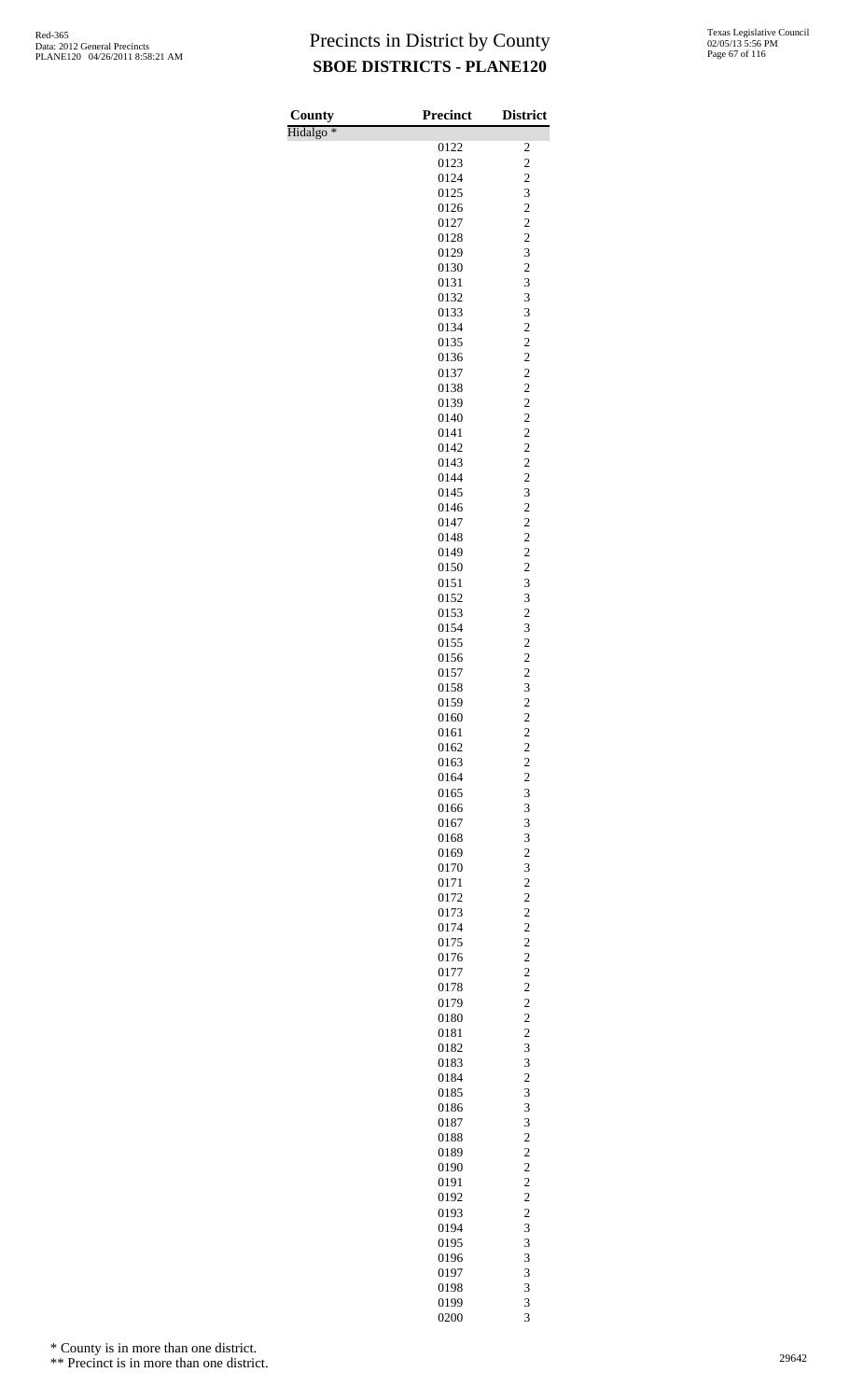| County               | <b>Precinct</b> | <b>District</b>                                   |
|----------------------|-----------------|---------------------------------------------------|
| Hidalgo <sup>*</sup> |                 |                                                   |
|                      | 0201<br>0202    | 3<br>$\overline{\mathbf{c}}$                      |
|                      | 0203            |                                                   |
|                      | 0204            |                                                   |
|                      | 0205            | $\frac{2}{2}$                                     |
|                      | 0206            | 3                                                 |
|                      | 0207            | 3                                                 |
|                      | 0208            | $\frac{3}{3}$                                     |
|                      | 0209            |                                                   |
|                      | 0210            | 3                                                 |
|                      | 0211            | 3                                                 |
|                      | 0212            | $\overline{\mathbf{3}}$                           |
|                      | 0213<br>0214    | $\frac{2}{2}$                                     |
|                      | 0215            |                                                   |
|                      | 0216            | $\overline{c}$                                    |
|                      | 0217            | 3                                                 |
|                      | 0218            | 3                                                 |
|                      | 0219            | 3                                                 |
|                      | 0220            | $\overline{c}$                                    |
|                      | 0221            | 3                                                 |
|                      | 0222            | 3                                                 |
|                      | 0223            | 3                                                 |
|                      | 0224            | 3                                                 |
|                      | 0225            | $\overline{\mathbf{c}}$                           |
|                      | 0226<br>0227    | $\overline{\mathbf{c}}$<br>$\overline{c}$         |
|                      | 0228            |                                                   |
|                      | 0229            |                                                   |
|                      | 0230            |                                                   |
|                      | 0231            | $\begin{array}{c} 2 \\ 2 \\ 3 \\ 2 \end{array}$   |
|                      | 0232            |                                                   |
|                      | 0233            | $\begin{array}{c}\n2 \\ 2 \\ 2 \\ 2\n\end{array}$ |
|                      | 0234            |                                                   |
|                      | 0235            |                                                   |
|                      | 0236<br>0237    |                                                   |
|                      | 0238            | $\overline{c}$                                    |
|                      | 0239            | 3                                                 |
|                      | 0240            | $\overline{\mathbf{c}}$                           |
|                      | 0241            | 3                                                 |
|                      | 0242            | $\overline{c}$                                    |
|                      | 0243            | 3                                                 |
|                      | 0244            | 3                                                 |
|                      | 0245<br>0246    | $\overline{c}$<br>$\overline{c}$                  |
|                      | 0247            | $\overline{c}$                                    |
|                      | 0248            |                                                   |
|                      | 0249            | $\frac{2}{2}$                                     |
|                      | 0250            | $\overline{c}$                                    |
|                      | 0251            | $\overline{c}$                                    |
|                      | 0252            | $\overline{c}$                                    |
|                      | 0253            | $\overline{\mathbf{c}}$                           |
|                      | 0254            | 3                                                 |
|                      | 0255<br>0256    | $\overline{c}$<br>3                               |
|                      | 0257            | $\overline{3}$                                    |
| Hill                 |                 |                                                   |
|                      | 0002            | 14                                                |
|                      | 0003            | 14                                                |
|                      | 0004<br>0005    | 14<br>14                                          |
|                      | 0006            | 14                                                |
|                      | 0007            | 14                                                |
|                      | 0008            | 14                                                |
|                      | 0009            | 14                                                |
|                      | 0010            | 14                                                |
|                      | 0012            | 14                                                |
|                      | 0013            | 14                                                |
|                      | 0014<br>0015    | 14<br>14                                          |
|                      | 0016            | 14                                                |
|                      | 0018            | 14                                                |
|                      | 0019            | 14                                                |
|                      | 0020            | 14                                                |
|                      | 0021            | 14                                                |
|                      | 0022            | 14                                                |
|                      | 0023            | 14                                                |

14

\* County is in more than one district.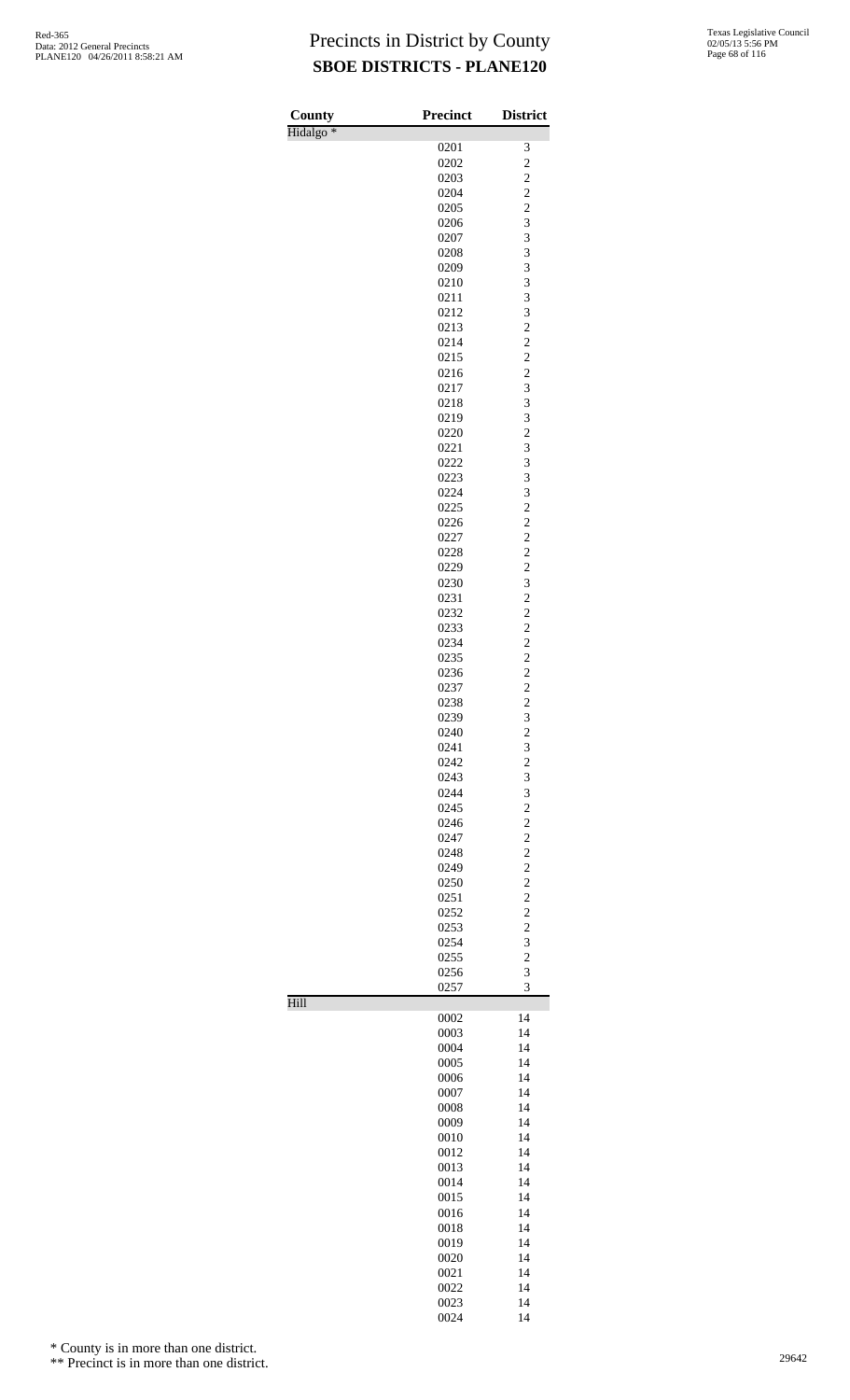| County  | <b>Precinct</b> | <b>District</b> |
|---------|-----------------|-----------------|
| Hill    | 0027            | 14              |
| Hockley | 0011            | 15              |
|         | 0014            | 15              |
|         | 0015            | 15              |
|         | 0016<br>0021    | 15<br>15        |
|         | 0022            | 15              |
|         | 0024            | 15              |
|         | 0032            | 15              |
|         | 0033            | 15              |
|         | 0034<br>0035    | 15<br>15        |
|         | 0036            | 15              |
|         | 0043            | 15              |
|         | 0044            | 15              |
|         | 0045            | 15              |
| Hood    | 0046            | 15              |
|         | 0001            | 14              |
|         | 0002            | 14              |
|         | 0003            | 14              |
|         | 0004            | 14              |
|         | 0005            | 14              |
|         | 0007<br>0008    | 14<br>14        |
|         | 0009            | 14              |
|         | 0010            | 14              |
|         | 0011            | 14              |
|         | 0012            | 14              |
|         | 0013            | 14              |
|         | 0014            | 14              |
|         | 0015<br>0016    | 14<br>14        |
| Hopkins |                 |                 |
|         | 0001            | 9               |
|         | 0002            | 9               |
|         | 0003<br>0004    | 9<br>9          |
|         | 0005            | 9               |
|         | 0008            | 9               |
|         | 0011            | 9               |
|         | 0012            | 9               |
|         | 0013            | 9               |
|         | 0014<br>0016    | 9<br>9          |
|         | 0017            | 9               |
|         | 001A            | 9               |
|         | 0020            | 9               |
|         | 0023            | 9               |
|         | 0024            | 9               |
|         | 0025            | 9               |
|         | 002A<br>0036    | 9<br>9          |
|         | 003A            | 9               |
|         | 004A            | 9               |
| Houston |                 |                 |
|         | 0001<br>0002    | 8<br>8          |
|         | 0003            | 8               |
|         | 0004            | 8               |
|         | 0005            | 8               |
|         | 0006            | 8               |
|         | 0007            | 8               |
|         | 0008<br>0009    | 8<br>8          |
|         | 0010            | 8               |
|         | 0011            | 8               |
|         | 0012            | 8               |
|         | 0014            | 8               |
|         | 0015            | 8               |
|         | 0016            | 8               |
|         | 0017<br>0018    | 8<br>8          |
|         | 0019            | 8               |
|         | 0020            | 8               |
|         | 0021            | 8               |
|         | 0022            | 8               |

\* County is in more than one district.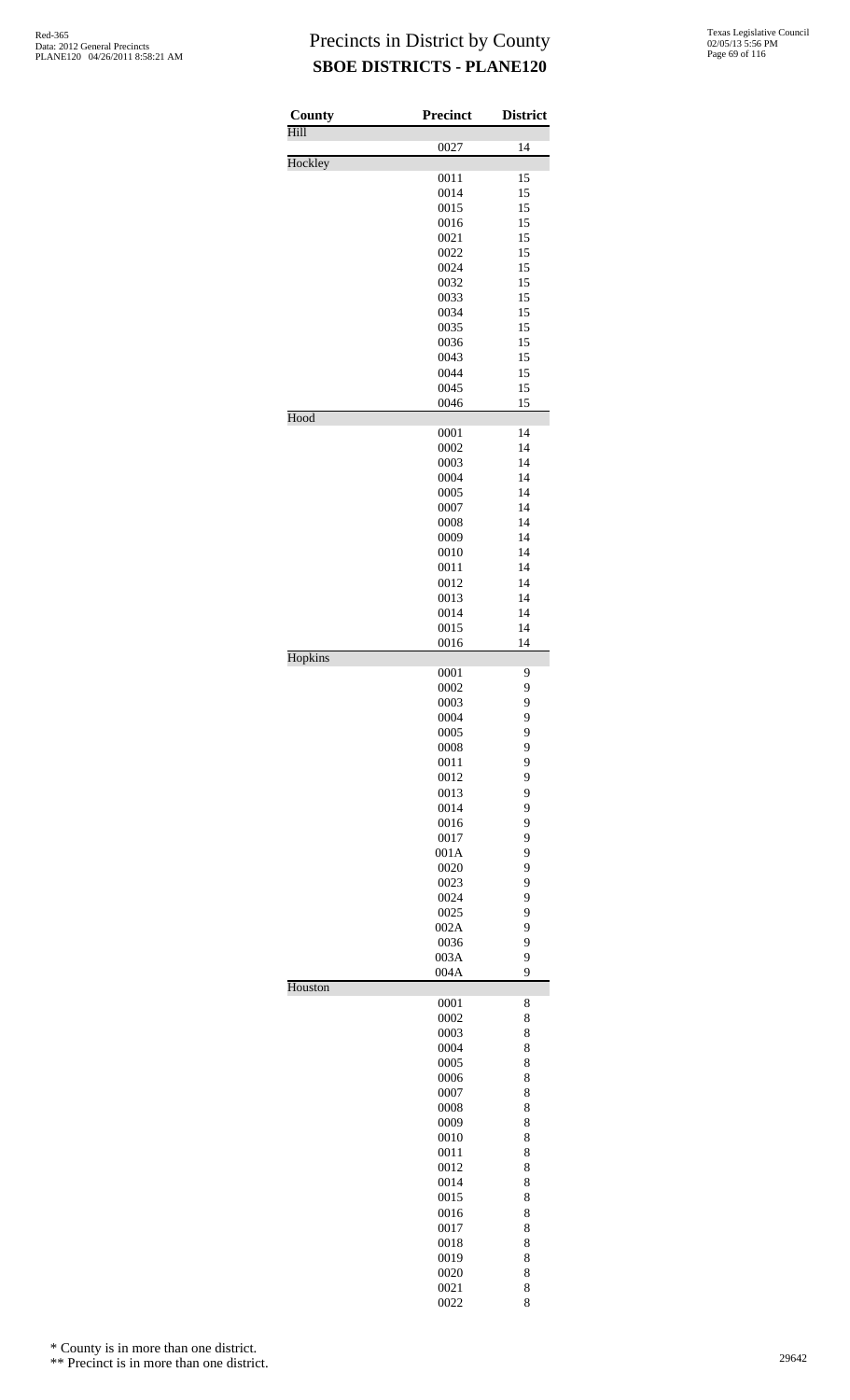| Texas Legislative Council |
|---------------------------|
| 02/05/13 5:56 PM          |
| Page 70 of 116            |

| <b>County</b> | <b>Precinct</b> | <b>District</b> |
|---------------|-----------------|-----------------|
| Howard        |                 |                 |
|               | 0011<br>0012    | 15<br>15        |
|               | 0013            | 15              |
|               | 0014            | 15              |
|               | 0016            | 15              |
|               | 0024            | 15              |
|               | 0025            | 15              |
|               | 0026            | 15              |
|               | 0032            | 15              |
|               | 0033            | 15              |
|               | 0034<br>0035    | 15<br>15        |
|               | 0037            | 15              |
|               | 0042            | 15              |
|               | 0045            | 15              |
|               | 0046            | 15              |
|               | 0103            | 15              |
|               | 0104            | 15              |
|               | 0105            | 15              |
|               | 012A            | 15              |
|               | 0205            | 15              |
|               | 0207<br>0208    | 15<br>15        |
|               | 0209            | 15              |
|               | 0304            | 15              |
|               | 0404            | 15              |
|               | 0405            | 15              |
|               | 0408            | 15              |
|               | 0409            | 15              |
|               | 207C            | 15              |
| Hudspeth      | 0001            | 1               |
|               | 0002            | 1               |
|               | 0004            | $\mathbf{1}$    |
|               | 003N            | $\mathbf{1}$    |
|               | 003S            | $\mathbf{1}$    |
| Hunt          | 0101            | 9               |
|               | 0102            | 9               |
|               | 0103            | 9               |
|               | 0104            | 9               |
|               | 0105            | 9               |
|               | 0106            | 9               |
|               | 0107            | 9               |
|               | 0108            | 9               |
|               | 0109            | 9               |
|               | 0210            | 9               |
|               | 0211<br>0212    | 9<br>9          |
|               | 0213            | 9               |
|               | 0214            | 9               |
|               | 0215            | 9               |
|               | 0216            | 9               |
|               | 0217            | 9               |
|               | 0318            | 9               |
|               | 0319            | 9               |
|               | 0320            | 9               |
|               | 0321<br>0322    | 9<br>9          |
|               | 0323            | 9               |
|               | 0324            | 9               |
|               | 0325            | 9               |
|               | 0426            | 9               |
|               | 0427            | 9               |
|               | 0428            | 9               |
|               | 0429            | 9               |
|               | 0430            | 9               |
|               | 0431<br>0432    | 9<br>9          |
|               | 0433            | 9               |
|               | 0434            | 9               |
| Hutchinson    |                 |                 |
|               | 0011            | 15              |
|               | 0014<br>0021    | 15<br>15        |
|               | 0023            | 15              |
|               | 0031            | 15              |
|               | 0033            | 15              |
|               | 0041            | 15              |

\* County is in more than one district.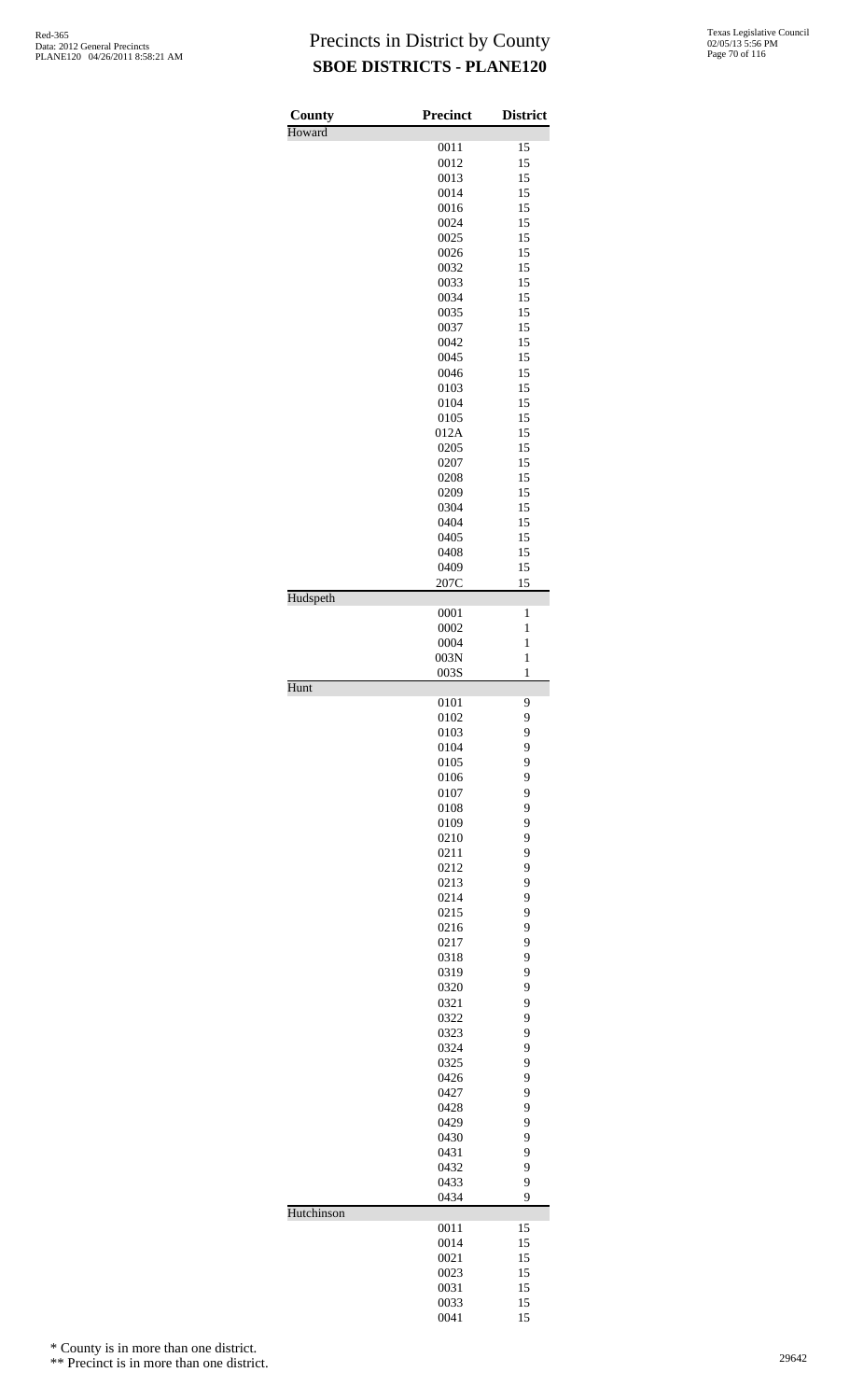| County            | <b>Precinct</b> | <b>District</b>                           |
|-------------------|-----------------|-------------------------------------------|
| Hutchinson        | 0042            | 15                                        |
| Irion             |                 |                                           |
|                   | 0100<br>0200    | $\mathbf{1}$<br>1                         |
|                   | 0301            | 1                                         |
|                   | 0302            | $\mathbf{1}$                              |
| Jack              | 0400            | $\mathbf{1}$                              |
|                   | 0001            | 14                                        |
|                   | 0002            | 14                                        |
|                   | 0003            | 14                                        |
|                   | 0004<br>0005    | 14<br>14                                  |
|                   | 0006            | 14                                        |
| <b>Jackson</b>    |                 |                                           |
|                   | 0001<br>0002    | 2<br>$\overline{c}$                       |
|                   | 0003            | $\overline{c}$                            |
|                   | 0004            | $\overline{\mathbf{c}}$                   |
|                   | 0005            | $\overline{\mathbf{c}}$<br>$\overline{c}$ |
|                   | 0006<br>0007    | $\overline{c}$                            |
|                   | 0008            | $\overline{2}$                            |
|                   | 0009            | $\overline{c}$                            |
| Jasper            | 0001            | 7                                         |
|                   | 0002            | 7                                         |
|                   | 0003            | $\overline{7}$                            |
|                   | 0004            | $\overline{7}$                            |
|                   | 0005<br>0006    | $\overline{7}$<br>$\overline{7}$          |
|                   | 0007            | 7                                         |
|                   | 0008            | $\overline{7}$                            |
|                   | 0009            | $\overline{7}$                            |
|                   | 0010<br>0011    | $\overline{7}$<br>$\overline{7}$          |
|                   | 0012            | 7                                         |
|                   | 0013            | $\overline{7}$                            |
|                   | 0014            | 7                                         |
|                   | 0015<br>0016    | 7<br>7                                    |
|                   | 0017            | 7                                         |
|                   | 0019            | $\overline{7}$                            |
|                   | 0020<br>0021    | $\overline{7}$<br>7                       |
| <b>Jeff Davis</b> |                 |                                           |
|                   | 0001            | 1                                         |
|                   | 0002<br>0003    | 1<br>1                                    |
|                   | 0004            | 1                                         |
|                   | 0005            | $\mathbf{1}$                              |
| Jefferson         |                 |                                           |
|                   | 0001<br>0002    | 7<br>$\overline{7}$                       |
|                   | 0003            | 7                                         |
|                   | 0004            | $\overline{7}$                            |
|                   | 0005<br>0006    | 7<br>7                                    |
|                   | 0007            | $\overline{7}$                            |
|                   | 0008            | 7                                         |
|                   | 0009            | $\overline{7}$                            |
|                   | 0010<br>0011    | 7<br>7                                    |
|                   | 0012            | $\overline{7}$                            |
|                   | 0013            | 7                                         |
|                   | 0014<br>0015    | $\overline{7}$<br>7                       |
|                   | 0016            | 7                                         |
|                   | 0017            | $\overline{7}$                            |
|                   | 0018            | 7                                         |
|                   | 0019<br>0020    | $\overline{7}$<br>7                       |
|                   | 0021            | 7                                         |
|                   | 0022            | $\overline{7}$                            |
|                   | 0023            | 7                                         |
|                   | 0024            | $\overline{7}$<br>7                       |
|                   | 0025<br>0026    | $\overline{7}$                            |
|                   | 0027            | 7                                         |

\* County is in more than one district.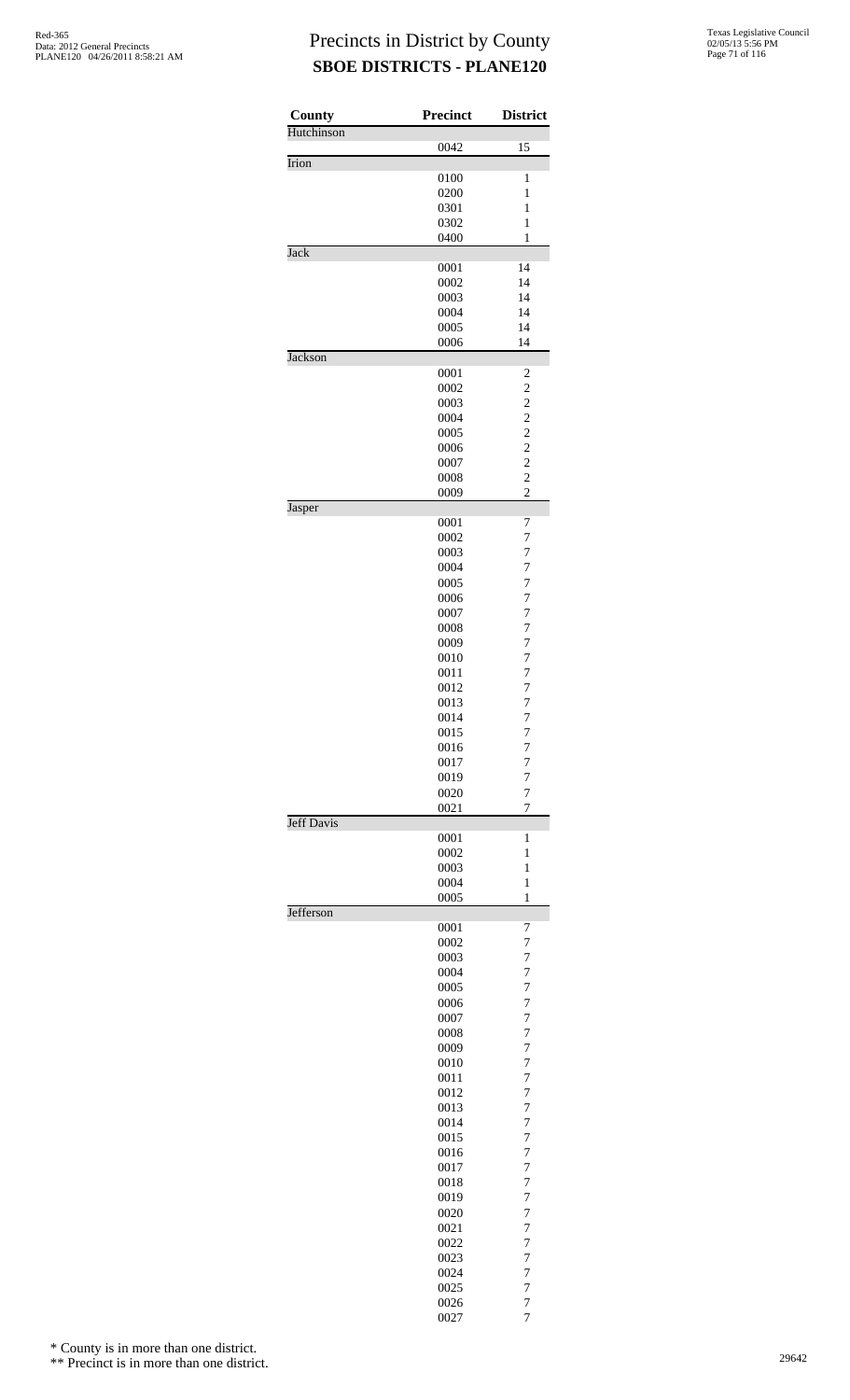| County    | <b>Precinct</b> | <b>District</b>                  |
|-----------|-----------------|----------------------------------|
| Jefferson |                 |                                  |
|           | 0028            | 7                                |
|           | 0029            | 7                                |
|           | 0030            | 7                                |
|           | 0031            | 7                                |
|           | 0032            | $\overline{7}$                   |
|           | 0033            | 7                                |
|           | 0034            | 7                                |
|           | 0035            | 7<br>$\overline{7}$              |
|           | 0036<br>0037    | $\overline{7}$                   |
|           | 0038            | $\overline{7}$                   |
|           | 0039            | $\overline{7}$                   |
|           | 0040            | $\overline{7}$                   |
|           | 0041            | $\overline{7}$                   |
|           | 0042            | $\overline{7}$                   |
|           | 0043            | 7                                |
|           | 0044            | 7                                |
|           | 0045            | $\overline{7}$                   |
|           | 0046            | 7                                |
|           | 0047            | $\overline{7}$                   |
|           | 0048            | $\overline{7}$                   |
|           | 0049            | $\overline{7}$                   |
|           | 0050            | 7                                |
|           | 0051            | $\overline{7}$                   |
|           | 0052            | $\overline{7}$                   |
|           | 0053            | 7                                |
|           | 0054            | 7                                |
|           | 0055            | $\overline{7}$                   |
|           | 0056            | 7                                |
|           | 0057            | $\overline{7}$                   |
|           | 0058            | $\overline{7}$                   |
|           | 0059<br>0060    | $\overline{7}$<br>7              |
|           | 0061            | 7                                |
|           | 0062            | $\overline{7}$                   |
|           | 0063            | 7                                |
|           | 0064            | 7                                |
|           | 0065            | $\overline{7}$                   |
|           | 0066            | $\overline{7}$                   |
|           | 0067            | 7                                |
|           | 0068            | 7                                |
|           | 0069            | 7                                |
|           | 0070            | $\overline{7}$                   |
|           | 0071            | 7                                |
|           | 0072            | 7                                |
|           | 0073            | 7                                |
|           | 0074            | 7                                |
|           | 0075            | $\overline{7}$                   |
|           | 0076            | $\overline{7}$                   |
|           | 0077            | $\overline{7}$                   |
|           | 0078            | 7                                |
|           | 0079            | 7                                |
|           | 0080            | $\overline{7}$                   |
|           | 0081<br>0082    | 7<br>$\overline{7}$              |
|           | 0083            | 7                                |
|           | 0084            | 7                                |
|           | 0085            | $\overline{7}$                   |
|           | 0086            | $\overline{7}$                   |
|           | 0087            | $\overline{7}$                   |
|           | 0088            | 7                                |
|           | 0089            | 7                                |
|           | 0090            | $\overline{7}$                   |
|           | 0091            | 7                                |
|           | 0092            | $\overline{7}$                   |
|           | 0093            | 7                                |
|           | 0094            | 7                                |
|           | 0095            | $\overline{7}$                   |
|           | 0096            | $\overline{7}$                   |
|           | 0097            | $\overline{7}$                   |
|           | 0098            | 7                                |
|           | 0099            | 7                                |
|           | 0100            | $\overline{7}$                   |
|           | 0101            | 7                                |
|           | 0102            | $\overline{7}$                   |
|           | 0103            | 7                                |
|           | 0104            | 7                                |
|           | 0105<br>0106    | $\overline{7}$<br>$\overline{7}$ |
|           |                 |                                  |

\* County is in more than one district.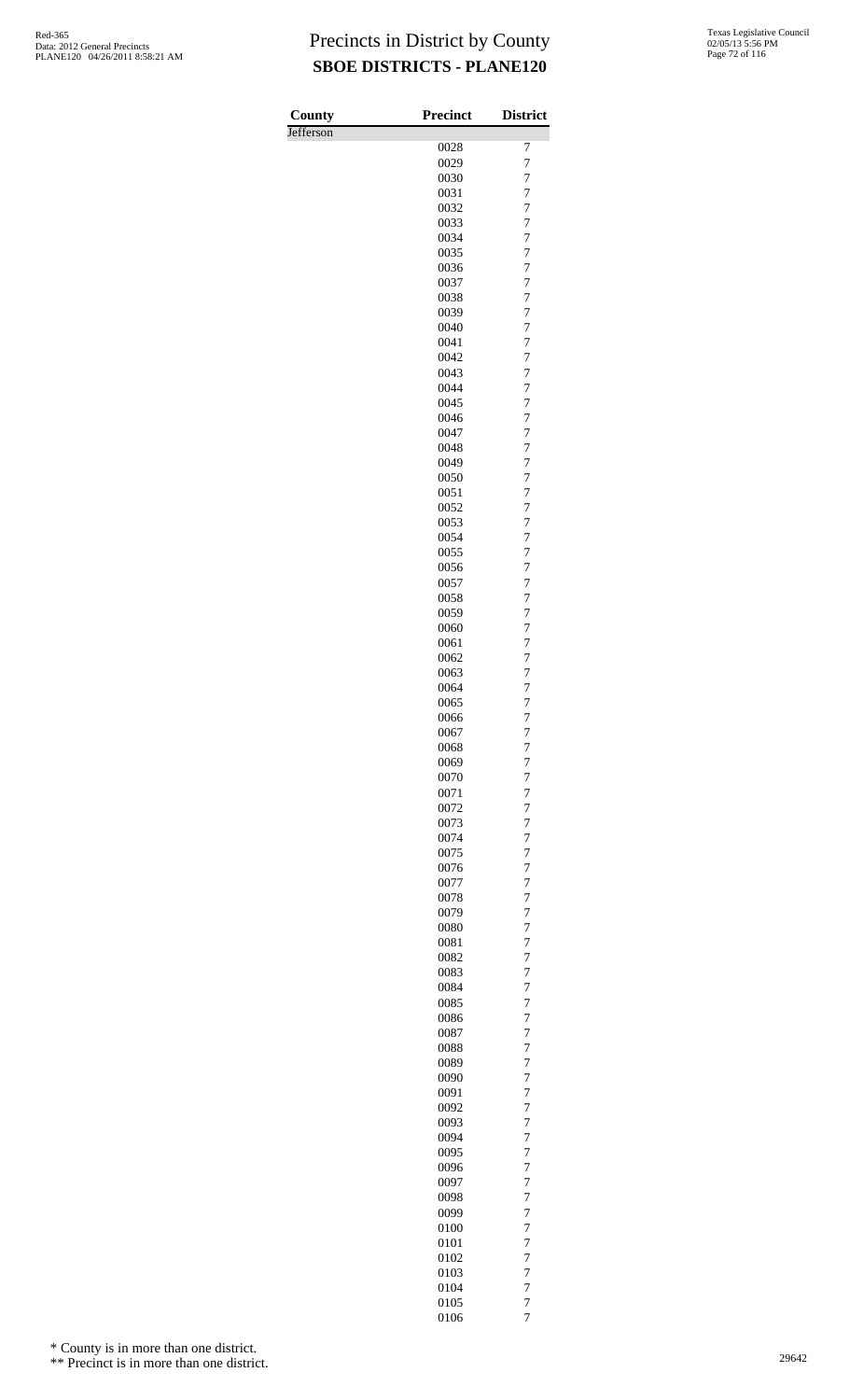| County    | <b>Precinct</b> | <b>District</b> |
|-----------|-----------------|-----------------|
| Jefferson | 0107            | 7               |
|           | 0108            | $\overline{7}$  |
|           | 0109            | $\overline{7}$  |
| Jim Hogg  |                 |                 |
|           | 0001            | 3               |
|           | 0002            | 3<br>3          |
|           | 0003<br>0004    | 3               |
| Jim Wells |                 |                 |
|           | 0001            | 3               |
|           | 0002            | 3               |
|           | 0003<br>0004    | 3<br>3          |
|           | 0005            | 3               |
|           | 0006            | 3               |
|           | 0007            | 3               |
|           | 0008            | 3               |
|           | 0009<br>0010    | 3<br>3          |
|           | 0011            | 3               |
|           | 0012            | 3               |
|           | 0013            | 3               |
|           | 0014            | 3               |
|           | 0015            | 3<br>3          |
|           | 0016<br>0017    | 3               |
|           | 0018            | 3               |
|           | 0019            | 3               |
|           | 0020            | 3               |
| Johnson   | 0022            | 3               |
|           | 0001            | 14              |
|           | 0002            | 14              |
|           | 0003<br>0004    | 14<br>14        |
|           | 0005            | 14              |
|           | 0006            | 14              |
|           | 0007            | 14              |
|           | 0008<br>0009    | 14<br>14        |
|           | 0010            | 14              |
|           | 0011            | 14              |
|           | 0012            | 14              |
|           | 0013<br>0014    | 14<br>14        |
|           | 0015            | 14              |
|           | 0016            | 14              |
|           | 0017            | 14              |
|           | 0018            | 14              |
|           | 0019<br>0020    | 14<br>14        |
|           | 0021            | 14              |
|           | 0022            | 14              |
|           | 0023            | 14              |
|           | 0024            | 14              |
|           | 0025<br>0026    | 14<br>14        |
|           | 0027            | 14              |
|           | 0028            | 14              |
|           | 0029            | 14              |
|           | 0030<br>0031    | 14<br>14        |
|           | 0032            | 14              |
|           | 0033            | 14              |
|           | 0034            | 14              |
|           | 0035<br>0036    | 14<br>14        |
| Jones     |                 |                 |
|           | 0101            | 15              |
|           | 0102<br>0103    | 15<br>15        |
|           | 0201            | 15              |
|           | 0202            | 15              |
|           | 0203            | 15              |
|           | 0301<br>0302    | 15<br>15        |
|           | 0303            | 15              |
|           | 0401            | 15              |
|           | 0402            | 15              |

\* County is in more than one district.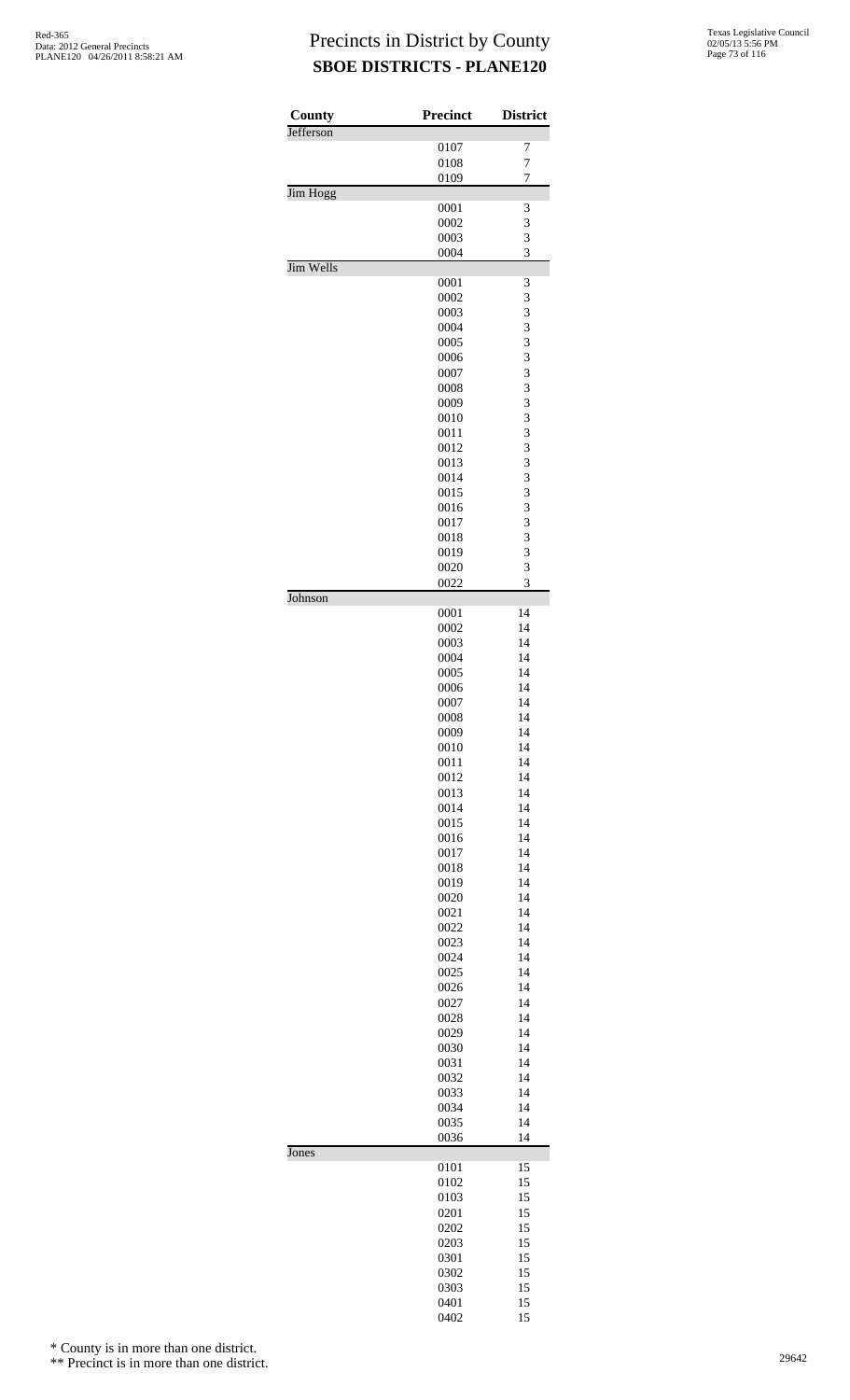| County  | <b>Precinct</b> | <b>District</b> |
|---------|-----------------|-----------------|
| Karnes  |                 |                 |
|         | 0001            | 3               |
|         | 0002            | 3               |
|         | 0003            | 3               |
|         | 0004            | 3               |
|         | 0005            | 3               |
|         | 0006            | 3               |
|         | 0007            | 3               |
|         | 0008            | 3               |
|         | 0009            | 3               |
|         | 0010            | 3               |
|         | 0011            | 3               |
|         | 0012            | 3               |
|         | 0013            | 3               |
|         | 0014            | 3               |
| Kaufman | 0015            | 3               |
|         | 0001            | 9               |
|         | 0002            | 9               |
|         | 0003            | 9               |
|         | 0004            | 9               |
|         | 0005            | 9               |
|         | 0006            | 9               |
|         | 0007            | 9               |
|         | 0008            | 9               |
|         | 0009            | 9               |
|         | 0010            | 9               |
|         | 0011            | 9               |
|         | 0012            | 9               |
|         | 0013            | 9               |
|         | 0014            | 9               |
|         | 0015            | 9               |
|         | 0016            | 9               |
|         | 0017            | 9               |
|         |                 | 9               |
|         | 0018            |                 |
|         | 0019            | 9               |
|         | 0020            | 9               |
|         | 0021            | 9               |
|         | 0022            | 9<br>9          |
|         | 0023            |                 |
|         | 0024            | 9               |
|         | 0025            | 9               |
|         | 0026            | 9               |
|         | 0027            | 9               |
|         | 0028            | 9               |
|         | 0029<br>0030    | 9<br>9          |
| Kendall |                 |                 |
|         | 1011            | 5               |
|         | 1012            | 5               |
|         | 1013            | 5               |
|         | 1014            | 5               |
|         | 1110            | 5               |
|         | 1115            | 5               |
|         | 1130            | 5               |
|         | 1140            | 5               |
|         | 1150            | 5               |
|         | 1160            | 5               |
|         | 1170            | 5               |
|         | 1180            | 5               |
|         | 1190            | 5               |
|         | 1200            | $\frac{5}{5}$   |
|         | 2020            |                 |
|         | 2080            | 5               |
|         | 2082            | 5               |
|         | 2084            | 5               |
|         | 2085            | 5               |
|         | 2120            | 5               |
|         | 2210            | 5               |
|         | 3030            | 5               |
|         | 3040            | 5               |
|         | 3041            | 5               |
|         | 3042            | 5               |
|         | 3044            | 5               |
|         | 3060            |                 |
|         | 3220            | $\frac{5}{5}$   |
|         |                 |                 |
|         | 4050            | 5               |
|         | 4070            | 5<br>5          |
|         | 4100            |                 |

5

\* County is in more than one district.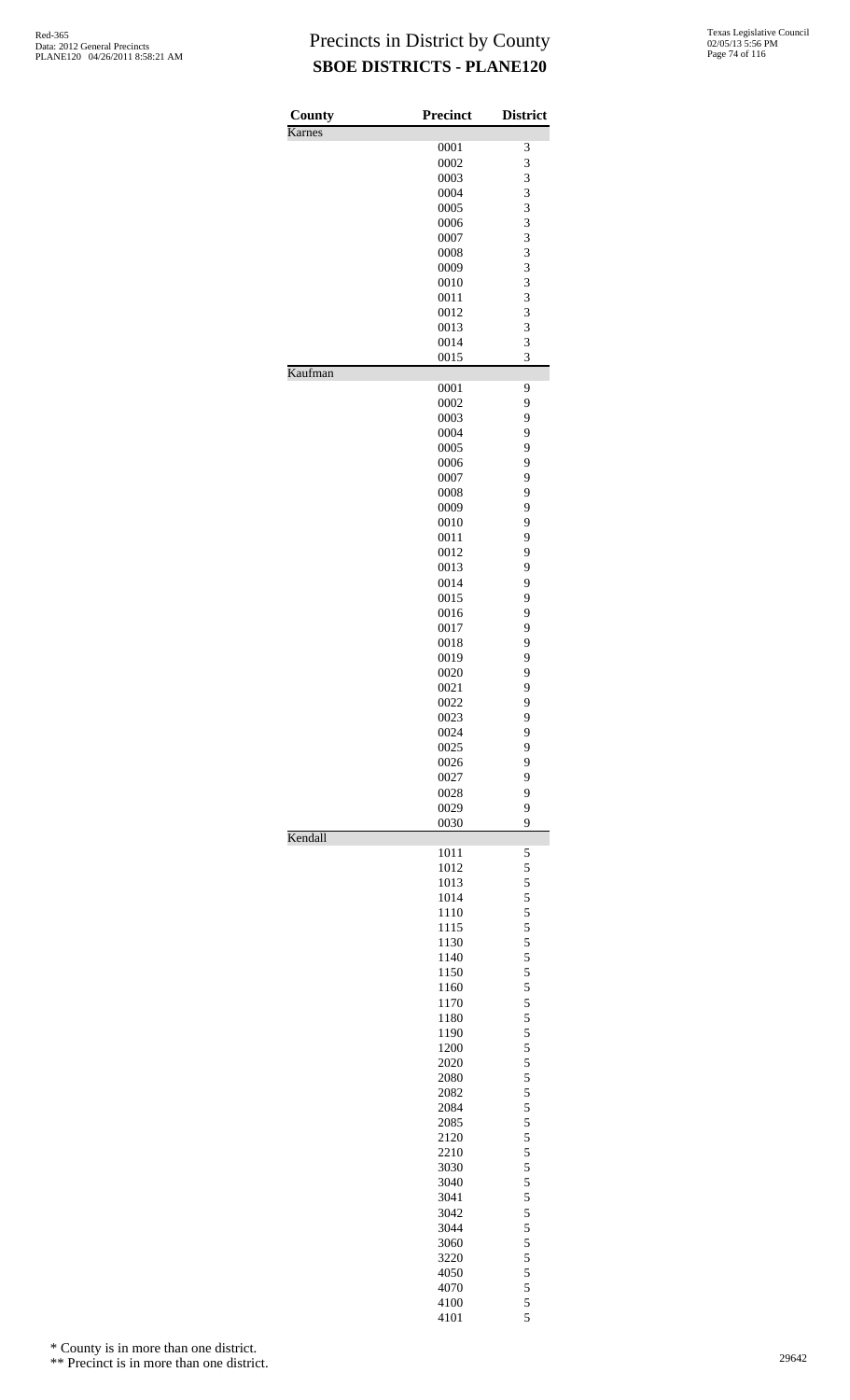| County  | Precinct     | <b>District</b>                            |
|---------|--------------|--------------------------------------------|
| Kendall |              |                                            |
|         | 4103<br>4230 | 5                                          |
|         | 4240         | 5                                          |
|         | 4250         | $\frac{5}{5}$                              |
|         | 4260         | 5                                          |
| Kenedy  |              |                                            |
|         | 0001         | $\overline{\mathbf{c}}$                    |
|         | 0002         | $\overline{c}$                             |
|         | 0003         | $\overline{c}$                             |
|         | 0004         | $\overline{\mathbf{c}}$                    |
|         | 0005         | $\overline{2}$                             |
| Kent    | 0006         | $\overline{c}$                             |
|         | 0101         | 15                                         |
|         | 0201         | 15                                         |
|         | 0202         | 15                                         |
|         | 0301         | 15                                         |
|         | 0302         | 15                                         |
|         | 0401         | 15                                         |
| Kerr    |              |                                            |
|         | 0101         | 5                                          |
|         | 0107         | 5                                          |
|         | 0109         | $\frac{5}{5}$                              |
|         | 0113         | 5                                          |
|         | 0118<br>0119 |                                            |
|         | 0202         | $\frac{5}{5}$                              |
|         | 0211         |                                            |
|         | 0215         | $\frac{5}{5}$                              |
|         | 0220         | 5                                          |
|         | 0303         |                                            |
|         | 0308         | $\frac{5}{5}$                              |
|         | 0312         | $\frac{5}{5}$                              |
|         | 0314         |                                            |
|         | 0404         | $\begin{array}{c} 5 \\ 5 \\ 5 \end{array}$ |
|         | 0405         |                                            |
|         | 0406         |                                            |
|         | 0410<br>0416 | 5<br>5                                     |
|         | 0417         | 5                                          |
| Kimble  |              |                                            |
|         | 0001         | 1                                          |
|         | 0002         | 1                                          |
|         | 0003         | $\mathbf{1}$                               |
|         | 0004         | 1                                          |
|         | 0006         | 1                                          |
|         | 0007         | 1                                          |
| King    | 0009         | 1                                          |
|         | 0001         | 15                                         |
|         | 0002         | 15                                         |
|         | 0003         | 15                                         |
|         | 0004         | 15                                         |
| Kinney  |              |                                            |
|         | 0001         | 1                                          |
|         | 0002         | 1                                          |
|         | 0003         | $\mathbf{1}$                               |
| Kleberg | 0004         | 1                                          |
|         | 0011         | $\overline{\mathbf{c}}$                    |
|         | 0012         | $\overline{c}$                             |
|         | 0013         | $\overline{\mathbf{c}}$                    |
|         | 0014         | $\overline{\mathbf{c}}$                    |
|         | 0021         | $\overline{c}$                             |
|         | 0022         | $\overline{c}$                             |
|         | 0023         | $\overline{c}$                             |
|         | 0024         | $\overline{\mathbf{c}}$                    |
|         | 0031         | $\overline{c}$                             |
|         | 0032         | $\overline{c}$<br>$\overline{c}$           |
|         | 0033         | $\overline{c}$                             |
|         | 0034         | $\overline{c}$                             |
|         | 0035<br>0041 | $\overline{c}$                             |
|         | 0042         | $\overline{c}$                             |
|         | 0043         | $\overline{c}$                             |
|         | 0044         | $\overline{c}$                             |
|         | 0045         | $\overline{c}$                             |
| Knox    |              |                                            |
|         | 0101         | 15                                         |

\* County is in more than one district.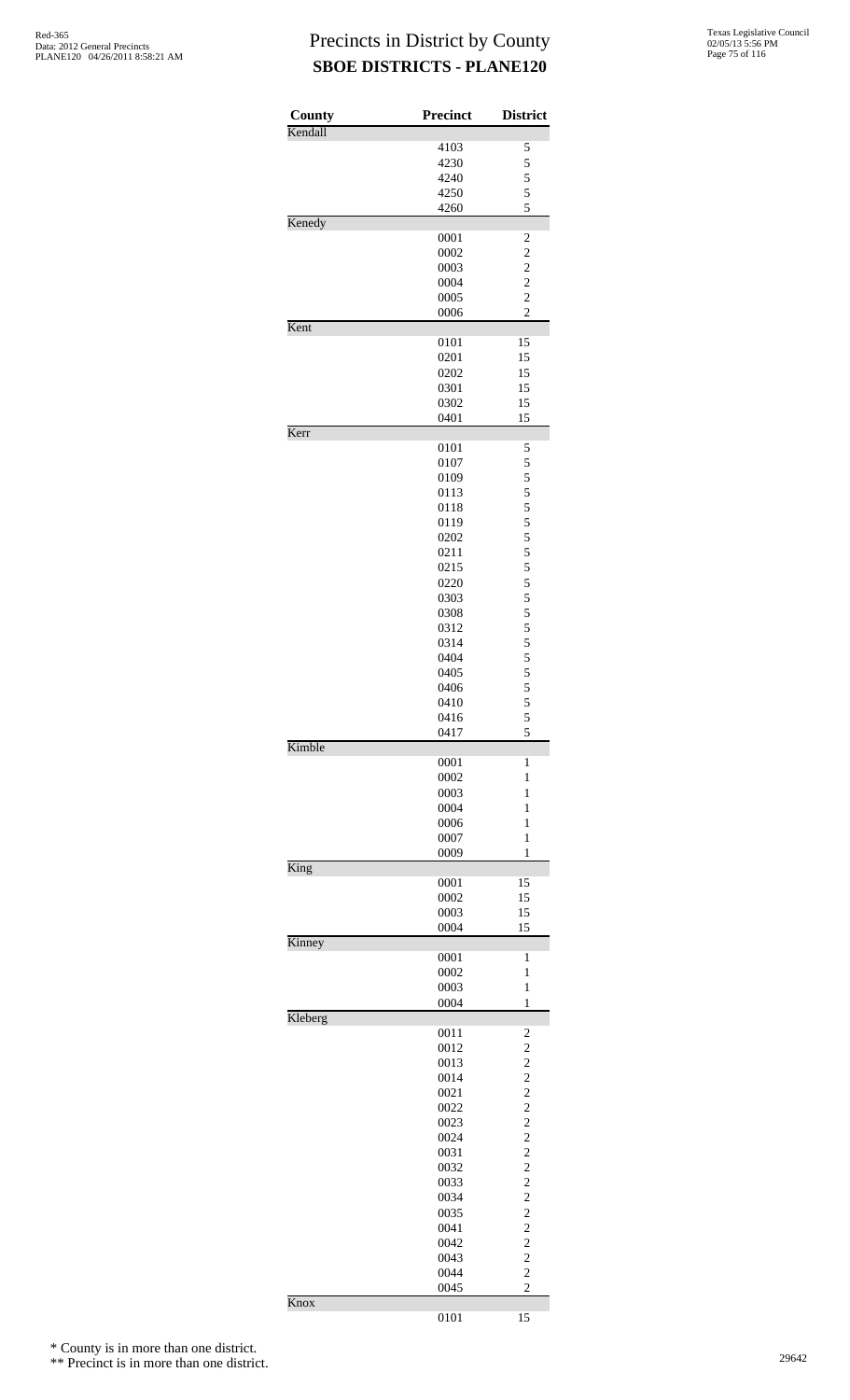| County   | <b>Precinct</b> | <b>District</b> |
|----------|-----------------|-----------------|
| Knox     | 0201            | 15              |
|          | 0202            | 15              |
|          | 0301            | 15              |
|          | 0302            | 15              |
|          | 0401            | 15              |
| La Salle |                 |                 |
|          | 0001            | 1               |
|          | 0002            | 1               |
|          | 0003            | $\mathbf{1}$    |
|          | 0004            | $\mathbf{1}$    |
|          | 0005            | $\mathbf{1}$    |
|          | 0006            | $\mathbf{1}$    |
|          | 003A            | $\mathbf{1}$    |
| Lamar    | 001B            | 9               |
|          | 001C            | 9               |
|          | 001D            | 9               |
|          | 001E            | 9               |
|          | 001F            | 9               |
|          |                 | 9               |
|          | 001G            |                 |
|          | 001H            | 9               |
|          | 001I            | 9               |
|          | 002D            | 9               |
|          | 002E            | 9               |
|          | 002F            | 9               |
|          | 002G            | 9               |
|          | 002H            | 9               |
|          | 003D            | 9               |
|          | 003E            | 9               |
|          | 003F            | 9               |
|          | 003G            | 9               |
|          | 003I            | 9               |
|          | 004B            | 9               |
|          | 004C            | 9               |
|          | 004D            | 9               |
|          | 004E            | 9               |
|          | 004F            | 9               |
|          | 004G            | 9               |
|          | 1A3B            | 9               |
|          | 1A5A            | 9               |
|          | 1E7C            | 9               |
|          | 2A1A            | 9               |
|          | 2B2A            | 9               |
|          | 2C3A            | 9               |
|          | 3C7G            | 9               |
|          | 3H3C            | 9               |
|          | 4A6E            | 9               |
| Lamb     |                 |                 |
|          | 0001            | 15              |
|          | 0002            | 15              |
|          | 0003            | 15              |
|          | 0004            | 15              |
|          | 0005            | 15              |
|          | 0006            | 15              |
|          | 0007            | 15              |
|          | 0008            | 15              |
|          | 0009            | 15              |
|          | 0010            | 15              |
|          | 0011            | 15              |
|          | 0012            | 15              |
| Lampasas |                 |                 |
|          | 0001            | 14              |
|          | 0002            | 14              |
|          | 0003            | 14              |
|          | 0004            | 14              |
|          | 0005            | 14              |
|          | 0006            | 14              |
|          | 0007            | 14              |
|          | 0008            | 14              |
| Lavaca   | 0009            | 14              |
|          | 0001            | 3               |
|          | 0002            | 3               |
|          | 0007            | 3               |
|          | 0008            | 3               |
|          | 0009            | 3               |
|          | 0011            | 3               |
|          | 0012            | 3               |
|          | 0015            | $\overline{3}$  |
|          |                 |                 |

\* County is in more than one district.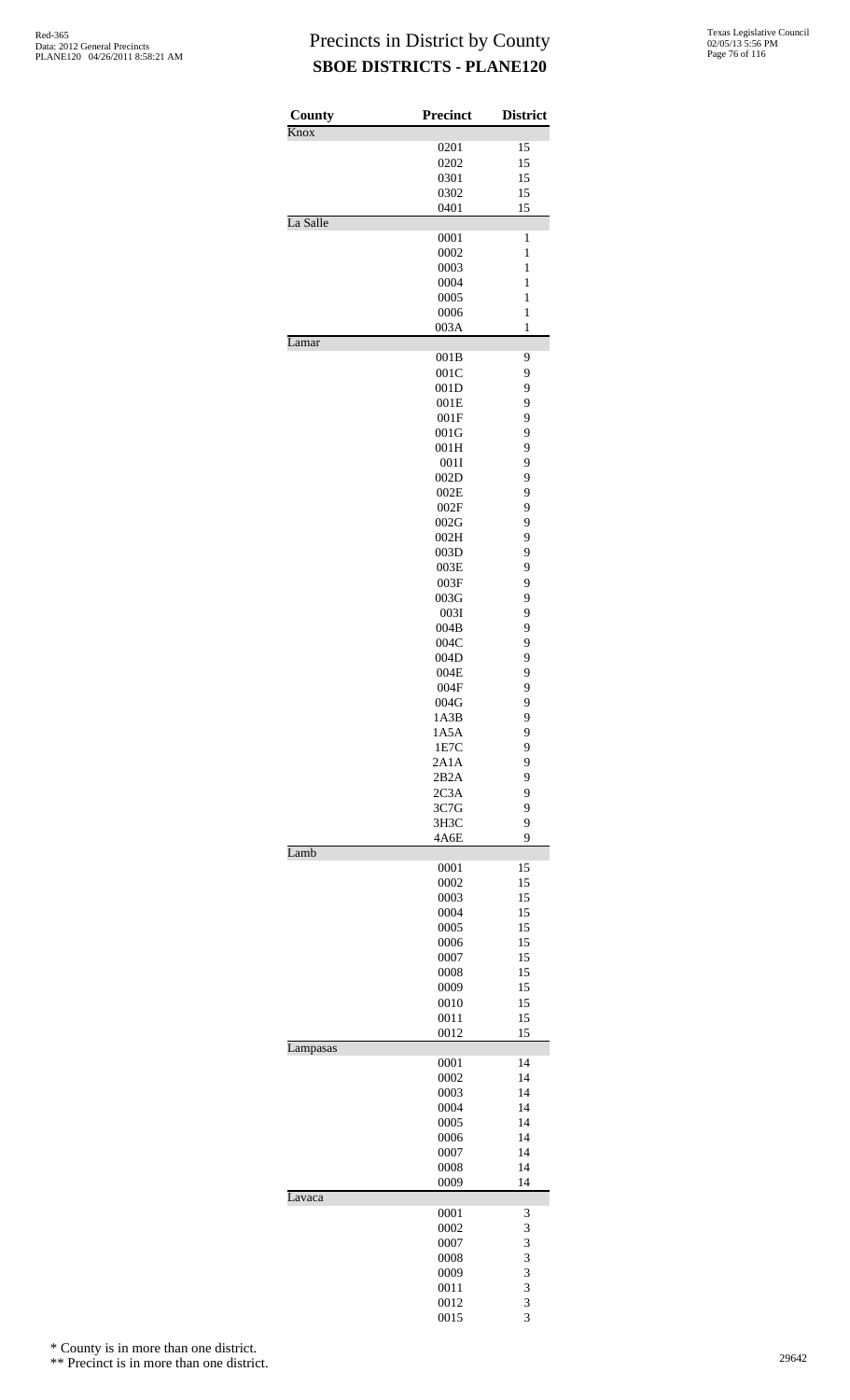| County                   | Precinct     | <b>District</b>                            |
|--------------------------|--------------|--------------------------------------------|
| Lavaca                   |              |                                            |
|                          | 0016         | 3                                          |
|                          | 0017         | 3                                          |
|                          | 0019         |                                            |
|                          | 0020         |                                            |
|                          | 0023         | $\begin{array}{c} 3 \\ 3 \\ 3 \end{array}$ |
|                          | 0026         |                                            |
|                          | 0027         | $\overline{\mathbf{3}}$                    |
|                          | 0029         | $\frac{3}{3}$                              |
|                          | 0030         | 3                                          |
|                          | 0031<br>0032 | 3                                          |
| Lee                      |              |                                            |
|                          | 0101         | 10                                         |
|                          | 0102         | 10                                         |
|                          | 0103         | 10                                         |
|                          | 0201         | 10                                         |
|                          | 0202         | 10                                         |
|                          | 0203         | 10                                         |
|                          | 0301         | 10                                         |
|                          | 0302         | 10                                         |
|                          | 0303         | 10                                         |
|                          | 0304         | 10                                         |
|                          | 0401         | 10                                         |
|                          | 0402         | 10                                         |
|                          | 0403         | 10                                         |
|                          | 0404         | 10                                         |
|                          | 0405         | 10                                         |
| $\overline{\text{Leon}}$ |              |                                            |
|                          | 0001         | 10                                         |
|                          | 0002         | 10                                         |
|                          | 0003         | 10                                         |
|                          | 0004         | 10                                         |
|                          | 0005<br>0006 | 10<br>10                                   |
|                          | 0007         | 10                                         |
|                          | 0008         | 10                                         |
|                          | 0009         | 10                                         |
|                          | 0010         | 10                                         |
|                          | 0011         | 10                                         |
|                          | 0012         | 10                                         |
|                          | 0013         | 10                                         |
|                          | 0014         | 10                                         |
|                          | 001A         | 10                                         |
|                          | 005A         | 10                                         |
|                          | 014A         | 10                                         |
| Liberty                  |              |                                            |
|                          | 0001         | 7                                          |
|                          | 0002         | $\overline{7}$                             |
|                          | 0003         | $\overline{7}$                             |
|                          | 0004         | $\overline{7}$                             |
|                          | 0005         | $\overline{7}$                             |
|                          | 0006         | $\overline{7}$                             |
|                          | 0007         | $\overline{7}$                             |
|                          | 0008         | $\overline{7}$                             |
|                          | 0009         | $\overline{7}$<br>7                        |
|                          | 0010<br>0011 | $\overline{7}$                             |
|                          | 0012         | $\overline{7}$                             |
|                          | 0013         | $\overline{7}$                             |
|                          | 0014         | $\overline{7}$                             |
|                          | 0015         | 7                                          |
|                          | 0016         | $\overline{7}$                             |
|                          | 0017         | $\overline{7}$                             |
|                          | 0018         | $\overline{7}$                             |
|                          | 0019         | $\overline{7}$                             |
|                          | 0020         | 7                                          |
|                          | 0021         | $\overline{7}$                             |
|                          | 0022         | $\overline{7}$                             |
|                          | 0023         | $\overline{7}$                             |
|                          | 0024         | $\overline{7}$                             |
|                          | 0025         | 7                                          |
|                          | 0026         | $\overline{7}$                             |
|                          | 0027         | $\overline{7}$                             |
|                          | 0028         | 7                                          |
|                          | 0029         | $\overline{7}$                             |
|                          | 0030         | 7                                          |
| Limestone                |              |                                            |
|                          | 0101         | 10                                         |
|                          | 0102         | 10                                         |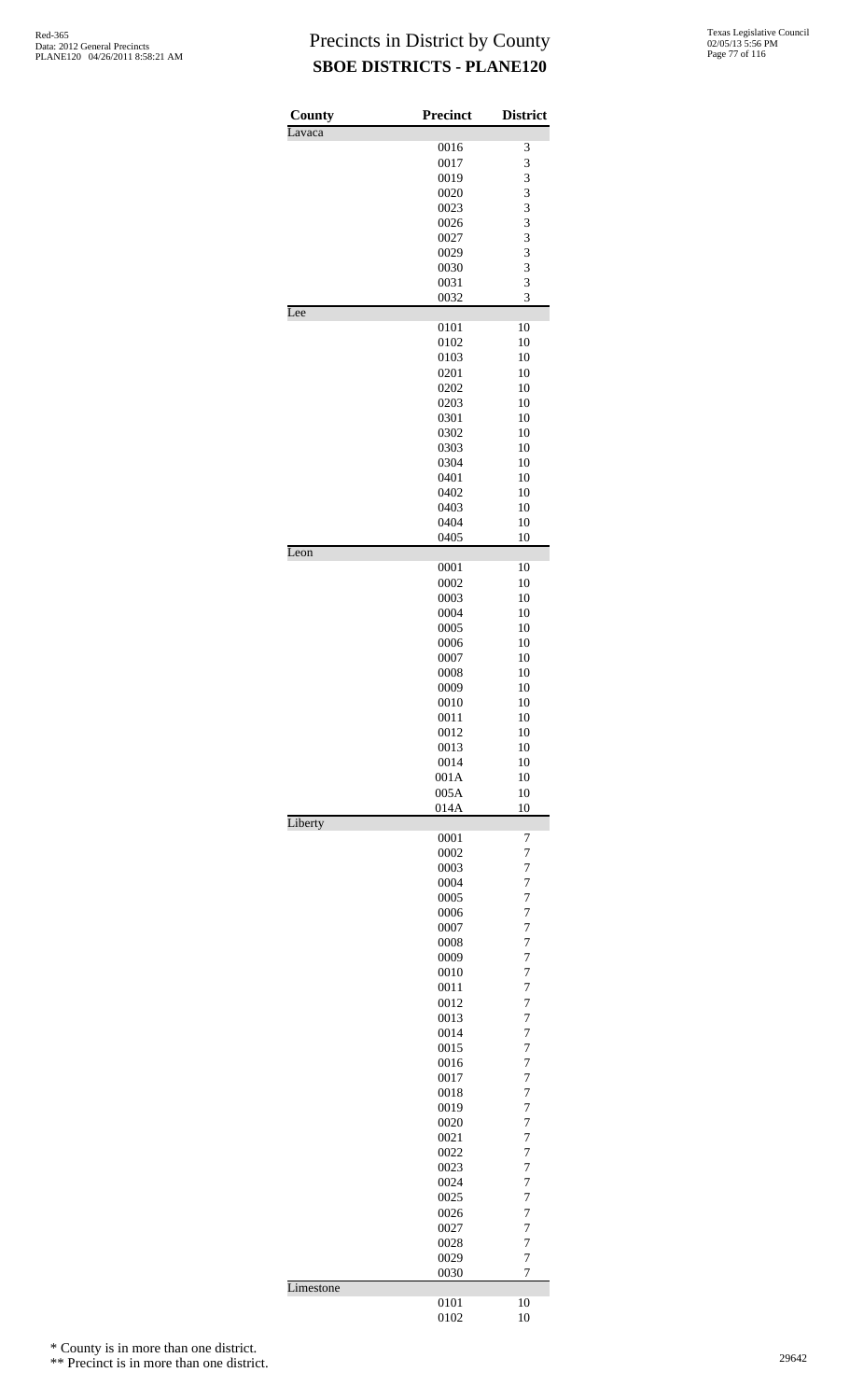| County    | <b>Precinct</b> | <b>District</b>     |
|-----------|-----------------|---------------------|
| Limestone |                 |                     |
|           | 0103            | 10                  |
|           | 0104            | 10                  |
|           | 0201            | 10                  |
|           | 0202            | 10                  |
|           | 0203<br>0204    | 10<br>10            |
|           | 0205            | 10                  |
|           | 0206            | 10                  |
|           | 0301            | 10                  |
|           | 0302            | 10                  |
|           | 0303            | 10                  |
|           | 0304            | 10                  |
|           | 0305            | 10                  |
|           | 0401            | 10                  |
|           | 0402            | 10                  |
|           | 0403            | 10                  |
|           | 0404            | 10                  |
|           | 0405            | 10                  |
|           | 0406            | 10                  |
|           | 0407            | 10                  |
| Lipscomb  |                 |                     |
|           | 0106<br>0202    | 15<br>15            |
|           | 0207            | 15                  |
|           | 0303            | 15                  |
|           | 0308            | 15                  |
|           | 0404            | 15                  |
|           | 0409            | 15                  |
| Live Oak  |                 |                     |
|           | 0001            | 3                   |
|           | 0002            | 3                   |
|           | 0003            | 3                   |
|           | 0004            | $\frac{3}{3}$       |
|           | 0005            |                     |
|           | 0006            | 3<br>3              |
|           | 0007            |                     |
|           | 0008<br>0009    | $\overline{3}$<br>3 |
|           | 0010            | 3                   |
|           | 0011            | 3                   |
|           | 0012            | 3                   |
|           | 0013            | 3                   |
|           | 0014            | 3                   |
| Llano     |                 |                     |
|           | 0101            | 5                   |
|           | 0102            | 5                   |
|           | 0108            | 5                   |
|           | 0109            | $\frac{5}{5}$       |
|           | 0203            |                     |
|           | 0204            | 5                   |
|           | 0205            | 5                   |
|           | 0307<br>0410    | 5<br>5              |
| Loving    |                 |                     |
|           | 0001            | 1                   |
|           | 0002            | $\mathbf{1}$        |
|           | 0003            | $\mathbf{1}$        |
|           | 0004            | $\mathbf{1}$        |
| Lubbock   |                 |                     |
|           | 0001            | 15                  |
|           | 0002<br>0003    | 15<br>15            |
|           | 0004            | 15                  |
|           | 0005            | 15                  |
|           | 0006            | 15                  |
|           | 0007            | 15                  |
|           | 0008            | 15                  |
|           | 0009            | 15                  |
|           | 0010            | 15                  |
|           | 0012            | 15                  |
|           | 0013            | 15                  |
|           | 0014            | 15                  |
|           | 0015            | 15                  |
|           | 0016            | 15                  |
|           | 0017            | 15                  |
|           | 0018            | 15                  |
|           | 0019            | 15                  |
|           | 0020            | 15                  |
|           | 0021            | 15                  |

\* County is in more than one district.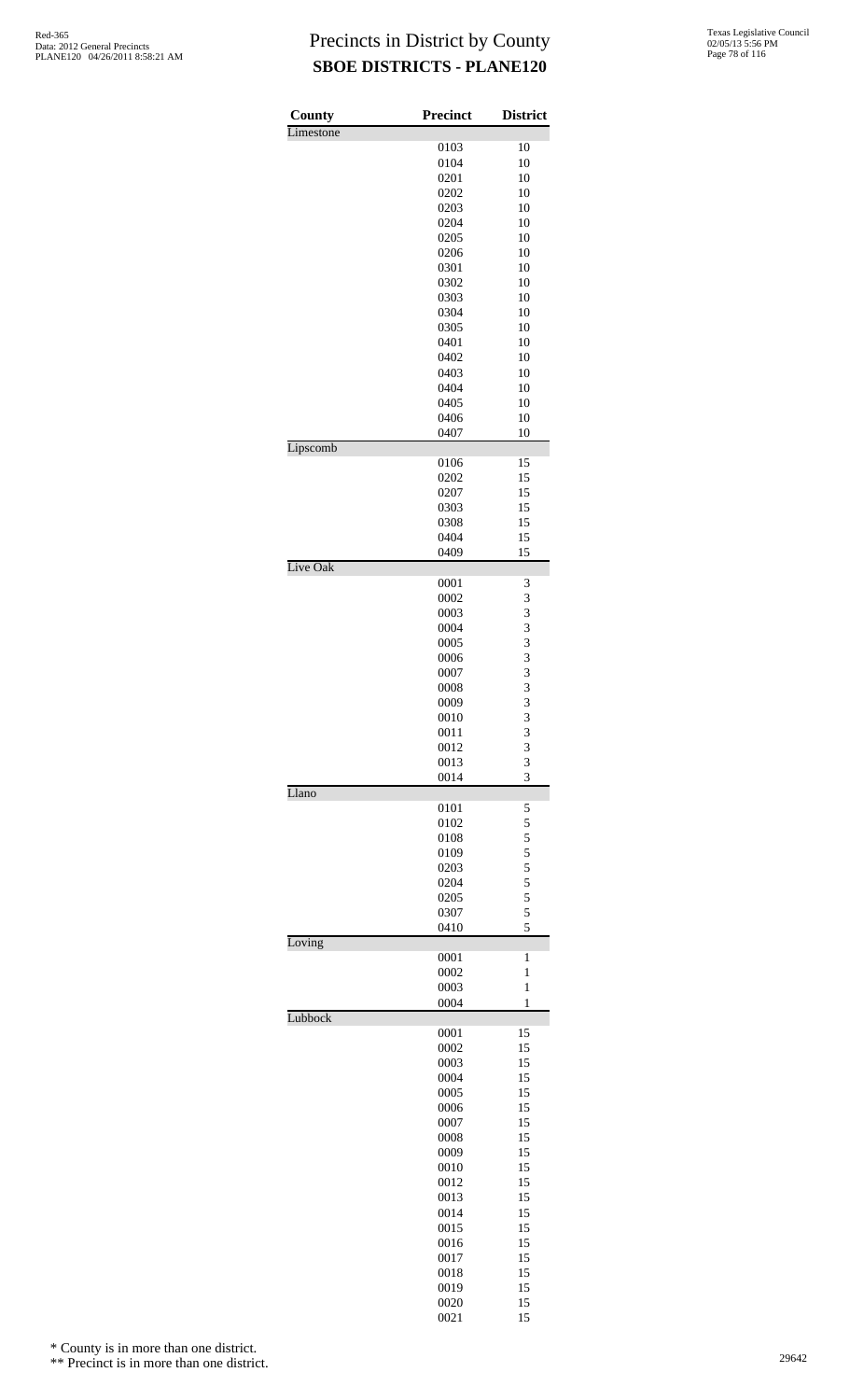| County  | Precinct     | <b>District</b> |
|---------|--------------|-----------------|
| Lubbock |              |                 |
|         | 0022         | 15              |
|         | 0023<br>0024 | 15<br>15        |
|         | 0025         | 15              |
|         | 0026         | 15              |
|         | 0027         | 15              |
|         | 0028         | 15              |
|         | 0029         | 15              |
|         | 0030         | 15              |
|         | 0031<br>0033 | 15<br>15        |
|         | 0034         | 15              |
|         | 0035         | 15              |
|         | 0036         | 15              |
|         | 0038         | 15              |
|         | 0039         | 15              |
|         | 0040         | 15              |
|         | 0041         | 15              |
|         | 0043<br>0044 | 15<br>15        |
|         | 0045         | 15              |
|         | 0046         | 15              |
|         | 0047         | 15              |
|         | 0049         | 15              |
|         | 0050         | 15              |
|         | 0051         | 15              |
|         | 0052         | 15              |
|         | 0053<br>0054 | 15<br>15        |
|         | 0056         | 15              |
|         | 0057         | 15              |
|         | 0058         | 15              |
|         | 0059         | 15              |
|         | 0060         | 15              |
|         | 0062         | 15              |
|         | 0063         | 15              |
|         | 0064<br>0065 | 15              |
|         | 0066         | 15<br>15        |
|         | 0067         | 15              |
|         | 0069         | 15              |
|         | 0072         | 15              |
|         | 0075         | 15              |
|         | 0076         | 15              |
|         | 0078         | 15              |
|         | 0092         | 15              |
|         | 0096<br>0102 | 15<br>15        |
|         | 0104         | 15              |
|         | 0109         | 15              |
|         | 0110         | 15              |
|         | 0111         | 15              |
|         | 0112         | 15              |
|         | 0113         | 15              |
|         | 0114         | 15              |
|         | 0117         | 15              |
|         | 0118<br>0119 | 15<br>15        |
|         | 0120         | 15              |
|         | 0121         | 15              |
|         | 0122         | 15              |
|         | 0123         | 15              |
|         | 0124         | 15              |
|         | 0125         | 15              |
|         | 0126         | 15              |
|         | 0127         | 15              |
|         | 0128<br>0129 | 15<br>15        |
|         | 0131         | 15              |
|         | 0132         | 15              |
|         | 0135         | 15              |
|         | 0138         | 15              |
|         | 0140         | 15              |
|         | 0141         | 15              |
|         | 0142         | 15              |
| Lynn    | 0143         | 15              |
|         | 0001         | 15              |
|         | 0002         | 15              |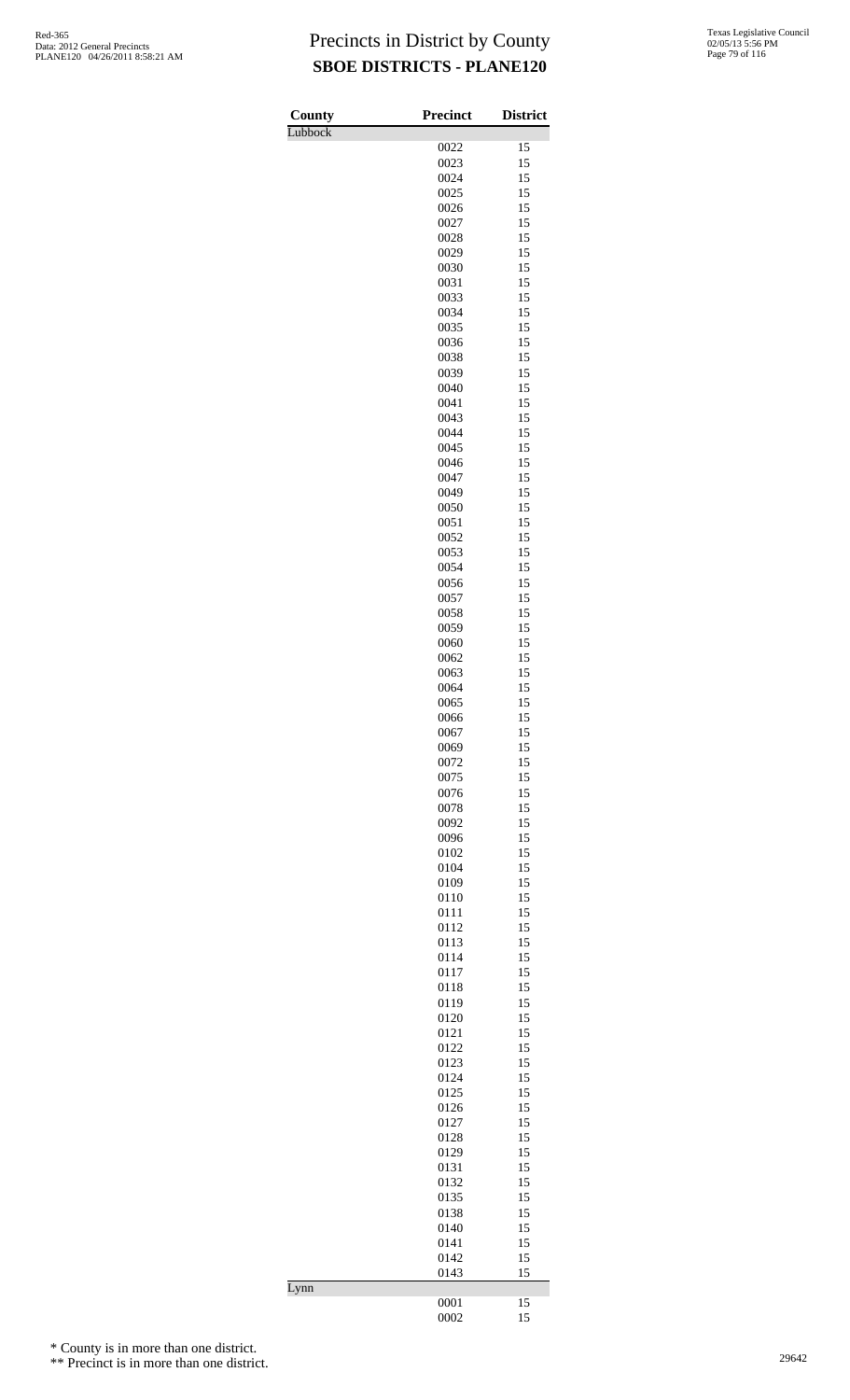| County    | Precinct     | <b>District</b>                           |
|-----------|--------------|-------------------------------------------|
| Lynn      |              |                                           |
|           | 0003         | 15                                        |
|           | 0004<br>0005 | 15<br>15                                  |
|           | 0006         | 15                                        |
|           | 0007         | 15                                        |
|           | 0008         | 15                                        |
|           | 0009         | 15                                        |
|           | 0010         | 15                                        |
|           | 0011         | 15                                        |
|           | 0012<br>0013 | 15<br>15                                  |
|           | 0014         | 15                                        |
| Madison   |              |                                           |
|           | 0101         | 10                                        |
|           | 0202         | 10                                        |
|           | 0303         | 10                                        |
| Marion    | 0404         | 10                                        |
|           | 0001         | 9                                         |
|           | 0002         | 9                                         |
|           | 0003         | 9                                         |
|           | 0004         | 9                                         |
|           | 0005         | 9                                         |
|           | 0006         | 9                                         |
|           | 0007         | 9<br>9                                    |
|           | 0008<br>0009 | 9                                         |
|           | 0010         | 9                                         |
| Martin    |              |                                           |
|           | 0001         | 15                                        |
|           | 0002         | 15                                        |
|           | 0003<br>0004 | 15<br>15                                  |
|           | 003A         | 15                                        |
|           | 004A         | 15                                        |
| Mason     |              |                                           |
|           | 0101         | 5                                         |
|           | 0210         | 5                                         |
|           | 0302<br>0405 | 5                                         |
| Matagorda |              | 5                                         |
|           | 0002         | 2                                         |
|           | 0004         | $\overline{c}$                            |
|           | 0005         | $\overline{c}$                            |
|           | 0006         | $\overline{\mathbf{c}}$<br>$\overline{c}$ |
|           | 0007<br>0008 | $\overline{c}$                            |
|           | 0009         | $\overline{c}$                            |
|           | 0010         | $\overline{c}$                            |
|           | 0012         | $\overline{c}$                            |
|           | 0013         | $\overline{c}$                            |
|           | 001A         | $\overline{c}$                            |
|           | 001B         | $\overline{c}$                            |
|           | 001C         | $\overline{c}$                            |
|           | 001D<br>001E | $\overline{\mathbf{c}}$<br>$\overline{c}$ |
|           | 001F         | $\overline{c}$                            |
|           | 003A         | $\overline{c}$                            |
|           | 003B         | $\overline{c}$                            |
| Maverick  |              |                                           |
|           | 001A         | $\mathbf{1}$                              |
|           | 001B<br>001C | 1<br>1                                    |
|           | 002A         | 1                                         |
|           | 002B         | 1                                         |
|           | 002C         | $\mathbf{1}$                              |
|           | 002D         | $\mathbf{1}$                              |
|           | 003A         | 1                                         |
|           | 003B         | 1                                         |
|           | 003C         | 1<br>1                                    |
|           | 004A<br>004B | $\mathbf{1}$                              |
|           | 004C         | 1                                         |
|           | 004D         | 1                                         |
| McCulloch |              |                                           |
|           | 0101         | 1                                         |
|           | 0102<br>0201 | 1<br>1                                    |
|           | 0202         | 1                                         |
|           |              |                                           |

\* County is in more than one district.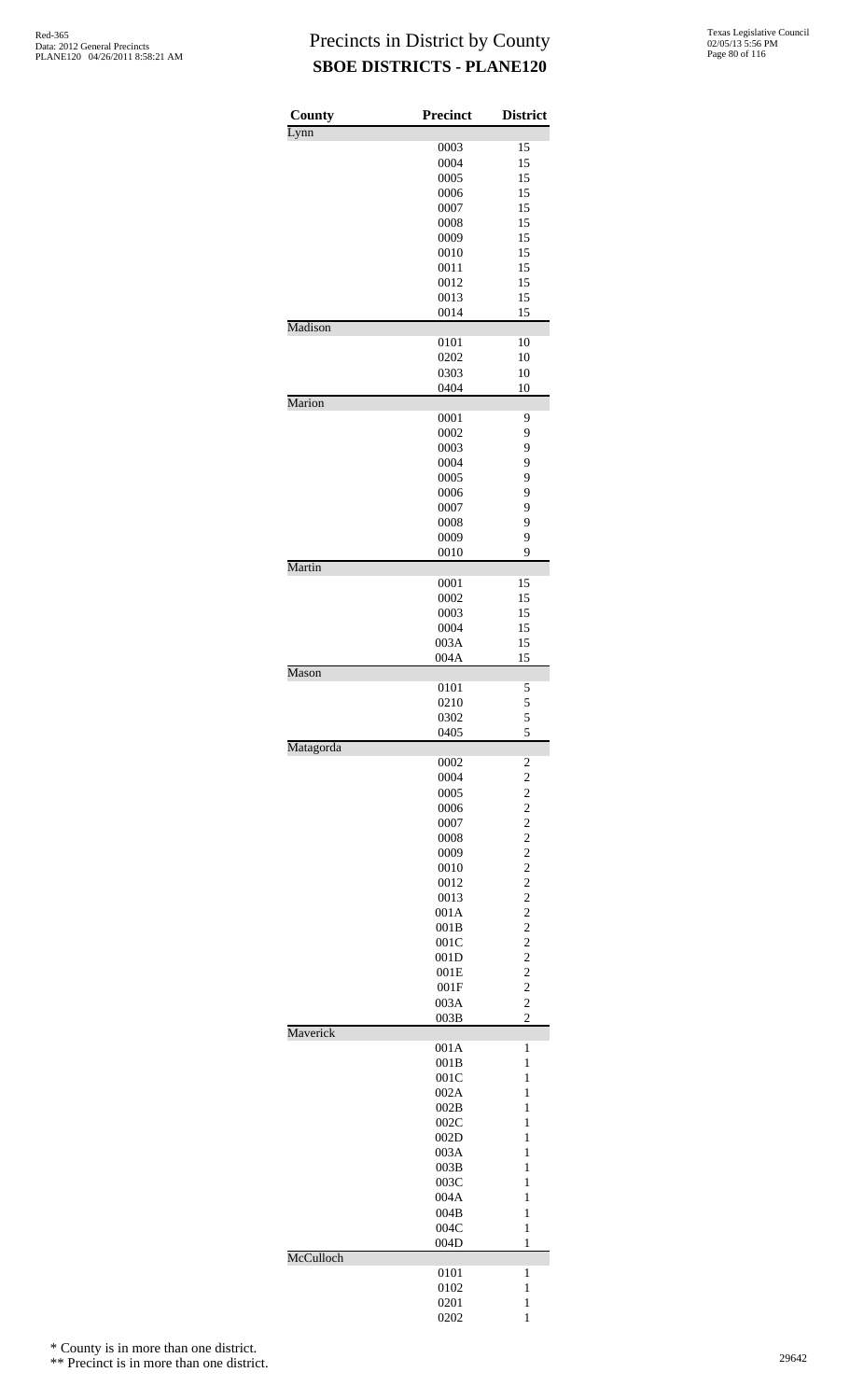| County<br>McCulloch | <b>Precinct</b> | <b>District</b>              |
|---------------------|-----------------|------------------------------|
|                     | 0301            | 1                            |
|                     | 0302            | $\mathbf{1}$                 |
|                     | 0401<br>0402    | $\mathbf{1}$<br>$\mathbf{1}$ |
|                     | 0403            | $\mathbf{1}$                 |
| McLennan            |                 |                              |
|                     | 0001<br>0002    | 14<br>14                     |
|                     | 0003            | 14                           |
|                     | 0004            | 14                           |
|                     | 0005<br>0006    | 14<br>14                     |
|                     | 0007            | 14                           |
|                     | 0008            | 14                           |
|                     | 0009<br>0010    | 14<br>14                     |
|                     | 0011            | 14                           |
|                     | 0012            | 14                           |
|                     | 0013<br>0014    | 14<br>14                     |
|                     | 0015            | 14                           |
|                     | 0016            | 14                           |
|                     | 0017            | 14                           |
|                     | 0018<br>0019    | 14<br>14                     |
|                     | 0020            | 14                           |
|                     | 0021            | 14                           |
|                     | 0022<br>0023    | 14<br>14                     |
|                     | 0024            | 14                           |
|                     | 0025            | 14                           |
|                     | 0026<br>0027    | 14<br>14                     |
|                     | 0028            | 14                           |
|                     | 0029            | 14                           |
|                     | 0030<br>0031    | 14<br>14                     |
|                     | 0032            | 14                           |
|                     | 0033            | 14                           |
|                     | 0034<br>0035    | 14<br>14                     |
|                     | 0036            | 14                           |
|                     | 0037            | 14                           |
|                     | 0038<br>0039    | 14<br>14                     |
|                     | 0040            | 14                           |
|                     | 0041            | 14                           |
|                     | 0042<br>0043    | 14<br>14                     |
|                     | 0044            | 14                           |
|                     | 0045            | 14                           |
|                     | 0046<br>0047    | 14<br>14                     |
|                     | 0048            | 14                           |
|                     | 0049            | 14                           |
|                     | 0050<br>0051    | 14<br>14                     |
|                     | 0052            | 14                           |
|                     | 0053            | 14                           |
|                     | 0054<br>0055    | 14<br>14                     |
|                     | 0056            | 14                           |
|                     | 0057            | 14                           |
|                     | 0058<br>0059    | 14<br>14                     |
|                     | 0060            | 14                           |
|                     | 0061            | 14                           |
|                     | 0062<br>0063    | 14<br>14                     |
|                     | 0064            | 14                           |
|                     | 0065            | 14                           |
|                     | 0066<br>0067    | 14<br>14                     |
|                     | 0068            | 14                           |
|                     | 0069            | 14                           |
|                     | 0070            | 14                           |
|                     | 0071<br>0072    | 14<br>14                     |
|                     | 0073            | 14                           |

\* County is in more than one district.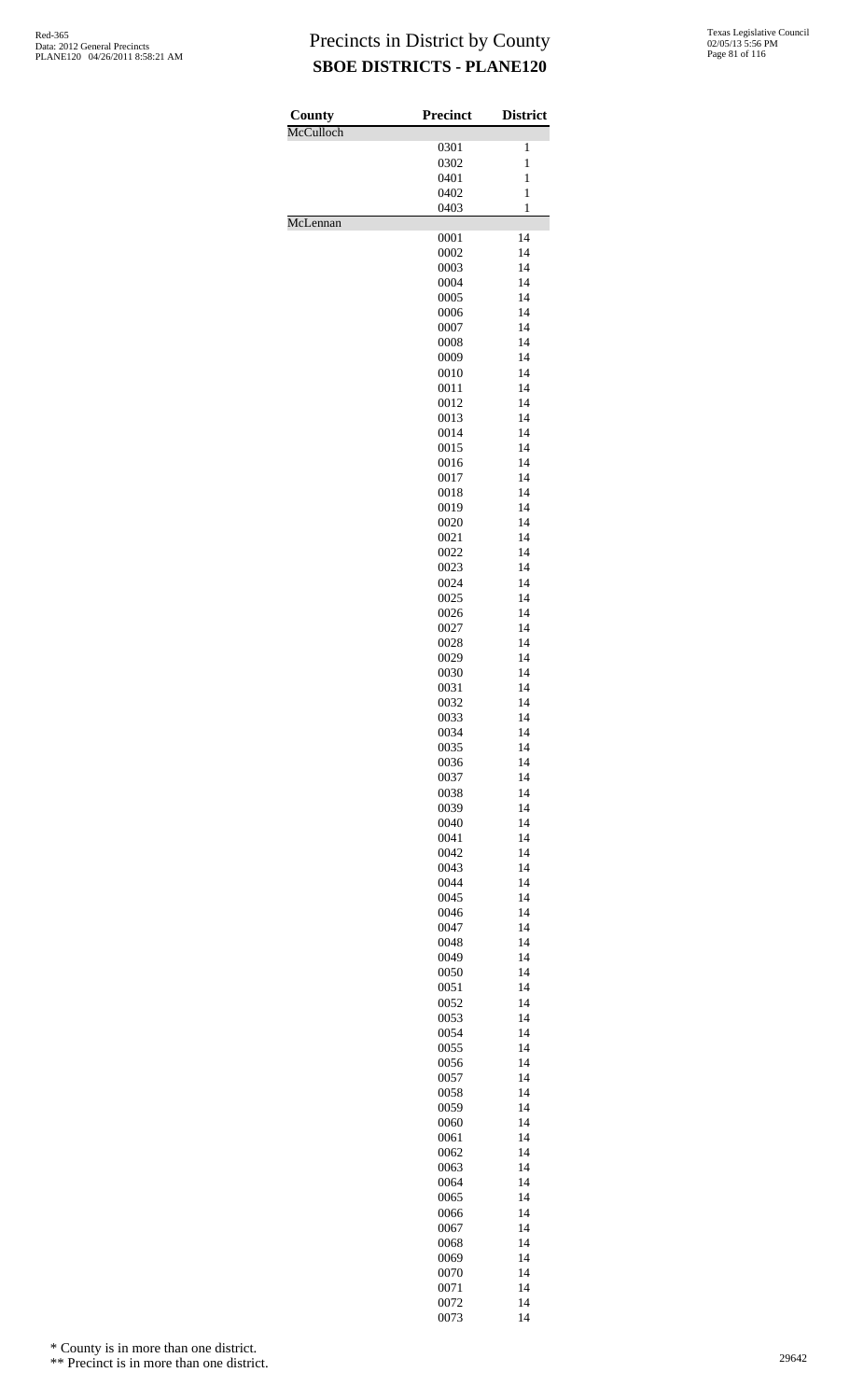| County   | <b>Precinct</b> | <b>District</b>              |
|----------|-----------------|------------------------------|
| McLennan |                 |                              |
|          | 0074<br>0075    | 14<br>14                     |
|          | 0076            | 14                           |
|          | 0077            | 14                           |
|          | 0078            | 14                           |
|          | 0079            | 14                           |
|          | 0080            | 14                           |
|          | 0081            | 14                           |
|          | 0082            | 14                           |
|          | 0083<br>0084    | 14<br>14                     |
|          | 0085            | 14                           |
|          | 0086            | 14                           |
|          | 0087            | 14                           |
|          | 0088            | 14                           |
|          | 0089            | 14                           |
|          | 0090            | 14                           |
| McMullen | 0091            | 14                           |
|          |                 |                              |
|          | 0001<br>0003    | 3<br>3                       |
|          | 002A            | 3                            |
|          | 002B            | 3                            |
|          | 004A            | 3                            |
|          | 004B            | 3                            |
| Medina   |                 |                              |
|          | 001A            | 1                            |
|          | 001B            | $\mathbf{1}$<br>1            |
|          | 001C<br>001D    | $\mathbf{1}$                 |
|          | 002A            | $\mathbf{1}$                 |
|          | 002B            | $\mathbf{1}$                 |
|          | 002C            | 1                            |
|          | 003A            | 1                            |
|          | 003B            | $\mathbf{1}$                 |
|          | 003C            | $\mathbf{1}$                 |
|          | 003D            | $\mathbf{1}$                 |
|          | 004A            | $\mathbf{1}$                 |
|          | 004B<br>004C    | $\mathbf{1}$<br>1            |
| Menard   |                 |                              |
|          | 0001            | 1                            |
|          | 0002            | 1                            |
|          | 0003            | 1                            |
|          | 0004            | $\mathbf{1}$                 |
|          | 0005            | $\mathbf{1}$<br>$\mathbf{1}$ |
| Midland  | 0006            |                              |
|          | 0101            | 15                           |
|          | 0102            | 15                           |
|          | 0103            | 15                           |
|          | 0104            | 15                           |
|          | 0105            | 15                           |
|          | 0106            | 15                           |
|          | 0107<br>0108    | 15<br>15                     |
|          | 0109            | 15                           |
|          | 0110            | 15                           |
|          | 0201            | 15                           |
|          | 0202            | 15                           |
|          | 0203            | 15                           |
|          | 0204            | 15                           |
|          | 0205            | 15                           |
|          | 0206            | 15                           |
|          | 0207<br>0208    | 15<br>15                     |
|          | 0210            | 15                           |
|          | 0211            | 15                           |
|          | 0212            | 15                           |
|          | 0302            | 15                           |
|          | 0303            | 15                           |
|          | 0304            | 15                           |
|          | 0305            | 15                           |
|          | 0306            | 15                           |
|          | 0307<br>0308    | 15<br>15                     |
|          | 0309            | 15                           |
|          | 0310            | 15                           |
|          | 0401            | 15                           |

\* County is in more than one district.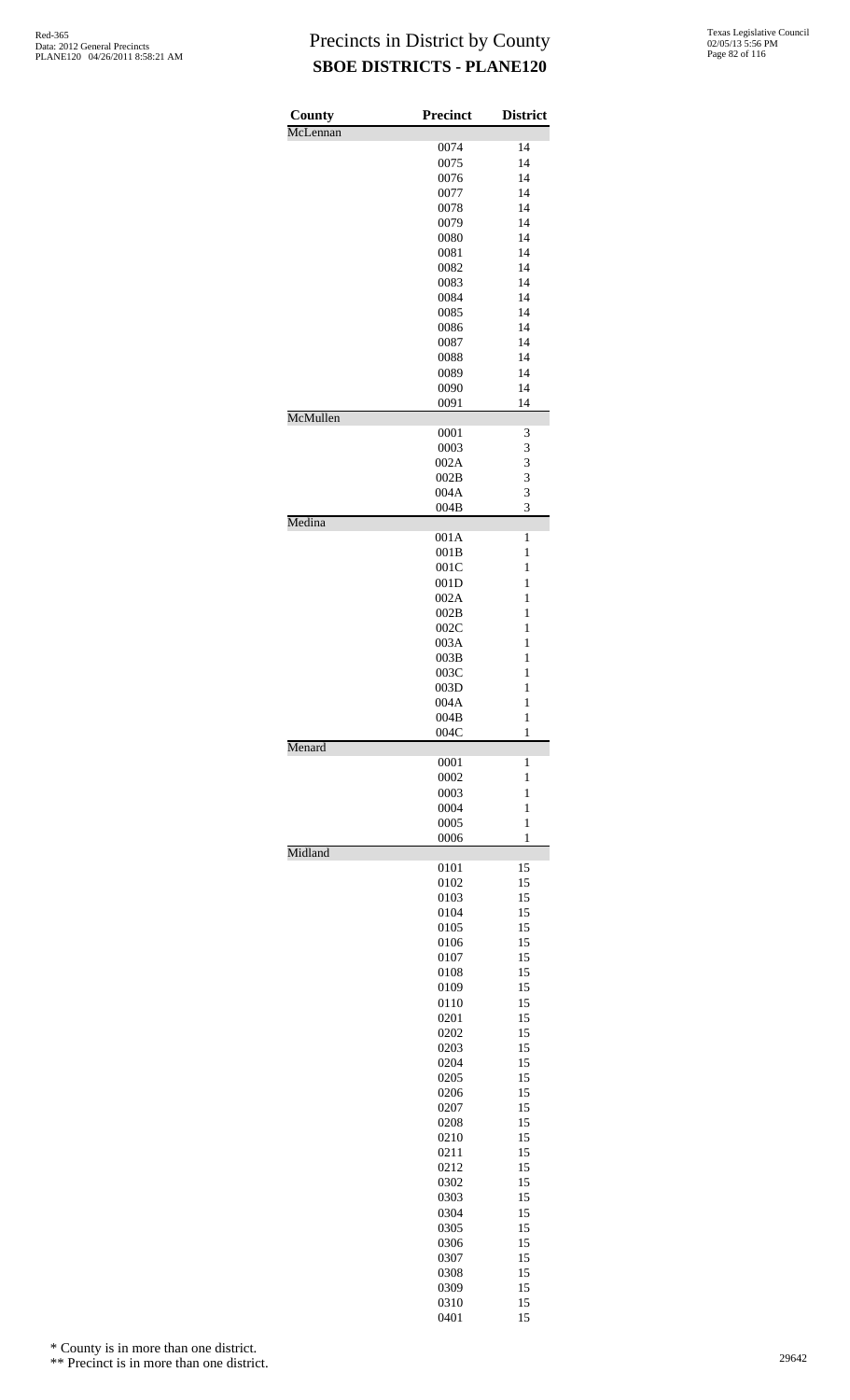| County<br>Midland | <b>Precinct</b> | <b>District</b> |
|-------------------|-----------------|-----------------|
|                   | 0402            | 15              |
|                   | 0403            | 15              |
|                   | 0404            | 15              |
|                   | 0405            | 15              |
|                   | 0406            | 15              |
|                   | 0407            | 15              |
|                   | 0408            | 15              |
|                   | 0409            | 15              |
|                   | 0410            | 15              |
|                   | 0411            | 15              |
|                   | 108A            | 15              |
|                   | 307A            | 15              |
|                   | 402A            | 15              |
| Milam             |                 |                 |
|                   | 0101            | 10<br>10        |
|                   | 0105<br>0203    | 10              |
|                   | 0207            | 10              |
|                   | 0210            | 10              |
|                   | 0212            | 10              |
|                   | 0316            | 10              |
|                   | 0317            | 10              |
|                   | 0318            | 10              |
|                   | 0419            | 10              |
|                   | 0420            | 10              |
| Mills             |                 |                 |
|                   | 0001            | 14              |
|                   | 0002            | 14              |
|                   | 0003            | 14              |
|                   | 0004            | 14              |
|                   | 0005            | 14              |
|                   | 0006            | 14              |
|                   | 0007            | 14<br>14        |
|                   | 0008            | 14              |
|                   | 0009<br>0011    | 14              |
| Mitchell          |                 |                 |
|                   | 0001            | 15              |
|                   | 0002            | 15              |
|                   | 0003            | 15              |
|                   | 0004            | 15              |
|                   | 0025            | 15              |
| Montague          | 0046            | 15              |
|                   | 0002            | 15              |
|                   | 0003            | 15              |
|                   | 0004            | 15              |
|                   | 0005            | 15              |
|                   | 0006            | 15              |
|                   | 0007            | 15              |
|                   | 0008            | 15              |
|                   | 0009            | 15              |
|                   | 0010            | 15              |
|                   | 0011            | 15              |
|                   | 0012            | 15              |
|                   | 0013            | 15              |
|                   | 0014            | 15              |
|                   | 0015            | 15              |
| Montgomery        | 0016            | 15              |
|                   | 0001            | 8               |
|                   | 0002            | 8               |
|                   | 0003            | 8               |
|                   | 0004            | 8               |
|                   | 0005            | 8               |
|                   | 0006            | 8               |
|                   | 0007            | 8               |
|                   | 0008            | 8               |
|                   | 0009            | 8               |
|                   | 0010            | 8               |
|                   | 0011            | 8               |
|                   | 0012            | 8               |
|                   | 0013            | 8               |
|                   | 0014            | 8               |
|                   | 0015            | 8               |
|                   | 0016            | 8               |
|                   | 0017            | 8               |
|                   | 0018            | 8               |
|                   | 0019            | 8               |

\* County is in more than one district.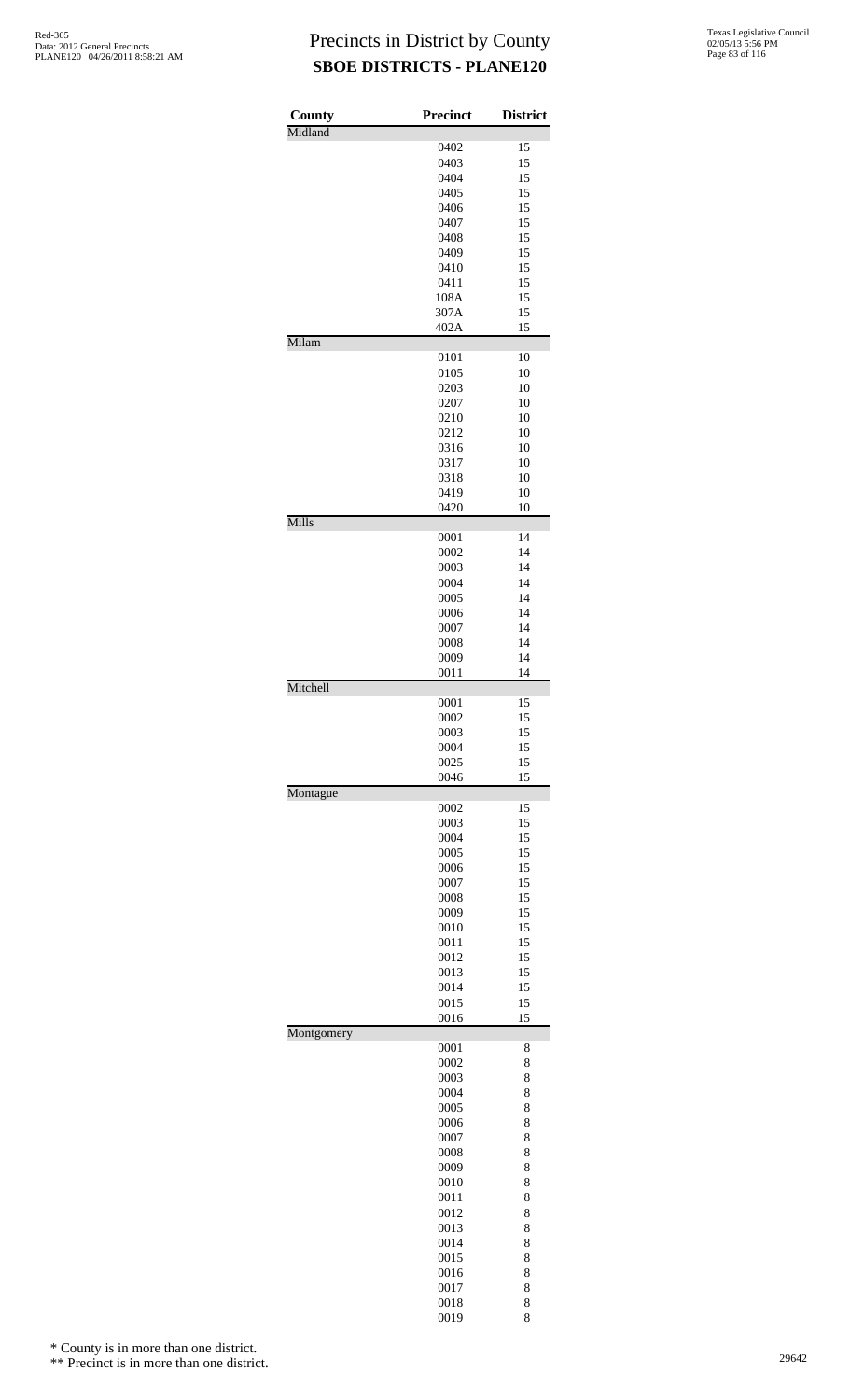| <b>County</b> | <b>Precinct</b> | <b>District</b> |
|---------------|-----------------|-----------------|
| Montgomery    |                 |                 |
|               | 0020            | 8               |
|               | 0021<br>0022    | 8<br>8          |
|               | 0023            | 8               |
|               | 0024            | 8               |
|               | 0025            | 8               |
|               | 0026            | 8               |
|               | 0027            | 8               |
|               | 0028            | 8               |
|               | 0029<br>0030    | 8<br>8          |
|               | 0031            | 8               |
|               | 0032            | 8               |
|               | 0033            | 8               |
|               | 0034            | 8               |
|               | 0035            | 8               |
|               | 0036<br>0037    | 8<br>8          |
|               | 0038            | 8               |
|               | 0039            | 8               |
|               | 0040            | 8               |
|               | 0041            | 8               |
|               | 0042            | 8               |
|               | 0043<br>0044    | 8<br>8          |
|               | 0045            | 8               |
|               | 0046            | 8               |
|               | 0047            | 8               |
|               | 0048            | 8               |
|               | 0049            | 8               |
|               | 0050<br>0051    | 8<br>8          |
|               | 0052            | 8               |
|               | 0053            | 8               |
|               | 0054            | 8               |
|               | 0055            | 8               |
|               | 0056            | 8               |
|               | 0057<br>0058    | 8<br>8          |
|               | 0059            | 8               |
|               | 0060            | 8               |
|               | 0061            | 8               |
|               | 0062            | 8               |
|               | 0063            | 8               |
|               | 0064<br>0065    | 8<br>8          |
|               | 0066            | 8               |
|               | 0067            | 8               |
|               | 0068            | 8               |
|               | 0069            | 8               |
|               | 0070            | 8               |
|               | 0071<br>0072    | 8<br>8          |
|               | 0073            | 8               |
|               | 0074            | 8               |
|               | 0075            | 8               |
|               | 0076            | 8               |
|               | 0077            | 8<br>8          |
|               | 0078<br>0079    | 8               |
|               | 0080            | 8               |
|               | 0081            | 8               |
|               | 0082            | 8               |
|               | 0083            | 8               |
|               | 0084<br>0085    | 8<br>8          |
|               | 0086            | 8               |
| Moore         |                 |                 |
|               | 0101            | 15              |
|               | 0201            | 15              |
|               | 0202<br>0203    | 15<br>15        |
|               | 0301            | 15              |
|               | 0401            | 15              |
|               | 0402            | 15              |
| Morris        | 0101            | 9               |
|               | 0102            | 9               |
|               | 0103            | 9               |

\* County is in more than one district.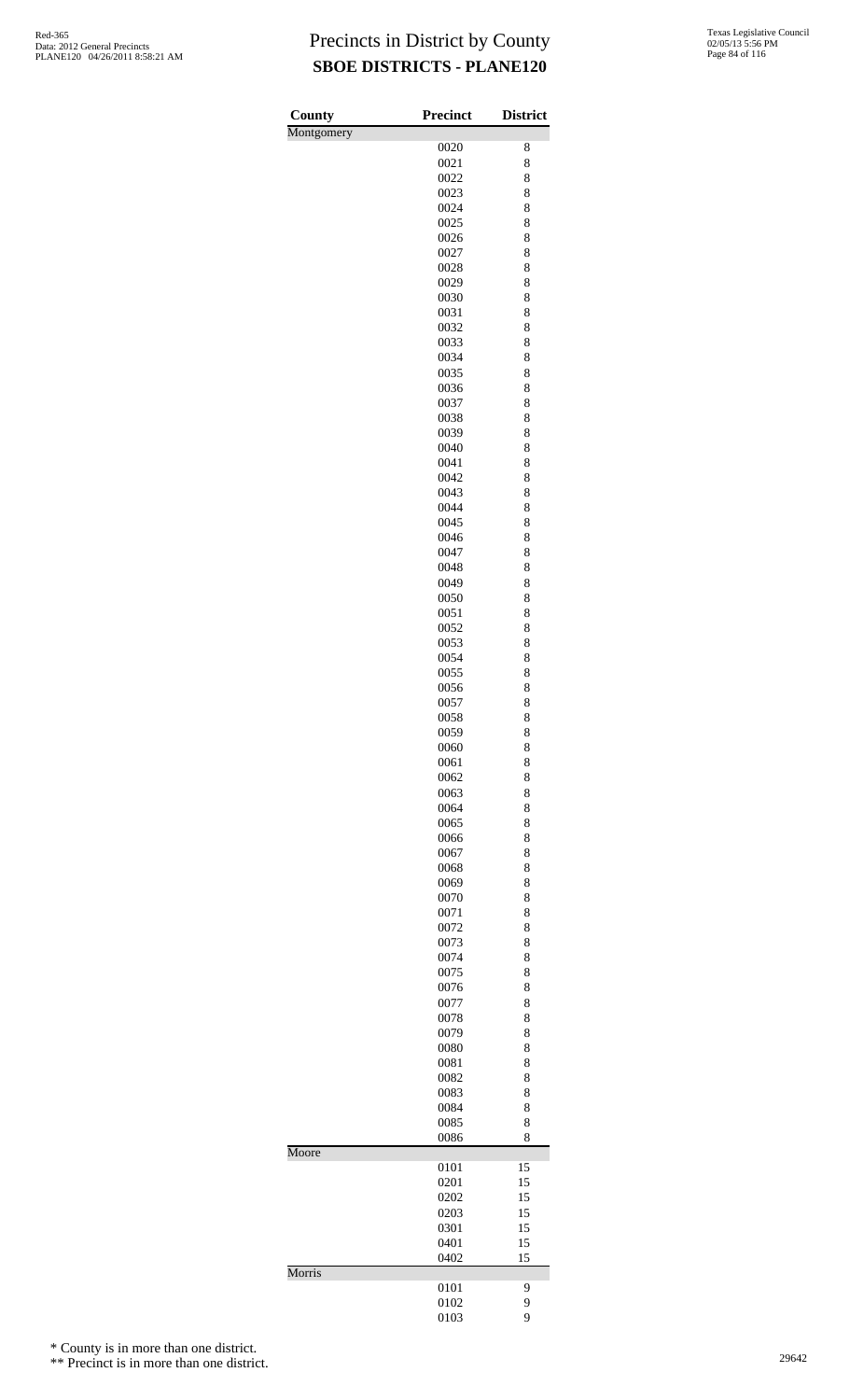| County      | <b>Precinct</b> | <b>District</b>     |
|-------------|-----------------|---------------------|
| Morris      |                 |                     |
|             | 0202            | 9                   |
|             | 0203<br>0302    | 9<br>9              |
|             | 0303            | 9                   |
|             | 0401            | 9                   |
| Motley      |                 |                     |
|             | 0001            | 15                  |
|             | 0002            | 15                  |
|             | 0003            | 15                  |
|             | 0004            | 15                  |
|             | 0005            | 15                  |
|             | 0006            | 15                  |
| Nacogdoches | 0012            | 9                   |
|             | 0013            | 9                   |
|             | 0014            | 9                   |
|             | 0015            | 9                   |
|             | 0016            | 9                   |
|             | 0017            | 9                   |
|             | 0021            | 9                   |
|             | 0022            | 9                   |
|             | 0023            | 9                   |
|             | 0024            | 9                   |
|             | 0025            | 9                   |
|             | 0026            | 9                   |
|             | 0027            | 9                   |
|             | 0030            | 9                   |
|             | 0031            | 9<br>9              |
|             | 0032<br>0033    | 9                   |
|             | 0034            | 9                   |
|             | 0041            | 9                   |
|             | 0042            | 9                   |
|             | 0043            | 9                   |
|             | 0044            | 9                   |
|             | 0045            | 9                   |
|             | 0046            | 9                   |
|             | 0047            | 9                   |
| Navarro     |                 |                     |
|             | 0101            | 14                  |
|             | 0103            | 14                  |
|             | 0104<br>0105    | 14<br>14            |
|             | 0106            | 14                  |
|             | 0107            | 14                  |
|             | 0108            | 14                  |
|             | 0109            | 14                  |
|             | 0200            | 14                  |
|             | 0201            | 14                  |
|             | 0202            | 14                  |
|             | 0203            | 14                  |
|             | 0204            | 14                  |
|             | 0205            | 14                  |
|             | 0206            | 14                  |
|             | 0300            | 14                  |
|             | 0301            | 14                  |
|             | 0303            | 14                  |
|             | 0304<br>0305    | 14<br>14            |
|             | 0306            | 14                  |
|             | 0307            | 14                  |
|             | 0308            | 14                  |
|             | 0400            | 14                  |
|             | 0401            | 14                  |
|             | 0402            | 14                  |
|             | 0403            | 14                  |
|             | 0404            | 14                  |
|             | 0405            | 14                  |
|             | 0406            | 14                  |
| Newton      |                 |                     |
|             | 0001<br>0002    | 7<br>$\overline{7}$ |
|             | 0003            | 7                   |
|             | 0004            | $\overline{7}$      |
|             | 0005            | $\overline{7}$      |
|             | 0006            | $\overline{7}$      |
|             | 0007            | $\overline{7}$      |
|             | 0008            | 7                   |
|             | 0009            | 7                   |

\* County is in more than one district.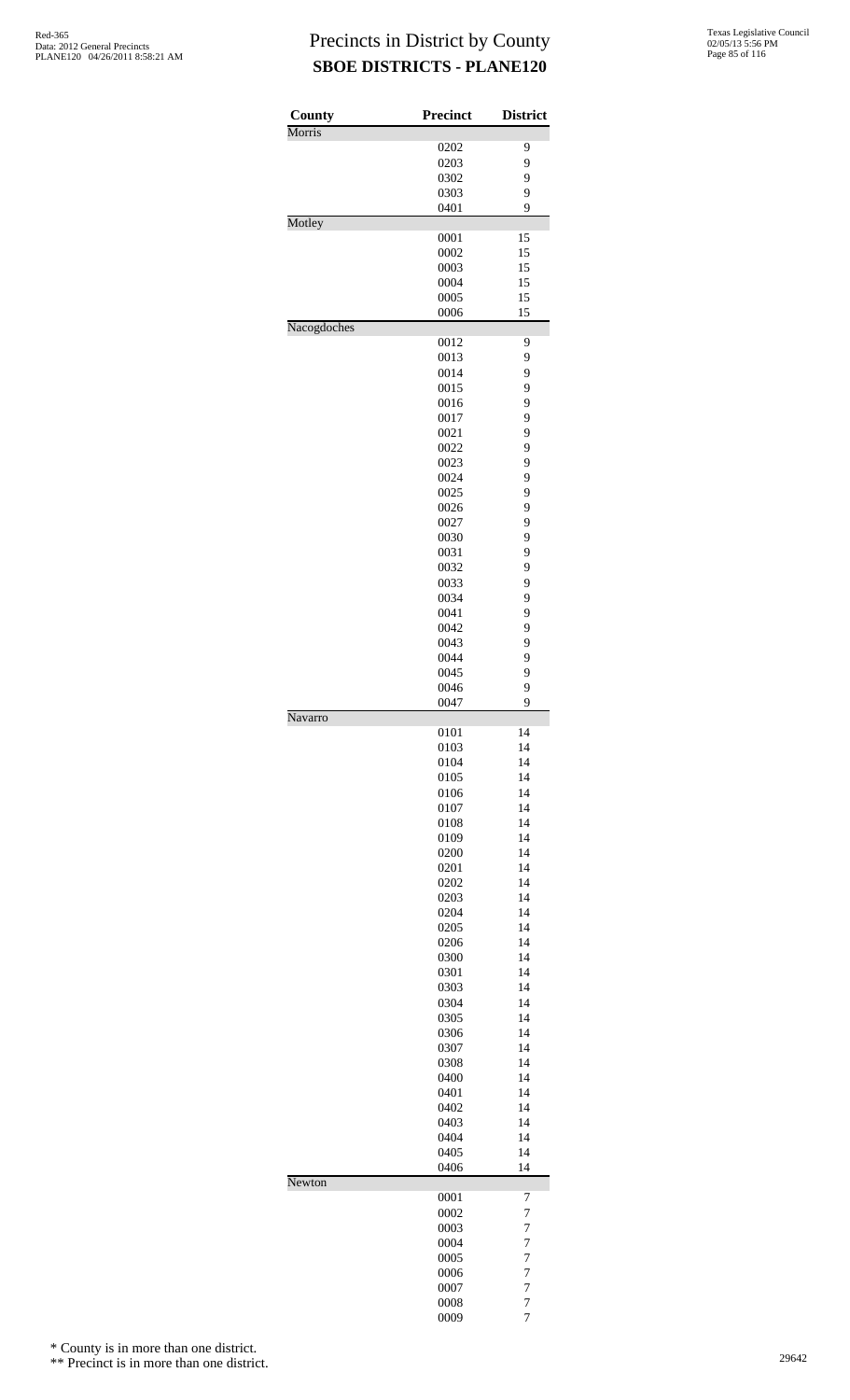| County        | <b>Precinct</b> | <b>District</b>                                   |
|---------------|-----------------|---------------------------------------------------|
| Newton        |                 | 7                                                 |
|               | 0010<br>0011    | $\overline{7}$                                    |
|               | 0012            | $\overline{7}$                                    |
|               | 0013            | 7                                                 |
|               | 0014            | 7                                                 |
|               | 0015            | $\overline{7}$                                    |
|               | 0016            | $\overline{7}$                                    |
|               | 0017            | $\overline{7}$                                    |
|               | 0018            | 7                                                 |
|               | 0019            | 7                                                 |
|               | 0020            | $\overline{7}$                                    |
|               | 0021            | $\overline{7}$                                    |
|               | 0022            | $\overline{7}$                                    |
| Nolan         | 0001            | 15                                                |
|               | 0002            | 15                                                |
|               | 0003            | 15                                                |
|               | 0004            | 15                                                |
|               | 0005            | 15                                                |
|               | 0006            | 15                                                |
|               | 0007            | 15                                                |
|               | 0008            | 15                                                |
|               | 0009            | 15                                                |
| <b>Nueces</b> |                 |                                                   |
|               | 0001            | 2                                                 |
|               | 0002            | $\overline{c}$                                    |
|               | 0003            | $\overline{\mathbf{c}}$                           |
|               | 0004            | $\frac{2}{2}$                                     |
|               | 0005<br>0006    | $\overline{c}$                                    |
|               | 0007            | $\overline{c}$                                    |
|               | 0008            | $\overline{\mathbf{c}}$                           |
|               | 0009            |                                                   |
|               | 0010            |                                                   |
|               | 0011            | $\begin{array}{c} 2 \\ 2 \\ 2 \end{array}$        |
|               | 0012            |                                                   |
|               | 0013            |                                                   |
|               | 0014            | $\begin{array}{c} 2 \\ 2 \\ 2 \end{array}$        |
|               | 0015            | $\overline{c}$                                    |
|               | 0016            | $\overline{\mathbf{c}}$                           |
|               | 0017            |                                                   |
|               | 0018            | $\begin{array}{c}\n2 \\ 2 \\ 2 \\ 2\n\end{array}$ |
|               | 0019            |                                                   |
|               | 0020            |                                                   |
|               | 0021            |                                                   |
|               | 0022            | $\begin{array}{c}\n2 \\ 2 \\ 2 \\ 2\n\end{array}$ |
|               | 0023            |                                                   |
|               | 0024            |                                                   |
|               | 0025            |                                                   |
|               | 0026            |                                                   |
|               | 0027            |                                                   |
|               | 0028            | $\begin{array}{c} 2 \\ 2 \\ 2 \\ 2 \end{array}$   |
|               | 0029            |                                                   |
|               | 0030<br>0031    |                                                   |
|               | 0032            |                                                   |
|               | 0033            | $\begin{array}{c}\n2 \\ 2 \\ 2 \\ 2\n\end{array}$ |
|               | 0034            |                                                   |
|               | 0035            |                                                   |
|               | 0036            |                                                   |
|               | 0037            |                                                   |
|               | 0038            |                                                   |
|               | 0039            |                                                   |
|               | 0040            | $\begin{array}{c} 2 \\ 2 \\ 2 \\ 2 \end{array}$   |
|               | 0041            |                                                   |
|               | 0042            | $\begin{array}{c}\n2 \\ 2 \\ 2 \\ 2\n\end{array}$ |
|               | 0043            |                                                   |
|               | 0044            |                                                   |
|               | 0045            |                                                   |
|               | 0046            |                                                   |
|               | 0047            |                                                   |
|               | 0048            |                                                   |
|               | 0049            | $\begin{array}{c} 2 \\ 2 \\ 2 \\ 2 \end{array}$   |
|               | 0050            |                                                   |
|               | 0051<br>0052    |                                                   |
|               | 0053            | $\begin{array}{c} 2 \\ 2 \\ 2 \end{array}$        |
|               | 0054            |                                                   |
|               |                 |                                                   |

2

\* County is in more than one district.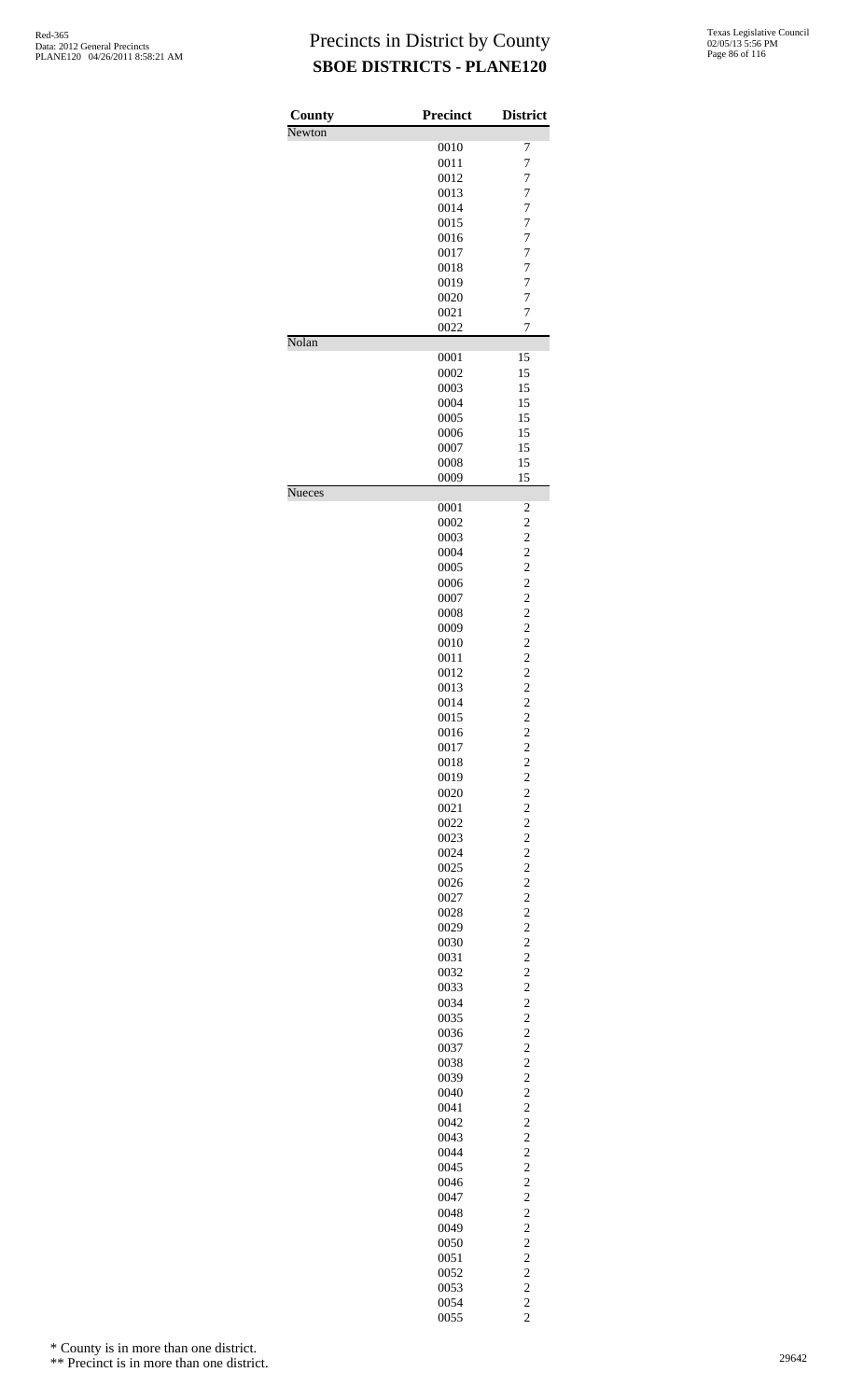| County        | Precinct     | <b>District</b>                                   |
|---------------|--------------|---------------------------------------------------|
| <b>Nueces</b> | 0056         | $\overline{\mathbf{c}}$                           |
|               | 0057         | $\overline{\mathbf{c}}$                           |
|               | 0058         |                                                   |
|               | 0059         | $\frac{2}{2}$                                     |
|               | 0060         | $\frac{1}{2}$                                     |
|               | 0061         | $\frac{2}{2}$                                     |
|               | 0062<br>0063 |                                                   |
|               | 0064         | $\frac{2}{2}$                                     |
|               | 0065         | $\overline{c}$                                    |
|               | 0066         |                                                   |
|               | 0067         | $222222$<br>$222$                                 |
|               | 0068         |                                                   |
|               | 0069         |                                                   |
|               | 0070         |                                                   |
|               | 0071         |                                                   |
|               | 0072<br>0073 |                                                   |
|               | 0074         | $\frac{2}{2}$                                     |
|               | 0075         | $\overline{c}$                                    |
|               | 0076         |                                                   |
|               | 0077         |                                                   |
|               | 0078         |                                                   |
|               | 0079         |                                                   |
|               | 0080         | $222222$<br>$222$                                 |
|               | 0081         |                                                   |
|               | 0082<br>0083 |                                                   |
|               | 0084         | $\frac{2}{2}$                                     |
|               | 0085         | $\overline{c}$                                    |
|               | 0086         |                                                   |
|               | 0087         | $\frac{2}{2}$                                     |
|               | 0088         |                                                   |
|               | 0089         |                                                   |
|               | 0090         |                                                   |
|               | 0091         | $\begin{array}{c}\n2 \\ 2 \\ 2 \\ 2\n\end{array}$ |
|               | 0092<br>0093 |                                                   |
|               | 0094         | $\frac{2}{2}$                                     |
|               | 0095         | $\overline{\mathbf{c}}$                           |
|               | 0096         |                                                   |
|               | 0097         | $\begin{array}{c} 2 \\ 2 \\ 2 \end{array}$        |
|               | 0098         |                                                   |
|               | 0099         |                                                   |
|               | 0100         | $\overline{\mathbf{c}}$                           |
|               | 0101         |                                                   |
|               | 0102<br>0103 |                                                   |
|               | 0104         |                                                   |
|               | 0105         |                                                   |
|               | 0106         | $222222$<br>$222$                                 |
|               | 0107         |                                                   |
|               | 0108         | $\frac{2}{2}$                                     |
|               | 0109         |                                                   |
|               | 0110         |                                                   |
|               | 0111         | 2222222                                           |
|               | 0112<br>0113 |                                                   |
|               | 0114         |                                                   |
|               | 0115         |                                                   |
|               | 0116         |                                                   |
|               | 0117         |                                                   |
|               | 0118         | $\frac{2}{2}$                                     |
|               | 0119         |                                                   |
|               | 0120         |                                                   |
|               | 0121<br>0122 |                                                   |
|               | 0123         |                                                   |
|               | 0124         |                                                   |
|               | 0125         | $2222$<br>$222$                                   |
|               | 0126         | $\overline{c}$                                    |
|               | 0127         | $\overline{c}$                                    |
| Ochiltree     |              |                                                   |
|               | 0001         | 15                                                |
|               | 0002         | 15                                                |
|               | 0003<br>0004 | 15<br>15                                          |
| Oldham        |              |                                                   |
|               | 0101         | 15                                                |

\* County is in more than one district.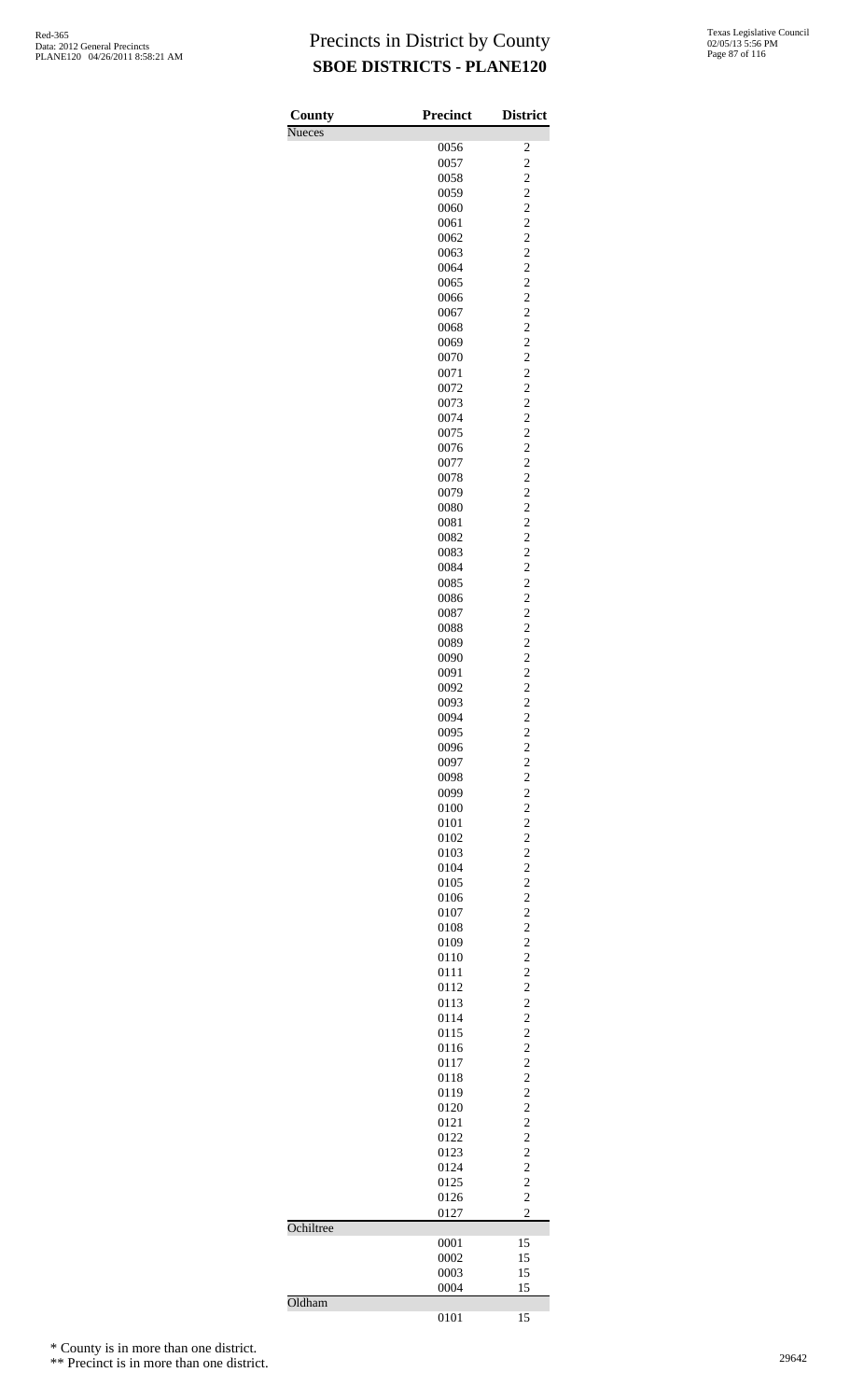| County     | <b>Precinct</b> | <b>District</b>                  |
|------------|-----------------|----------------------------------|
| Oldham     |                 |                                  |
|            | 0103            | 15                               |
|            | 0202            | 15                               |
|            | 0203            | 15                               |
|            | 0303            | 15                               |
|            | 0403            | 15                               |
|            | 0404            | 15                               |
| Orange     |                 |                                  |
|            | 0001            | 7                                |
|            | 0002            | 7                                |
|            | 0003            | $\overline{7}$                   |
|            | 0004            | 7                                |
|            | 0005            | 7                                |
|            | 0006            | $\overline{7}$                   |
|            | 0007            | $\overline{7}$                   |
|            | 0008            | $\overline{7}$                   |
|            | 0009            | $\overline{7}$                   |
|            | 0010            | $\overline{7}$                   |
|            | 0011            | $\overline{7}$                   |
|            | 0012            | $\overline{7}$                   |
|            | 0013            | $\overline{7}$                   |
|            | 0014            | 7                                |
|            | 0015            | 7                                |
|            | 0016            | $\overline{7}$                   |
|            | 0017            | $\overline{7}$                   |
|            | 0018            | $\overline{7}$                   |
|            | 0019<br>0020    | $\overline{7}$<br>$\overline{7}$ |
|            | 0021            | $\overline{7}$                   |
|            | 0022            | $\overline{7}$                   |
|            | 0023            | $\overline{7}$                   |
|            | 0024            | 7                                |
|            | 0025            | 7                                |
|            | 0026            | $\overline{7}$                   |
|            | 0027            | $\overline{7}$                   |
|            | 0028            | $\overline{7}$                   |
|            | 0029            | $\overline{7}$                   |
|            | 0030            | $\overline{7}$                   |
|            | 0031            | $\overline{7}$                   |
|            | 0032            | $\overline{7}$                   |
|            | 0033            | 7                                |
|            | 0034            | $\overline{7}$                   |
| Palo Pinto |                 |                                  |
|            | 0001            | 14                               |
|            | 0002            | 14                               |
|            | 0003<br>0004    | 14<br>14                         |
|            | 0005            | 14                               |
|            | 0006            | 14                               |
|            | 0007            | 14                               |
|            | 0008            | 14                               |
|            | 0009            | 14                               |
|            | 0011            | 14                               |
|            | 0012            | 14                               |
|            | 0013            | 14                               |
|            | 0014            | 14                               |
|            | 0015            | 14                               |
|            | 0016            | 14                               |
|            | 0017            | 14                               |
|            | 0018            | 14                               |
|            | 0020            | 14                               |
|            | 0021            | 14                               |
|            | 0022            | 14                               |
|            | 0023            | 14                               |
|            | 0024            | 14                               |
|            | 0025            | 14                               |
|            | 0026            | 14                               |
|            | 0027            | 14                               |
|            | 0028            | 14                               |
|            | 0029<br>0030    | 14<br>14                         |
| Panola     |                 |                                  |
|            | 0001            | 9                                |
|            | 0002            | 9                                |
|            | 0003            | 9                                |
|            | 0005            | 9                                |
|            | 0007            | 9                                |
|            | 0008            | 9                                |
|            | 0009            | 9                                |
|            | 0010            | 9                                |

\* County is in more than one district.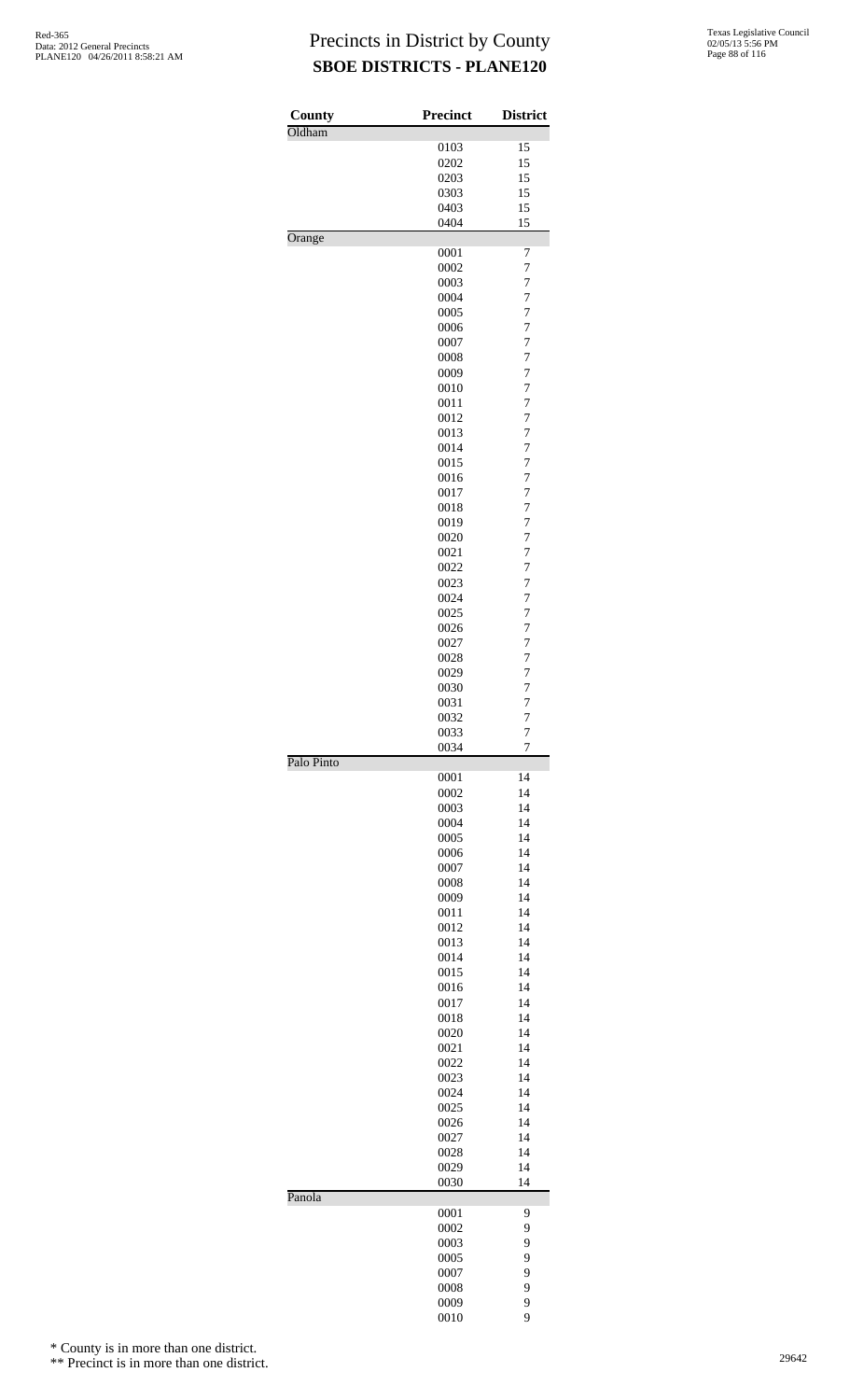| County | Precinct     | <b>District</b> |
|--------|--------------|-----------------|
| Panola | 0012         | 9               |
|        | 0013         | 9               |
|        | 0014         | 9               |
|        | 0017         | 9               |
|        | 0018         | 9               |
|        | 0019         | 9               |
|        | 0020         | 9               |
|        | 0022         | 9               |
|        | 0026         | 9               |
|        | 0027         | 9               |
|        | 0028         | 9               |
| Parker | 0029         | 9               |
|        | 0100         | 11              |
|        | 0105         | 11              |
|        | 0110         | 11              |
|        | 0111         | 11              |
|        | 0115         | 11              |
|        | 0120         | 11              |
|        | 0125         | 11              |
|        | 0130         | 11              |
|        | 0135         | 11              |
|        | 0140         | 11              |
|        | 0200         | 11              |
|        | 0205         | 11              |
|        | 0210         | 11              |
|        | 0215         | 11              |
|        | 0220<br>0225 | 11<br>11        |
|        | 0230         | 11              |
|        | 0235         | 11              |
|        | 0240         | 11              |
|        | 0245         | 11              |
|        | 0250         | 11              |
|        | 0255         | 11              |
|        | 0300         | 11              |
|        | 0305         | 11              |
|        | 0310         | 11              |
|        | 0315         | 11              |
|        | 0320         | 11              |
|        | 0325         | 11              |
|        | 0330         | 11              |
|        | 0335         | 11              |
|        | 0340         | 11              |
|        | 0345         | 11              |
|        | 0350         | 11              |
|        | 0400         | 11              |
|        | 0405         | 11              |
|        | 0410         | 11              |
|        | 0415         | 11              |
|        | 0420         | 11              |
|        | 0425         | 11              |
|        | 0430         | 11              |
|        | 0435         | 11              |
|        | 0440         | 11              |
|        | 0445<br>0450 | 11<br>11        |
| Parmer |              |                 |
|        | 0101         | 15              |
|        | 0201         | 15              |
|        | 0202         | 15              |
|        | 0203         | 15              |
|        | 0301         | 15              |
|        | 0302         | 15              |
|        | 0303         | 15              |
|        | 0401<br>0402 | 15<br>15        |
| Pecos  |              |                 |
|        | 0001         | 1               |
|        | 0002         | 1               |
|        | 0003         | 1               |
|        | 0004         | $\mathbf{1}$    |
|        | 0005         | $\mathbf{1}$    |
|        | 0006         | $\mathbf{1}$    |
|        | 0007         | 1               |
|        | 0009         | $\mathbf{1}$    |
| Polk   | 0010         | $\mathbf{1}$    |
|        | 0001         | 8               |

\* County is in more than one district.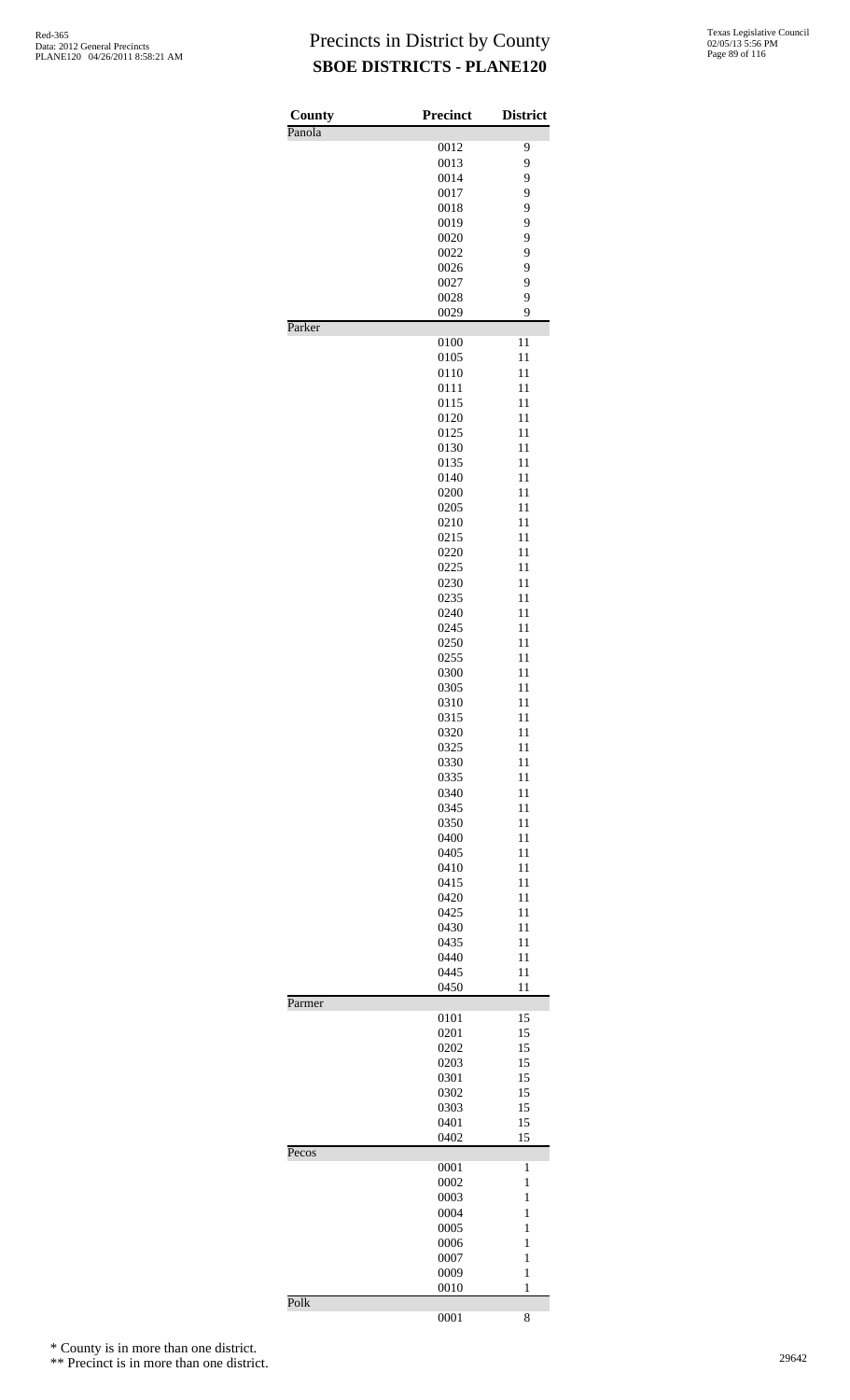| County   | <b>Precinct</b> | <b>District</b> |
|----------|-----------------|-----------------|
| Polk     |                 |                 |
|          | 0002            | 8               |
|          | 0003<br>0004    | 8<br>8          |
|          | 0005            | 8               |
|          | 0006            | 8               |
|          | 0007            | 8               |
|          | 0008            | 8               |
|          | 0009            | 8               |
|          | 0010            | 8               |
|          | 0011            | 8               |
|          | 0012<br>0013    | 8<br>8          |
|          | 0014            | 8               |
|          | 0015            | 8               |
|          | 0016            | 8               |
|          | 0017            | 8               |
|          | 0018            | 8               |
|          | 0019            | 8               |
|          | 0020<br>0021    | 8<br>8          |
| Potter   |                 |                 |
|          | 0121            | 15              |
|          | 0122            | 15              |
|          | 0123            | 15              |
|          | 0124            | 15              |
|          | 0125            | 15              |
|          | 0126<br>0221    | 15<br>15        |
|          | 0222            | 15              |
|          | 0223            | 15              |
|          | 0224            | 15              |
|          | 0225            | 15              |
|          | 0321            | 15              |
|          | 0322            | 15              |
|          | 0323            | 15              |
|          | 0324            | 15              |
|          | 0325<br>0326    | 15<br>15        |
|          | 0327            | 15              |
|          | 0421            | 15              |
|          | 0422            | 15              |
|          | 0424            | 15              |
|          | 0425            | 15              |
|          | 0426            | 15              |
| Presidio | 0427            | 15              |
|          | 0001            | 1               |
|          | 0002            | $\mathbf{1}$    |
|          | 0003            | $\mathbf{1}$    |
|          | 0004            | $\mathbf{1}$    |
|          | 0005            | 1               |
|          | 0006            | $\mathbf{1}$    |
| Rains    | 0007            | $\mathbf{1}$    |
|          | 0101            | 9               |
|          | 0102            | 9               |
|          | 0203            | 9               |
|          | 0204            | 9               |
|          | 0305            | 9               |
|          | 0306            | 9               |
|          | 0407            | 9<br>9          |
| Randall  | 0408            |                 |
|          | 0110            | 15              |
|          | 0111            | 15              |
|          | 0112            | 15              |
|          | 0114            | 15              |
|          | 0123<br>0208    | 15<br>15        |
|          | 0220            | 15              |
|          | 0222            | 15              |
|          | 0227            | 15              |
|          | 0228            | 15              |
|          | 0230            | 15              |
|          | 0305            | 15              |
|          | 0306            | 15              |
|          | 0307            | 15              |
|          | 0309<br>0324    | 15<br>15        |
|          |                 |                 |

\* County is in more than one district.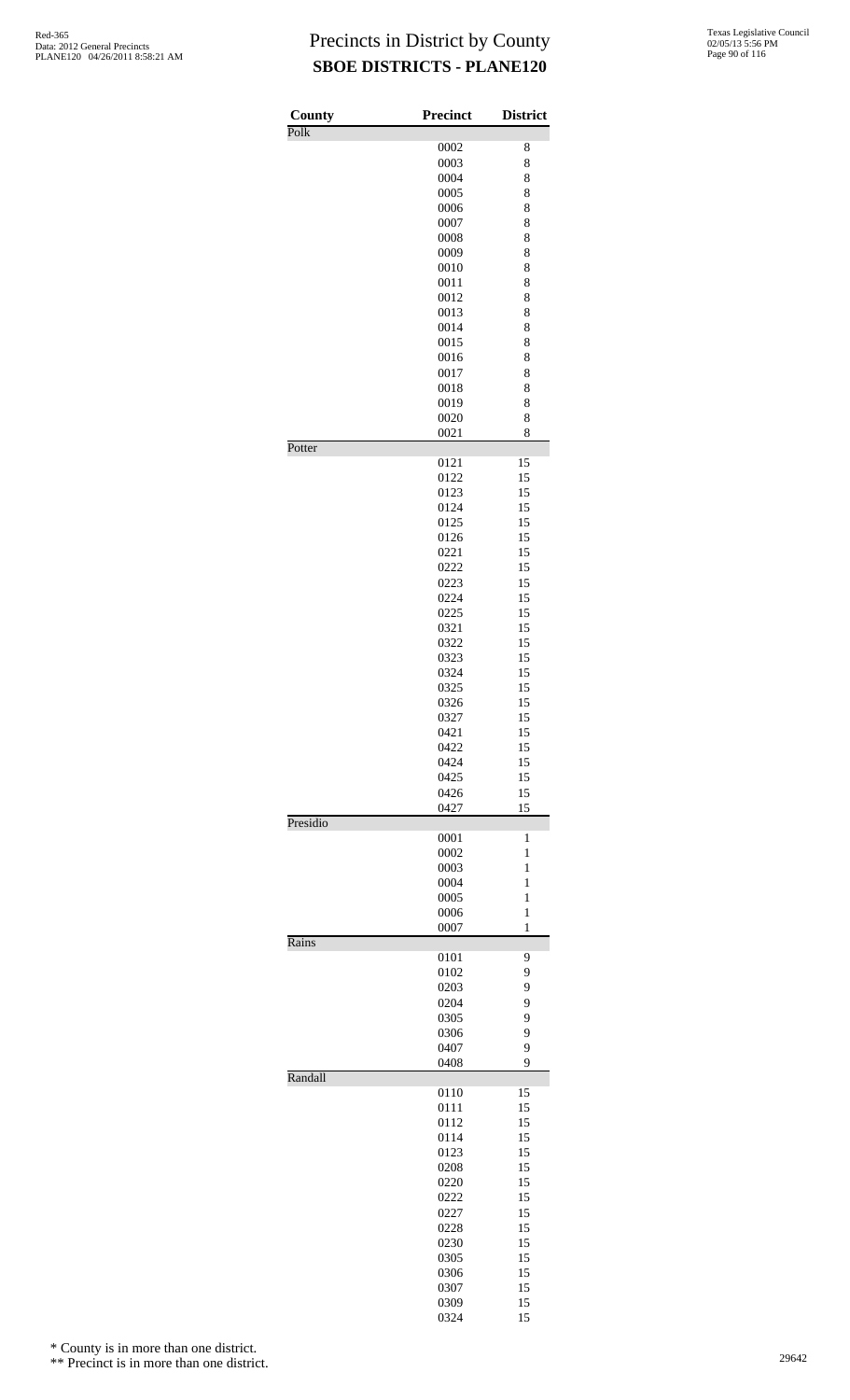| County           | <b>Precinct</b> | <b>District</b>                  |
|------------------|-----------------|----------------------------------|
| Randall          |                 |                                  |
|                  | 0325            | 15                               |
|                  | 0415            | 15                               |
|                  | 0418            | 15                               |
|                  | 0421<br>0426    | 15<br>15                         |
|                  | 0429            | 15                               |
| Reagan           |                 |                                  |
|                  | 0001            | 1                                |
|                  | 0002            | $\mathbf{1}$                     |
|                  | 0003            | $\mathbf{1}$                     |
|                  | 0004            | $\mathbf{1}$                     |
| Real             |                 |                                  |
|                  | 0001<br>0002    | $\mathbf{1}$<br>$\mathbf{1}$     |
|                  | 0003            | $\mathbf{1}$                     |
|                  | 0004            | 1                                |
|                  | 0006            | $\mathbf{1}$                     |
|                  | 0007            | $\mathbf{1}$                     |
| <b>Red River</b> |                 |                                  |
|                  | 0001            | 9                                |
|                  | 0002            | 9                                |
|                  | 0003            | 9                                |
|                  | 0004<br>0005    | 9<br>9                           |
|                  | 0007            | 9                                |
|                  | 0009            | 9                                |
|                  | 0010            | 9                                |
|                  | 0011            | 9                                |
|                  | 0013            | 9                                |
|                  | 0014            | 9                                |
|                  | 0017            | 9                                |
|                  | 0018            | 9                                |
|                  | 0019            | 9                                |
|                  | 0020            | 9                                |
|                  | 0021<br>0024    | 9<br>9                           |
|                  | 0027            | 9                                |
|                  | 0028            | 9                                |
|                  | 0029            | 9                                |
|                  | 0030            | 9                                |
|                  | 0031            | 9                                |
| Reeves           |                 |                                  |
|                  | 0001<br>0002    | $\mathbf{1}$<br>1                |
|                  | 0003            | 1                                |
|                  | 0004            | 1                                |
|                  | 0005            | $\mathbf{1}$                     |
|                  | 0006            | $\mathbf{1}$                     |
|                  | 0007            | 1                                |
|                  | 0008            | 1                                |
|                  | 0010            | 1                                |
|                  | 0011            | $\mathbf{1}$                     |
| Refugio          | 0012            | $\mathbf{1}$                     |
|                  | 0001            | $\overline{c}$                   |
|                  | 0002            | $\overline{c}$                   |
|                  | 0003            | $\overline{c}$                   |
|                  | 0004            | $\overline{\mathbf{c}}$          |
|                  | 001A            | $\frac{2}{2}$                    |
|                  | 002A            |                                  |
|                  | 002B            | $\overline{c}$                   |
|                  | 003A<br>004A    | $\overline{c}$<br>$\overline{c}$ |
|                  | 004B            | $\overline{c}$                   |
| Roberts          |                 |                                  |
|                  | 0001            | 15                               |
|                  | 0002            | 15                               |
|                  | 0003            | 15                               |
|                  | $04 - 1$        | 15                               |
|                  | $04 - 2$        | 15                               |
| Robertson        |                 |                                  |
|                  | 0001<br>0002    | 10<br>10                         |
|                  | 0003            | 10                               |
|                  | 0004            | 10                               |
|                  | 0005            | 10                               |
|                  | 0006            | 10                               |
|                  | 0007            | 10                               |
|                  | 0008            | 10                               |

\* County is in more than one district.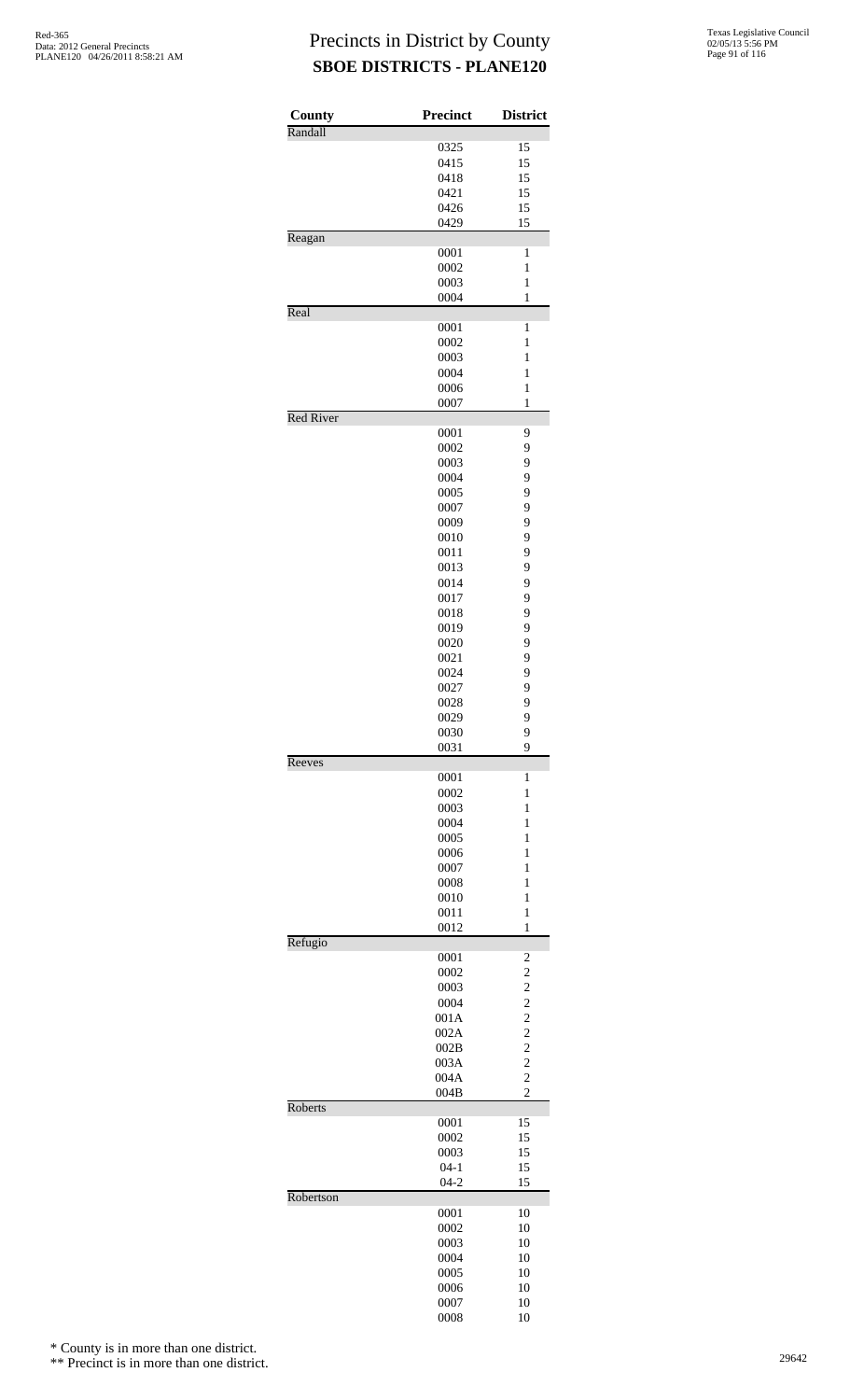| County        | <b>Precinct</b> | <b>District</b>     |
|---------------|-----------------|---------------------|
| Robertson     |                 |                     |
|               | 0011            | 10                  |
|               | 0013            | 10                  |
|               | 0016<br>0018    | 10<br>10            |
|               | 0019            | 10                  |
|               | 0022            | 10                  |
|               | 0023            | 10                  |
| Rockwall      |                 |                     |
|               | 0001            | 9                   |
|               | 0002            | 9                   |
|               | 0003            | 9                   |
|               | 0004<br>001A    | 9<br>9              |
|               | 001B            | 9                   |
|               | 001C            | 9                   |
|               | 002A            | 9                   |
|               | 002B            | 9                   |
|               | 002C            | 9                   |
|               | 003A            | 9                   |
|               | 003B            | 9                   |
|               | 003C            | 9                   |
|               | 003D<br>004A    | 9<br>9              |
|               | 004B            | 9                   |
|               | 004C            | 9                   |
| Runnels       |                 |                     |
|               | 0001            | 15                  |
|               | 0002            | 15                  |
|               | 0003            | 15                  |
|               | 0004<br>0005    | 15<br>15            |
|               | 0006            | 15                  |
|               | 0007            | 15                  |
|               | 0008            | 15                  |
|               | 0009            | 15                  |
|               | 0010            | 15                  |
| <b>Rusk</b>   |                 |                     |
|               | 0111<br>0112    | 9<br>9              |
|               | 0113            | 9                   |
|               | 0114            | 9                   |
|               | 0201            | 9                   |
|               | 0212            | 9                   |
|               | 0213            | 9                   |
|               | 0214            | 9                   |
|               | 0215            | 9                   |
|               | 0302            | 9                   |
|               | 0303<br>0314    | 9<br>9              |
|               | 0315            | 9                   |
|               | 0316            | 9                   |
|               | 0317            | 9                   |
|               | 0318            | 9                   |
|               | 0319            | 9                   |
|               | 0404            | 9                   |
|               | 0405<br>0416    | 9<br>9              |
|               | 0417            | 9                   |
|               | 0418            | 9                   |
| Sabine        |                 |                     |
|               | 0001            | 7                   |
|               | 0002            | 7                   |
|               | 0003<br>0004    | $\overline{7}$<br>7 |
|               | 0005            | 7                   |
|               | 0006            | 7                   |
|               | 0007            | 7                   |
|               | 0008            | $\overline{7}$      |
| San Augustine |                 |                     |
|               | 0001            | 7                   |
|               | 0002<br>0003    | 7<br>7              |
|               | 0004            | $\overline{7}$      |
|               | 0005            | 7                   |
|               | 0006            | 7                   |
|               | 0007            | 7                   |
|               | 0008            | $\overline{7}$      |
|               | 0009            | $\overline{7}$      |
|               | 0010            | 7                   |

\* County is in more than one district.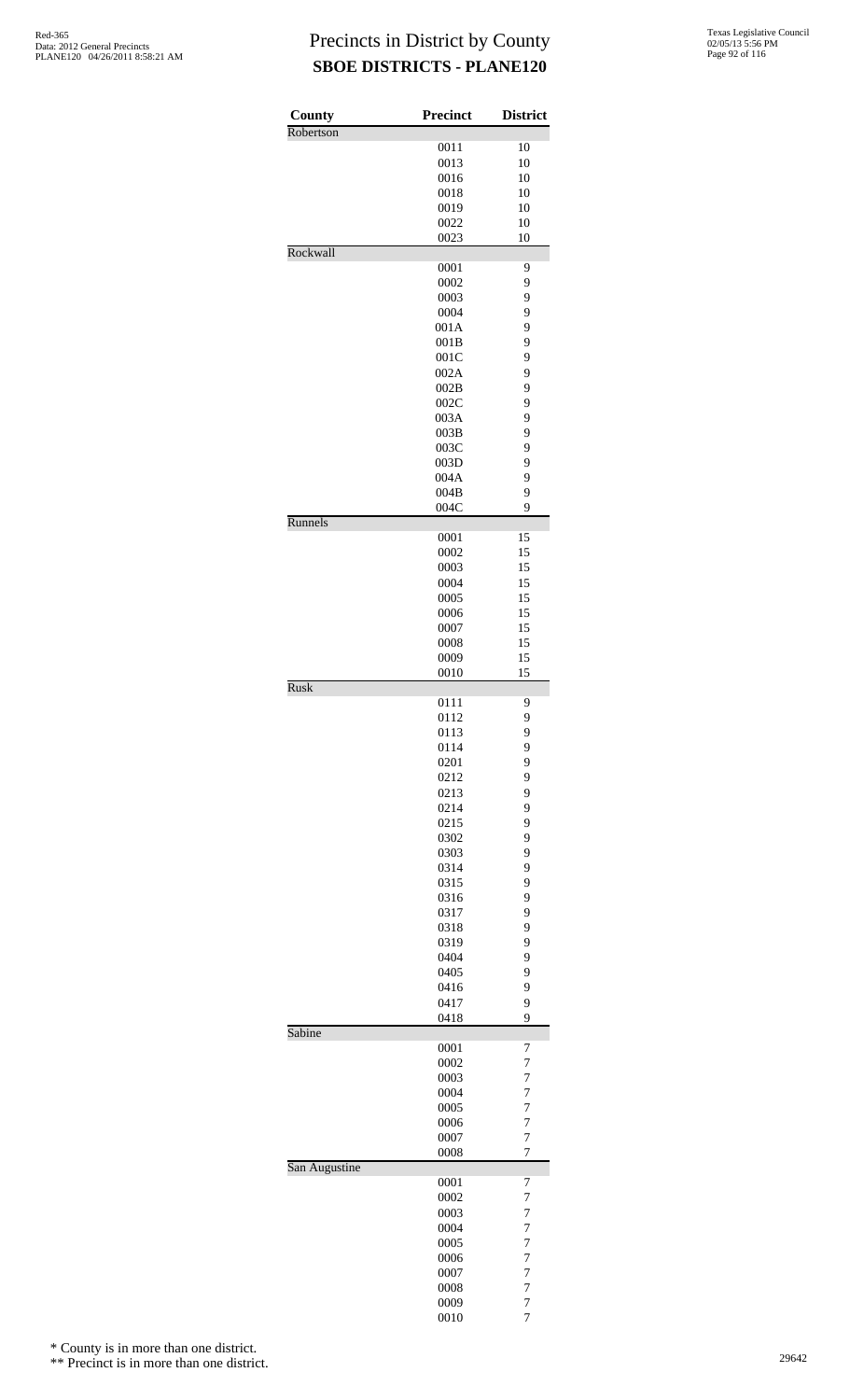| <b>County</b> | <b>Precinct</b> | <b>District</b>                                    |
|---------------|-----------------|----------------------------------------------------|
| San Augustine | 0011            | 7                                                  |
| San Jacinto   |                 |                                                    |
|               | 0001            | 8                                                  |
|               | 0002            | 8                                                  |
|               | 0003<br>0004    | 8<br>8                                             |
|               | 0005            | 8                                                  |
|               | 0006            | 8                                                  |
|               | 0007            | 8                                                  |
|               | 0008<br>0010    | 8<br>8                                             |
|               | 0013            | 8                                                  |
|               | 0014            | 8                                                  |
| San Patricio  |                 |                                                    |
|               | 0101<br>0102    | $\overline{\mathbf{c}}$<br>$\overline{\mathbf{c}}$ |
|               | 0103            | $\overline{c}$                                     |
|               | 0104            | $\overline{c}$                                     |
|               | 0105            | $\overline{c}$                                     |
|               | 0106<br>0107    | $\overline{\mathbf{c}}$<br>$\overline{\mathbf{c}}$ |
|               | 0108            | $\overline{\mathbf{c}}$                            |
|               | 0109            | $\frac{2}{2}$                                      |
|               | 0110            |                                                    |
|               | 0111<br>0112    | $\overline{c}$<br>$\overline{\mathbf{c}}$          |
|               | 0113            | $\overline{\mathbf{c}}$                            |
|               | 0114            | $\overline{c}$                                     |
|               | 0115            | $\overline{c}$                                     |
|               | 0116            | $\overline{c}$                                     |
|               | 0117<br>0118    | $\overline{\mathbf{c}}$<br>$\overline{\mathbf{c}}$ |
|               | 0119            | $\frac{2}{2}$                                      |
|               | 0120            |                                                    |
|               | 0121            | $\begin{array}{c} 2 \\ 2 \\ 2 \end{array}$         |
|               | 0122<br>0123    |                                                    |
|               | 0124            | $\overline{c}$                                     |
|               | 0125            | $\overline{c}$                                     |
| San Saba      | 0001            | 5                                                  |
|               | 002A            | 5                                                  |
|               | 002B            | $\frac{5}{5}$                                      |
|               | 003A            | 5                                                  |
|               | 003B<br>004A    | 5                                                  |
|               | 004B            | 5                                                  |
| Schleicher    |                 |                                                    |
|               | 0001<br>0002    | 1<br>1                                             |
|               | 0003            | 1                                                  |
|               | 0004            | 1                                                  |
| Scurry        | 0005            | 15                                                 |
|               | 0006            | 15                                                 |
|               | 0007            | 15                                                 |
|               | 0008            | 15                                                 |
|               | 0009<br>0010    | 15<br>15                                           |
|               | 0011            | 15                                                 |
|               | 0012            | 15                                                 |
|               | 0013            | 15                                                 |
|               | 0014<br>0015    | 15<br>15                                           |
| Shackelford   |                 |                                                    |
|               | 0101            | 15                                                 |
|               | 0202            | 15<br>15                                           |
|               | 0303<br>0307    | 15                                                 |
|               | 0404            | 15                                                 |
|               | 0405            | 15                                                 |
|               | 0406            | 15                                                 |
| Shelby        | 0002            | 9                                                  |
|               | 0003            | 9                                                  |
|               | 0004            | 9                                                  |
|               | 0005<br>0006    | 9<br>9                                             |
|               | 0007            | 9                                                  |

\* County is in more than one district.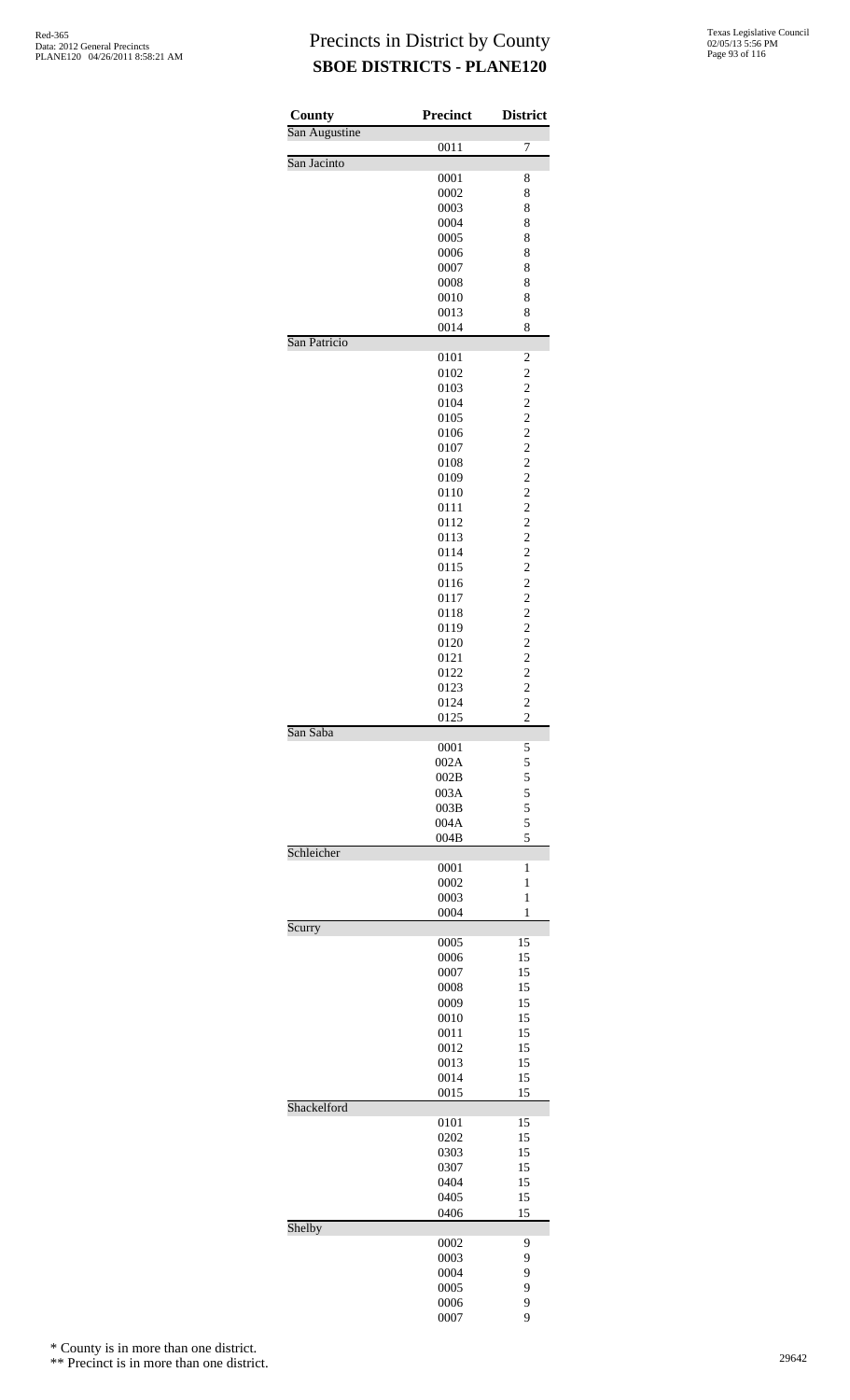| County  | <b>Precinct</b> | <b>District</b> |
|---------|-----------------|-----------------|
| Shelby  | 0008            | 9               |
|         | 001N            | 9               |
|         | 001S            | 9               |
|         | 001W            | 9               |
|         | 009N            | 9               |
|         | 009S            | 9               |
|         | 01SE            | 9               |
| Sherman | 01SW            | 9               |
|         | 0101            | 15              |
|         | 0102            | 15              |
|         | 0201            | 15              |
|         | 0202            | 15              |
|         | 0301            | 15              |
|         | 0302<br>0401    | 15<br>15        |
| Smith   |                 |                 |
|         | 0001            | 9               |
|         | 0002            | 9               |
|         | 0003            | 9               |
|         | 0004            | 9               |
|         | 0005            | 9               |
|         | 0006<br>0007    | 9<br>9          |
|         | 0008            | 9               |
|         | 0009            | 9               |
|         | 0010            | 9               |
|         | 0011            | 9               |
|         | 0012            | 9               |
|         | 0013            | 9               |
|         | 0014<br>0015    | 9<br>9          |
|         | 0016            | 9               |
|         | 0017            | 9               |
|         | 0018            | 9               |
|         | 0019            | 9               |
|         | 0020            | 9               |
|         | 0021            | 9               |
|         | 0022<br>0023    | 9               |
|         | 0025            | 9<br>9          |
|         | 0026            | 9               |
|         | 0027            | 9               |
|         | 0028            | 9               |
|         | 0029            | 9               |
|         | 0030            | 9               |
|         | 0031            | 9<br>9          |
|         | 0032<br>0034    | 9               |
|         | 0035            | 9               |
|         | 0036            | 9               |
|         | 0037            | 9               |
|         | 0038            | 9               |
|         | 0039            | 9               |
|         | 0040<br>0041    | 9<br>9          |
|         | 0042            | 9               |
|         | 0043            | 9               |
|         | 0044            | 9               |
|         | 0045            | 9               |
|         | 0046            | 9               |
|         | 0047            | 9               |
|         | 0048            | 9               |
|         | 0049<br>0050    | 9<br>9          |
|         | 0052            | 9               |
|         | 0054            | 9               |
|         | 0055            | 9               |
|         | 0056            | 9               |
|         | 0058            | 9               |
|         | 0059            | 9               |
|         | 0060            | 9<br>9          |
|         | 0061<br>0063    | 9               |
|         | 0064            | 9               |
|         | 0065            | 9               |
|         | 0066            | 9               |
|         | 0070            | 9               |
|         | 0071            | 9               |

\* County is in more than one district.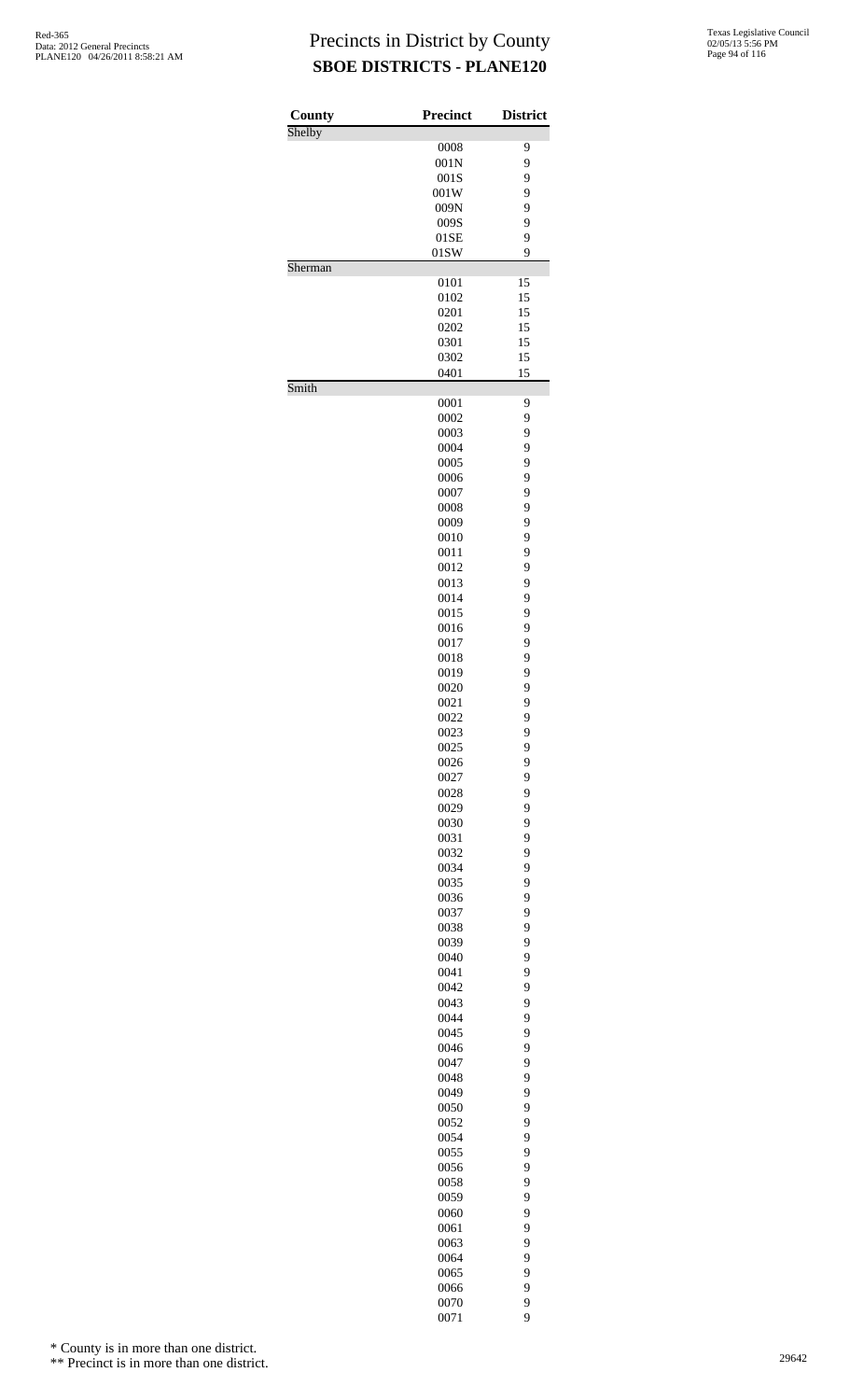| County               | <b>Precinct</b> | <b>District</b> |
|----------------------|-----------------|-----------------|
| Smith                |                 |                 |
|                      | 0072<br>0073    | 9<br>9          |
|                      | 0074            | 9               |
|                      | 0075            | 9               |
|                      | 0076            | 9               |
|                      | 0077            | 9               |
|                      | 0078<br>0079    | 9<br>9          |
|                      | 0080            | 9               |
|                      | 0081            | 9               |
|                      | 0082            | 9               |
| Somervell            | 0001            | 14              |
|                      | 0002            | 14              |
|                      | 0003            | 14              |
|                      | 0004            | 14              |
| Starr                | 0006            | 14              |
|                      | 0001            | 3               |
|                      | 0002            | 3               |
|                      | 0003            | 3               |
|                      | 0004            | 3               |
|                      | 0005<br>0006    | 3<br>3          |
|                      | 0007            | 3               |
|                      | 0008            | 3               |
|                      | 0009            | 3               |
| Stephens             | 0010            | 3               |
|                      | 0001            | 14              |
|                      | 0002            | 14              |
|                      | 0003            | 14              |
|                      | 0004<br>0005    | 14<br>14        |
|                      | 0006            | 14              |
|                      | 0007            | 14              |
|                      | 0008            | 14              |
|                      | 0009            | 14              |
| Sterling             | 0001            | 15              |
|                      | 0002            | 15              |
|                      | 0003            | 15              |
|                      | 0004            | 15              |
| Stonewall            | 0001            | 15              |
|                      | 0002            | 15              |
|                      | 0003            | 15              |
|                      | 0004            | 15              |
| Sutton               | 0101            | 1               |
|                      | 0201            | 1               |
|                      | 0301            | $\mathbf{1}$    |
|                      | 0401            | $\mathbf{1}$    |
| Swisher              | 0001            | 15              |
|                      | 0002            | 15              |
|                      | 0003            | 15              |
|                      | 0004            | 15              |
|                      | 0006<br>0007    | 15<br>15        |
|                      | 0009            | 15              |
|                      | 0011            | 15              |
| Tarrant <sup>*</sup> |                 |                 |
|                      | 1001<br>1004    | 13<br>11        |
|                      | 1005            | 13              |
|                      | 1008            | 13              |
|                      | 1009            | 11              |
|                      | 1010            | 13              |
|                      | 1011<br>1012    | 13<br>13        |
|                      | 1013            | 13              |
|                      | 1014            | 11              |
|                      | 1015            | 13              |
|                      | 1019            | 13              |
|                      | 1021<br>1022    | 11<br>11        |
|                      | 1023            | 11              |
|                      | 1024            | 11              |

\* County is in more than one district.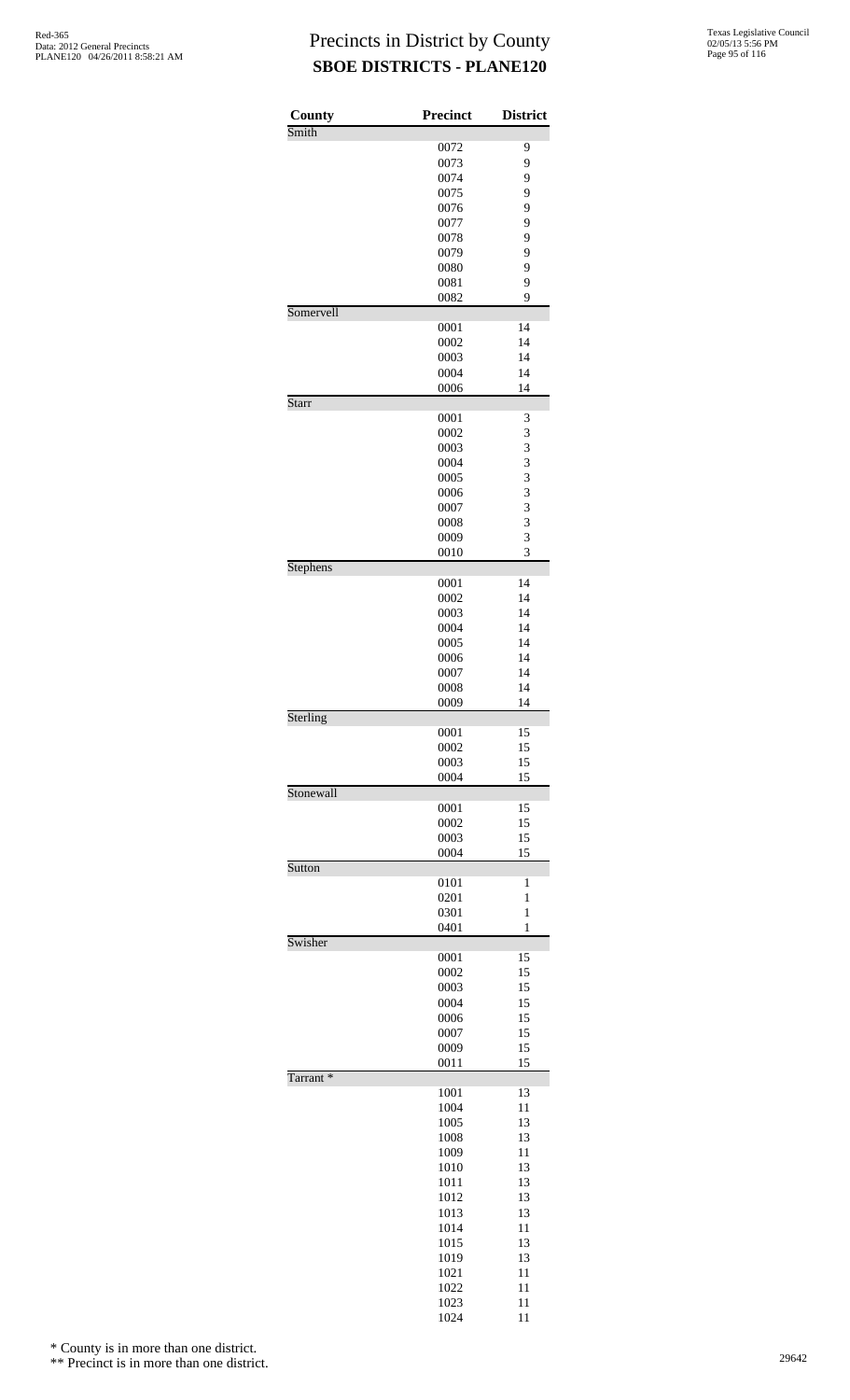| County<br>Tarrant <sup>*</sup> | <b>Precinct</b> | <b>District</b> |
|--------------------------------|-----------------|-----------------|
|                                | 1025            | 13              |
|                                | 1034            | 11              |
|                                | 1056            | 13              |
|                                | 1059            | 13              |
|                                | 1061            | 13              |
|                                | 1062            | 11              |
|                                | 1064            | 11<br>13        |
|                                | 1066<br>1071    | 11              |
|                                | 1074            | 13              |
|                                | 1075            | 13              |
|                                | 1076            | 13              |
|                                | 1078            | 13              |
|                                | 1079            | 13              |
|                                | 1080<br>1081    | 13<br>11        |
|                                | 1082            | 11              |
|                                | 1083            | 13              |
|                                | 1084            | 13              |
|                                | 1085            | 11              |
|                                | 1088            | 13              |
|                                | 1089            | 13              |
|                                | 1090<br>1094    | 13<br>13        |
|                                | 1095            | 11              |
|                                | 1098            | 13              |
|                                | 1099            | 13              |
|                                | 1103            | 11              |
|                                | 1104            | 13              |
|                                | 1105            | 11              |
|                                | 1106            | 13              |
|                                | 1108<br>1109    | 11<br>11        |
|                                | 1111            | 11              |
|                                | 1117            | 11              |
|                                | 1119            | 11              |
|                                | 1120            | 13              |
|                                | 1126            | 13              |
|                                | 1127            | 13              |
|                                | 1132<br>1133    | 13<br>11        |
|                                | 1142            | 11              |
|                                | 1146            | 13              |
|                                | 1149            | 13              |
|                                | 1150            | 13              |
|                                | 1151            | 13              |
|                                | 1153            | 13              |
|                                | 1154<br>1165    | 13<br>11        |
|                                | 1167            | 11              |
|                                | 1170            | 13              |
|                                | 1175            | 11              |
|                                | 1184            | 11              |
|                                | 1186            | 11              |
|                                | 1188            | 13              |
|                                | 1189            | 11              |
|                                | 1197<br>1198    | 11<br>13        |
|                                | 1199            | 13              |
|                                | 1206            | 11              |
|                                | 1207            | 11              |
|                                | 1208            | 11              |
|                                | 1211            | 13              |
|                                | 1227            | 13              |
|                                | 1236<br>1237    | 13<br>11        |
|                                | 1238            | 11              |
|                                | 1241            | 11              |
|                                | 1244            | 13              |
|                                | 1251            | 11              |
|                                | 1255            | 11              |
|                                | 1257            | 11              |
|                                | 1264            | 11<br>11        |
|                                | 1265<br>1270    | 13              |
|                                | 1271            | 11              |
|                                | 1273            | 11              |
|                                | 1277            | 13              |
|                                | 1278            | 13              |

\* County is in more than one district.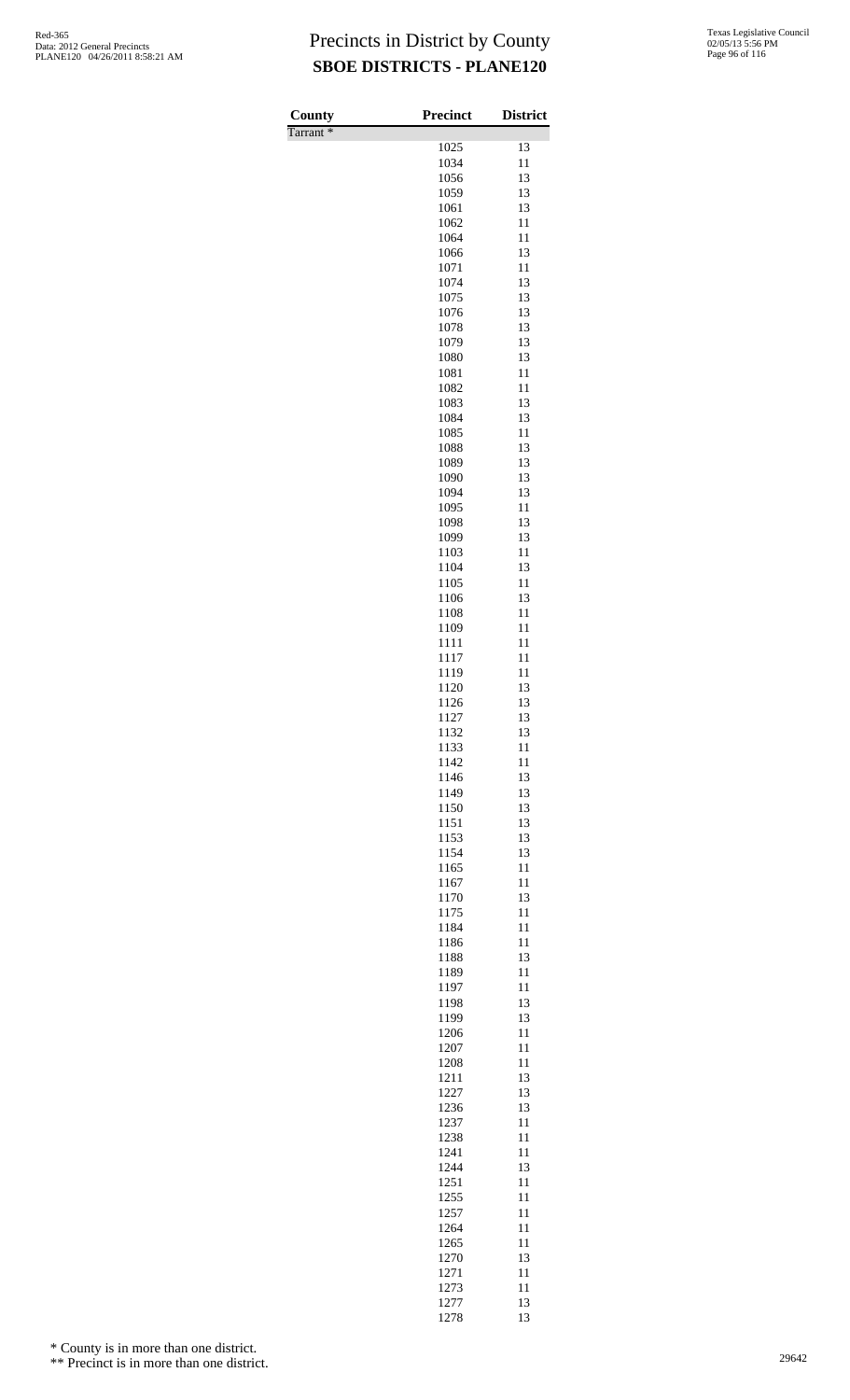| County               | <b>Precinct</b> | <b>District</b> |
|----------------------|-----------------|-----------------|
| Tarrant <sup>*</sup> |                 |                 |
|                      | 1279            | 13              |
|                      | 1291            | 13              |
|                      | 1292<br>1293    | 11<br>13        |
|                      | 1294            | 11              |
|                      | 1295            | 13              |
|                      | 1296            | 11              |
|                      | 1297            | 13              |
|                      | 1298            | 11              |
|                      | 1300<br>1301    | 11<br>13        |
|                      | 1311            | 13              |
|                      | 1337            | 11              |
|                      | 1339            | 11              |
|                      | 1345            | 11              |
|                      | 1346            | 13              |
|                      | 1347<br>1348    | 11<br>11        |
|                      | 1351            | 13              |
|                      | 1352            | 11              |
|                      | 1366            | 11              |
|                      | 1376            | 13              |
|                      | 1377            | 11              |
|                      | 1378<br>1380    | 11<br>11        |
|                      | 1382            | 11              |
|                      | 1388            | 11              |
|                      | 1394            | 11              |
|                      | 1404            | 11              |
|                      | 1407            | 13              |
|                      | 1408<br>1412    | 11<br>13        |
|                      | 1414            | 13              |
|                      | 1415            | 13              |
|                      | 1416            | 11              |
|                      | 1418            | 11              |
|                      | 1420            | 11              |
|                      | 1423<br>1424    | 11<br>11        |
|                      | 1427            | 13              |
|                      | 1430            | 13              |
|                      | 1431            | 11              |
|                      | 1434            | 11              |
|                      | 1436            | 11              |
|                      | 1437<br>1439    | 11<br>13        |
|                      | 1440            | 11              |
|                      | 1441            | 11              |
|                      | 1442            | 11              |
|                      | 1444            | 13              |
|                      | 1445            | 11              |
|                      | 1455<br>1457    | 13<br>11        |
|                      | 1459            | 11              |
|                      | 1460            | 13              |
|                      | 1463            | 11              |
|                      | 1472            | 13              |
|                      | 1473            | 13<br>13        |
|                      | 1476<br>1477    | 13              |
|                      | 1479            | 13              |
|                      | 1481            | 13              |
|                      | 1482            | 13              |
|                      | 1489            | 13              |
|                      | 1490<br>1491    | 11<br>13        |
|                      | 1501            | 11              |
|                      | 1504            | 11              |
|                      | 1514            | 13              |
|                      | 1515            | 13              |
|                      | 1518            | 13              |
|                      | 1543<br>1544    | 13<br>13        |
|                      | 1547            | 11              |
|                      | 1549            | 13              |
|                      | 1550            | 13              |
|                      | 1555            | 13              |
|                      | 1559<br>1564    | 13<br>11        |
|                      |                 |                 |

\* County is in more than one district.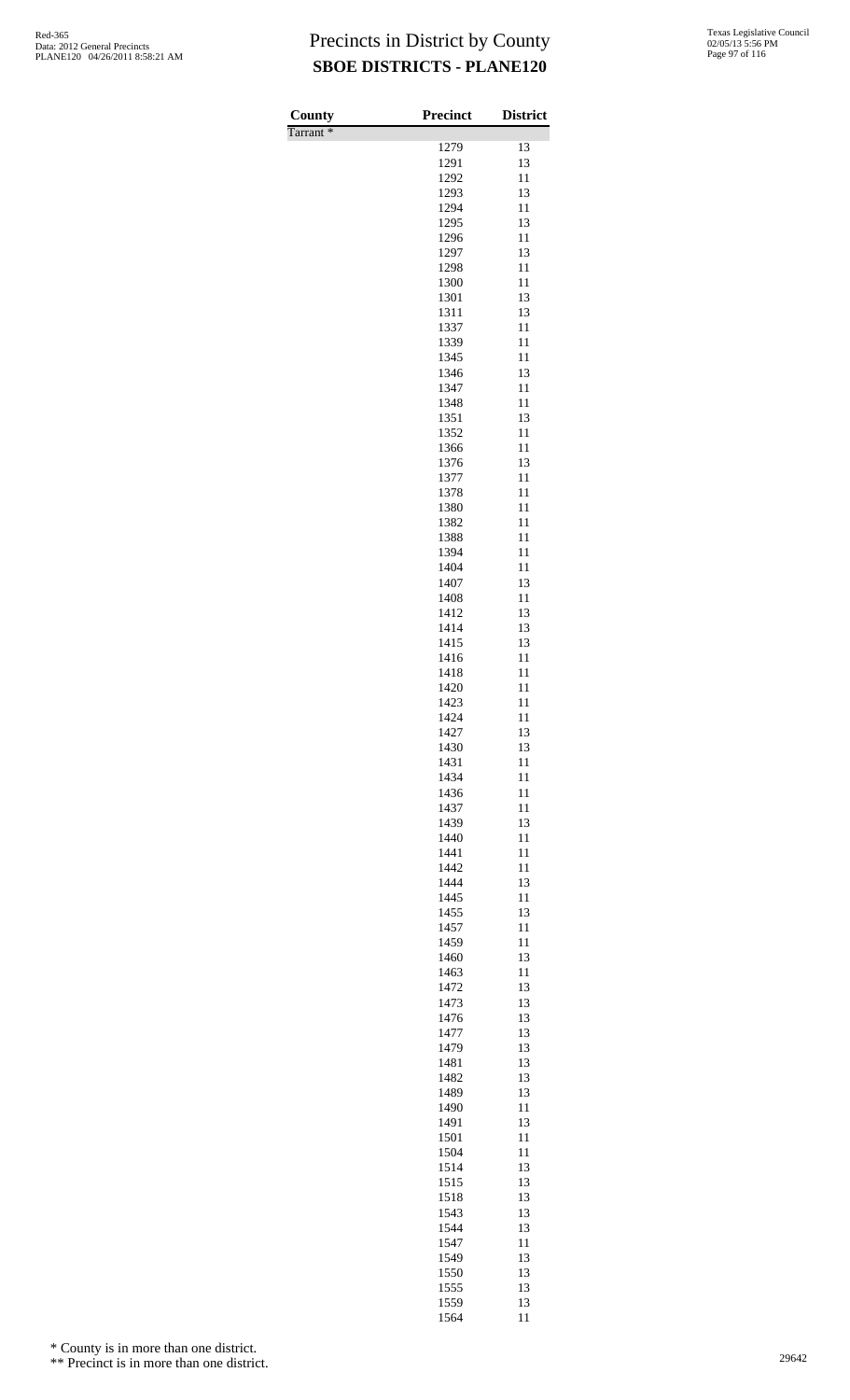| County               | <b>Precinct</b> | <b>District</b> |
|----------------------|-----------------|-----------------|
| Tarrant <sup>*</sup> |                 |                 |
|                      | 1576            | 13              |
|                      | 1577<br>1578    | 13<br>13        |
|                      | 1586            | 11              |
|                      | 1589            | 11              |
|                      | 1594            | 11              |
|                      | 1597<br>1603    | 13              |
|                      | 1605            | 11<br>13        |
|                      | 1607            | 11              |
|                      | 1608            | 11              |
|                      | 1610            | 13              |
|                      | 1611            | 11              |
|                      | 1617<br>1619    | 13<br>13        |
|                      | 1621            | 13              |
|                      | 1622            | 13              |
|                      | 1623            | 13              |
|                      | 1625            | 13              |
|                      | 1627<br>1628    | 11<br>13        |
|                      | 1631            | 11              |
|                      | 1633            | 11              |
|                      | 1639            | 11              |
|                      | 1641            | 11              |
|                      | 1642<br>1651    | 11<br>13        |
|                      | 1652            | 13              |
|                      | 1672            | 13              |
|                      | 1674            | 13              |
|                      | 2002<br>2003    | 13<br>13        |
|                      | 2007            | 11              |
|                      | 2026            | 13              |
|                      | 2027            | 13              |
|                      | 2028            | 11              |
|                      | 2029<br>2030    | 11<br>13        |
|                      | 2031            | 13              |
|                      | 2033            | 11              |
|                      | 2052            | 13              |
|                      | 2055<br>2058    | 11<br>13        |
|                      | 2100            | 13              |
|                      | 2112            | 13              |
|                      | 2134            | 13              |
|                      | 2143            | 13              |
|                      | 2145<br>2147    | 13<br>13        |
|                      | 2148            | 13              |
|                      | 2158            | 11              |
|                      | 2161            | 13              |
|                      | 2168            | 13              |
|                      | 2169<br>2171    | 13<br>13        |
|                      | 2173            | 11              |
|                      | 2174            | 11              |
|                      | 2180            | 13              |
|                      | 2181            | 13              |
|                      | 2190<br>2205    | 13<br>13        |
|                      | 2210            | 13              |
|                      | 2217            | 13              |
|                      | 2219            | 11              |
|                      | 2220<br>2221    | 11<br>11        |
|                      | 2223            | 11              |
|                      | 2224            | 11              |
|                      | 2225            | 13              |
|                      | 2226            | 13              |
|                      | 2228<br>2229    | 11<br>11        |
|                      | 2235            | 13              |
|                      | 2246            | 11              |
|                      | 2258            | 11              |
|                      | 2262            | 11              |
|                      | 2263<br>2266    | 13<br>11        |
|                      | 2267            | 13              |

\* County is in more than one district.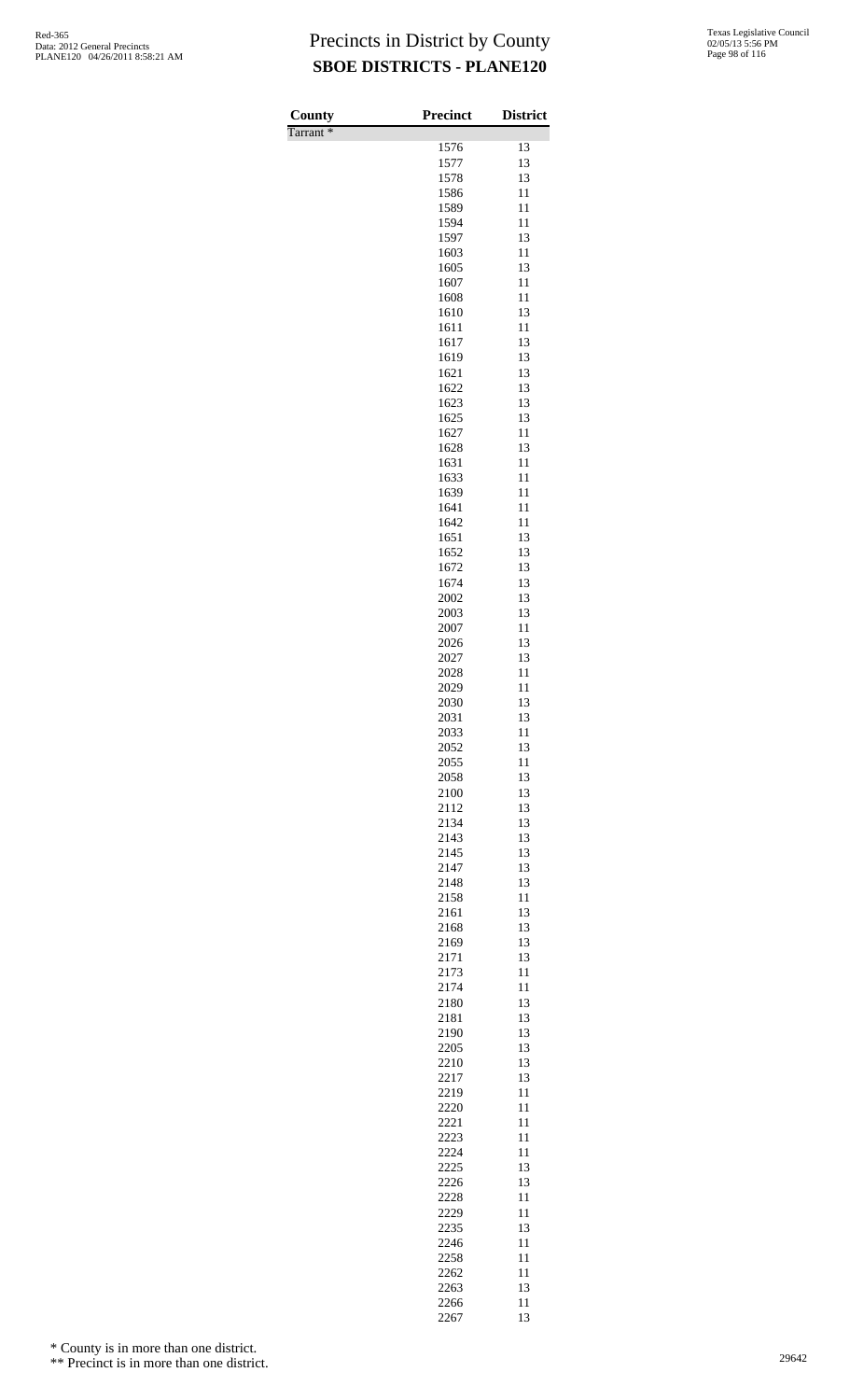Tarrant \*

| County               | <b>Precinct</b> | <b>District</b> |
|----------------------|-----------------|-----------------|
| Tarrant <sup>*</sup> | 2268            | 13              |
|                      | 2269            | 13              |
|                      | 2274            | 13              |
|                      | 2275            | 13              |
|                      | 2280            | 13              |
|                      | 2281<br>2299    | 11<br>13        |
|                      | 2302            | 13              |
|                      | 2303            | 13              |
|                      | 2304            | 11              |
|                      | 2305            | 11              |
|                      | 2306            | 11              |
|                      | 2307<br>2308    | 11<br>11        |
|                      | 2309            | 13              |
|                      | 2310            | 11              |
|                      | 2313            | 11              |
|                      | 2314<br>2315    | 11<br>11        |
|                      | 2316            | 11              |
|                      | 2317            | 11              |
|                      | 2318            | 13              |
|                      | 2319            | 11              |
|                      | 2320            | 13              |
|                      | 2341<br>2349    | 13<br>13        |
|                      | 2353            | 13              |
|                      | 2354            | 13              |
|                      | 2355            | 11              |
|                      | 2356            | 13              |
|                      | 2357<br>2358    | 11<br>11        |
|                      | 2360            | 11              |
|                      | 2379            | 13              |
|                      | 2381            | 13              |
|                      | 2383            | 13              |
|                      | 2393<br>2401    | 13<br>13        |
|                      | 2402            | 13              |
|                      | 2403            | 13              |
|                      | 2405            | 13              |
|                      | 2411<br>2413    | 13<br>13        |
|                      | 2419            | 13              |
|                      | 2425            | 11              |
|                      | 2426            | 11              |
|                      | 2428            | 13              |
|                      | 2435<br>2438    | 11<br>13        |
|                      | 2448            | 13              |
|                      | 2449            | 13              |
|                      | 2450            | 13              |
|                      | 2451<br>2453    | 13<br>13        |
|                      | 2461            | 13              |
|                      | 2462            | 13              |
|                      | 2464            | 11              |
|                      | 2466            | 13              |
|                      | 2467<br>2468    | 11<br>11        |
|                      | 2474            | 11              |
|                      | 2484            | 13              |
|                      | 2488            | 13              |
|                      | 2505            | 11              |
|                      | 2506<br>2513    | 11<br>13        |
|                      | 2519            | 13              |
|                      | 2520            | 11              |
|                      | 2521            | 11              |
|                      | 2522            | 11              |
|                      | 2523<br>2524    | 13<br>11        |
|                      | 2525            | 13              |
|                      | 2535            | 11              |
|                      | 2536            | 11              |
|                      | 2537            | 11              |
|                      | 2541<br>2546    | 13<br>11        |
|                      | 2548            | 11              |

\* County is in more than one district.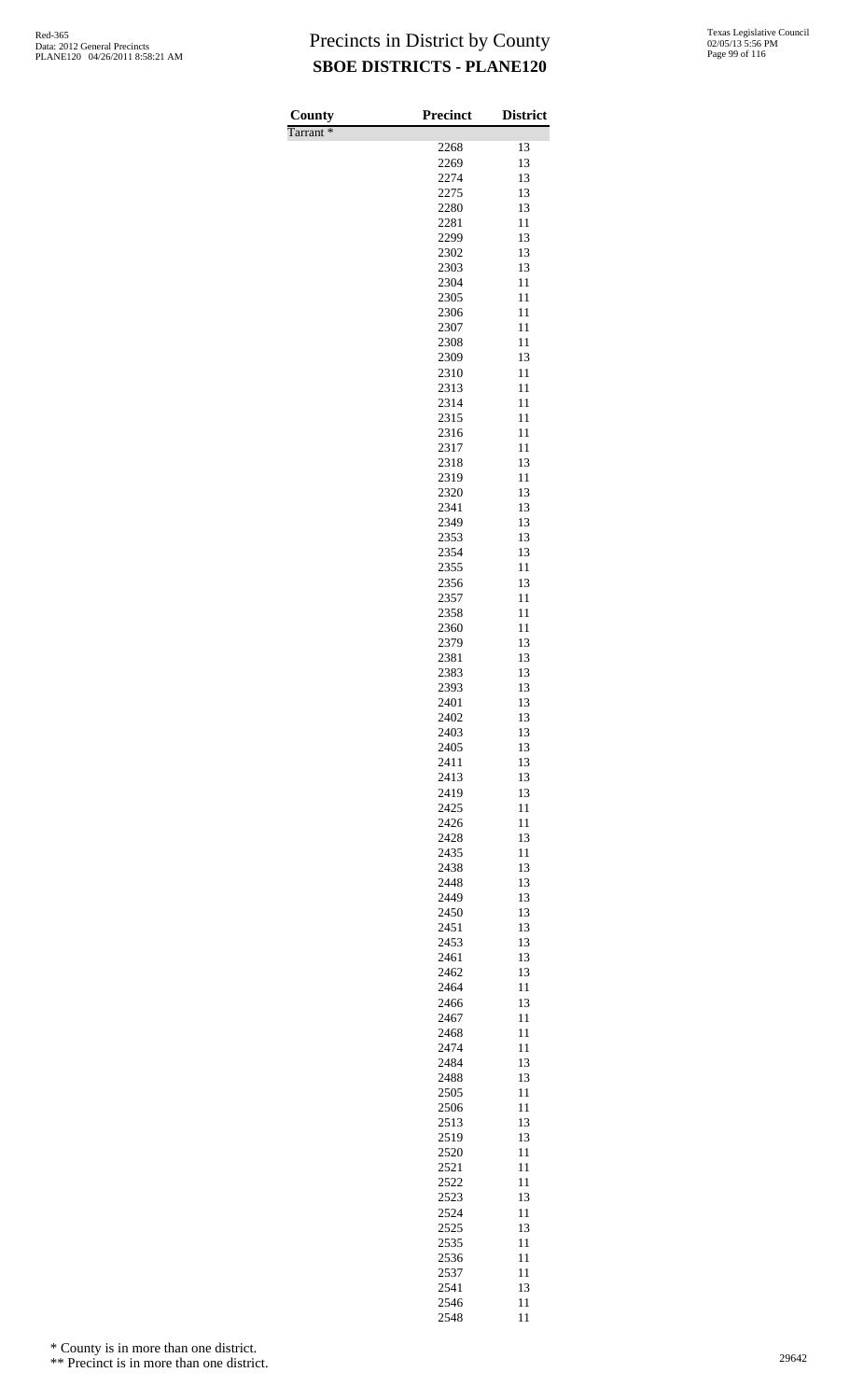| County               | <b>Precinct</b> | <b>District</b> |
|----------------------|-----------------|-----------------|
| Tarrant <sup>*</sup> |                 |                 |
|                      | 2553            | 13              |
|                      | 2556            | 11              |
|                      | 2557            | 11              |
|                      | 2561<br>2569    | 11<br>13        |
|                      | 2571            | 11              |
|                      | 2581            | 13              |
|                      | 2600            | 11              |
|                      | 2601            | 11              |
|                      | 2606            | 13              |
|                      | 2609<br>2612    | 13<br>11        |
|                      | 2613            | 13              |
|                      | 2614            | 11              |
|                      | 2616            | 11              |
|                      | 2618            | 11              |
|                      | 2635            | 13              |
|                      | 2636<br>2643    | 11<br>11        |
|                      | 2644            | 11              |
|                      | 2645            | 11              |
|                      | 2655            | 13              |
|                      | 2656            | 13              |
|                      | 2657            | 13              |
|                      | 2658<br>2659    | 13<br>13        |
|                      | 2660            | 13              |
|                      | 2670            | 13              |
|                      | 2673            | 13              |
|                      | 2675            | 13              |
|                      | 3032            | 11              |
|                      | 3035<br>3036    | 11<br>11        |
|                      | 3037            | 11              |
|                      | 3038            | 11              |
|                      | 3039            | 11              |
|                      | 3040            | 11              |
|                      | 3041<br>3043    | 11<br>11        |
|                      | 3049            | 11              |
|                      | 3054            | 11              |
|                      | 3063            | 11              |
|                      | 3072            | 11              |
|                      | 3114<br>3131    | 11<br>11        |
|                      | 3139            | 11              |
|                      | 3140            | 11              |
|                      | 3152            | 11              |
|                      | 3156            | 11              |
|                      | 3157<br>3160    | 11<br>11        |
|                      | 3164            | 11              |
|                      | 3166            | 11              |
|                      | 3172            | 11              |
|                      | 3176            | 11              |
|                      | 3177            | 11              |
|                      | 3183<br>3185    | 11<br>11        |
|                      | 3187            | 11              |
|                      | 3192            | 11              |
|                      | 3193            | 11              |
|                      | 3194            | 11              |
|                      | 3196<br>3200    | 11<br>11        |
|                      | 3209            | 11              |
|                      | 3212            | 11              |
|                      | 3213            | 11              |
|                      | 3214            | 11              |
|                      | 3215<br>3216    | 11<br>11        |
|                      | 3240            | 11              |
|                      | 3247            | 11              |
|                      | 3248            | 11              |
|                      | 3249            | 11              |
|                      | 3254<br>3260    | 11<br>11        |
|                      | 3282            | 11              |
|                      | 3283            | 11              |

11

\* County is in more than one district.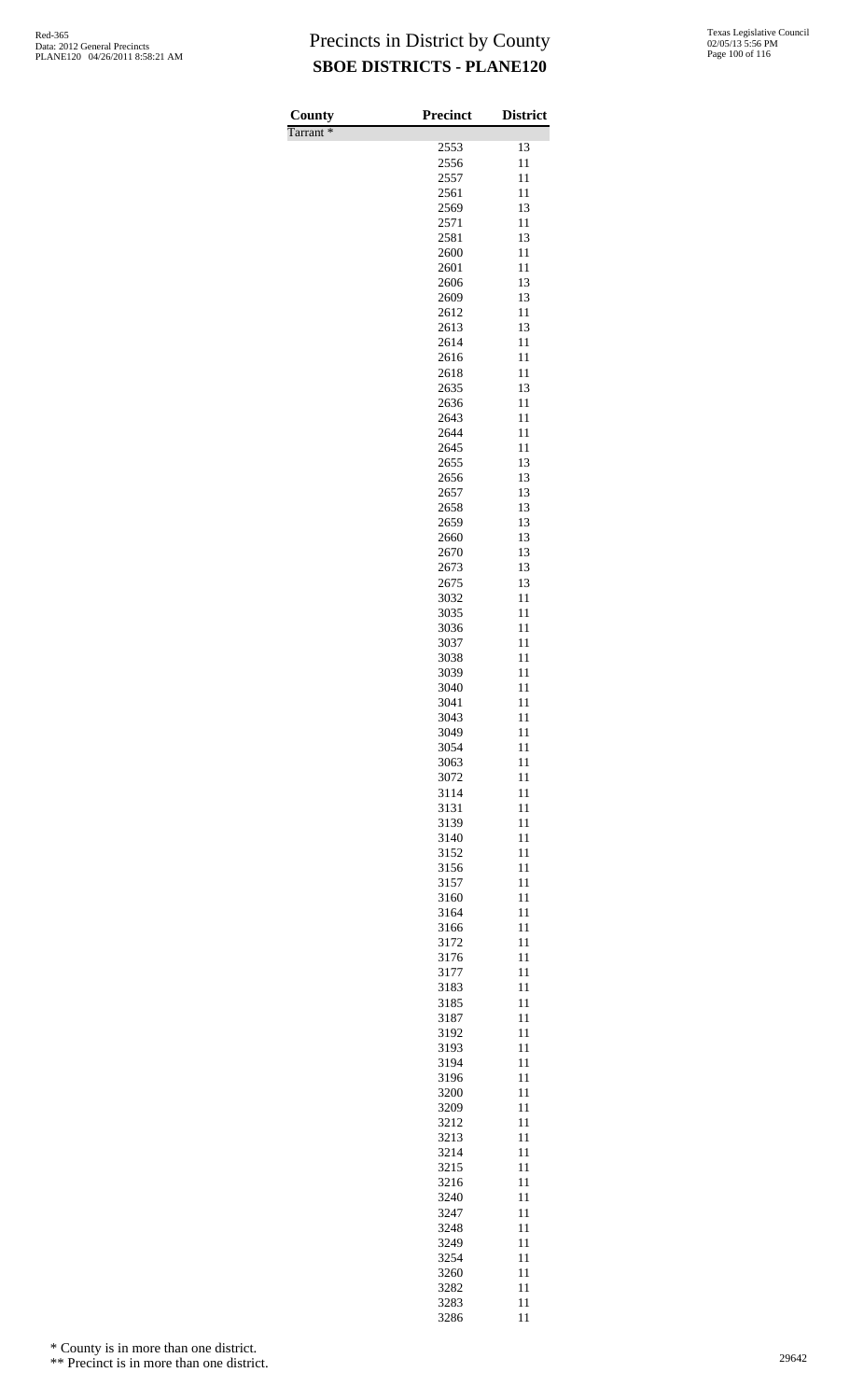| County               | <b>Precinct</b> | <b>District</b> |
|----------------------|-----------------|-----------------|
| Tarrant <sup>*</sup> |                 |                 |
|                      | 3287            | 11              |
|                      | 3289            | 11              |
|                      | 3321            | 11              |
|                      | 3322<br>3323    | 11<br>11        |
|                      | 3324            | 11              |
|                      | 3325            | 11              |
|                      | 3326            | 11              |
|                      | 3327            | 11              |
|                      | 3329            | 11              |
|                      | 3330<br>3331    | 11              |
|                      | 3332            | 11<br>11        |
|                      | 3333            | 11              |
|                      | 3334            | 11              |
|                      | 3335            | 11              |
|                      | 3336            | 11              |
|                      | 3359            | 11              |
|                      | 3361<br>3363    | 11<br>11        |
|                      | 3364            | 11              |
|                      | 3365            | 11              |
|                      | 3367            | 11              |
|                      | 3368            | 11              |
|                      | 3372            | 11              |
|                      | 3384<br>3385    | 11<br>11        |
|                      | 3386            | 11              |
|                      | 3387            | 11              |
|                      | 3389            | 11              |
|                      | 3390            | 11              |
|                      | 3391            | 11              |
|                      | 3392            | 11              |
|                      | 3396<br>3398    | 11<br>11        |
|                      | 3406            | 13              |
|                      | 3409            | 11              |
|                      | 3417            | 11              |
|                      | 3421            | 11              |
|                      | 3422            | 11              |
|                      | 3433<br>3443    | 11<br>11        |
|                      | 3446            | 11              |
|                      | 3447            | 11              |
|                      | 3465            | 11              |
|                      | 3469            | 11              |
|                      | 3470            | 11              |
|                      | 3471<br>3486    | 11<br>11        |
|                      | 3500            | 11              |
|                      | 3502            | 11              |
|                      | 3507            | 11              |
|                      | 3509            | 11              |
|                      | 3510            | 11              |
|                      | 3511            | 11              |
|                      | 3516<br>3517    | 11<br>11        |
|                      | 3526            | 11              |
|                      | 3527            | 11              |
|                      | 3529            | 11              |
|                      | 3530            | 11              |
|                      | 3538            | 11              |
|                      | 3539<br>3542    | 11<br>11        |
|                      | 3545            | 11              |
|                      | 3552            | 11              |
|                      | 3554            | 11              |
|                      | 3558            | 11              |
|                      | 3560            | 11              |
|                      | 3562<br>3566    | 11<br>11        |
|                      | 3567            | 11              |
|                      | 3570            | 11              |
|                      | 3574            | 11              |
|                      | 3575            | 11              |
|                      | 3579            | 11              |
|                      | 3580<br>3582    | 11<br>11        |
|                      |                 |                 |

11

\* County is in more than one district.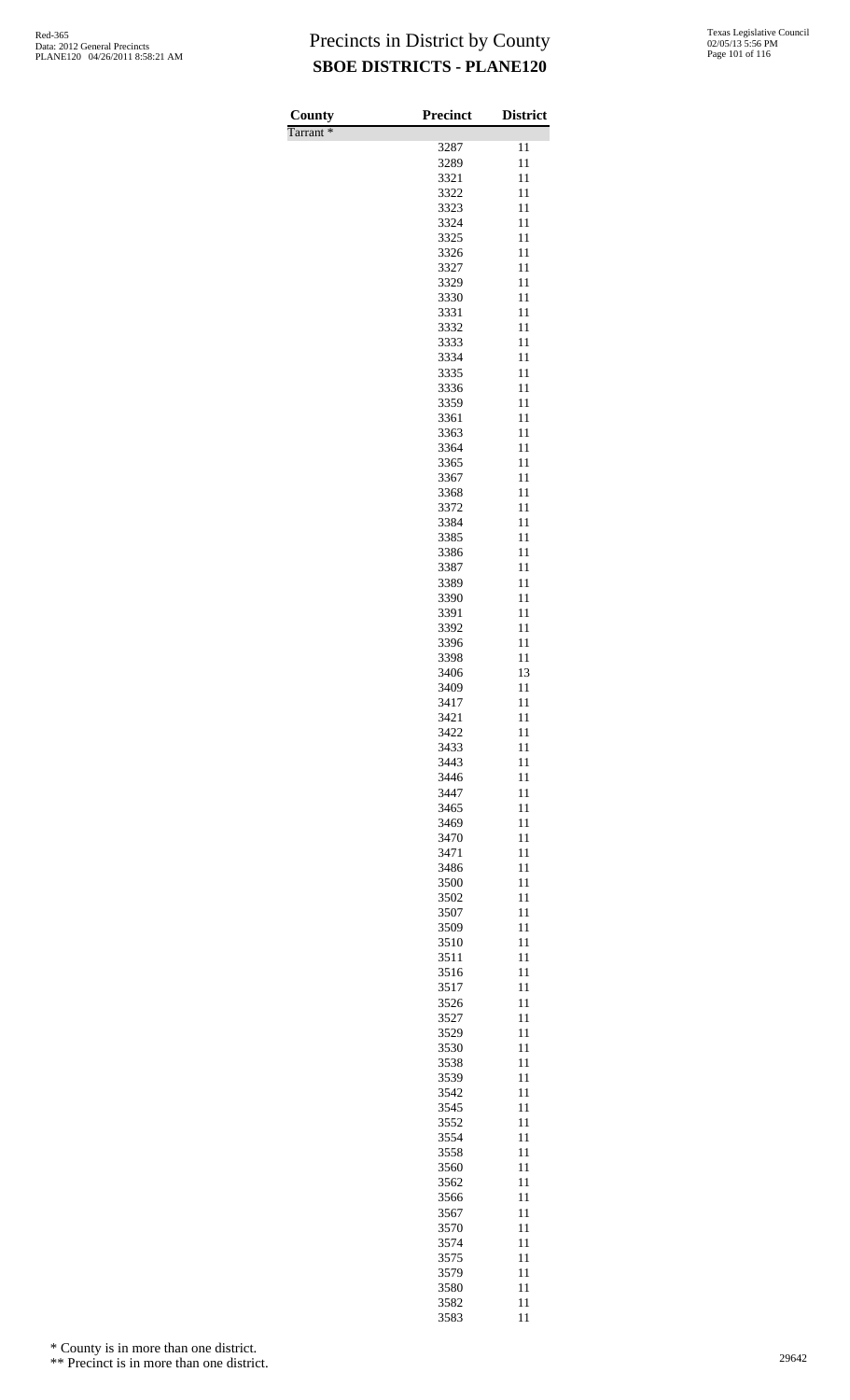| County               | <b>Precinct</b> | <b>District</b> |
|----------------------|-----------------|-----------------|
| Tarrant <sup>*</sup> |                 |                 |
|                      | 3584            | 11              |
|                      | 3585<br>3590    | 11<br>11        |
|                      | 3624            | 11              |
|                      | 3626            | 11              |
|                      | 3637            | 11              |
|                      | 3646            | 11              |
|                      | 3647            | 11              |
|                      | 3648            | 11              |
|                      | 3653            | 11              |
|                      | 3654            | 11              |
|                      | 3661<br>3662    | 11<br>11        |
|                      | 3663            | 11              |
|                      | 3664            | 11              |
|                      | 3665            | 11              |
|                      | 3667            | 11              |
|                      | 3668            | 11              |
|                      | 3669            | 11              |
|                      | 3671            | 11              |
|                      | 4006<br>4016    | 13<br>11        |
|                      | 4017            | 13              |
|                      | 4018            | 11              |
|                      | 4020            | 11              |
|                      | 4042            | 11              |
|                      | 4044            | 11              |
|                      | 4045            | 11              |
|                      | 4046            | 11              |
|                      | 4047            | 11              |
|                      | 4048<br>4050    | 13<br>13        |
|                      | 4051            | 13              |
|                      | 4053            | 11              |
|                      | 4057            | 13              |
|                      | 4060            | 13              |
|                      | 4065            | 11              |
|                      | 4067            | 13              |
|                      | 4068            | 13              |
|                      | 4069<br>4070    | 11<br>11        |
|                      | 4073            | 13              |
|                      | 4077            | 13              |
|                      | 4086            | 11              |
|                      | 4087            | 13              |
|                      | 4091            | 11              |
|                      | 4092            | 13              |
|                      | 4093            | 13              |
|                      | 4096            | 13              |
|                      | 4097<br>4101    | 13<br>11        |
|                      | 4102            | 11              |
|                      | 4107            | 13              |
|                      | 4110            | 13              |
|                      | 4113            | 11              |
|                      | 4115            | 11              |
|                      | 4116            | 11              |
|                      | 4118            | 11              |
|                      | 4121            | 11<br>11        |
|                      | 4122<br>4123    | 13              |
|                      | 4124            | 11              |
|                      | 4125            | 11              |
|                      | 4128            | 11              |
|                      | 4129            | 11              |
|                      | 4130            | 11              |
|                      | 4135            | 11              |
|                      | 4136            | 11              |
|                      | 4137<br>4138    | 11<br>11        |
|                      | 4141            | 11              |
|                      | 4144            | 11              |
|                      | 4155            | 13              |
|                      | 4159            | 11              |
|                      | 4162            | 11              |
|                      | 4163            | 11              |
|                      | 4178            | 11              |
|                      | 4179<br>4182    | 11<br>11        |

\* County is in more than one district.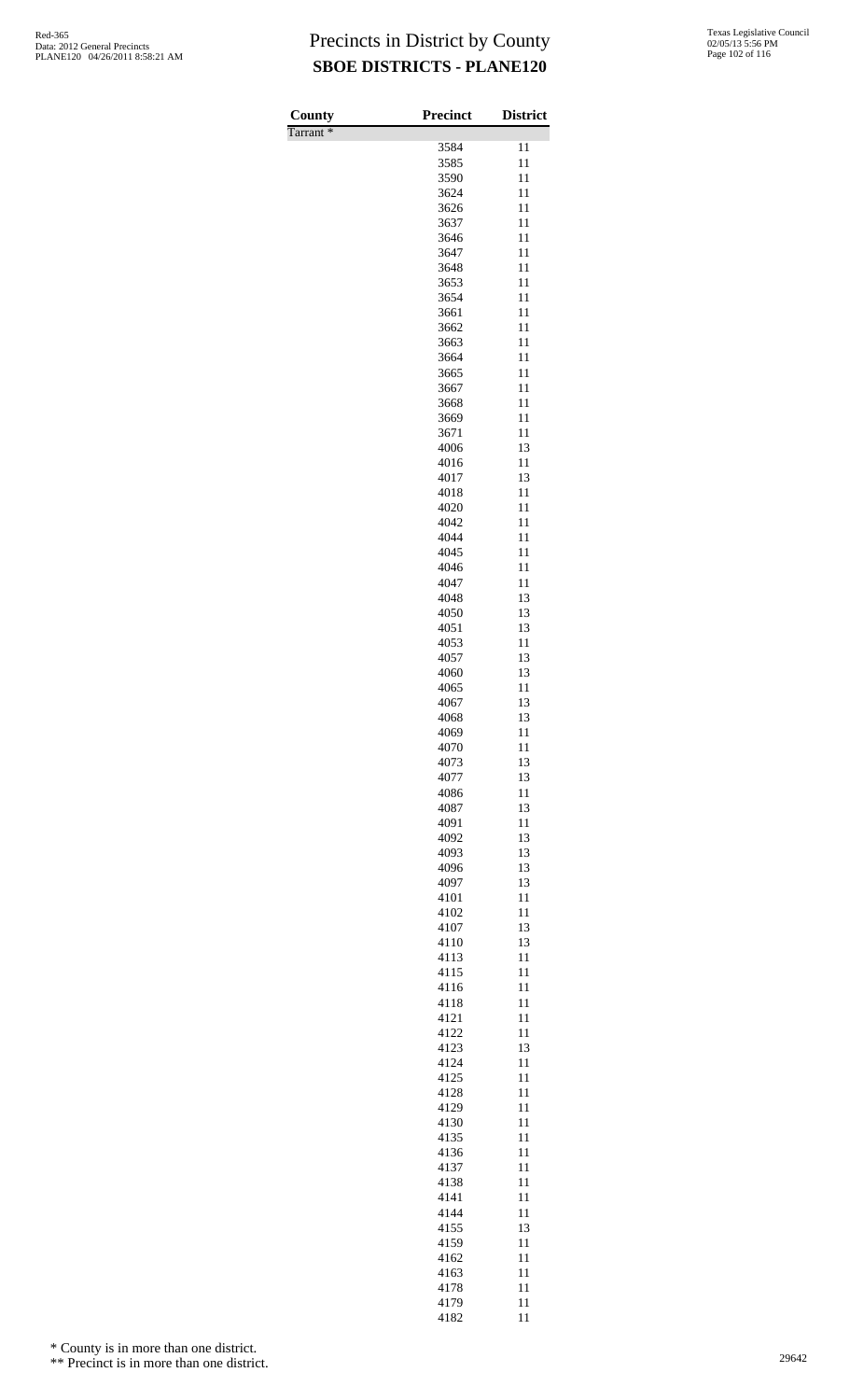| County               | <b>Precinct</b> | <b>District</b> |
|----------------------|-----------------|-----------------|
| Tarrant <sup>*</sup> |                 |                 |
|                      | 4191<br>4195    | 11<br>13        |
|                      | 4201            | 13              |
|                      | 4202            | 11              |
|                      | 4203            | 11              |
|                      | 4204<br>4218    | 11              |
|                      | 4222            | 11<br>11        |
|                      | 4230            | 11              |
|                      | 4231            | 13              |
|                      | 4232            | 11              |
|                      | 4233<br>4234    | 13<br>11        |
|                      | 4239            | 11              |
|                      | 4242            | 11              |
|                      | 4243            | 11              |
|                      | 4245            | 11              |
|                      | 4250<br>4252    | 11<br>11        |
|                      | 4253            | 13              |
|                      | 4256            | 11              |
|                      | 4259            | 11              |
|                      | 4261<br>4272    | 11<br>11        |
|                      | 4276            | 11              |
|                      | 4284            | 11              |
|                      | 4285            | 11              |
|                      | 4288            | 13              |
|                      | 4290<br>4312    | 11<br>13        |
|                      | 4328            | 11              |
|                      | 4338            | 11              |
|                      | 4340            | 11              |
|                      | 4342<br>4343    | 11<br>11        |
|                      | 4344            | 11              |
|                      | 4350            | 11              |
|                      | 4362            | 13              |
|                      | 4369            | 11              |
|                      | 4370<br>4371    | 13<br>11        |
|                      | 4373            | 11              |
|                      | 4374            | 11              |
|                      | 4375            | 11              |
|                      | 4395<br>4397    | 11<br>11        |
|                      | 4399            | 11              |
|                      | 4400            | 11              |
|                      | 4410            | 11              |
|                      | 4429<br>4432    | 11<br>13        |
|                      | 4452            | 11              |
|                      | 4454            | 11              |
|                      | 4456            | 11              |
|                      | 4458            | 13              |
|                      | 4475<br>4478    | 13<br>13        |
|                      | 4480            | 11              |
|                      | 4483            | 11              |
|                      | 4485            | 11              |
|                      | 4487<br>4492    | 11<br>13        |
|                      | 4493            | 13              |
|                      | 4494            | 13              |
|                      | 4495            | 13              |
|                      | 4496            | 11              |
|                      | 4497<br>4498    | 11<br>11        |
|                      | 4499            | 11              |
|                      | 4503            | 11              |
|                      | 4508            | 11              |
|                      | 4512<br>4528    | 11<br>11        |
|                      | 4531            | 11              |
|                      | 4532            | 11              |
|                      | 4533            | 11              |
|                      | 4534            | 11              |
|                      | 4540            | 11              |

11

\* County is in more than one district.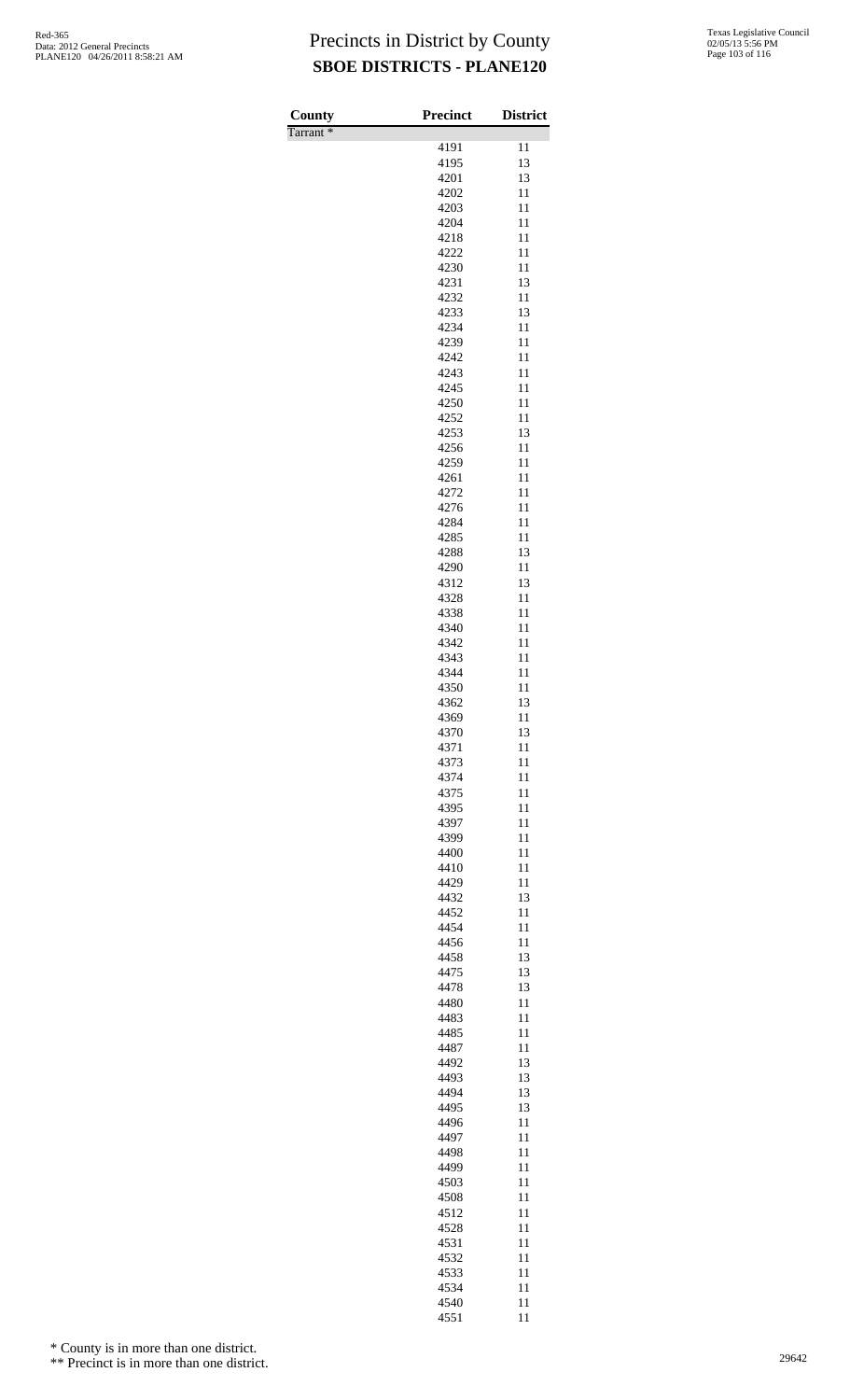| County<br>Tarrant <sup>*</sup> | Precinct     | <b>District</b>   |
|--------------------------------|--------------|-------------------|
|                                | 4563         | 13                |
|                                | 4565         | 11                |
|                                | 4568         | 11                |
|                                | 4572         | 13                |
|                                | 4573         | 11                |
|                                | 4587         | 13                |
|                                | 4588         | 11                |
|                                | 4591         | 11                |
|                                | 4592<br>4593 | 11<br>11          |
|                                | 4595         | 11                |
|                                | 4596         | 11                |
|                                | 4598         | 11                |
|                                | 4599         | 11                |
|                                | 4602         | 11                |
|                                | 4604         | 11                |
|                                | 4615         | 13                |
|                                | 4620         | 11<br>11          |
|                                | 4629<br>4630 | 11                |
|                                | 4632         | 13                |
|                                | 4634         | 13                |
|                                | 4638         | 11                |
|                                | 4640         | 13                |
|                                | 4649         | 11                |
|                                | 4650         | 11                |
| Taylor                         | 4666         | 11                |
|                                | 0101<br>0102 | 15<br>15          |
|                                | 0103         | 15                |
|                                | 0104         | 15                |
|                                | 0105         | 15                |
|                                | 0106         | 15                |
|                                | 0107         | 15                |
|                                | 0108         | 15                |
|                                | 0109<br>0110 | 15<br>15          |
|                                | 0201         | 15                |
|                                | 0202         | 15                |
|                                | 0203         | 15                |
|                                | 0204         | 15                |
|                                | 0205         | 15                |
|                                | 0206         | 15                |
|                                | 0207<br>0301 | 15<br>15          |
|                                | 0302         | 15                |
|                                | 0303         | 15                |
|                                | 0304         | 15                |
|                                | 0305         | 15                |
|                                | 0306         | 15                |
|                                | 0307         | 15                |
|                                | 0308         | 15                |
|                                | 0401         | 15<br>15          |
|                                | 0402<br>0403 | 15                |
|                                | 0404         | 15                |
|                                | 0405         | 15                |
|                                | 0406         | 15                |
|                                | 0407         | 15                |
|                                | 0408         | 15                |
| Terrell                        | 0409         | 15                |
|                                | 0001         | 1                 |
|                                | 0002         | 1                 |
|                                | 0003<br>0004 | $\mathbf{1}$<br>1 |
| Terry                          |              |                   |
|                                | 0101         | 15                |
|                                | 0102         | 15                |
|                                | 0201         | 15                |
|                                | 0202<br>0301 | 15<br>15          |
|                                | 0401         | 15                |
|                                | 0402         | 15                |
| Throckmorton                   | 0001         | 15                |
|                                | 0002         | 15                |
|                                | 3003         | 15                |

\* County is in more than one district.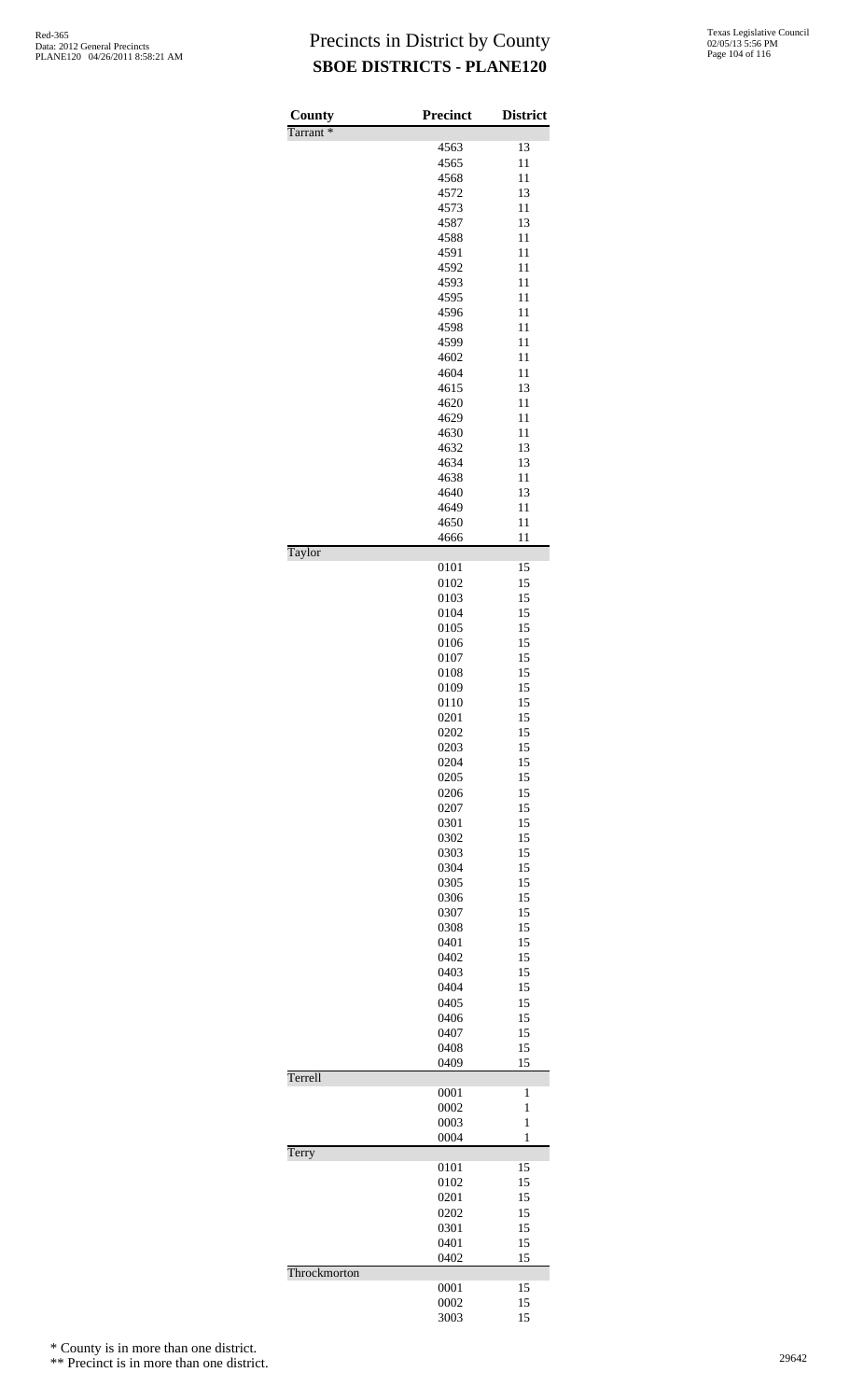| County              | Precinct     | <b>District</b> |
|---------------------|--------------|-----------------|
| Throckmorton        | 4005         | 15              |
|                     | 4006         | 15              |
| <b>Titus</b>        |              |                 |
|                     | 0001         | 9               |
|                     | 0002         | 9               |
|                     | 0003<br>0004 | 9<br>9          |
|                     | 0005         | 9               |
|                     | 0006         | 9               |
|                     | 0007         | 9               |
|                     | 0008         | 9               |
|                     | 0009<br>0010 | 9<br>9          |
|                     | 0011         | 9               |
|                     | 0012         | 9               |
|                     | 0014         | 9               |
|                     | 0015         | 9               |
|                     | 0016<br>0017 | 9<br>9          |
|                     | 0018         | 9               |
|                     | 0019         | 9               |
|                     | 0020         | 9               |
| Tom Green           |              |                 |
|                     | 0106<br>0107 | 15<br>15        |
|                     | 0108         | 15              |
|                     | 0112         | 15              |
|                     | 0114         | 15              |
|                     | 0124         | 15              |
|                     | 0137         | 15              |
|                     | 0144<br>0146 | 15<br>15        |
|                     | 0213         | 15              |
|                     | 0215         | 15              |
|                     | 0225         | 15              |
|                     | 0228         | 15              |
|                     | 0230         | 15              |
|                     | 0241         | 15<br>15        |
|                     | 0243<br>0304 | 15              |
|                     | 0305         | 15              |
|                     | 0306         | 15              |
|                     | 0308         | 15              |
|                     | 0319         | 15              |
|                     | 0327<br>0348 | 15<br>15        |
|                     | 0351         | 15              |
|                     | 0358         | 15              |
|                     | 0401         | 15              |
|                     | 0402         | 15              |
|                     | 0420         | 15              |
|                     | 0421<br>0422 | 15<br>15        |
|                     | 0423         | 15              |
|                     | 0434         | 15              |
|                     | 0435         | 15              |
|                     | 0436         | 15              |
| Travis <sup>*</sup> | 0101         | 5               |
|                     | 0102         | 10              |
|                     | 0103         | 10              |
|                     | 0104         | 10              |
|                     | 0105         | 10              |
|                     | 0106<br>0107 | 10<br>10        |
|                     | 0108         | 10              |
|                     | 0109         | 10              |
|                     | 0110         | 10              |
|                     | 0111         | 10              |
|                     | 0112         | 10              |
|                     | 0113<br>0114 | 10<br>5         |
|                     | 0115         | 5               |
|                     | 0116         | 5               |
|                     | 0117         | 5               |
|                     | 0118         | 5               |
|                     | 0119         | 5               |
|                     | 0120         | 10              |
|                     | 0121         | 5               |

\* County is in more than one district.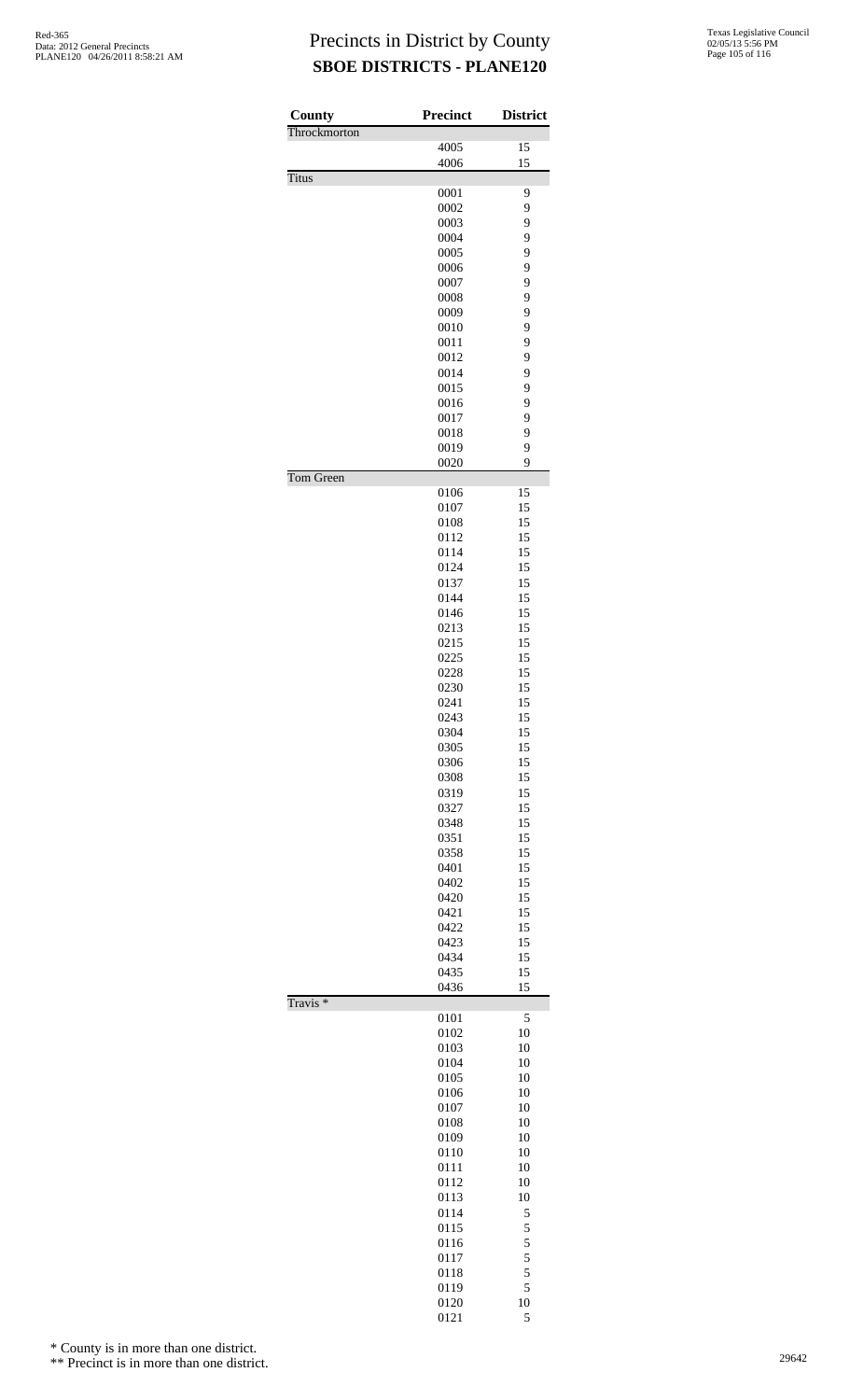Travis \*

| County<br>$\overline{\Gamma}$ ravis * | <b>Precinct</b> | <b>District</b> |
|---------------------------------------|-----------------|-----------------|
|                                       | 0122            | 5               |
|                                       | 0123            | 10              |
|                                       | 0124<br>0125    | 5<br>10         |
|                                       | 0126            | 5               |
|                                       | 0127            | 5               |
|                                       | 0128<br>0129    | 10<br>5         |
|                                       | 0130            | 5               |
|                                       | 0131            | 10              |
|                                       | 0132<br>0133    | 5<br>5          |
|                                       | 0134            | 10              |
|                                       | 0135<br>0136    | 5<br>10         |
|                                       | 0137            | 10              |
|                                       | 0138            | 5               |
|                                       | 0139<br>0140    | 10<br>10        |
|                                       | 0141            | 10              |
|                                       | 0142            | 5               |
|                                       | 0145<br>0146    | 10<br>10        |
|                                       | 0148            | 10              |
|                                       | 0149            | 10              |
|                                       | 0150<br>0151    | 10<br>5         |
|                                       | 0152            | 5               |
|                                       | 0153            | 10              |
|                                       | 0154<br>0156    | 10<br>10        |
|                                       | 0160            | 10              |
|                                       | 0161            | 10<br>10        |
|                                       | 0163<br>0164    | 10              |
|                                       | 0200            | 5               |
|                                       | 0202<br>0203    | 5<br>10         |
|                                       | 0205            | 10              |
|                                       | 0206            | 5               |
|                                       | 0207<br>0208    | 10<br>5         |
|                                       | 0209            | 10              |
|                                       | 0210            | 5               |
|                                       | 0211<br>0212    | 10<br>5         |
|                                       | 0213            | 5               |
|                                       | 0214            | 5               |
|                                       | 0215<br>0216    | 10<br>10        |
|                                       | 0217            | 10              |
|                                       | 0218            | 10<br>10        |
|                                       | 0219<br>0220    | 10              |
|                                       | 0221            | 5               |
|                                       | 0222<br>0223    | 10<br>10        |
|                                       | 0224            | 10              |
|                                       | 0225            | 10              |
|                                       | 0226<br>0227    | 10<br>10        |
|                                       | 0228            | 10              |
|                                       | 0229            | 10              |
|                                       | 0231<br>0232    | 10<br>10        |
|                                       | 0233            | 10              |
|                                       | 0234            | 10              |
|                                       | 0235<br>0236    | 5<br>5          |
|                                       | 0237            | 10              |
|                                       | 0238            | 10<br>10        |
|                                       | 0239<br>0240    | 10              |
|                                       | 0241            | 10              |
|                                       | 0242<br>0243    | 10<br>10        |
|                                       | 0244            | 10              |
|                                       | 0245            | 10              |
|                                       | 0246            | 10              |

\* County is in more than one district.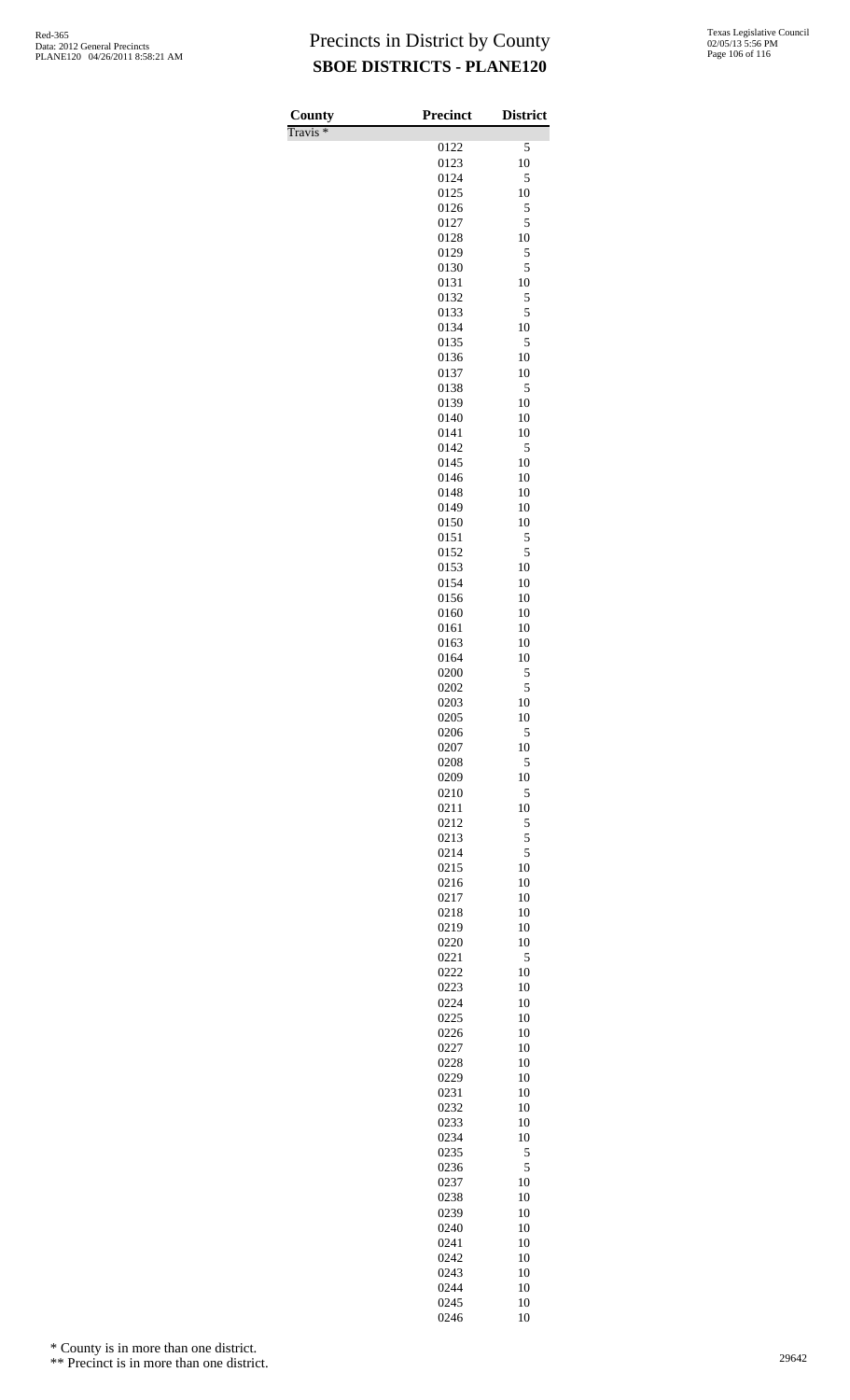Travis \*

| County<br>$\overline{\Gamma}$ ravis * | <b>Precinct</b> | <b>District</b>                            |
|---------------------------------------|-----------------|--------------------------------------------|
|                                       | 0247            | 10                                         |
|                                       | 0248            | 10                                         |
|                                       | 0249            | 10                                         |
|                                       | 0250            | 5                                          |
|                                       | 0251<br>0252    | 5<br>10                                    |
|                                       | 0253            | 10                                         |
|                                       | 0254            | 10                                         |
|                                       | 0256            | 5                                          |
|                                       | 0258            | 10                                         |
|                                       | 0259<br>0260    | 10<br>10                                   |
|                                       | 0262            | 10                                         |
|                                       | 0263            | 10                                         |
|                                       | 0266            | 5                                          |
|                                       | 0267            | 10                                         |
|                                       | 0268<br>0273    | 10<br>5                                    |
|                                       | 0274            | 5                                          |
|                                       | 0275            | $\overline{\phantom{a}}$                   |
|                                       | 0277            | 5                                          |
|                                       | 0301            | $\begin{array}{c} 5 \\ 5 \\ 5 \end{array}$ |
|                                       | 0302<br>0303    |                                            |
|                                       | 0304            | 5                                          |
|                                       | 0305            | 10                                         |
|                                       | 0306            | 10                                         |
|                                       | 0307            | 5<br>10                                    |
|                                       | 0308<br>0309    | 5                                          |
|                                       | 0310            | 5                                          |
|                                       | 0311            | 5                                          |
|                                       | 0312            | 10                                         |
|                                       | 0313            | 5                                          |
|                                       | 0314<br>0315    | 5<br>5                                     |
|                                       | 0316            | 10                                         |
|                                       | 0317            | 5                                          |
|                                       | 0318            | 5                                          |
|                                       | 0319            | 10                                         |
|                                       | 0320<br>0321    | 10<br>10                                   |
|                                       | 0323            | 10                                         |
|                                       | 0324            | 10                                         |
|                                       | 0325            | 5                                          |
|                                       | 0326            | 10                                         |
|                                       | 0327<br>0328    | 10<br>10                                   |
|                                       | 0329            | 5                                          |
|                                       | 0330            | 5                                          |
|                                       | 0331            | 10                                         |
|                                       | 0332            | 5                                          |
|                                       | 0333<br>0334    | 10<br>10                                   |
|                                       | 0335            | 10                                         |
|                                       | 0336            | 10                                         |
|                                       | 0337            | 10                                         |
|                                       | 0338            | 5                                          |
|                                       | 0339            | 5<br>5                                     |
|                                       | 0340<br>0341    | 5                                          |
|                                       | 0342            | 5                                          |
|                                       | 0343            | 10                                         |
|                                       | 0344            | 5                                          |
|                                       | 0345<br>0346    | 10<br>10                                   |
|                                       | 0347            | 5                                          |
|                                       | 0349            | 5                                          |
|                                       | 0350            | 5                                          |
|                                       | 0351            | 5                                          |
|                                       | 0352<br>0354    | 5<br>5                                     |
|                                       | 0356            | 5                                          |
|                                       | 0357            | 5                                          |
|                                       | 0358            | 5                                          |
|                                       | 0359            | 10                                         |
|                                       | 0360            | 5<br>5                                     |
|                                       | 0361<br>0362    | 5                                          |

\* County is in more than one district.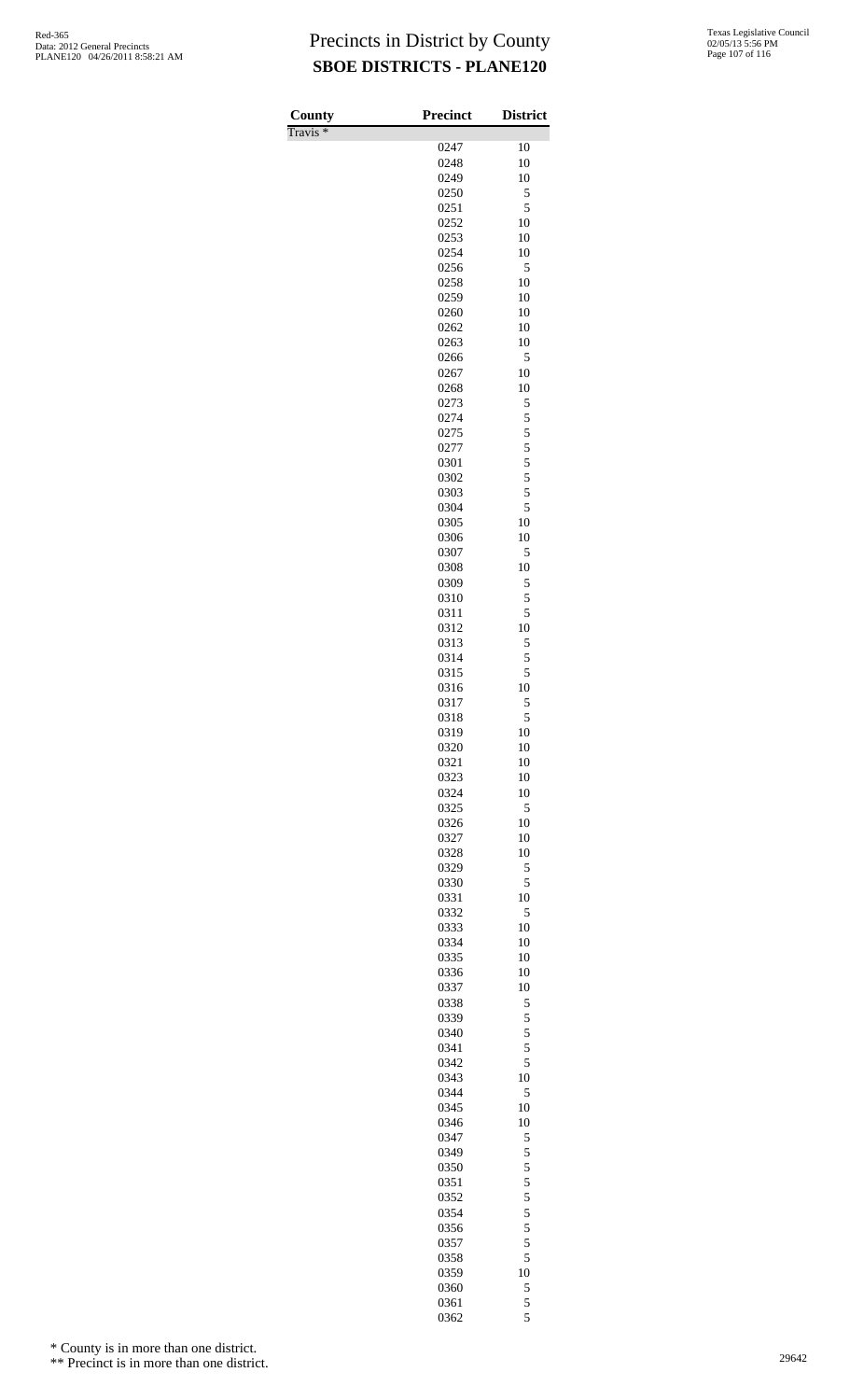| County              | <b>Precinct</b> | <b>District</b>         |
|---------------------|-----------------|-------------------------|
| Travis <sup>*</sup> | 0363            | 5                       |
|                     | 0364            | 5                       |
|                     | 0365            | 5                       |
|                     | 0366            | 5                       |
|                     | 0367            | 5                       |
|                     | 0368            | 10                      |
|                     | 0369            | 10                      |
|                     | 0370<br>0371    | 10<br>10                |
|                     | 0372            | 10                      |
|                     | 0373            | 10                      |
|                     | 0374            | 10                      |
|                     | 0375            | 10                      |
|                     | 0401            | 5                       |
|                     | 0402            | 5                       |
|                     | 0403<br>0404    | 5<br>5                  |
|                     | 0405            | 5                       |
|                     | 0406            | 5                       |
|                     | 0407            | 5                       |
|                     | 0408            | $\overline{\mathbf{5}}$ |
|                     | 0409            | 5                       |
|                     | 0410            | 5                       |
|                     | 0411<br>0412    | 5<br>5                  |
|                     | 0413            | 5                       |
|                     | 0414            | 5                       |
|                     | 0415            | 5                       |
|                     | 0416            | 5                       |
|                     | 0417            | 5                       |
|                     | 0418            | 5                       |
|                     | 0419            | 5                       |
|                     | 0420<br>0421    | 5<br>5                  |
|                     | 0422            | 5                       |
|                     | 0423            | 5                       |
|                     | 0424            | 5                       |
|                     | 0425            | 5                       |
|                     | 0426            | 5                       |
|                     | 0427            | 5                       |
|                     | 0428            | 5                       |
|                     | 0429<br>0430    | 5<br>5                  |
|                     | 0431            | 5                       |
|                     | 0432            | 5                       |
|                     | 0433            | $\overline{\mathbf{5}}$ |
|                     | 0434            | 5                       |
|                     | 0435            | 5                       |
|                     | 0436            | 5                       |
|                     | 0437            | 5<br>5                  |
|                     | 0438<br>0439    | 5                       |
|                     | 0440            | 5                       |
|                     | 0441            | 5                       |
|                     | 0442            | 5                       |
|                     | 0443            | $\overline{\mathbf{5}}$ |
|                     | 0444            | 5                       |
|                     | 0446<br>0447    | 5<br>5                  |
|                     | 0448            | 5                       |
|                     | 0450            | 5                       |
|                     | 0451            | 5                       |
|                     | 0452            | 5                       |
|                     | 0454            | 5                       |
|                     | 0458            | 5                       |
|                     | 0460            | 5<br>5                  |
|                     | 0461<br>0463    | 5                       |
| Trinity             |                 |                         |
|                     | 0001            | 8                       |
|                     | 0002            | 8                       |
|                     | 0003            | 8                       |
|                     | 0004            | 8                       |
|                     | 0005<br>0006    | 8<br>8                  |
|                     | 0007            | 8                       |
|                     | 0008            | 8                       |
|                     | 0009            | 8                       |
|                     | 0010            | 8                       |

\* County is in more than one district.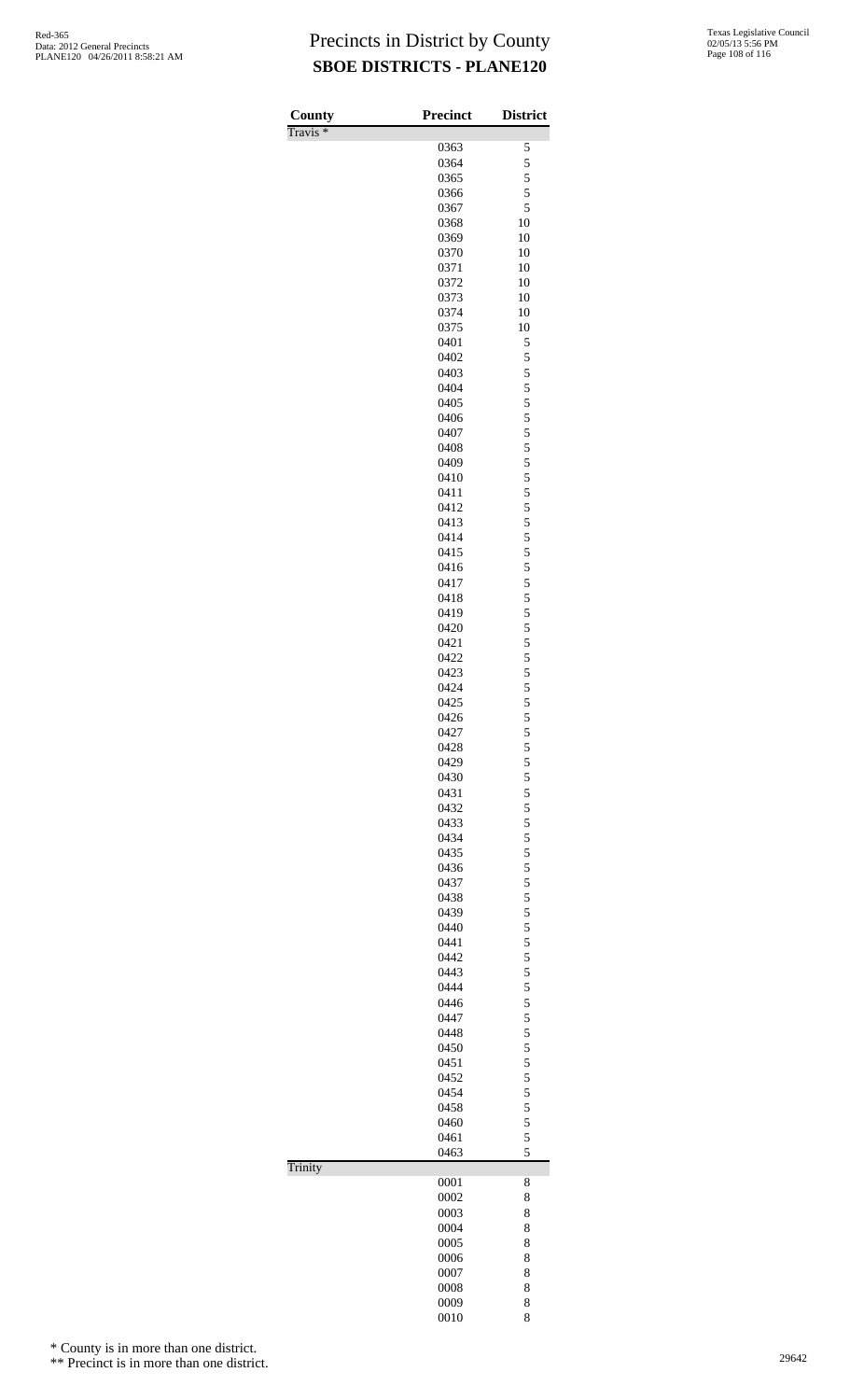| County    | <b>Precinct</b> | <b>District</b>                  |
|-----------|-----------------|----------------------------------|
| Trinity   |                 |                                  |
|           | 0011            | 8                                |
|           | 0012<br>0014    | 8<br>8                           |
|           | 0015            | 8                                |
|           | 0016            | 8                                |
|           | 0017            | 8                                |
|           | 0018            | 8                                |
|           | 0019            | 8                                |
|           | 0020<br>0021    | 8<br>8                           |
| Tyler     |                 |                                  |
|           | 0001            | 7                                |
|           | 0002            | $\overline{7}$                   |
|           | 0003            | $\overline{7}$                   |
|           | 0004            | $\overline{7}$                   |
|           | 0005<br>0006    | $\overline{7}$<br>$\overline{7}$ |
|           | 0007            | $\overline{7}$                   |
|           | 0008            | $\overline{7}$                   |
|           | 0009            | $\overline{7}$                   |
|           | 0010            | $\overline{7}$                   |
|           | 0011            | $\overline{7}$                   |
|           | 0013<br>0014    | $\overline{7}$<br>$\overline{7}$ |
|           | 0015            | $\overline{7}$                   |
|           | 0016            | $\overline{7}$                   |
|           | 0017            | $\overline{7}$                   |
|           | 0018            | $\overline{7}$                   |
| Upshur    | 0001            | 9                                |
|           | 0002            | 9                                |
|           | 0003            | 9                                |
|           | 0004            | 9                                |
|           | 0005            | 9                                |
|           | 0006            | 9                                |
|           | 0007            | 9                                |
|           | 0008<br>0009    | 9<br>9                           |
|           | 0010            | 9                                |
|           | 0011            | 9                                |
|           | 0012            | 9                                |
|           | 0013            | 9                                |
|           | 0014            | 9                                |
|           | 0015<br>0016    | 9<br>9                           |
|           | 0017            | 9                                |
|           | 0018            | 9                                |
|           | 0019            | 9                                |
|           | 0020            | 9                                |
|           | 0021            | 9                                |
| Upton     | 0001            | $\mathbf{1}$                     |
|           | 0002            | $\mathbf{1}$                     |
|           | 0003            | 1                                |
|           | 0004            | $\mathbf{1}$                     |
|           | 0005            | 1                                |
| Uvalde    | 0006            | $\mathbf{1}$                     |
|           | 0001            | 1                                |
|           | 0002            | $\mathbf{1}$                     |
|           | 0003            | 1                                |
|           | 0004            | $\mathbf{1}$                     |
|           | 0005            | $\mathbf{1}$                     |
|           | 0006<br>0007    | $\mathbf{1}$<br>$\mathbf{1}$     |
|           | 0008            | 1                                |
|           | 0009            | $\mathbf{1}$                     |
|           | 0010            | $\mathbf{1}$                     |
|           | 0011            | $\mathbf{1}$                     |
|           | 0012            | $\mathbf{1}$                     |
|           | 0013            | 1                                |
| Val Verde | 0014            | $\mathbf{1}$                     |
|           | 0010            | 1                                |
|           | 0011            | $\mathbf{1}$                     |
|           | 0012            | 1                                |
|           | 0013            | $\mathbf{1}$                     |
|           | 0020<br>0021    | $\mathbf{1}$<br>$\mathbf{1}$     |
|           |                 |                                  |

\* County is in more than one district.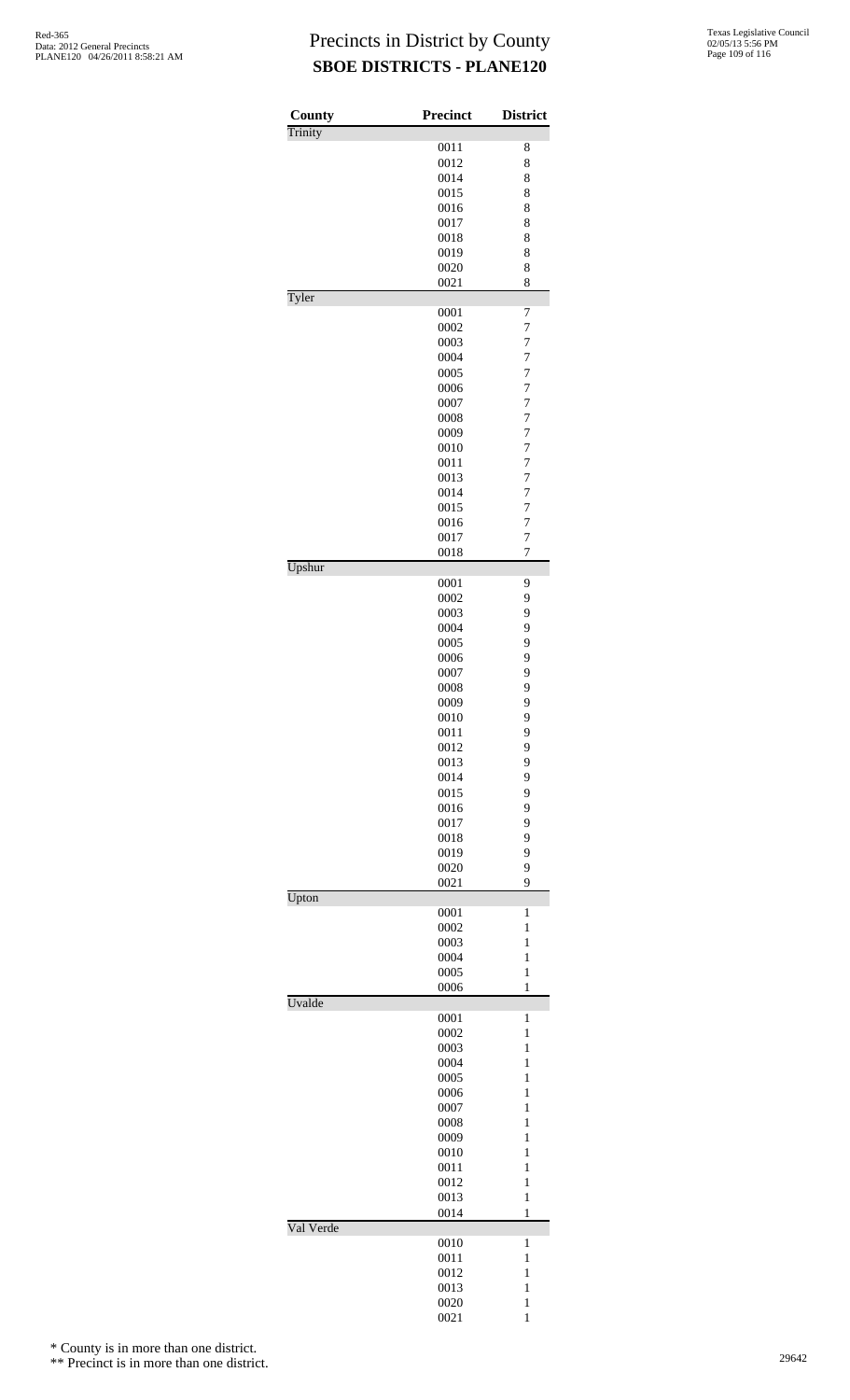| County    | <b>Precinct</b> | <b>District</b>                                 |
|-----------|-----------------|-------------------------------------------------|
| Val Verde |                 |                                                 |
|           | 0022            | 1                                               |
|           | 0023            | $\mathbf{1}$                                    |
|           | 0024<br>0030    | $\mathbf{1}$<br>$\mathbf{1}$                    |
|           | 0031            | $\mathbf{1}$                                    |
|           | 0032            | $\mathbf{1}$                                    |
|           | 0033            | 1                                               |
|           | 0040            | 1                                               |
|           | 0041            | $\mathbf{1}$                                    |
|           | 0042            | $\mathbf{1}$                                    |
|           | 0043            | $\mathbf{1}$                                    |
| Van Zandt | 001A            | 9                                               |
|           | 001B            | 9                                               |
|           | 001C            | 9                                               |
|           | 001D            | 9                                               |
|           | 001E            | 9                                               |
|           | 002A            | 9                                               |
|           | 002B            | 9                                               |
|           | 002C            | 9                                               |
|           | 002D<br>003A    | 9<br>9                                          |
|           | 003B            | 9                                               |
|           | 003C            | 9                                               |
|           | 003D            | 9                                               |
|           | 004A            | 9                                               |
|           | 004B            | 9                                               |
|           | 004C            | 9                                               |
|           | 004D            | 9                                               |
| Victoria  | 004E            | 9                                               |
|           | 0001            | $\overline{\mathbf{c}}$                         |
|           | 0002            |                                                 |
|           | 0003            | $2222$<br>$222$<br>$22$                         |
|           | 0004            |                                                 |
|           | 0005            |                                                 |
|           | 0006            |                                                 |
|           | 0007<br>0008    |                                                 |
|           | 0009            |                                                 |
|           | 0010            | $\begin{array}{c} 2 \\ 2 \\ 2 \\ 2 \end{array}$ |
|           | 0011            |                                                 |
|           | 0012            |                                                 |
|           | 0013            |                                                 |
|           | 0014            | $\overline{\mathbf{c}}$                         |
|           | 0015            |                                                 |
|           | 0016<br>0017    | $\begin{array}{c} 2 \\ 2 \\ 2 \end{array}$      |
|           | 0018            |                                                 |
|           | 0019            | $\overline{\mathbf{c}}$                         |
|           | 0020            |                                                 |
|           | 0021            |                                                 |
|           | 0022            | $\begin{array}{c} 2 \\ 2 \\ 2 \end{array}$      |
|           | 0023            |                                                 |
|           | 0024            | $\overline{c}$                                  |
|           | 0025<br>0026    | $\begin{array}{c} 2 \\ 2 \\ 2 \end{array}$      |
|           | 0027            |                                                 |
|           | 0028            |                                                 |
|           | 0029            | $\overline{c}$                                  |
|           | 0030            |                                                 |
|           | 0031            |                                                 |
|           | 0032            | $\begin{array}{c} 2 \\ 2 \\ 2 \end{array}$      |
|           | 0033            | $\overline{c}$                                  |
|           | 0034<br>0035    | $\overline{c}$                                  |
| Walker    |                 |                                                 |
|           | 0101            | 8                                               |
|           | 0102            | 8                                               |
|           | 0103            | 8                                               |
|           | 0104            | 8                                               |
|           | 0201            | 8                                               |
|           | 0203<br>0204    | 8<br>8                                          |
|           | 0205            | 8                                               |
|           | 0206            | 8                                               |
|           | 0301            | 8                                               |
|           | 0302            | 8                                               |
|           | 0303            | 8                                               |

\* County is in more than one district.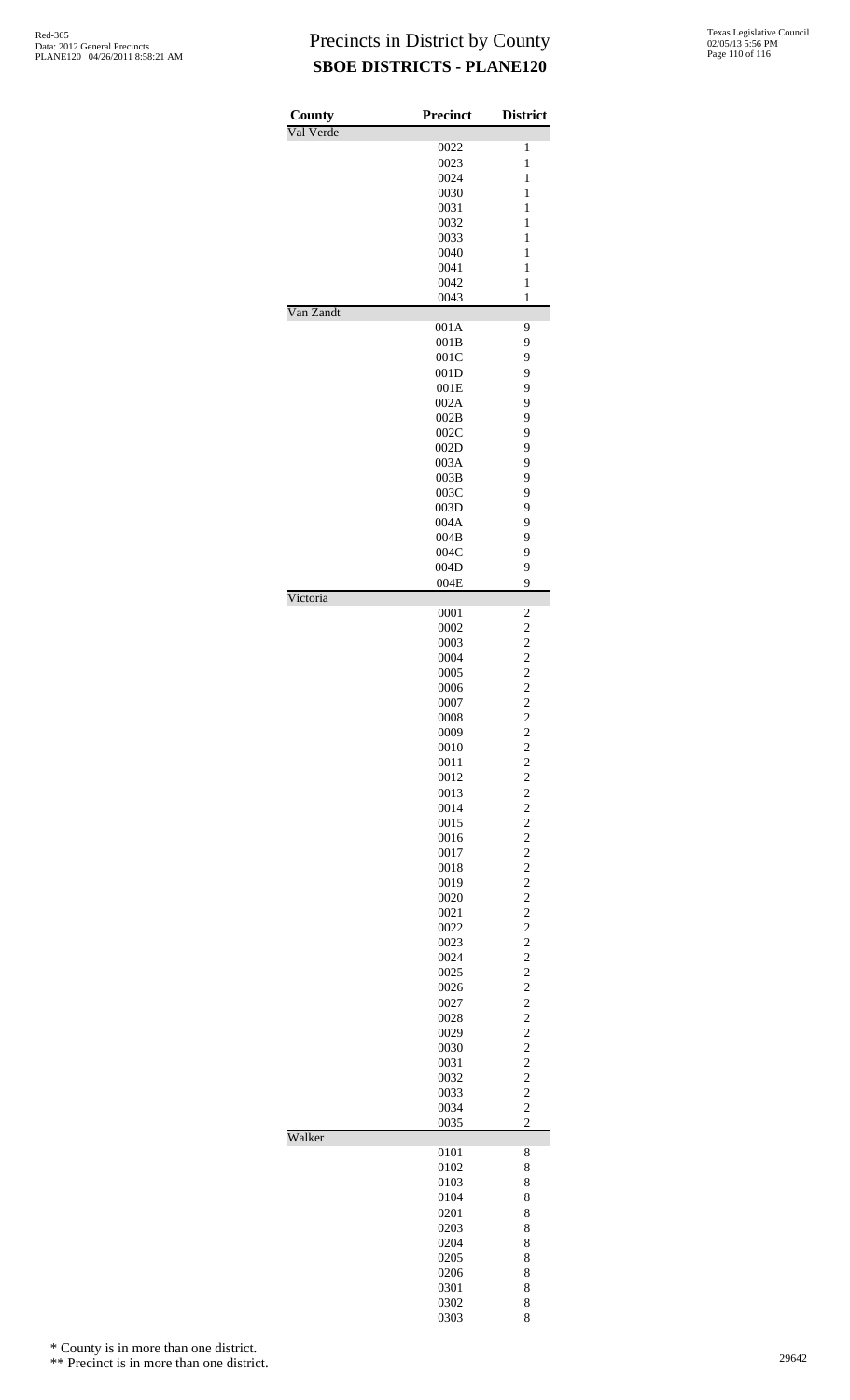| County     | <b>Precinct</b> | <b>District</b>              |
|------------|-----------------|------------------------------|
| Walker     |                 |                              |
|            | 0304            | 8                            |
|            | 0305            | 8                            |
|            | 0401            | 8                            |
|            | 0402<br>0403    | 8<br>8                       |
|            | 0404            | 8                            |
| Waller     |                 |                              |
|            | 0101            | 10                           |
|            | 0102            | 10                           |
|            | 0103            | 10                           |
|            | 0104            | 10                           |
|            | 0105            | 10                           |
|            | 0206            | 10                           |
|            | 0207            | 10                           |
|            | 0208            | 10                           |
|            | 0309            | 10                           |
|            | 0310            | 10                           |
|            | 0311<br>0312    | 10<br>10                     |
|            | 0313            | 10                           |
|            | 0414            | 10                           |
|            | 0415            | 10                           |
|            | 0416            | 10                           |
|            | 0417            | 10                           |
|            | 0418            | 10                           |
|            | 0419            | 10                           |
|            | 0420            | 10                           |
| Ward       |                 |                              |
|            | 0002            | 1                            |
|            | 001E            | 1<br>1                       |
|            | 001W            | 1                            |
|            | 003N<br>003S    | $\mathbf{1}$                 |
|            | 004E            | 1                            |
|            | 004M            | $\mathbf{1}$                 |
|            | 004W            | 1                            |
| Washington |                 |                              |
|            | 0101            | 10                           |
|            | 0104            | 10                           |
|            | 0109            | 10                           |
|            | 0115            | 10                           |
|            | 0117            | 10                           |
|            | 0121            | 10                           |
|            | 0202            | 10<br>10                     |
|            | 0203<br>0205    | 10                           |
|            | 0208            | 10                           |
|            | 0307            | 10                           |
|            | 0311            | 10                           |
|            | 0312            | 10                           |
|            | 0316            | 10                           |
|            | 0320            | 10                           |
|            | 0406            | 10                           |
|            | 0410            | 10                           |
|            | 0413            | 10                           |
|            | 0414            | 10                           |
|            | 0418<br>0419    | 10<br>10                     |
| Webb       |                 |                              |
|            | 0122            | $\mathbf{1}$                 |
|            | 0124            | $\mathbf{1}$                 |
|            | 0125            | $\mathbf{1}$                 |
|            | 0128            | $\mathbf{1}$                 |
|            | 0129            | $\mathbf{1}$                 |
|            | 0130            | $\mathbf{1}$                 |
|            | 0132            | $\mathbf{1}$                 |
|            | 0133            | $\mathbf{1}$                 |
|            | 0134            | $\mathbf{1}$<br>$\mathbf{1}$ |
|            | 0135<br>0136    | $\mathbf{1}$                 |
|            | 0154            | $\mathbf{1}$                 |
|            | 0215            | $\mathbf{1}$                 |
|            | 0218            | $\mathbf{1}$                 |
|            | 0219            | $\mathbf{1}$                 |
|            | 0220            | $\mathbf{1}$                 |
|            | 0221            | $\mathbf{1}$                 |
|            | 0226            | $\mathbf{1}$                 |
|            | 0227            | $\mathbf{1}$                 |
|            | 0231            | $\mathbf{1}$                 |

\* County is in more than one district.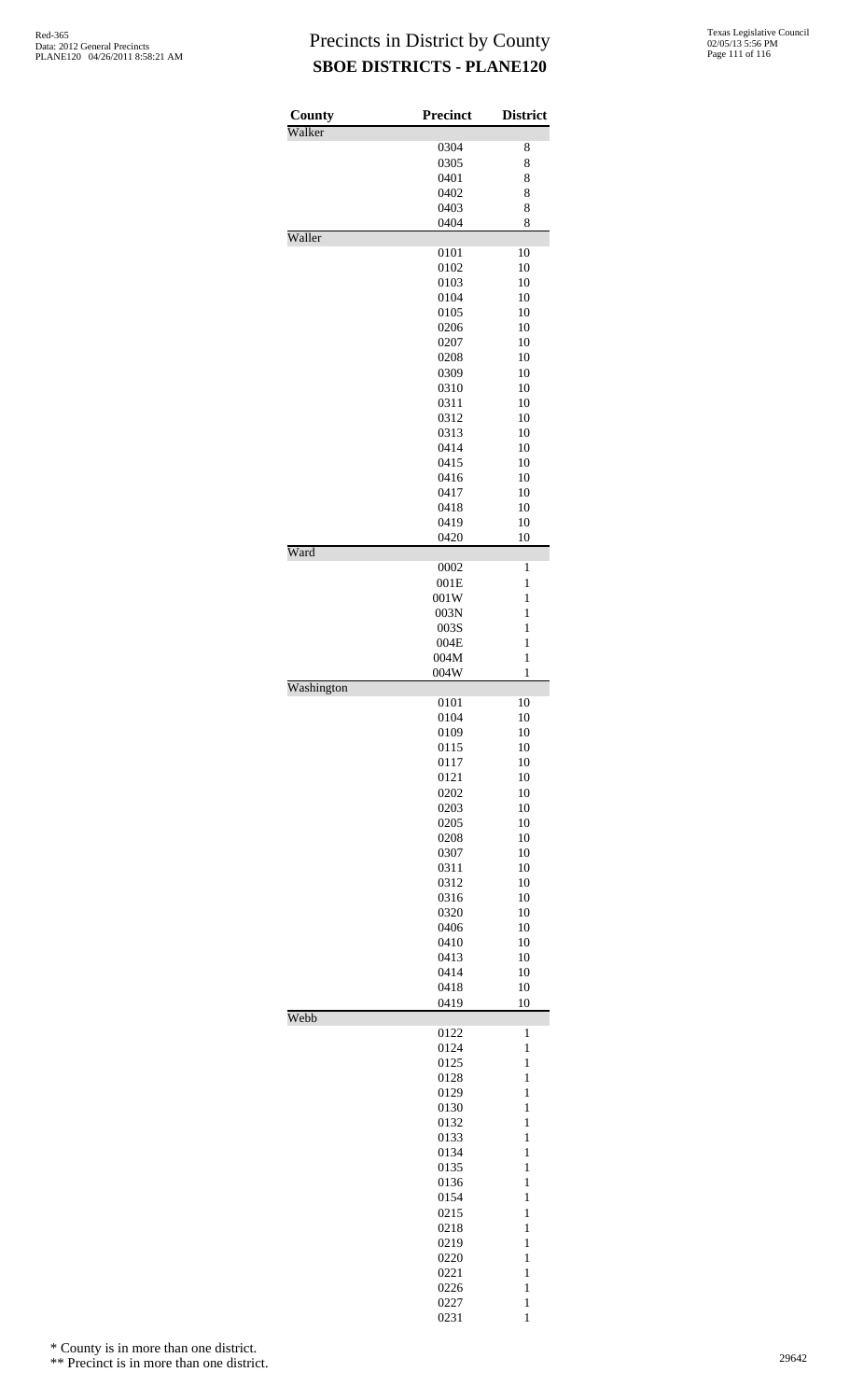| County  | <b>Precinct</b> | <b>District</b>                  |
|---------|-----------------|----------------------------------|
| Webb    | 0237            | $\mathbf{1}$                     |
|         | 0239            | $\mathbf{1}$                     |
|         | 0252            | $\mathbf{1}$                     |
|         | 0255            | $\mathbf{1}$                     |
|         | 0308            | $\mathbf{1}$                     |
|         | 0309            | $\mathbf{1}$                     |
|         | 0310            | $\mathbf{1}$                     |
|         | 0311            | $\mathbf{1}$                     |
|         | 0312            | $\mathbf{1}$                     |
|         | 0338            | $\mathbf{1}$                     |
|         | 0340            | $\mathbf{1}$                     |
|         | 0341            | $\mathbf{1}$                     |
|         | 0342            | $\mathbf{1}$                     |
|         | 0343            | $\mathbf{1}$                     |
|         | 0344<br>0345    | $\mathbf{1}$<br>$\mathbf{1}$     |
|         | 0349            | $\mathbf{1}$                     |
|         | 0350            | $\mathbf{1}$                     |
|         | 0351            | $\mathbf{1}$                     |
|         | 0356            | $\mathbf{1}$                     |
|         | 0359            | $\mathbf{1}$                     |
|         | 0360            | $\mathbf{1}$                     |
|         | 0401            | $\mathbf{1}$                     |
|         | 0402            | $\mathbf{1}$                     |
|         | 0403            | $\mathbf{1}$                     |
|         | 0404            | $\mathbf{1}$                     |
|         | 0405            | $\mathbf{1}$                     |
|         | 0406            | $\mathbf{1}$                     |
|         | 0407            | $\mathbf{1}$                     |
|         | 0413            | $\mathbf{1}$                     |
|         | 0414            | $\mathbf{1}$                     |
|         | 0416            | $\mathbf{1}$                     |
|         | 0417            | $\mathbf{1}$                     |
|         | 0423            | $\mathbf{1}$<br>$\mathbf{1}$     |
|         | 0446<br>0447    | $\mathbf{1}$                     |
|         | 0448            | $\mathbf{1}$                     |
|         | 0453            | $\mathbf{1}$                     |
|         | 0457            | $\mathbf{1}$                     |
|         | 0458            | 1                                |
| Wharton |                 |                                  |
|         | 0101            | $\overline{c}$                   |
|         | 0102            | $\overline{c}$                   |
|         | 0103<br>0201    | $\overline{c}$<br>$\overline{c}$ |
|         | 0202            | $\overline{c}$                   |
|         | 0203            | $\overline{c}$                   |
|         | 0301            | $\overline{c}$                   |
|         | 0302            | $\overline{c}$                   |
|         | 0303            | $\overline{c}$                   |
|         | 0401            | $\overline{c}$                   |
|         | 0402            | $\overline{c}$                   |
|         | 0403            | $\overline{2}$                   |
| Wheeler |                 |                                  |
|         | 0001<br>0002    | 15                               |
|         | 0003            | 15<br>15                         |
|         | 0004            | 15                               |
|         | 0005            | 15                               |
|         | 0006            | 15                               |
|         | 0007            | 15                               |
|         | 0008            | 15                               |
|         | 0009            | 15                               |
|         | 0010            | 15                               |
| Wichita | 0101            | 15                               |
|         | 0102            | 15                               |
|         | 0103            | 15                               |
|         | 0104            | 15                               |
|         | 0105            | 15                               |
|         | 0106            | 15                               |
|         | 0107            | 15                               |
|         | 0108            | 15                               |
|         | 0109            | 15                               |
|         | 0110            | 15                               |
|         | 0111            | 15                               |
|         | 0112            | 15                               |
|         | 0113            | 15                               |

15

\* County is in more than one district.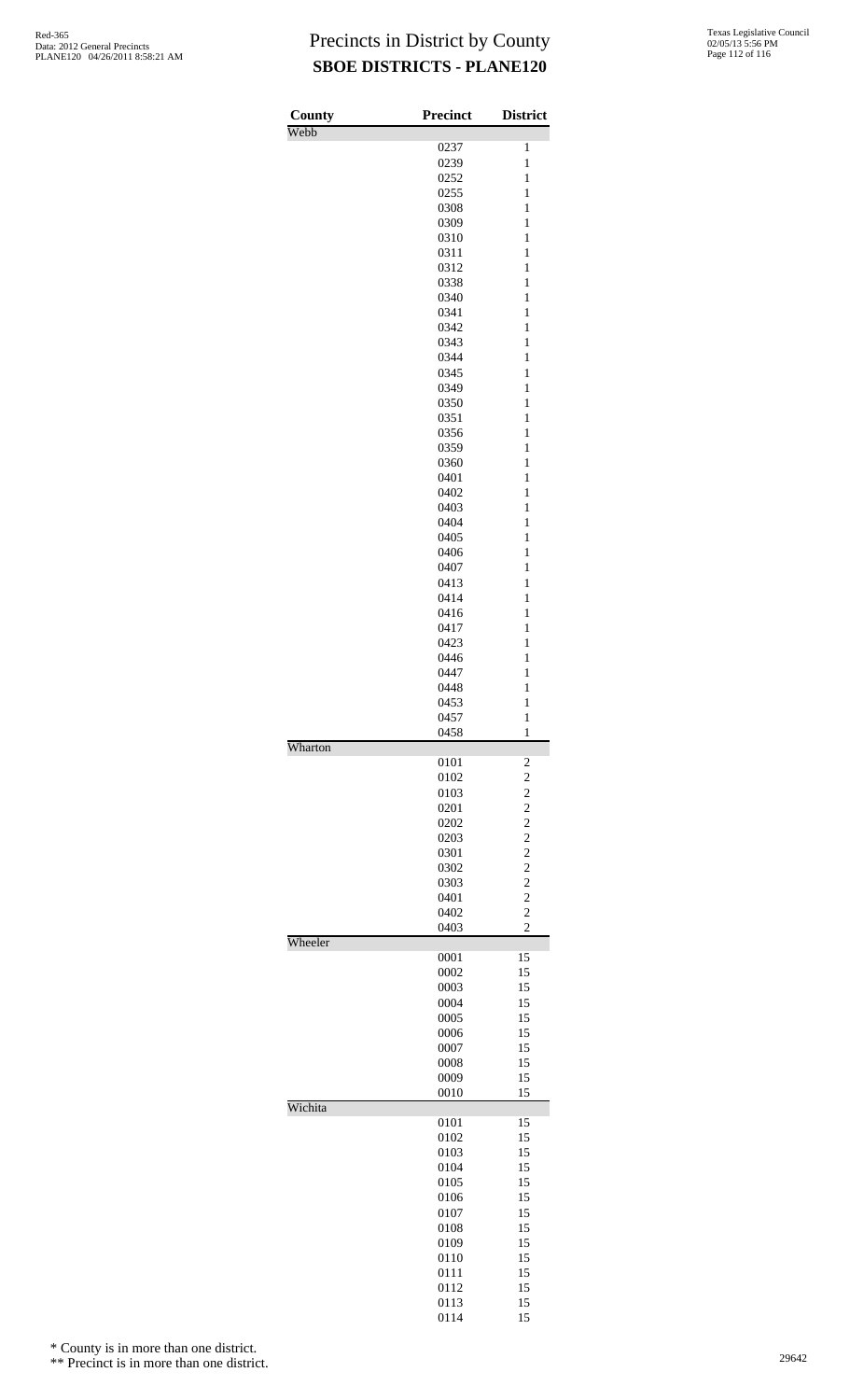| Texas Legislative Council |
|---------------------------|
| 02/05/13 5:56 PM          |
| Page 113 of 116           |

| County     | <b>Precinct</b> | <b>District</b>                  |
|------------|-----------------|----------------------------------|
| Wichita    |                 |                                  |
|            | 0115            | 15                               |
|            | 0116<br>0117    | 15<br>15                         |
|            | 0201            | 15                               |
|            | 0202            | 15                               |
|            | 0203            | 15                               |
|            | 0204            | 15                               |
|            | 0205<br>0206    | 15<br>15                         |
|            | 0207            | 15                               |
|            | 0208            | 15                               |
|            | 0209            | 15                               |
|            | 0210            | 15                               |
|            | 0211<br>0301    | 15<br>15                         |
|            | 0302            | 15                               |
|            | 0303            | 15                               |
|            | 0304            | 15                               |
|            | 0305            | 15                               |
|            | 0306<br>0307    | 15<br>15                         |
|            | 0308            | 15                               |
|            | 0309            | 15                               |
|            | 0310            | 15                               |
|            | 0311            | 15                               |
|            | 0312            | 15                               |
|            | 0313<br>0314    | 15<br>15                         |
|            | 0315            | 15                               |
|            | 0316            | 15                               |
|            | 0317            | 15                               |
|            | 0318            | 15                               |
|            | 0319<br>0401    | 15<br>15                         |
|            | 0402            | 15                               |
|            | 0403            | 15                               |
|            | 0404            | 15                               |
|            | 0405            | 15                               |
|            | 0406<br>0407    | 15<br>15                         |
|            | 0408            | 15                               |
|            | 0409            | 15                               |
|            | 0410            | 15                               |
|            | 0411            | 15                               |
|            | 0412<br>0413    | 15<br>15                         |
|            | 0414            | 15                               |
| Wilbarger  |                 |                                  |
|            | 0001            | 15                               |
|            | 0007<br>0009    | 15<br>15                         |
|            | 0019            | 15                               |
|            | 0020            | 15                               |
|            | 0021            | 15                               |
| Willacy    |                 |                                  |
|            | 0001<br>0002    | 2<br>$\overline{c}$              |
|            | 0003            | $\overline{c}$                   |
|            | 0004            | $\overline{c}$                   |
|            | 0005            | $\overline{c}$                   |
|            | 0006<br>0007    | $\overline{c}$<br>$\overline{c}$ |
|            | 0008            | $\overline{c}$                   |
|            | 0009            | $\overline{c}$                   |
|            | 0010            | $\overline{c}$                   |
|            | 0011            | $\overline{c}$                   |
| Williamson | 0012            | $\overline{c}$                   |
|            | 0119            | 10                               |
|            | 0122            | 10                               |
|            | 0135            | 10                               |
|            | 0138            | 10                               |
|            | 0140<br>0145    | 10<br>10                         |
|            | 0146            | 10                               |
|            | 0147            | 10                               |
|            | 0149            | 10                               |
|            | 0150<br>0151    | 10<br>10                         |
|            |                 |                                  |

\* County is in more than one district.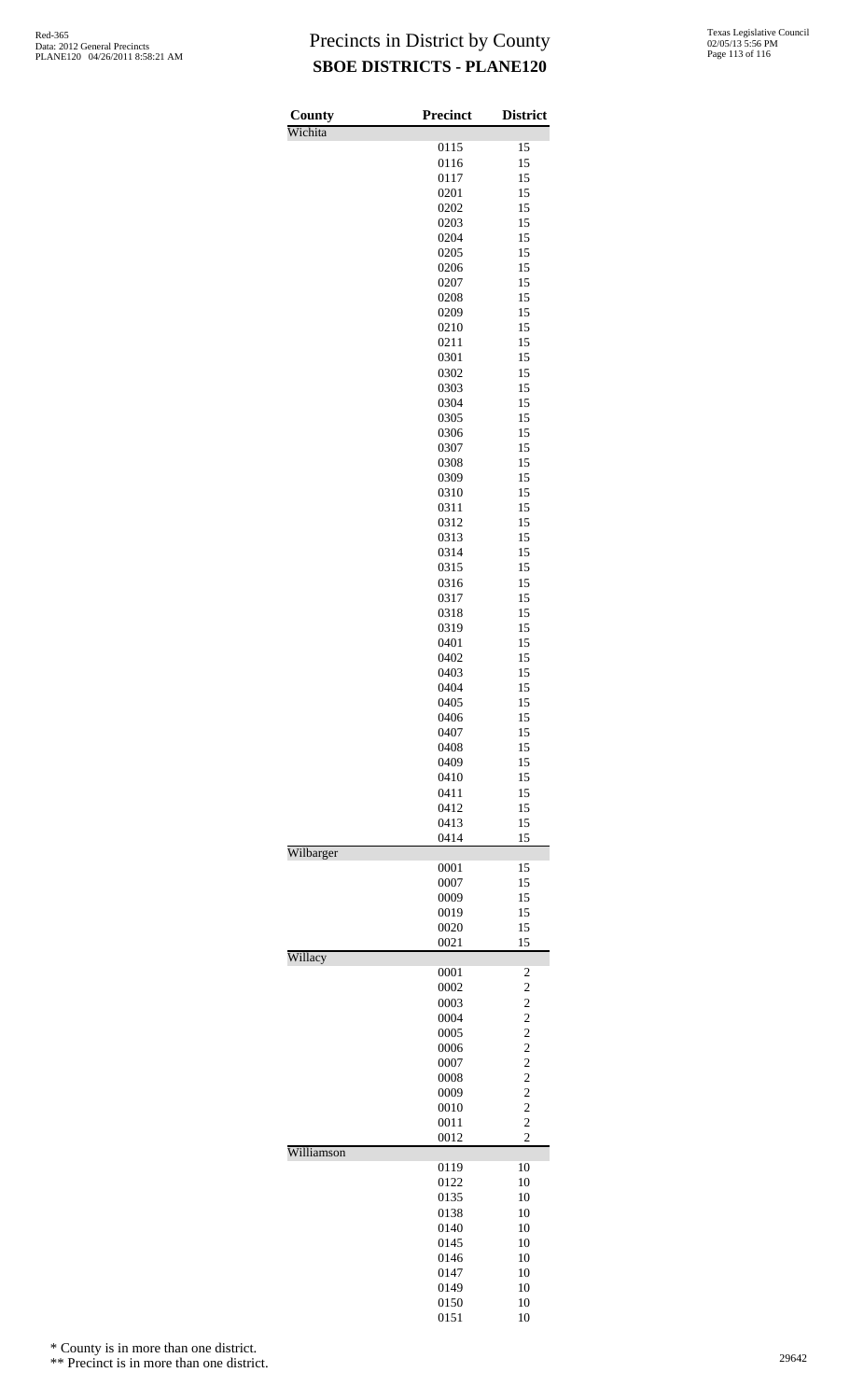| Texas Legislative Council |
|---------------------------|
| 02/05/13 5:56 PM          |
| Page 114 of 116           |

| County     | <b>Precinct</b> | <b>District</b> |
|------------|-----------------|-----------------|
| Williamson | 0152            | 10              |
|            | 0160            | 10              |
|            | 0162            | 10              |
|            | 0172            | 10              |
|            | 0182            | 10              |
|            | 0185<br>0186    | 10<br>10        |
|            | 0189            | 10              |
|            | 0190            | 10              |
|            | 0197            | 10              |
|            | 0198            | 10              |
|            | 0201<br>0204    | 10<br>10        |
|            | 0206            | 10              |
|            | 0207            | 10              |
|            | 0216            | 10              |
|            | 0218            | 10              |
|            | 0253<br>0254    | 10<br>10        |
|            | 0259            | 10              |
|            | 0264            | 10              |
|            | 0266            | 10              |
|            | 0267            | 10              |
|            | 0273<br>0274    | 10<br>10        |
|            | 0275            | 10              |
|            | 0277            | 10              |
|            | 0278            | 10              |
|            | 0283            | 10              |
|            | 0287<br>0305    | 10<br>10        |
|            | 0309            | 10              |
|            | 0310            | 10              |
|            | 0311            | 10              |
|            | 0312            | 10              |
|            | 0314<br>0330    | 10<br>10        |
|            | 0331            | 10              |
|            | 0332            | 10              |
|            | 0333            | 10              |
|            | 0337            | 10              |
|            | 0339<br>0341    | 10<br>10        |
|            | 0342            | 10              |
|            | 0343            | 10              |
|            | 0344            | 10              |
|            | 0368            | 10              |
|            | 0369<br>0370    | 10<br>10        |
|            | 0371            | 10              |
|            | 0379            | 10              |
|            | 0381            | 10              |
|            | 0392            | 10              |
|            | 0394<br>0395    | 10<br>10        |
|            | 0396            | 10              |
|            | 0402            | 10              |
|            | 0403            | 10              |
|            | 0413            | 10              |
|            | 0415<br>0420    | 10<br>10        |
|            | 0423            | 10              |
|            | 0424            | 10              |
|            | 0425            | 10              |
|            | 0426            | 10              |
|            | 0427<br>0428    | 10<br>10        |
|            | 0429            | 10              |
|            | 0434            | 10              |
|            | 0436            | 10              |
|            | 0455            | 10              |
|            | 0456<br>0463    | 10<br>10        |
|            | 0480            | 10              |
|            | 0484            | 10              |
|            | 0488            | 10              |
|            | 0491            | 10              |
| Wilson     | 0101            | 3               |

\* County is in more than one district.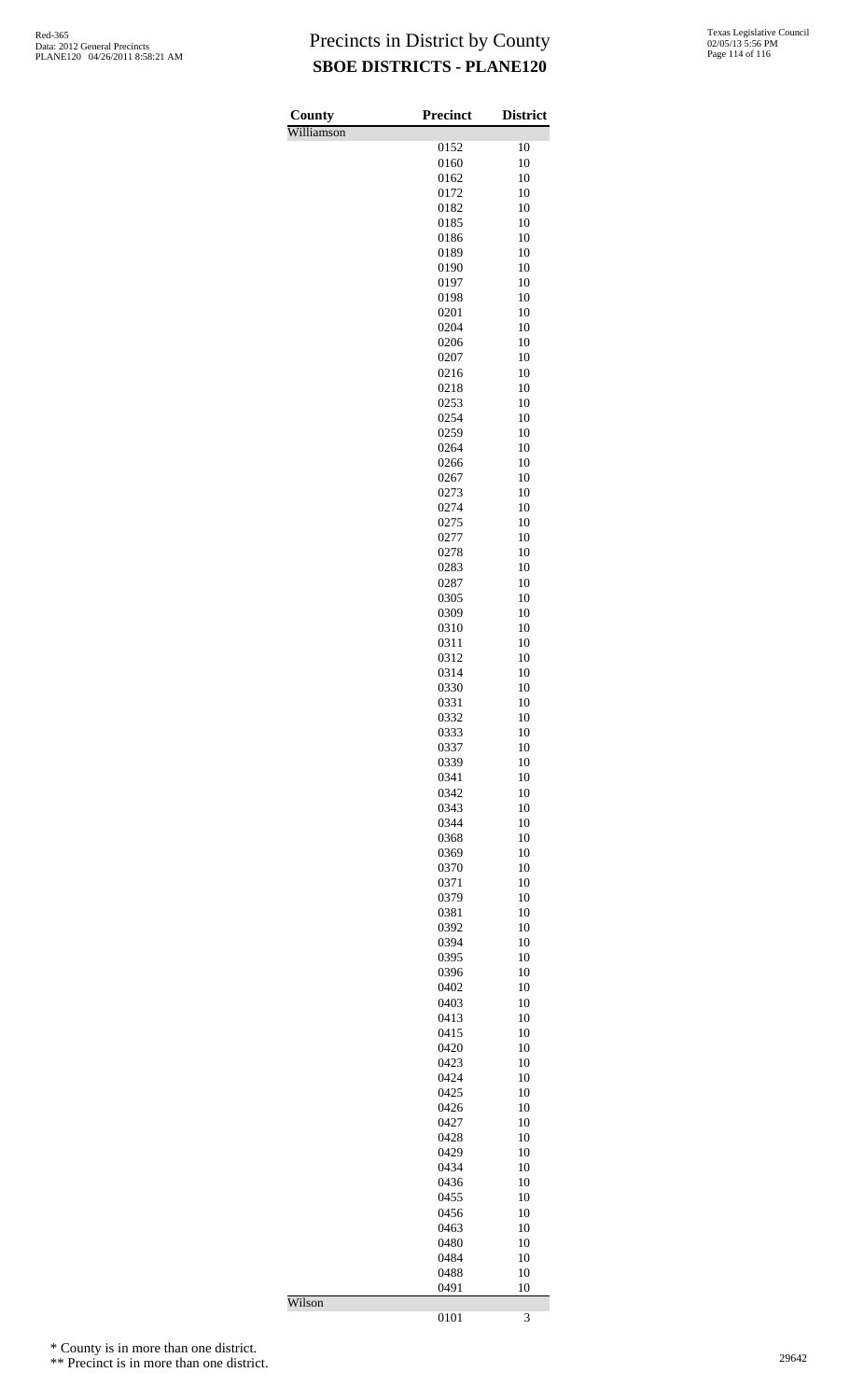| County<br>Wilson | <b>Precinct</b>      | <b>District</b> |
|------------------|----------------------|-----------------|
|                  | 0102                 | 3               |
|                  | 0103                 | 3               |
|                  | 0104                 | 3               |
|                  | 0205                 | 3               |
|                  | 0206                 | 3               |
|                  | 0207                 | 3               |
|                  | 0208                 | 3               |
|                  | 0209                 | 3               |
|                  | 0310                 | 3               |
|                  | 0311                 | 3               |
|                  | 0312                 | 3               |
|                  | 0313                 | 3               |
|                  | 0414                 | 3               |
|                  | 0415<br>0416         | 3<br>3          |
| Winkler          | 0101                 | $\mathbf{1}$    |
|                  | 0201                 | 1               |
|                  | 0202                 | $\mathbf{1}$    |
|                  | 0301                 | $\mathbf{1}$    |
|                  | 0401                 | 1               |
| Wise             | 0001                 | 14              |
|                  | 0002                 | 14              |
|                  | 0003                 | 14              |
|                  | 0004                 | 14              |
|                  | 0005                 | 14              |
|                  | 0006                 | 14              |
|                  | 0007                 | 14              |
|                  | 0008                 | 14              |
|                  | 0009                 | 14              |
|                  | 0010                 | 14<br>14        |
|                  | 0011<br>0012         | 14              |
|                  | 0013                 | 14              |
|                  | 0014                 | 14              |
|                  | 0015                 | 14              |
|                  | 0016                 | 14              |
|                  | 0017                 | 14              |
|                  | 0018                 | 14              |
|                  | 0019                 | 14              |
|                  | 0020                 | 14              |
|                  | 0022                 | 14              |
|                  | 0023                 | 14              |
|                  | 0024                 | 14              |
|                  | 0025                 | 14              |
| Wood             | 0027                 | 14              |
|                  | $01 - 1$             | 9               |
|                  | $01 - 2$             | 9               |
|                  | $01-3$               | 9               |
|                  | $01 - 4$             | 9               |
|                  | $02 - 1$             | 9               |
|                  | $02 - 2$             | 9               |
|                  | $02 - 3$             | 9               |
|                  | $03-1$               | 9               |
|                  | $03-2$               | 9               |
|                  | $03 - 3$<br>$04 - 1$ | 9<br>9          |
|                  | $04-2$               | 9               |
|                  | $04 - 3$             | 9               |
|                  | $04 - 4$             | 9               |
| Yoakum           |                      |                 |
|                  | 0101                 | 15              |
|                  | 0202                 | 15              |
|                  | 0303                 | 15              |
|                  | 0305                 | 15              |
|                  | 0404<br>0406         | 15<br>15        |
| Young            |                      |                 |
|                  | 0005                 | 15              |
|                  | 0006                 | 15              |
|                  | 0007                 | 15<br>15        |
|                  | 0010<br>0016         | 15              |
|                  | 0020                 | 15              |
|                  | 0022                 | 15              |
|                  | 0023                 | 15              |
|                  | 0024                 | 15              |

\* County is in more than one district.